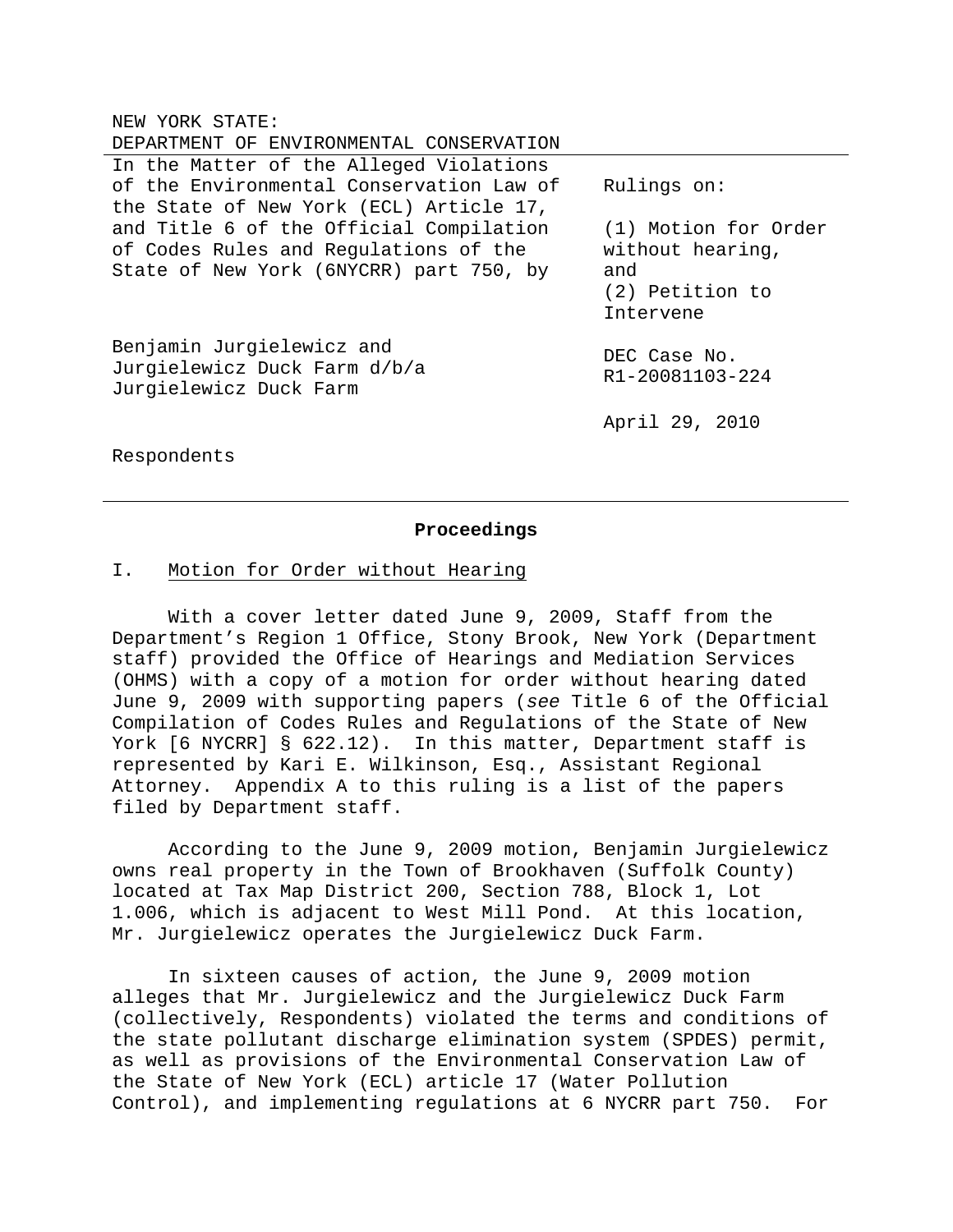these alleged violations, Department staff requests an Order from the Commissioner that grants the motion for order without hearing; assesses a total civil penalty of \$600,000; and directs Respondents to comply with Schedule A (*see* Wilkinson Affirmation, Exhibit D), which outlines the activities that Respondents must undertake so that the treated wastewater discharges from the duck farm would comply with the effluent limitations of the SPDES permit.

 Respondents, by their legal counsel, Jonathon Sinnreich, Esq. (Sinnreich, Kosakoff & Messina, LLP, Central Islip, New York), replied to Department staff's June 6, 2009 motion for order without hearing. Respondents' reply papers are dated August 28, 2009. Appendix B to this ruling is a list of the documents in Respondents' reply. Although Respondents oppose Department staff's June 6, 2009 motion, Respondents admit some of the alleged violations. Respondents contend, however, that a hearing is necessary to resolve factual disputes associated with the violations they contest, as well as to determine the appropriate relief.

 With leave from the Chief Administrative Law Judge, Department staff responded to Respondents' reply. Department staff's response is dated October 9, 2009.

 In a letter dated October 19, 2009, Respondents, Department staff and Save the Forge River, Inc., were advised that the captioned matter was assigned to Administrative Law Judge (ALJ) Daniel P. O'Connell.

 With a cover letter dated January 15, 2010, Mr. Sinnreich advised that Respondents filed for bankruptcy under Chapter 11 of the United States Bankruptcy Code on January 11, 2010. During a telephone conference call convened on February 5, 2010, Respondents' bankruptcy counsel advised that the Department was identified as a creditor in the bankruptcy proceeding. Also, counsel acknowledged that the bankruptcy proceeding does not bar the Department from enforcing the terms and conditions of Respondents' SPDES permit.

# II. Petition to Intervene

 With a cover letter dated August 14, 2009, Save the Forge River, Inc. (SFR), by its legal counsel, Reed W. Super, Esq.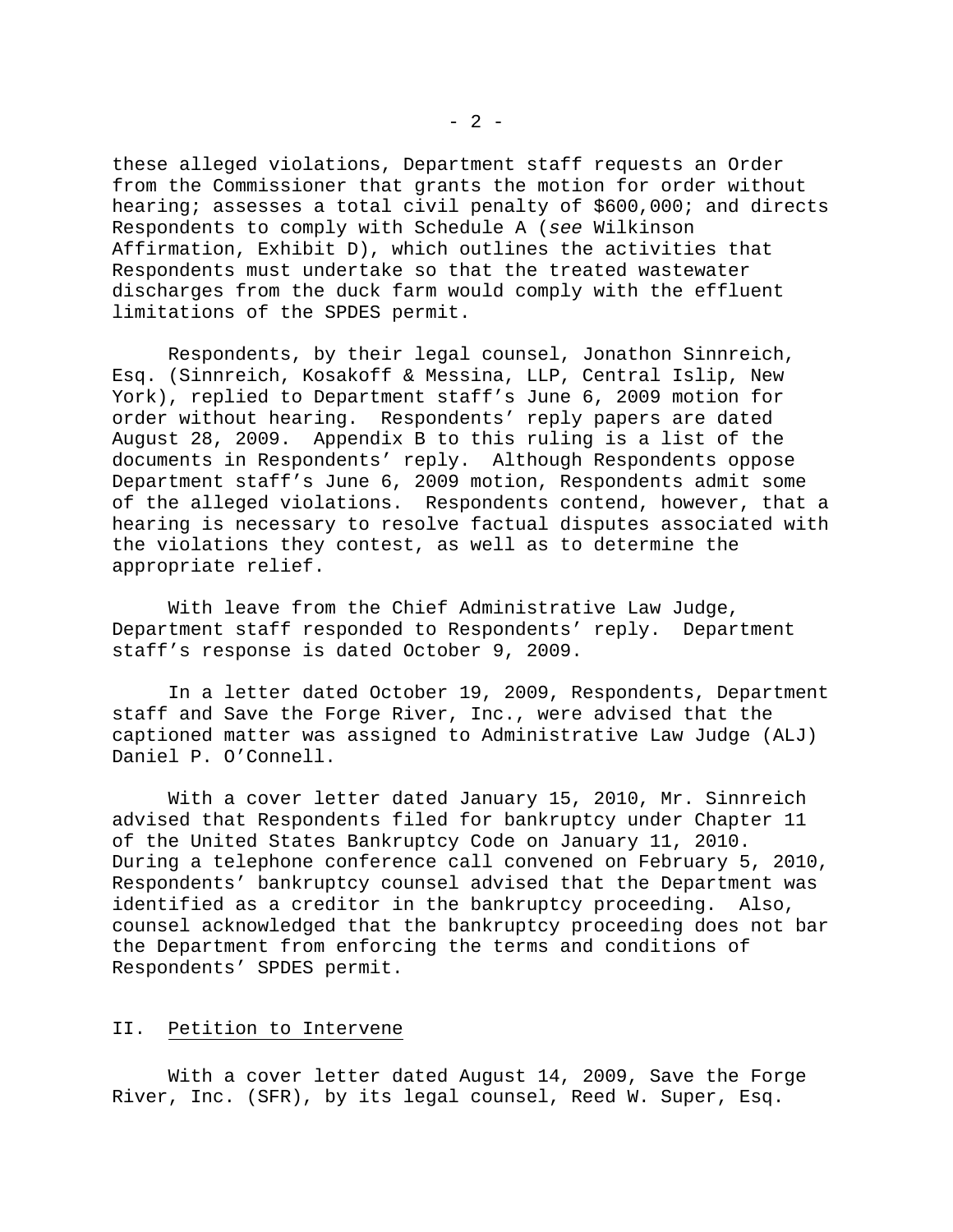(Super Law Group, LLC, New York, New York) and Susan J. Kraham, Esq., (The Environmental Law Clinic, Columbia University School of Law, New York, New York) petitioned to intervene in the captioned matter pursuant to 6 NYCRR 622.10(f). Appendix C is a list of the documents submitted with the petition to intervene.

 Respondents and Department staff oppose SFR's petition to intervene. Respondents' affirmation in opposition is dated September 25, 2009. Department staff's opposition is dated September 28, 2009. In their respective papers, Respondents and Department staff argue that SFR's petition does not meet the standards for intervention outlined at 6 NYCRR 622.10(f).

#### **Discussion**

# I. Commencement of Proceedings and Motion for Order without Hearing

 With service of a notice of hearing, pre-hearing conference and complaint dated December 5, 2008 upon Respondents, Department staff duly commenced the captioned administrative enforcement action. With a cover letter dated January 21, 2009, Respondents filed an answer.

 In addition to a notice of hearing and complaint, Department staff may serve a motion for order without hearing. With service of the motion upon a respondent, Department staff must also send a copy of the motion papers to the Chief ALJ with proof of service of the motion upon the respondent. (*See*  622.3[b][1] and 622.12[a].)

 Ms. Wilkinson states, in her June 9, 2009 affirmation (¶¶ 9 and 10), that Respondents agreed to accept service of an amended notice of hearing and complaint. However, Department staff served the June 6, 2009 motion for order without hearing rather than serve an amended complaint.

 After service of the June 6, 2009 motion, Department staff consented to an extension of time for Respondents to file their reply papers. OHMS received them on August 31, 2009. Consequently, there are no issues related to the commencement of this administrative enforcement action and the subsequent service of Department staff's June 6, 2009 motion for order without hearing.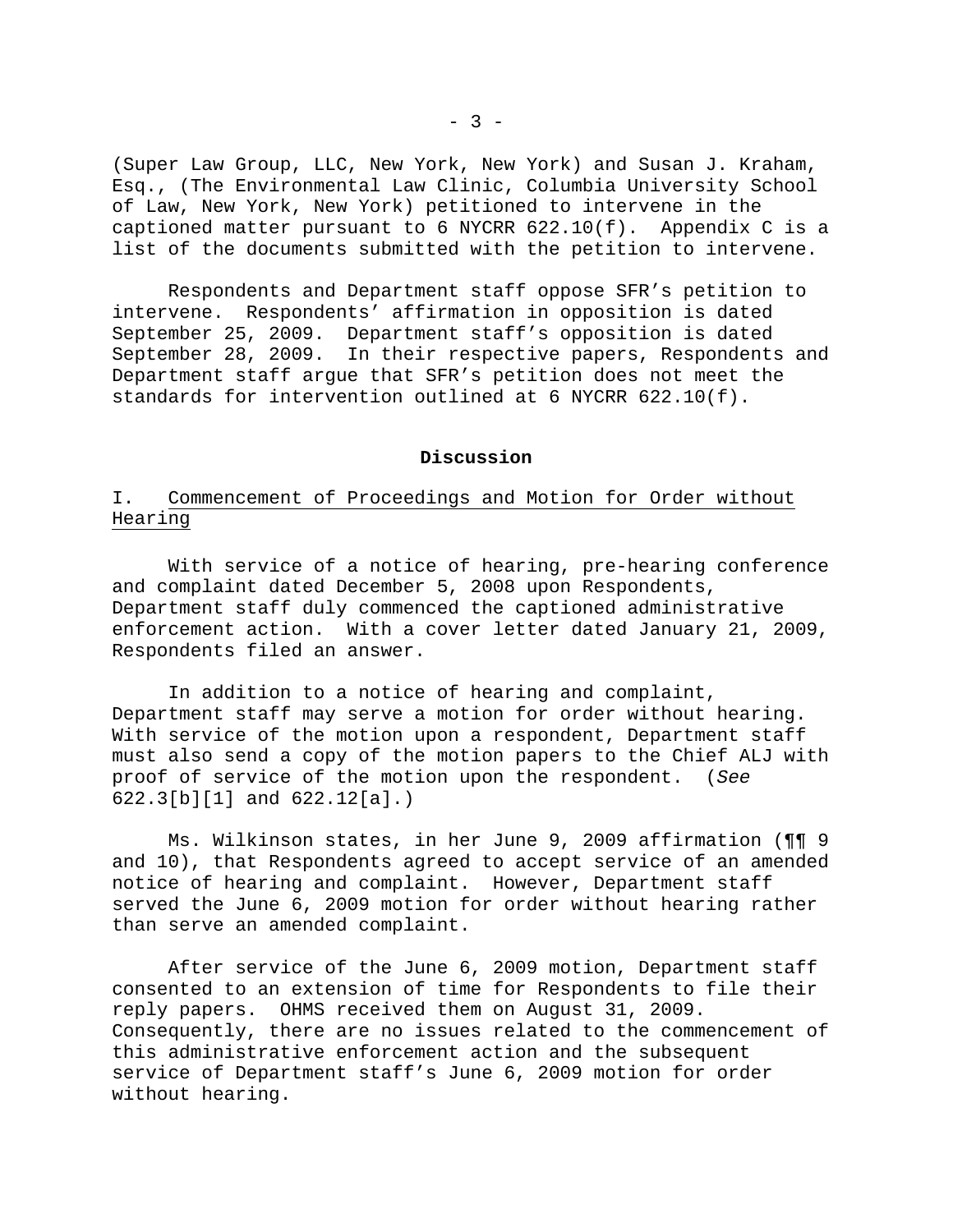A motion for order without hearing must be decided on the evidence presented by the parties, not on argument. Such evidence may include relevant documents and affidavits of individuals with personal knowledge of the disputed facts. (*See*  6 NYCRR 622.12[d]; Civil Practice Law and Rules [CPLR] § 3212[b].)

 An attorney's affirmation "has no probative force" unless the attorney has first-hand knowledge of the facts at issue (Siegel, NY Prac § 281, at 442 [3d ed] [citation omitted]). In 2003, the Commissioner elaborated on the standard for granting a motion for order without hearing, which is equivalent to the standard applied for summary judgment:

The moving party on a summary judgment motion has the burden of establishing his cause of action or defense sufficiently to warrant the court as a matter of law in directing judgment in his favor. The moving party carries this burden by submitting evidence sufficient to demonstrate the absence of any material issues of fact. [A supporting] affidavit may not consist of mere conclusory statements but must include specific evidence establishing a prima facie case with respect to each element of the cause of action that is the subject of the motion. Similarly, a party responding to a motion for summary judgment may not merely rely on conclusory statements and denials but must lay bare its proof. The failure of a responding party to deny a fact alleged in the moving papers, constitutes an admission of the fact.

(*Matter of Locaparra*, Final Decision and Order of the Commissioner, June 16, 2003, at 4 [internal quotation marks and citations omitted].)

 Additionally, the weight of the evidence is not considered on a motion for order without hearing.

Rather, the issue is whether the moving party has offered sufficient evidence to support a prima facie case for summary judgment. The test for sufficiency of evidence in the administrative context is the substantial evidence test -- whether the factual finding is supported by the kind of evidence on which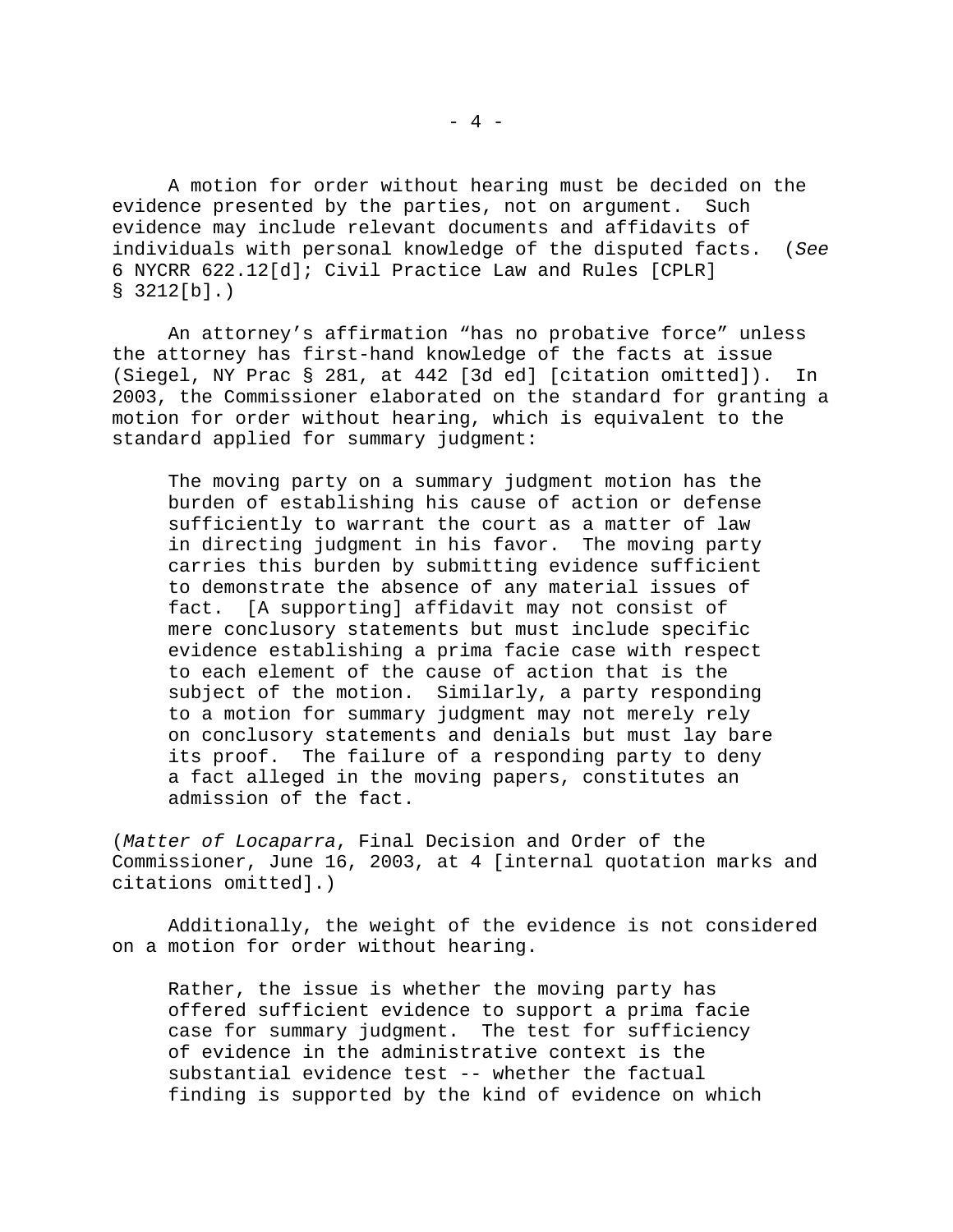responsible persons are accustomed to rely in serious affairs.

(*Matter of Tractor Supply Co.*, Decision and Order of the Commissioner, August 8, 2008, at 3 [internal quotation marks and citations omitted].)

### A. SPDES Permit Renewals

 Respondents have held SPDES Permit No. NY-008125 since February 1975 (¶ 7 Hass Affidavit). Since 1975, Department staff has issued renewal SPDES permits several times. Over the years, Respondents' SPDES permits have authorized the discharge of treated wastewater from the duck farm to West Mill Pond, a tributary of the Forge River. Permit renewal terms, relevant to the captioned enforcement action, are effective from June 1, 2001 to June 1, 2006 (*see* Hass Affidavit, Exhibit 2), and from March 28, 2008 to January 7, 2012 (*see* Hass Affidavit, Exhibit 3).

 Department staff conducted a full technical review of the duck farm's SPDES permit in 2005, and issued a draft permit in May 2005. The draft SPDES permit included a revised effluent limit for total nitrogen, among other things. The draft SPDES permit was revised for a second time in December 2007. (¶ 10 Leung Affidavit.)

 Subsequently, modifications to Respondents' SPDES permit became effective on March 28, 2008. During the intervening time from June 1, 2006 to March 28, 2008, Respondents operated the duck farm pursuant to the terms and conditions of the SPDES permit, effective from June 1, 2001 to June 1, 2006, as provided for by State Administrative Procedure Act (SAPA) § 401(2). (¶ 8 Haas Affidavit; ¶ 6 Leung Affidavit.)

 The terms and conditions of the SPDES permits specify effluent limits and monitoring requirements for various parameters, including but not limited to, flow, ultimate oxygen demand (UOD), total suspended solids (TSS), settleable solids, oil and grease (O&G), total coliform, and residual chlorine. The March 2008 modifications to the SPDES permit also included a compliance schedule to upgrade the facility to meet effluent limits and monitoring requirements by November 1, 2009. (*See*  Hass Affidavit, Exhibits 2 and 3; ¶ 10 Leung Affidavit.)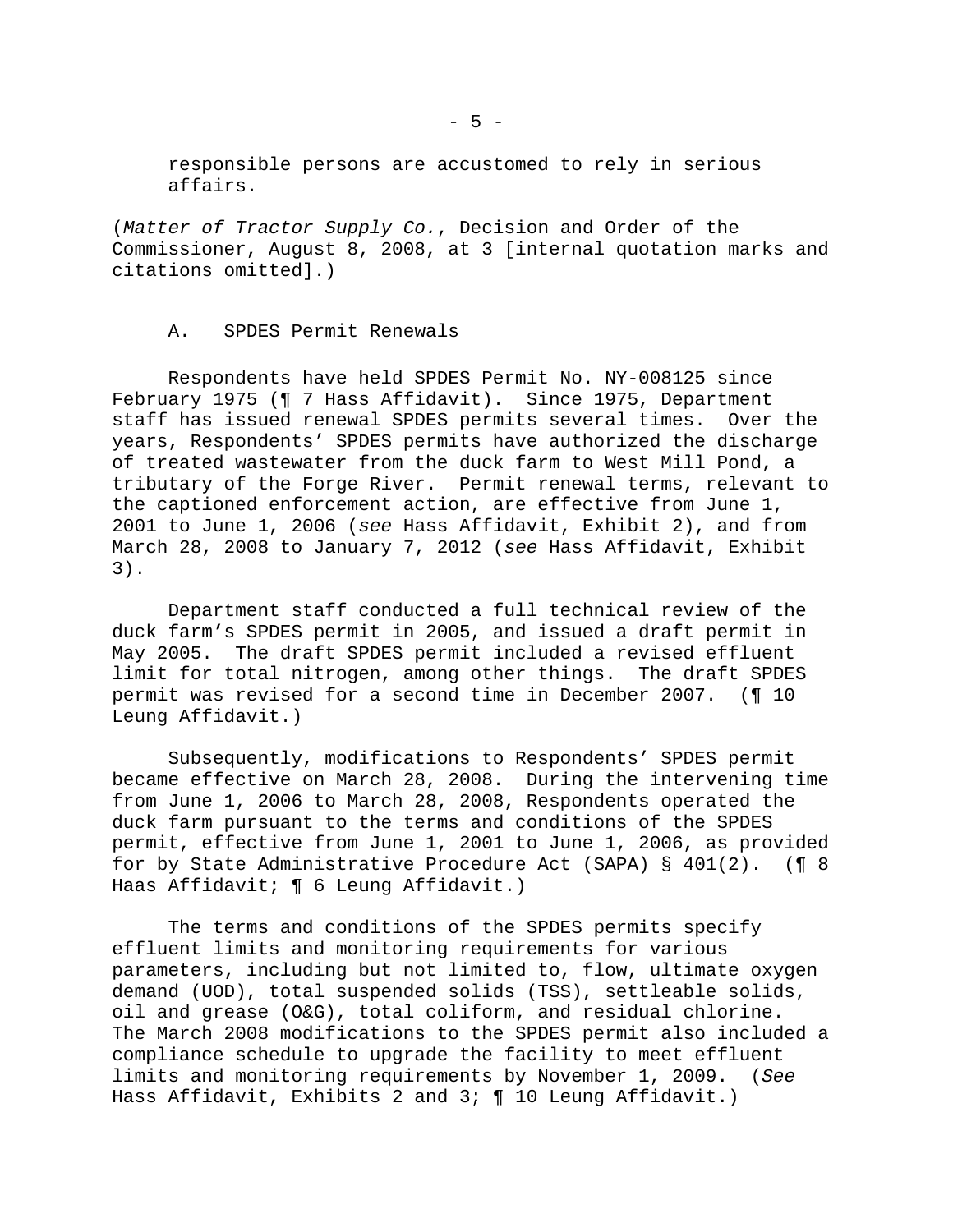## B. Enforcement and Order on Consent

 In 2004, Department staff and the Suffolk County District Attorney's Office commenced a criminal enforcement action against Mr. Jurgielewicz and the duck farm because the wastewater discharge from the duck farm had created a delta in West Mill Pond. The criminal enforcement action was resolved with the execution of an administrative Order on Consent (DEC File No. R1-20040511-232) dated February 7, 2005 (*see* Wilkinson Affirmation, Exhibit A). The February 7, 2005 Order on Consent required Mr. Jurgielewicz to dredge West Mill Pond, among other things. In addition, Department staff imposed some modifications to the SPDES permit, as discussed above. (¶ 2 Hass Affidavit; ¶ 7 Leung Affidavit.)

#### C. Alleged Violations

 In Ms. Wilkinson's June 9, 2009 affirmation (¶¶ 18-60), Department staff outlines the charges alleged against Respondents in sixteen causes of action.

#### 1. Reported Effluent Limits

 The violations alleged in the first through eighth causes of action are based on information that Respondents reported on the discharge monitoring reports (DMRs) filed with the Department. In the first cause of action (¶¶ 18-20 Wilkinson Affirmation), Department staff asserts that Respondents exceeded the daily average effluent limits prescribed in the SPDES permit for ultimate oxygen demand (UOD) on 33 occasions between January 2005 and February 2009. As the second cause of action (¶¶ 21-23 Wilkinson Affirmation), Department staff contends that Respondents exceeded the daily maximum effluent limits prescribed in the SPDES permit for UOD on 30 occasions between March 2005 and December 2008.

 In the third cause of action (¶¶ 24-26 Wilkinson Affirmation), Department staff asserts that Respondents exceeded the daily average effluent limit prescribed in the SPDES permit for total suspended solids (TSS) on 24 occasions between January 2005 and February 2009. For the fourth cause of action (¶¶ 27-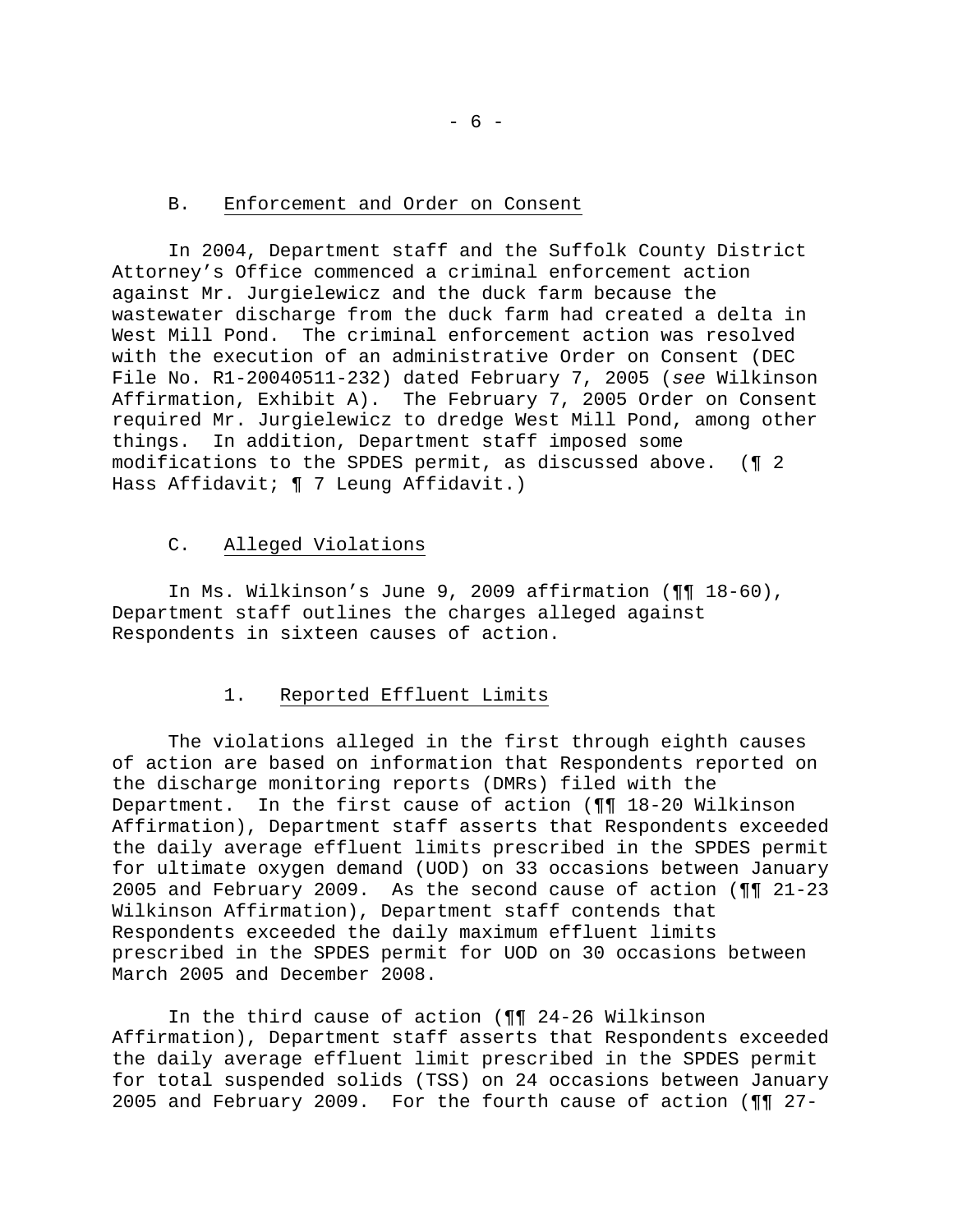29 Wilkinson Affirmation), Department staff asserts that Respondents exceeded the daily maximum effluent limit prescribed in the SPDES permit for TSS in June 2006; and March, April, May, June, July and August 2007.

 As the fifth cause of action (¶¶ 30-32 Wilkinson Affirmation), Department staff asserts that Respondents exceeded the daily average effluent limit prescribed in the SPDES permit for oil and grease (O&G) on 22 occasions from March 2005 to November 2008. In the sixth cause of action (¶¶ 33-35 Wilkinson Affirmation), Department staff asserts that Respondents exceeded the daily maximum effluent limit prescribed in the SPDES permit for O&G on 23 occasions between October 2005 and February 2009.

 For the seventh cause of action (¶¶ 36-38 Wilkinson Affirmation), Department staff asserts that Respondents exceeded the daily maximum effluent limit prescribed in the SPDES permit for settleable solids on 21 occasions from March 2005 through January 2009.

 As the eighth cause of action (¶¶ 39-41 Wilkinson Affirmation), Department staff asserts that Respondents exceeded the daily maximum effluent limit prescribed in the SPDES permit for coliform in October and December 2005; January, April, May, and November 2006; February, June and July 2007; December 2008; and January 2009.

# 2. Compliance Schedule

 The violations alleged in the ninth through thirteenth causes of action relate to the requirements outlined in the SPDES permit that became effective on March 28, 2008, and which includes a schedule of compliance (*see* Haas Affidavit, Exhibit 3 at 11 of 13). In the ninth cause of action (¶¶ 42-45 Wilkinson Affirmation), Department staff asserts that Respondents did not submit a comprehensive nutrient management plan to Department staff by April 1, 2008 as required by Item 1 of the compliance schedule (*see* Haas Affidavit, Exhibit 3 at 11 of 13, Condition [a]). In addition, Department staff contends that the required comprehensive management plan is overdue by 433 days, based on the date of Department staff's motion.

 As the tenth cause of action (¶¶ 44-45 Wilkinson Affirmation), Department staff asserts that Respondents did not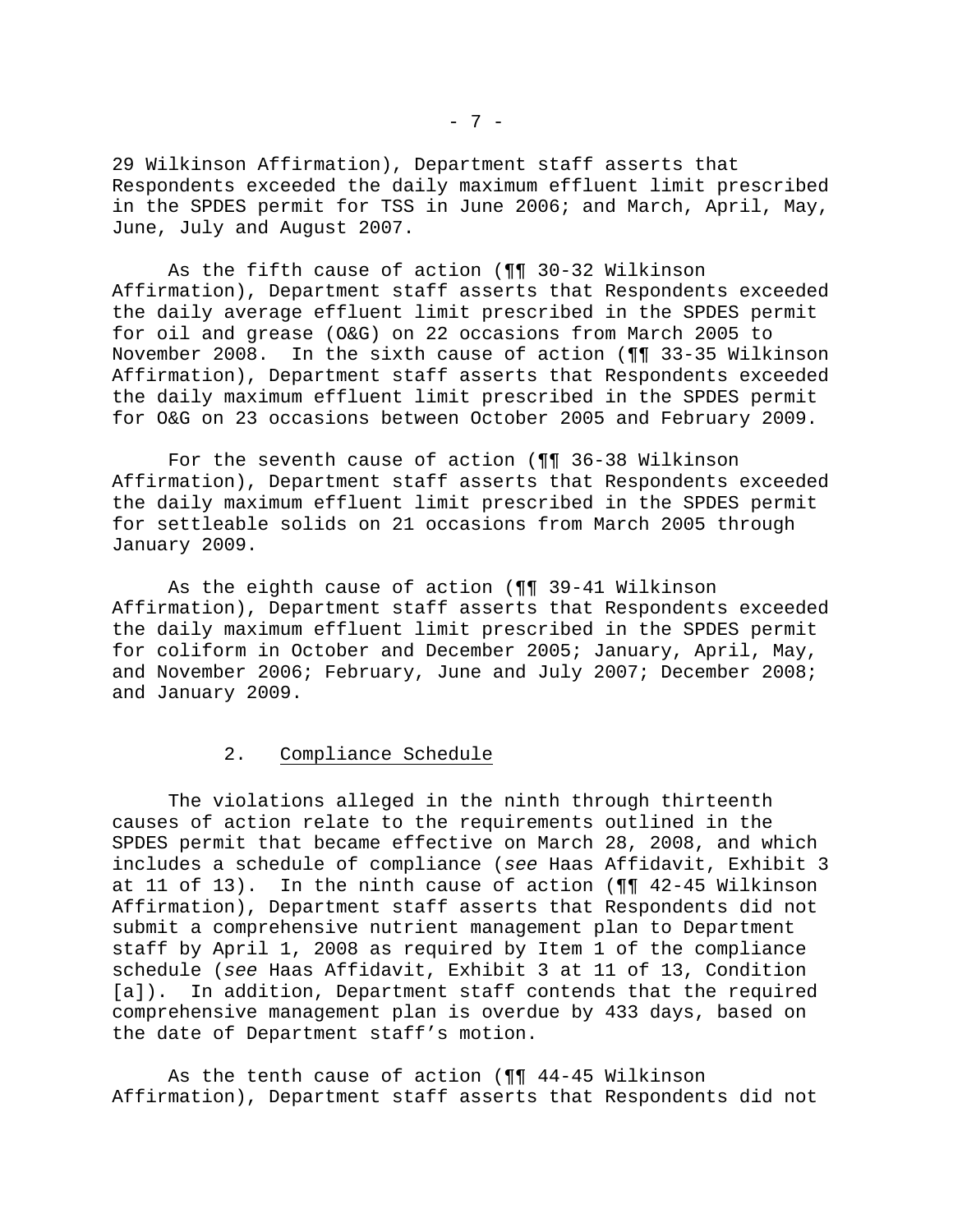submit an engineering report with plans and specifications prepared by a professional engineer, as well as an operations and maintenance manual also prepared by a professional engineer to Department staff by June 1, 2008 as required by Item 2 of the compliance schedule (*see* Haas Affidavit, Exhibit 3 at 11 of 13, Condition [a]). Department staff contends that the required documents are overdue by 372 days, based on the date of Department staff's motion.

 For the eleventh cause of action (¶¶ 46-47 Wilkinson Affirmation), Department staff asserts that on three separate occasions, Respondents did not submit notices of compliance or noncompliance to Department staff within 14 days following the dates established in Items 1 through 3 of the compliance schedule (*see* Haas Affidavit, Exhibit 3 at 11 of 13, Condition [b]). Department staff contends that the required notices were not received as of June 8, 2009.

 In the twelfth cause of action (¶¶ 48-49 Wilkinson Affirmation) Department staff asserts that Respondents did not submit a best management practices plan to Department staff by June 1, 2008 as required by special condition No. 2 of the SPDES permit (*see* Haas Affidavit, Exhibit 3 at 12 of 13). Using the date of the motion (*i.e.,* June 8, 2009), Department staff contends that the plan is overdue by 372 days.

 For the thirteenth cause of action (¶¶ 50-51 Wilkinson Affirmation), Department staff asserts that on 37 occasions, Respondents did not submit a noncompliance report and Permit Attachment B (Incident Report) as necessary with each DMR when discharges exceeded effluent limits prescribed in the SPDES permit (*see* Haas Affidavit, Exhibit 2 at 4 of 4, Condition [d]; and Exhibit 3 at 10 of 13, Condition [c]).

### 3. Missing and Late-filed DMRs

 For the remaining causes of action, Department staff alleges that Respondents did not file discharge monitoring reports (DMRs), or failed to file them on time. As the fourteenth cause of action (¶¶ 52-53 Wilkinson Affirmation), Department staff asserts that Respondents did not submit any DMRs for September, October, November and December 2007, and from January 2008 through September 2008.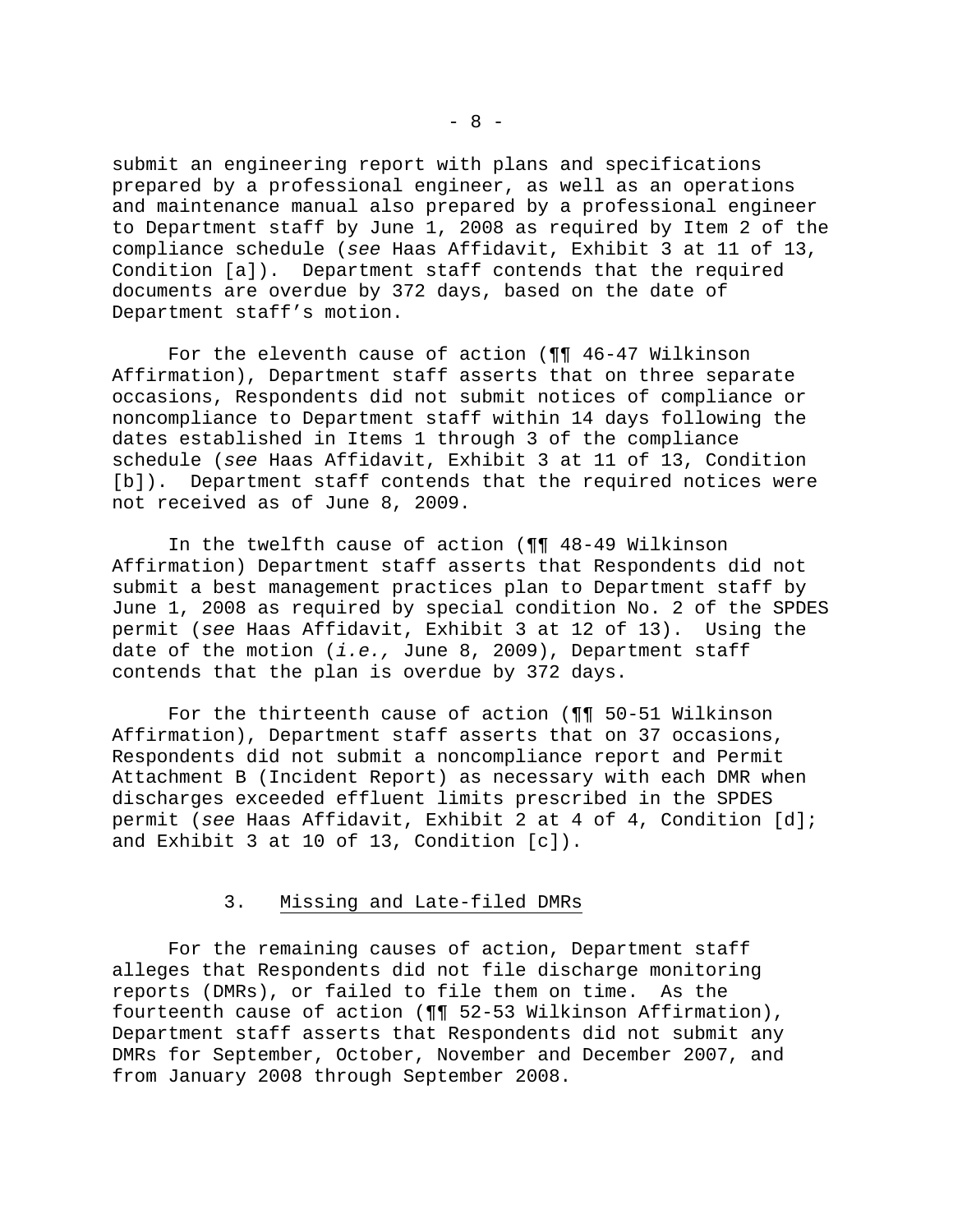With respect to the SPDES permit effective March 28, 2008, DMRs are due 28 days after the end of the reporting period (*see*  Haas Affidavit, Exhibit 3 at 10 of 13, Condition [b]). In the fifteenth cause of action (¶¶ 54-56 Wilkinson Affirmation), Department staff asserts that Respondents untimely filed the DMRs for October, November and December 2008, and for January and February 2009 in violation of the terms and conditions of the SPDES permit.

 With respect to the SPDES permit in effect from June 1, 2006 to March 27, 2008, DMRs were due 45 days after the end of the reporting period (*see* Haas Affidavit, Exhibit 2 at 4 of 4, Condition [d]). For the sixteenth cause of action (¶¶ 57-59 Wilkinson Affirmation), Department staff asserts that Respondents submitted DMRs more than 45 days after the end of the reporting period on 21 occasions from February 2005 through May 2007.

## D. Department Staff's Evidence

 To demonstrate the violations alleged in the June 6, 2009 motion for order without hearing, Department staff provided the following evidence. Cathy A. Haas is a New York State licensed professional engineer, and holds a Bachelor of Science in Mechanical Engineering from the State University of New York at Binghamton. Since 2006, Ms. Haas has been an Environmental Engineer II with the Department's Division of Water in Region 1. From 1997 to 2006, Ms. Haas was an Environmental Engineer I with the Department's Division of Water in Region 1. Ms. Haas's responsibilities include reviewing SPDES permit applications and renewal applications, and inspecting facilities with SPDES permits for compliance. Ms. Haas is familiar with the Jurgielewicz Duck Farm.

 For this matter, Ms. Haas prepared an affidavit, sworn to June 10, 2009. Attached to Ms. Haas's affidavit is a copy of her resume (Exhibit 1); copies of the SPDES permits for the duck farm (Exhibits 2 and 3); copies of the relevant discharge monitoring reports for the duck farm (Exhibit 4); and tables of DMR violations for 2005, 2006, 2007, 2008, and for January and February 2009 (Exhibit 5).

 Staff's proof also includes an affidavit by Anthony L. Leung, sworn to June 9, 2009. Mr. Leung is a New York State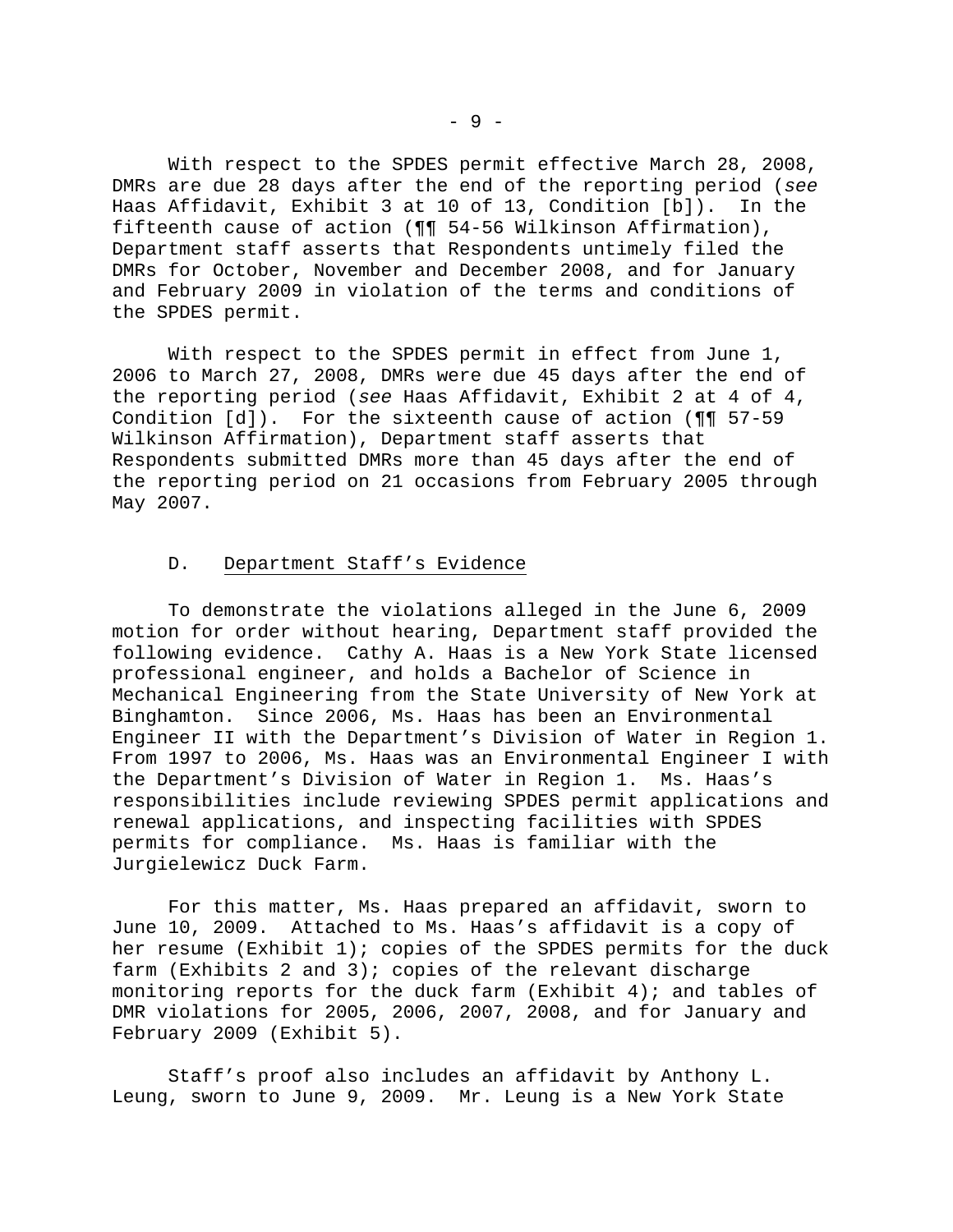licensed professional engineer, and holds a Bachelor of Science in Chemical Engineering from the University of Colorado at Boulder. Mr. Leung also holds a Master of Business Administration from the University of Colorado at Boulder.

 Since 2000, Mr. Leung has been an Environmental Engineer III with the Department's Division of Water in Region 1, and is the SPDES Permit and Grants Program Supervisor. From 1998 to 2000, Mr. Leung was an Environmental Engineer II with the Department's Division of Water in Region 1. Mr. Leung supervises staff in the Division of Water including Ms. Haas, and is responsible for the implementation of the SPDES permit program in Region 1. Mr. Leung is familiar with the Jurgielewicz Duck Farm. Exhibit 1 to Mr. Leung's June 9, 2009 affidavit is a copy of his resume.

# II. Respondents' Reply

 Respondents oppose Department staff's motion for order without hearing. However, Respondents do not contest their liability with respect to the reporting and other violations alleged in the ninth through sixteenth causes of action (¶¶ 2 and 13 Sinnreich Affirmation). Respondents argue there are issues of fact that require a hearing with respect to the charges alleged in the first through eighth causes of action. In addition, Respondents argue a hearing is necessary to determine the appropriate relief. (¶¶ 2 and 14 Sinnreich Affirmation.)

# A. Disputed Issues of Fact

 Concerning the first through eighth causes of action, Respondents contend that the data reported in their DMRs is inaccurate due to calculation and methodological errors (¶¶ 3 Sinnreich Affirmation). To support his argument, Respondents offer an affidavit by Dennis J. Totzke, P.E., President of Applied Technologies, Inc. Given these reporting errors, which were inadvertent, Respondents argue they should have the opportunity at a hearing to present the correct data. (¶¶ 15-23 Sinnreich Affirmation.)

 Respondents state that they were not able to obtain any discovery in this matter. In addition, Respondents argue that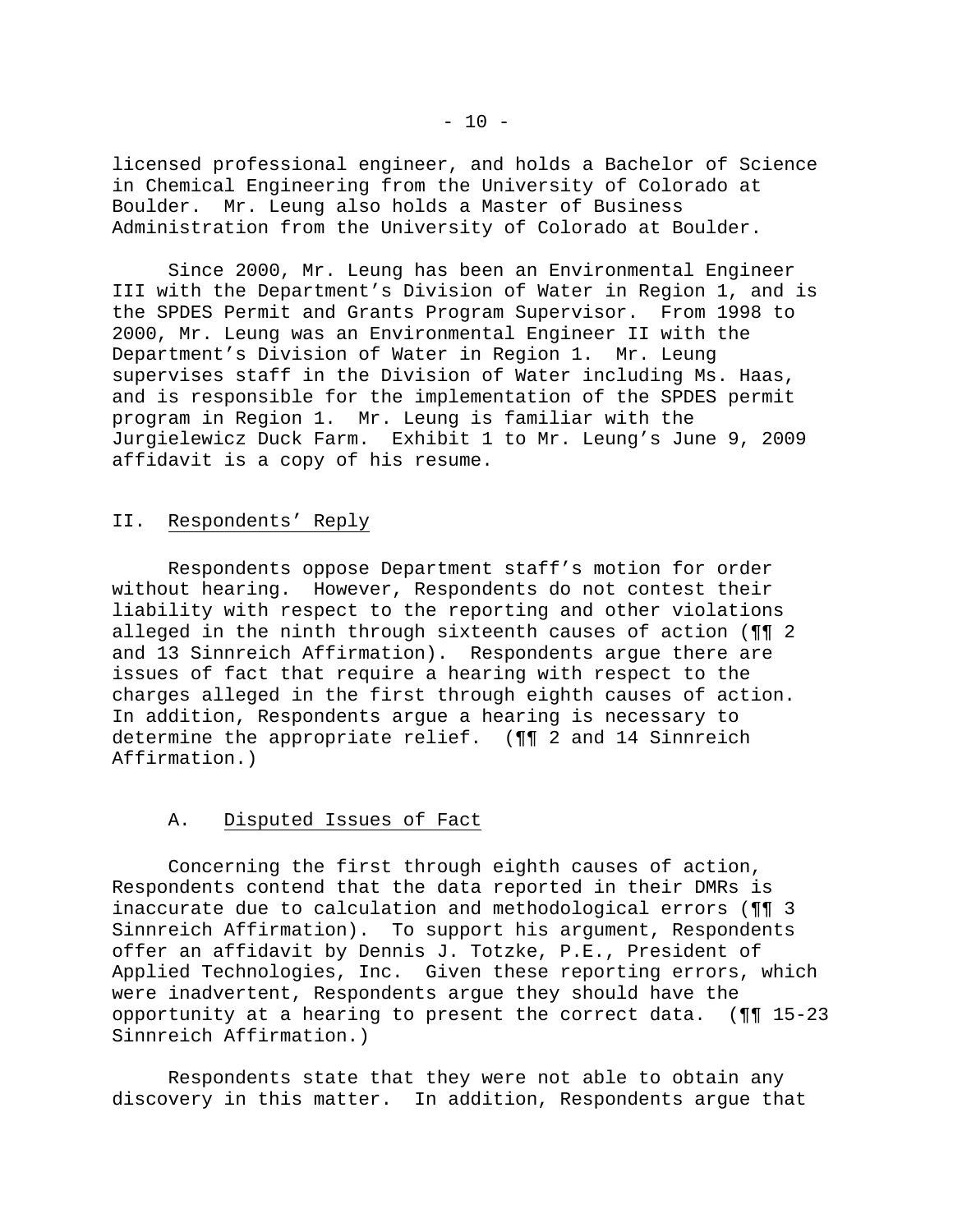they filed requests pursuant to the Freedom of Information Law (FOIL) for documents relevant to Department staff's motion. According to Respondents, Department staff has not yet responded to the FOIL requests. Without reference to any authority, Respondents contend that it would be unlawful to grant Department staff's motion with respect to the requested relief without providing Respondents with an opportunity for discovery. (¶ 5, 40-42 Sinnreich Affirmation.)

 Though not expressly cited, it appears that Respondents are referring to CPLR 3212(f). Pursuant to CPLR 3212(f), when facts essential to justify opposition exit, but cannot be stated, a motion for summary judgment must be denied until disclosure has been taken.

 With respect to the violations alleged in the June 9, 2009 motion for order without hearing, Department staff is relying primarily on the DMRs filed by Respondents. For the allegations related to the documentation that Respondents were required to file pursuant to the terms of the permit but did not, Department staff is relying on a search of the Department's records. As discussed below, Respondents do not offer any of the documents that members of Department staff state, in their respective affidavits, are missing. Consequently, with respect to liability, Respondents have not shown that disclosure of additional facts is necessary to oppose the motion for order without hearing. With respect to relief, however, Respondents will have an opportunity to seek disclosure before the hearing commences.

#### B. Respondents' Evidence

 Respondents offered the following evidence to show there are factual disputes that require adjudication. Dennis E. Totzke is a professional engineer and President of Applied Technologies, Inc. (Brookfield, Wisconsin). For this matter, Mr. Totzke prepared an affidavit sworn to August 27, 2009.

 Mr. Totzke holds a Bachelor of Science in Electrical Engineering and a Master of Science in Sanitary Engineering from Marquette University. According to Mr. Totzke's resume (Totzke Affidavit, Exhibit 1), he has over 30 years experience in the analysis, design, and operation of industrial and municipal water and wastewater treatment systems. Respondents retained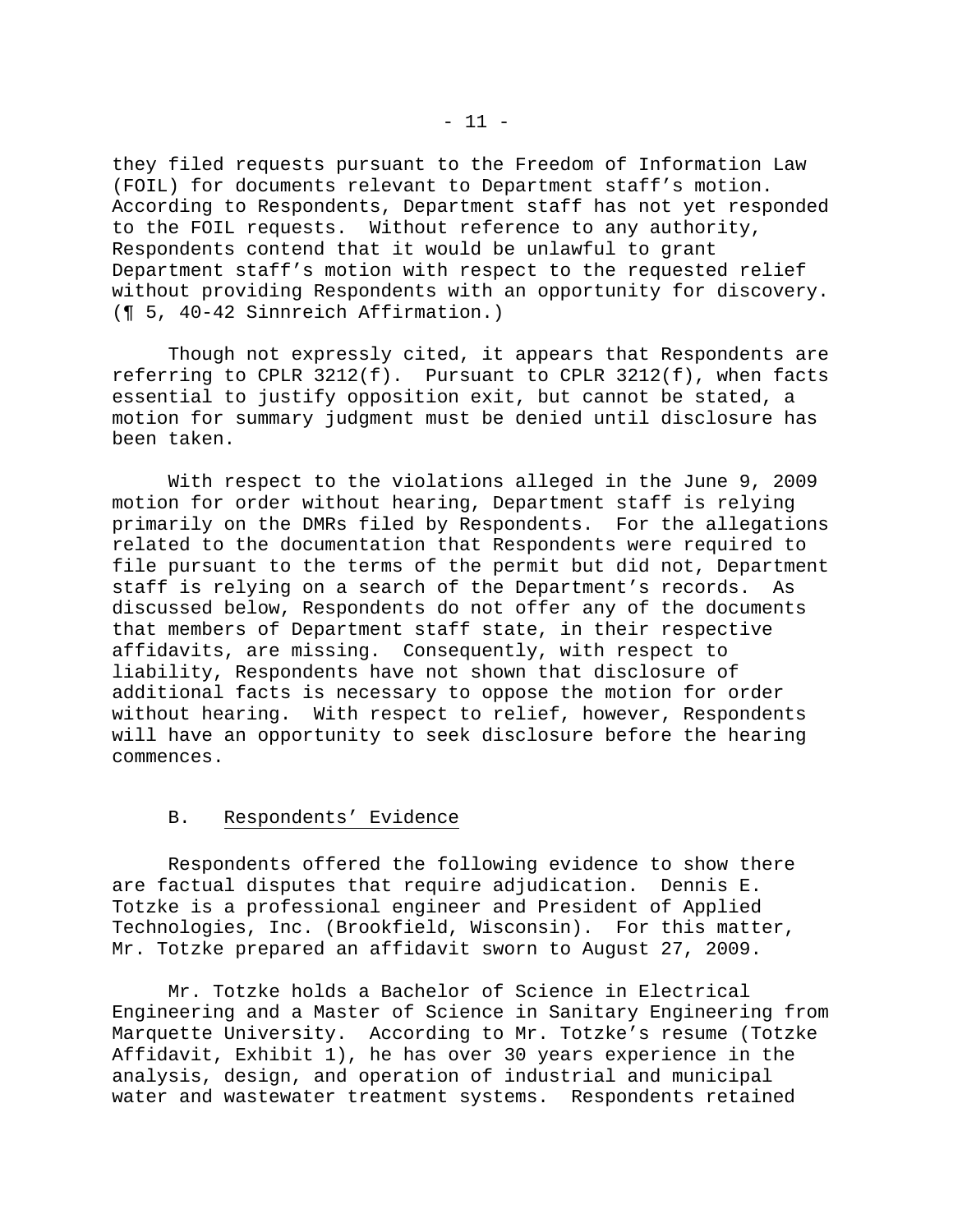Mr. Totzke and his firm to examine the impacts of wastewater discharges from the duck farm on West Mill Pond, and to review the data recorded on Respondents' DMRs (¶ 2 Totzke Affidavit).

 Benjamin Jurgielewicz is the general partner and sole proprietor of the Jurgielewicz Duck Farm. Mr. Jurgielewicz prepared an affidavit for this matter, sworn to August 28, 2009. The Jurgielewicz Duck Farm was started by Bronislaw Jurgielewicz, Benjamin Jurgielewicz's grandfather, in 1919. Benjamin Jurgielewicz is a third generation duck farmer, and has worked full time at the duck farm since graduating from college in 1981. (¶ 2 Jurgielewicz Affidavit.)

 In his affidavit, Mr. Jurgielewicz explains that he inherited the duck farm from his father in 1991, and has endeavored to keep the duck farm a viable business in order to preserve a part of Long Island's agricultural history (¶ 4 Jurgielewicz Affidavit). Mr. Jurgielewicz states further that he has invested considerable effort, time, and money to comply with environmental requirements, and intends to bring the farm's wastewater treatment facilities into compliance with the terms and conditions of the SPDES permit (¶¶ 5-6, 20-23 Jurgielewicz Affidavit). Mr. Jurgielewicz provides information concerning his and the duck farm's financial condition (¶¶ 16-19 Jurgielewicz Affidavit).

 Jeffrey S. Fuchs is a certified public account and a member of the accounting firm of Esposito, Fuchs, Taormina and Company (Central Islip, New York). Since 1993, Mr. Fuchs has been the independent certified public account for Mr. Jurgielewicz and the Jurgielewicz Duck Farm. For this matter, Mr. Fuchs prepared an affidavit, sworn to August 28, 2009. In his affidavit, Mr. Fuchs provides a review of the financial records for the Jurgielewicz Duck Farm from 2004 through 2008. In part, Mr. Fuchs's affidavit is offered to show that Respondents are not able to pay the requested civil penalty of \$600,000.

# III. Rulings on Staff's Motion for Order without Hearing

 For the reasons outlined below, I grant Department staff's June 9, 2009 motion for order without hearing with respect to liability. With respect to relief, however, I deny Department staff's motion. A hearing will be necessary to determine the appropriate relief.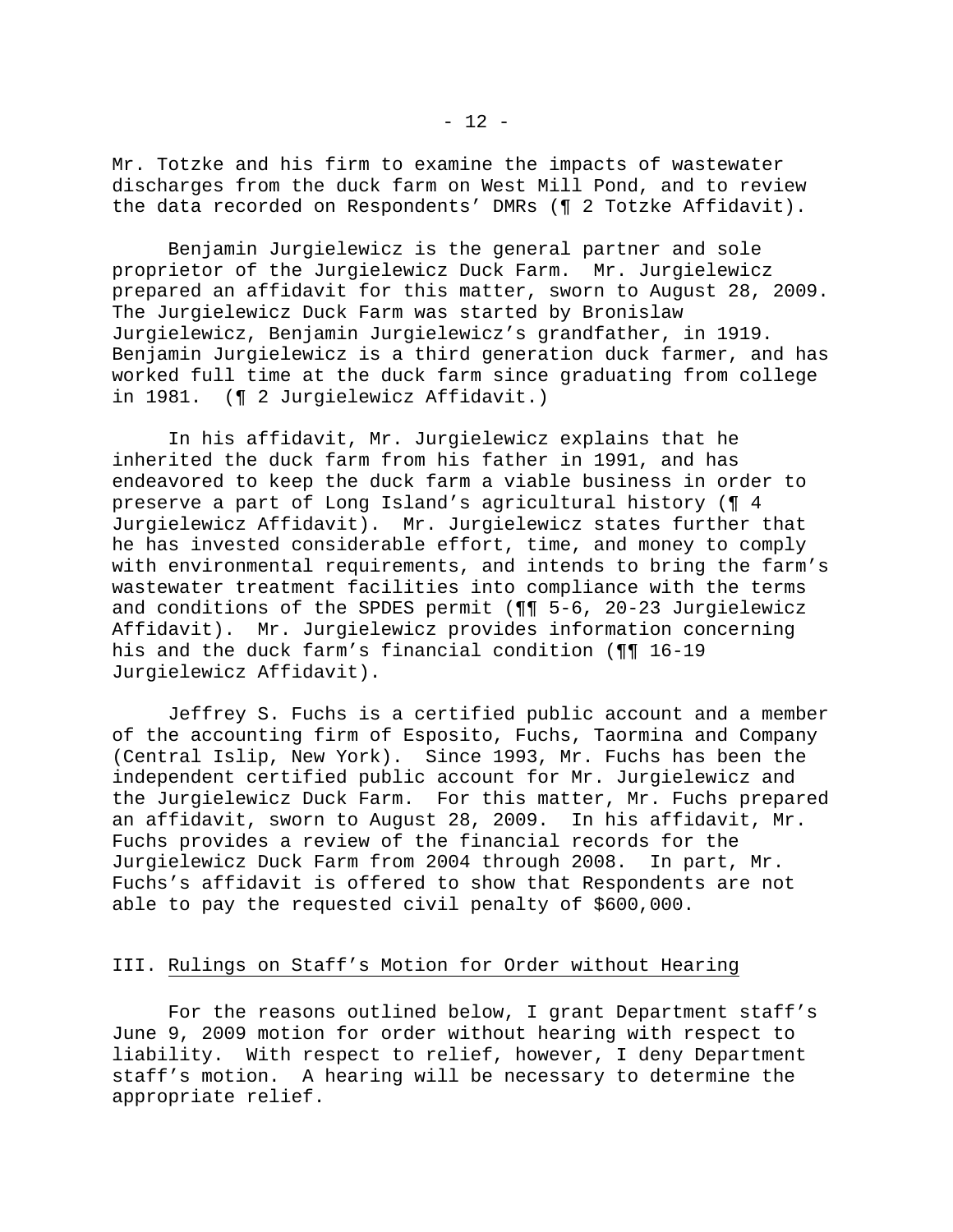## A. Ninth, Tenth, Eleventh and Twelfth Causes of Action

 As noted above, the violations alleged in the ninth through twelfth causes of action relate to the requirements outlined in the SPDES permit effective from March 28, 2008 through January 7, 2012, which include requirements outlined in a compliance schedule (*see* Haas Affidavit, Exhibit 3) Respondents do not contest liability with respect to the violations alleged in these causes of action (¶ 2 Sinnreich Affirmation; ¶ 25-26 Jurgielewicz Affidavit).

### 1. Ninth Cause of Action

 Department staff asserts that Respondents violated the terms of the SPDES permit because they did not submit a comprehensive nutrient management plan to Department staff by April 1, 2008 as required by Item 1 of the compliance schedule (*see* Haas Affidavit, Exhibit 3 at 11 of 13, Condition [a]). In her June 10, 2009 affidavit (¶ 13), Ms. Haas states that on or about June 8, 2009, she and other members of Department staff searched the Department's files maintained at the Central Office in Albany, New York and at the Region 1 Office in Stony Brook, New York. Based on that search, Ms. Haas reports that Respondents did not file the required comprehensive nutrient management plan with the Department.

 In addition to Department staff's proof, Mr. Jurgielewicz admits, in his August 28, 2009 affidavit (¶ 26), that the allegation concerning Respondents' noncompliance with the permit condition is "accurate and cannot be disputed." He acknowledges further that his failure to comply is serious, but argues that the violation has had no direct or immediate adverse impact on the environment of West Mill Pond or the Forge River (¶ 26 Jurgielewicz Affidavit).

 Department staff's proof establishes the violation alleged in the ninth cause of action. In addition, Respondents admit the violation. Therefore, I conclude that Respondents violated Item No. 1 of the compliance schedule incorporated into Respondents' SPDES permit effective March 28, 2008 through January 7, 2012 (*see* Haas Affidavit, Exhibit 3 at 11 of 13, Condition [a]). As of the date of Department staff's June 8,

 $- 13 -$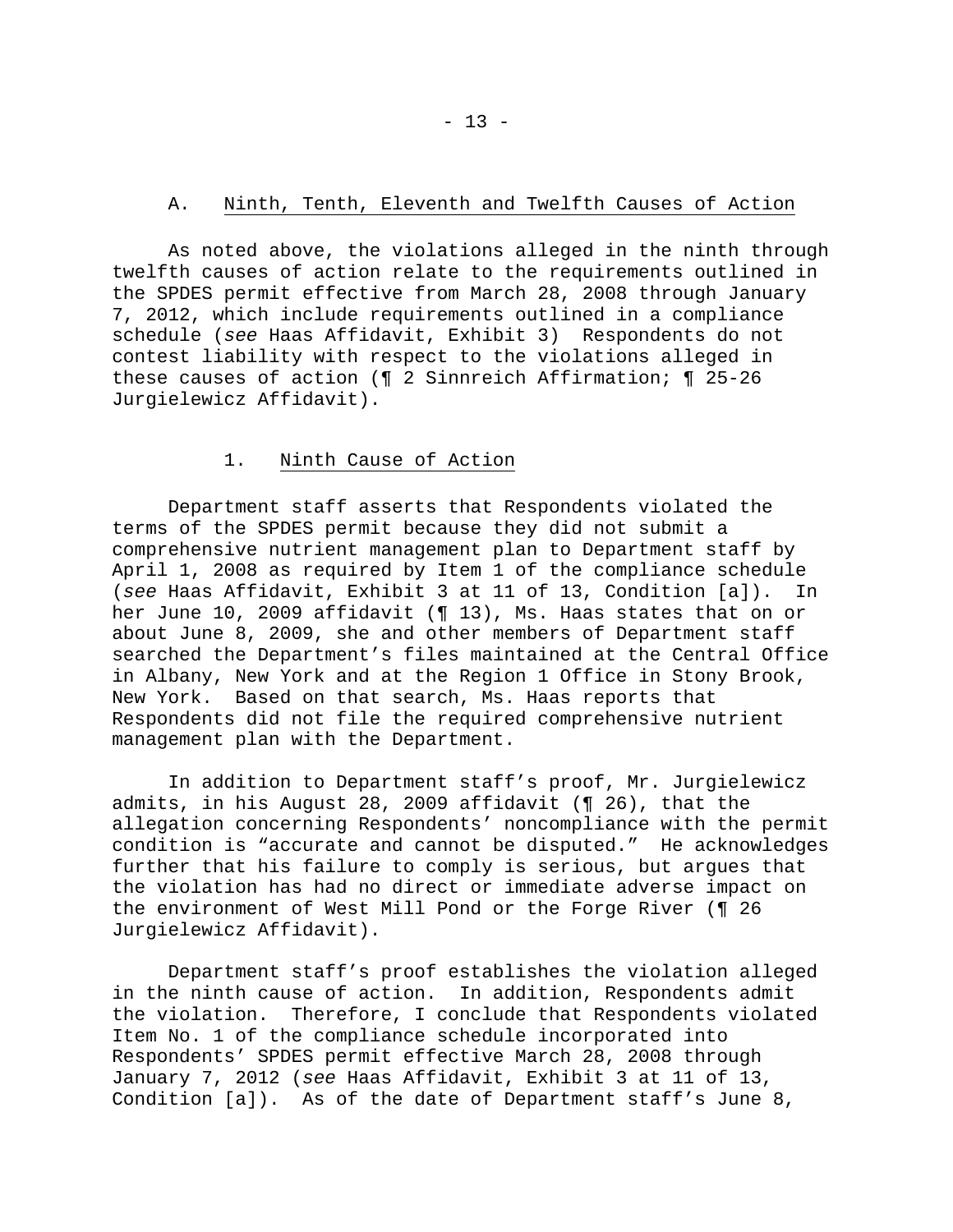2009 motion, Respondents have not complied with this permit requirement.

#### 2. Tenth Cause of Action

 Department staff asserts that Respondents violated the terms of the SPDES permit because they did not submit an engineering report with plans and specifications prepared by a professional engineer, as well as an operations and maintenance manual also prepared by a professional engineer to Department staff by June 1, 2008 as required by Item 2 of the Compliance Schedule (*see* Haas Affidavit, Exhibit 3 at 11 of 13, Condition  $[a]$ ). In her June 10, 2009 affidavit (¶ 14), Ms. Haas states that on or about June 8, 2009, she and other members of Department staff searched the Department's files maintained at the Central Office in Albany, New York and at the Region 1 Office in Stony Brook, New York. Based on that search, Ms. Haas reports that Respondents filed neither the required engineering report with plans and specifications, nor the operations and maintenance manual. (*See also* ¶ 11 Leung Affidavit.)

 In addition to Department staff's proof, Mr. Jurgielewicz admits, in his August 28, 2009 affidavit (¶ 26), that the allegation concerning Respondents' noncompliance is "accurate and cannot be disputed." He acknowledges further that his failure to comply with the requirement is serious, but argues that the violation has had no direct and immediate adverse impact on the environment of West Mill Pond or the Forge River (¶ 26 Jurgielewicz Affidavit).

 Department staff's proof establishes the violation alleged in the tenth cause of action. Moreover, Respondents admit the violation. Therefore, I conclude that Respondents violated Item No. 2 of the compliance schedule incorporated into Respondents' SPDES permit effective March 28, 2008 through January 7, 2012 (*see* Haas Affidavit, Exhibit 3 at 11 of 13, Condition [a]). As of the date of Department staff's June 8, 2009 motion, Respondents have not complied with this permit requirement.

# 3. Eleventh Cause of Action

 Department staff asserts that on three separate occasions, Respondents violated the conditions of their SPDES permit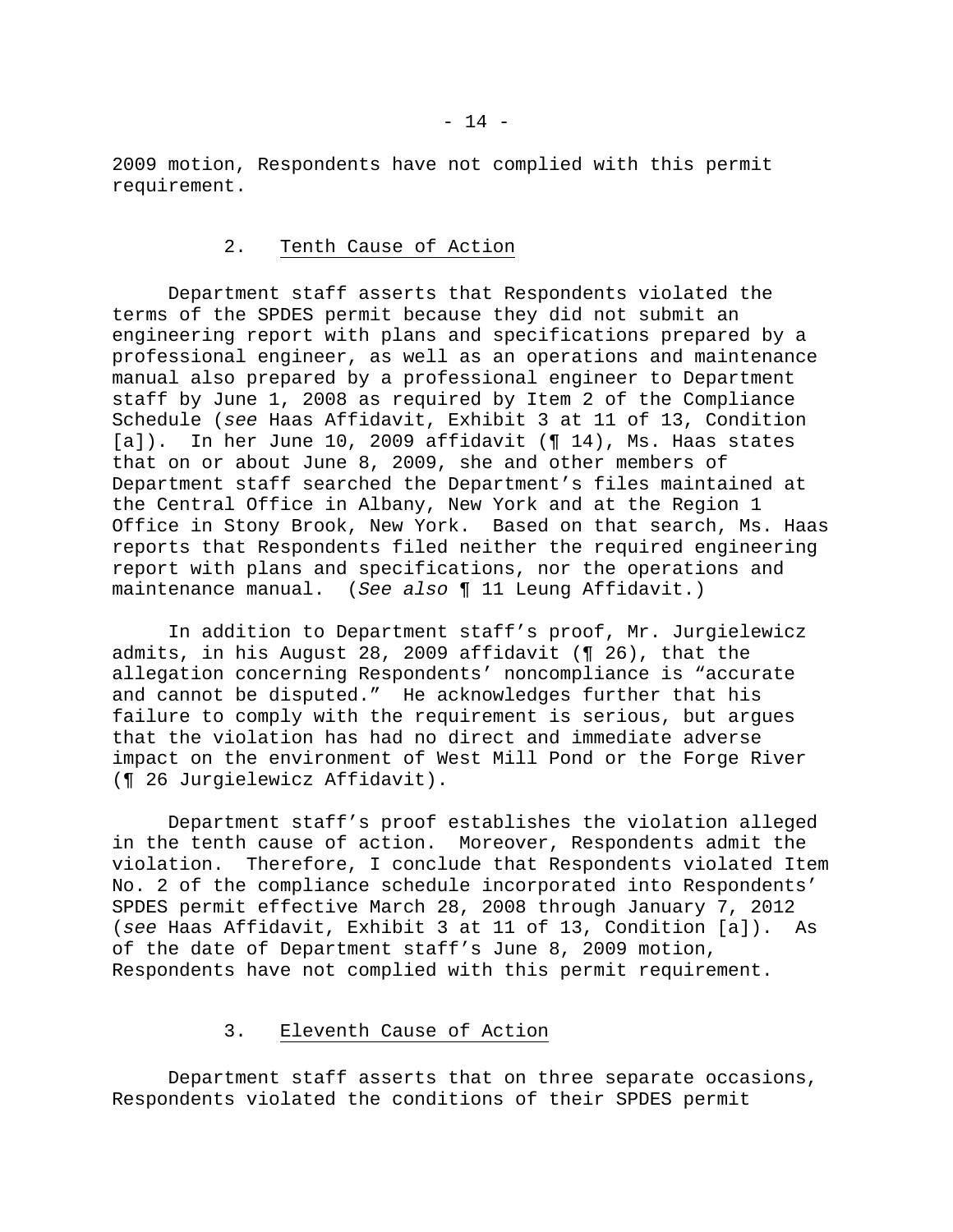because they did not submit notices of compliance or noncompliance to Department staff within 14 days following the dates established in Items 1 through 3 of the compliance schedule (*see* Haas Affidavit, Exhibit 3 at 11 of 13, Condition [b]). In her June 10, 2009 affidavit (¶ 15), Ms. Haas states that on or about June 8, 2009, she and other members of Department staff searched the Department's files maintained at the Central Office in Albany, New York and at the Region 1 Office in Stony Brook, New York. Based on that search, Ms. Haas reports that Respondents did not file any of the required notices of compliance or noncompliance with respect to Item Nos. [1](#page-14-0) through 3 of the compliance schedule.<sup>1</sup>

 In addition to Department staff's proof, Mr. Jurgielewicz admits, in his August 28, 2009 affidavit (¶ 26), that the allegation concerning noncompliance is "accurate and cannot be disputed." He acknowledges further that his failure to comply with the requirement is serious, but argues that the violation has had no direct and immediate adverse impact on the environment of West Mill Pond or the Forge River (¶ 26 Jurgielewicz Affidavit).

 Department staff's proof establishes the violation alleged in the eleventh cause of action. In addition, Respondents admit the violation. Therefore, I conclude that Respondents did not timely file three notices of compliance or noncompliance as required by Condition [b] of the compliance schedule incorporated into Respondents' SPDES permit effective March 28, 2008 through January 7, 2012 (*see* Haas Affidavit, Exhibit 3 at 11 of 13, Condition [b]). As of the date of Department staff's June 8, 2009 motion, Respondents have not complied with this permit requirement.

 $\overline{\phantom{0}}$ 

<span id="page-14-0"></span> $^{\rm 1}$  As noted above, Item No. 1 from the compliance schedule required Respondents to submit a comprehensive nutrient management plan by April 1, 2008. Item No. 2 required an engineering report with plans and specifications prepared by a professional engineer, as well as an operations and maintenance manual also prepared by a professional engineer. Item No. 2 was due by June 1, 2008. Item No. 3 required Respondents to commence the construction activities that were supposed to be described in the engineering report and depicted in the plans and specifications by August 1, 2008.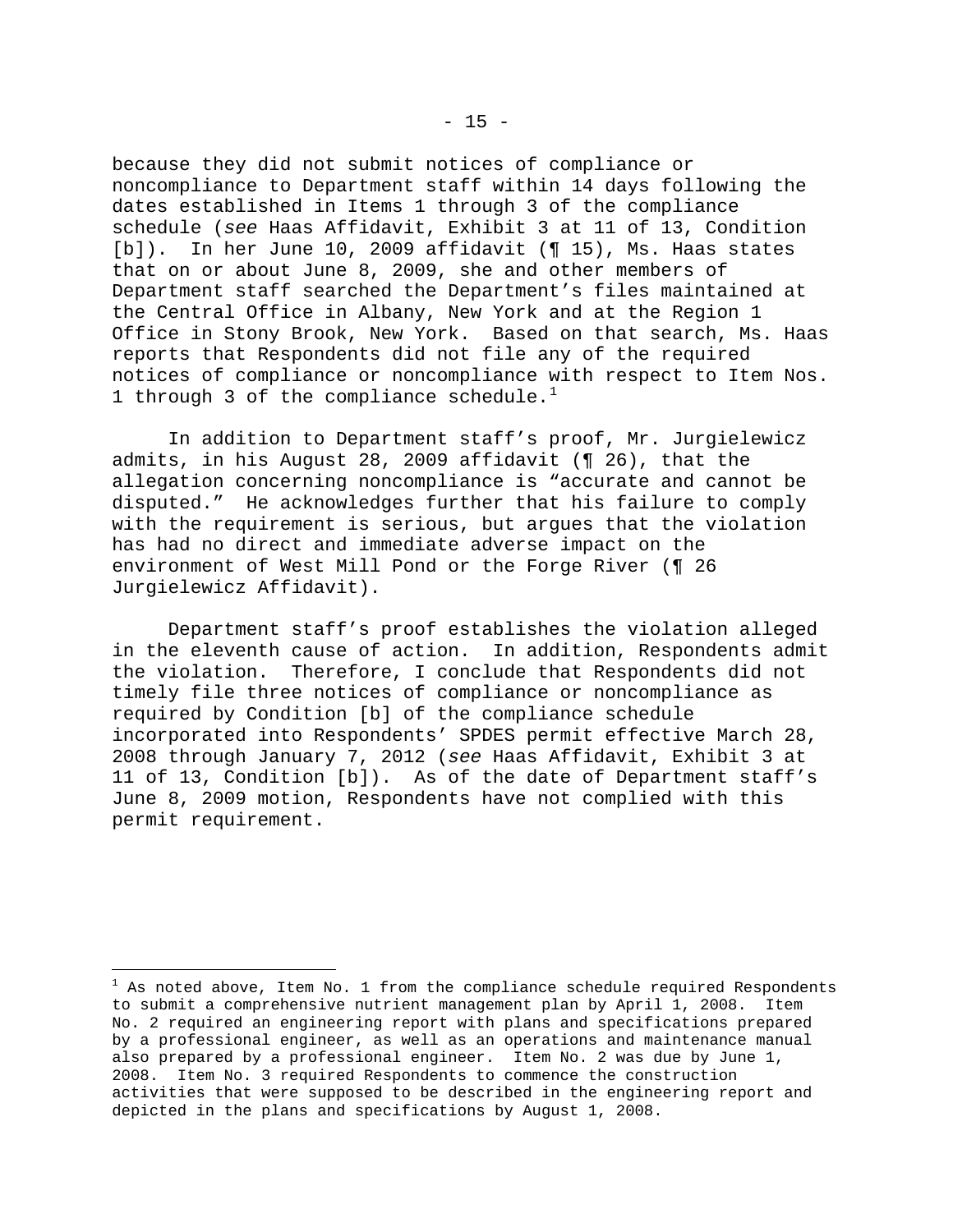## 4. Twelfth Cause of Action

 Department staff asserts that Respondents violated the conditions of the SPDES permit because they did not submit a best management practices plan to Department staff by June 1, 2008 as required by special condition No. 2 of the SPDES permit (*see* Haas Affidavit, Exhibit 3 at 12 of 13). In her June 10, 2009 affidavit (¶ 16), Ms. Haas states that on or about June 8, 2009, she and other members of Department staff searched the Department's files. Based on that search, Ms. Haas reports that Respondents did not file the required best management practices plan by June 1, 2008. (*See also* ¶ 11 Leung Affidavit.)

 In addition to Department staff's proof, Mr. Jurgielewicz admits, in his August 28, 2009 affidavit (¶ 26), that the allegation concerning Respondents' noncompliance is "accurate and cannot be disputed." He acknowledges further that his failure to comply with the requirement is serious, but argues that the violation has had no direct and immediate adverse impact on the environment of West Mill Pond or the Forge River (¶ 26 Jurgielewicz Affidavit).

 Department staff's proof establishes the violation alleged in the twelfth cause of action. Moreover, Respondents admit the violation. Therefore, I conclude that Respondents violated special condition No. 2 of the SPDES permit (*see* Haas Affidavit, Exhibit 3 at 12 of 13).

# B. Fourteenth, Fifteenth and Sixteenth Causes of Action

 In these causes of action, Department staff alleges that Respondents failed to file DMRs for particular months or filed them late. Respondents do not contest liability with respect to the violations alleged in these causes of action (¶ 2 Sinnreich Affirmation; ¶ 27-29 Jurgielewicz Affidavit). Each cause of action is addressed below.

# 1. Fourteenth Cause of Action

 The SPDES permit requires Respondents to file a completed and signed DMR form for each month. (*see* Haas Affidavit,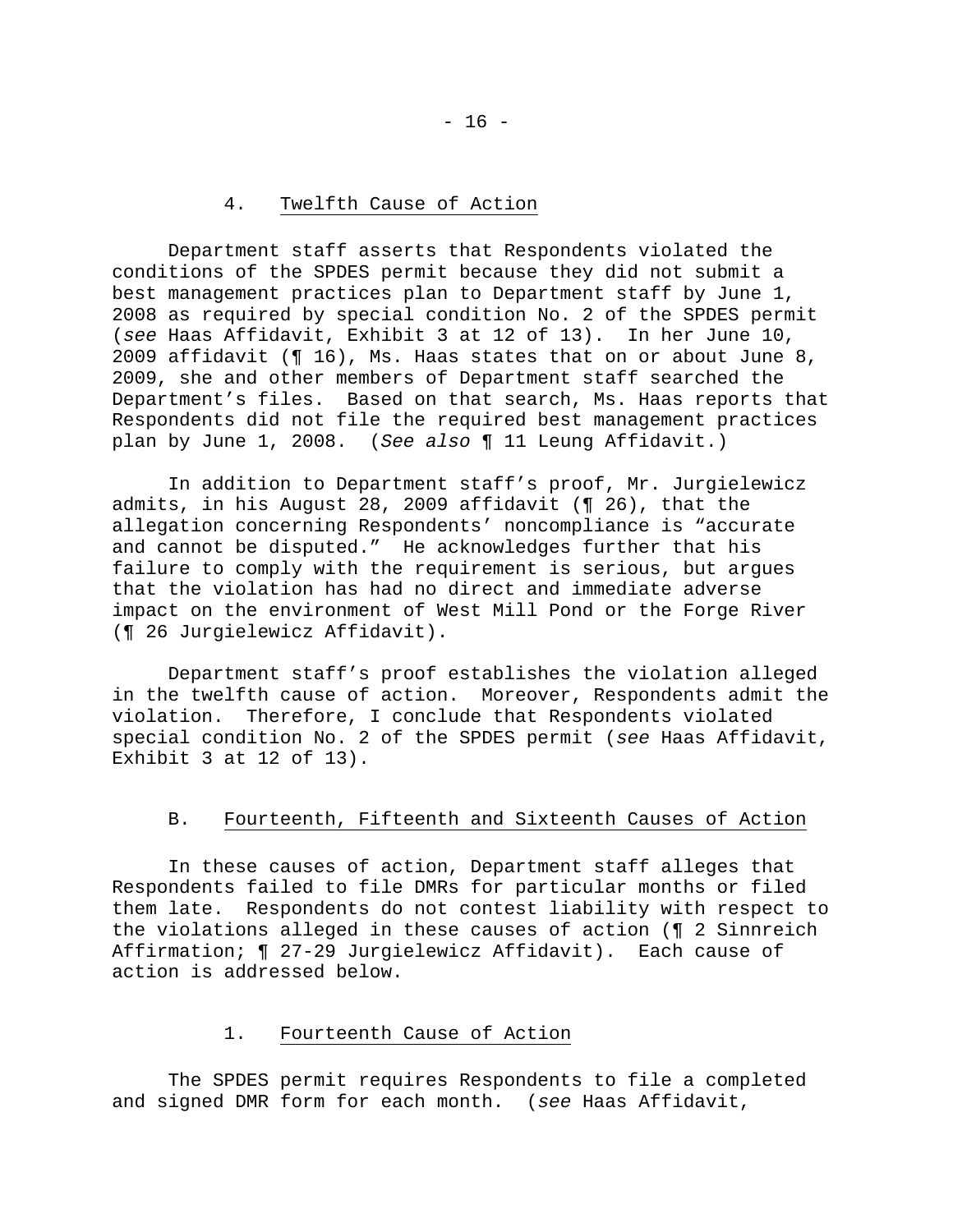Exhibit 2 at 4 of 4, Condition [b], and Exhibit 3 at 10 of 13, Condition [b]). As the fourteenth cause of action (¶¶ 52-53 Wilkinson Affirmation), Department staff asserts that Respondents did not submit 13 DMRs.

 In her June 10, 2009 affidavit (¶ 18-19), Ms. Haas states that on or about June 8, 2009, she and other members of Department staff searched the Department's files. Based on that search, Ms. Haas reports that Respondents did not file 13 DMRs. In 2007, Department staff did not receive DMRs for September, October, November and December. In 2008, Department staff did not receive DMRS for January through September. (*See also* ¶ 11 Leung Affidavit.)

 In addition to Department staff's proof, Mr. Jurgielewicz admits, in his August 28, 2009 affidavit (¶ 27), that the allegation concerning Respondents' noncompliance is "accurate and cannot be disputed." He states that his failure to file DMRs was not an attempt to withhold information from the Department. According to Mr. Jurgielewicz, he collected water samples and had them analyzed; however, he did not report the results on DMRs (¶ 28 Jurgielewicz Affidavit). He argues that the violation has had no direct and immediate adverse impact on the environment of West Mill Pond or the Forge River (¶ 29 Jurgielewicz Affidavit).

 Department staff's proof establishes the violations alleged in the fourteenth cause of action. Moreover, Respondents admit the violation. Therefore, I conclude that Respondents violated the reporting requirement of the SPDES permit (*see* Haas Affidavit, Exhibit 2 at 4 of 4, Condition [b], and Exhibit 3 at 10 of 13, Condition [b]) concerning the submission of monthly DMRs.

# 2. Fifteenth Cause of Action

 For the SPDES permit effective March 28, 2008, Respondents must file DMRS on a monthly basis no later than the 28th day of the month following the end of each reporting period. (*see* Haas Affidavit, Exhibit 3 at 10 of 13, Condition [b]). In the fifteenth cause of action (¶¶ 54-56 Wilkinson Affirmation), Department staff asserts that Respondents failed to timely file DMRs for October, November and December 2008, and for January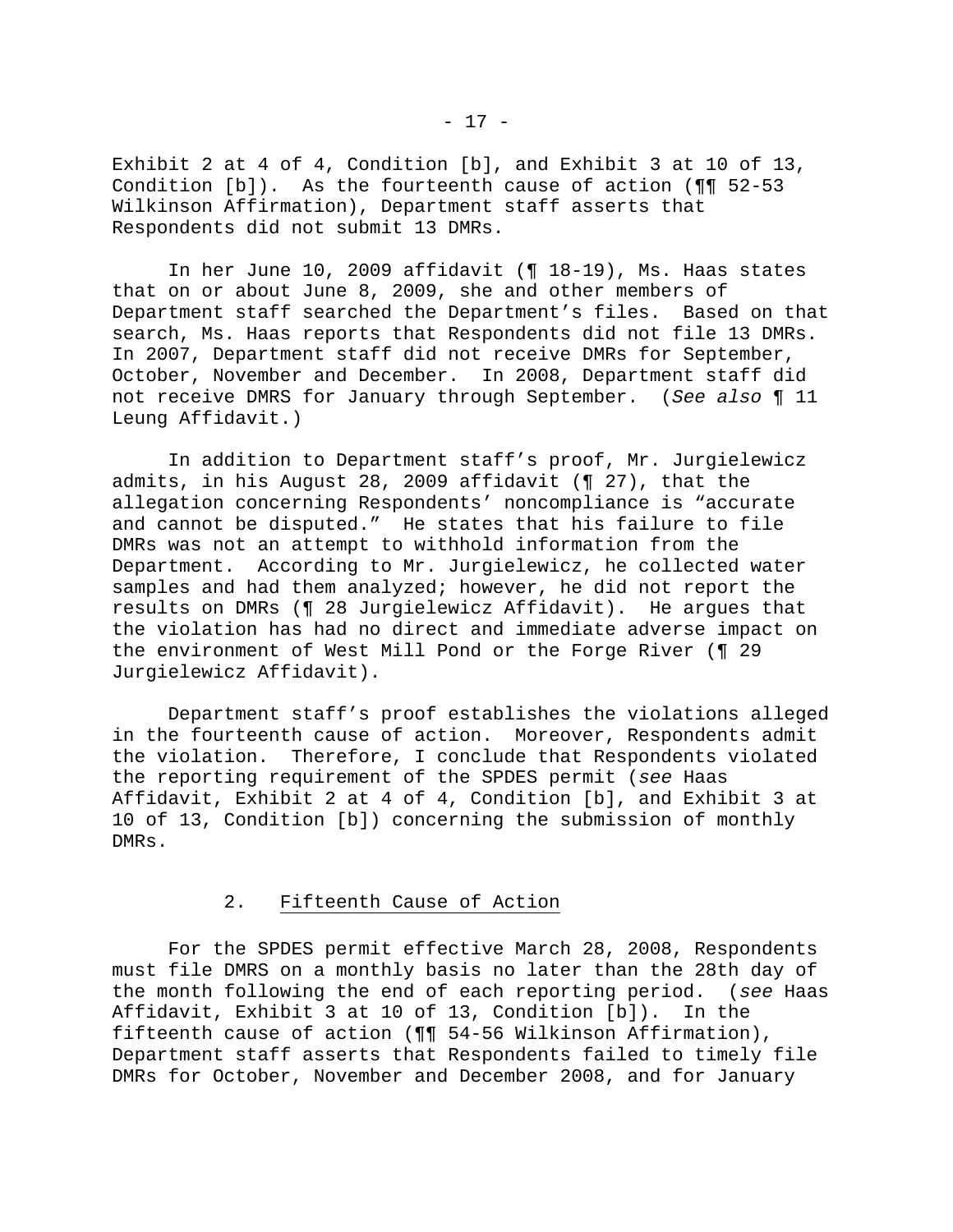and February 2009 in violation of the terms and conditions of the SPDES permit.

 In her June 10, 2009 affidavit (¶ 21), Ms. Haas states that after reviewing the DMRs, Respondents submitted five of them late. Ms. Haas observes that Mr. Jurgielewicz signed and dated the DMRs for October, November and December 2008, and those for January and February 2009 more than 28 days after the end of the reporting period. (*See also* ¶ 11 Leung Affidavit.)

 Specifically, the October 2008 DMR was due by November 28, 2008; however, Mr. Jurgielewicz dated it February 27, 2009 (3 months late). The November 2008 DMR was due by December 28, 2008, but it is dated February 27, 2009 (2 months late). The December 2008 DMR was due by January 28, 2009, but it is dated February 27, 2009 (1 month late). The January 2009 DMR was due by February 28, 2009, but it is dated March 13, 2009 (2 weeks late). The February 2009 DMR was due by March 28, 2009, but it is dated April 6, 2009 (1 week late). (*See* Haas Affidavit, Exhibits 4 and 5.)

 In addition to Department staff's proof, Mr. Jurgielewicz admits, in his August 28, 2009 affidavit (¶ 27), that the allegation concerning Respondents' noncompliance is "accurate and cannot be disputed." He states that his failure to file DMRs in a timely manner was not an attempt to withhold information from the Department. According to Mr. Jurgielewicz, he collected water samples and had them analyzed, but did not timely submit the DMRs (¶ 28 Jurgielewicz Affidavit). He argues that the violation has had no direct and immediate adverse impact on the environment of West Mill Pond or the Forge River. According to Mr. Jurgielewicz, staff from the New York State Department of Environmental Conservation, the Department of Health, and other regulatory agencies have often inspected the duck farm, and have stated that Mr. Jurgielewicz runs a clean operation. (¶ 29 Jurgielewicz Affidavit.)

 Department staff's proof establishes the violations alleged in the fifteenth cause of action. Moreover, Respondents admit the violations. Therefore, I conclude that Respondents violated the reporting requirement of the SPDES permit (*see* Haas Affidavit, Exhibit 3 at 10 of 13, Condition [b]) concerning the untimely submission of five DMRs.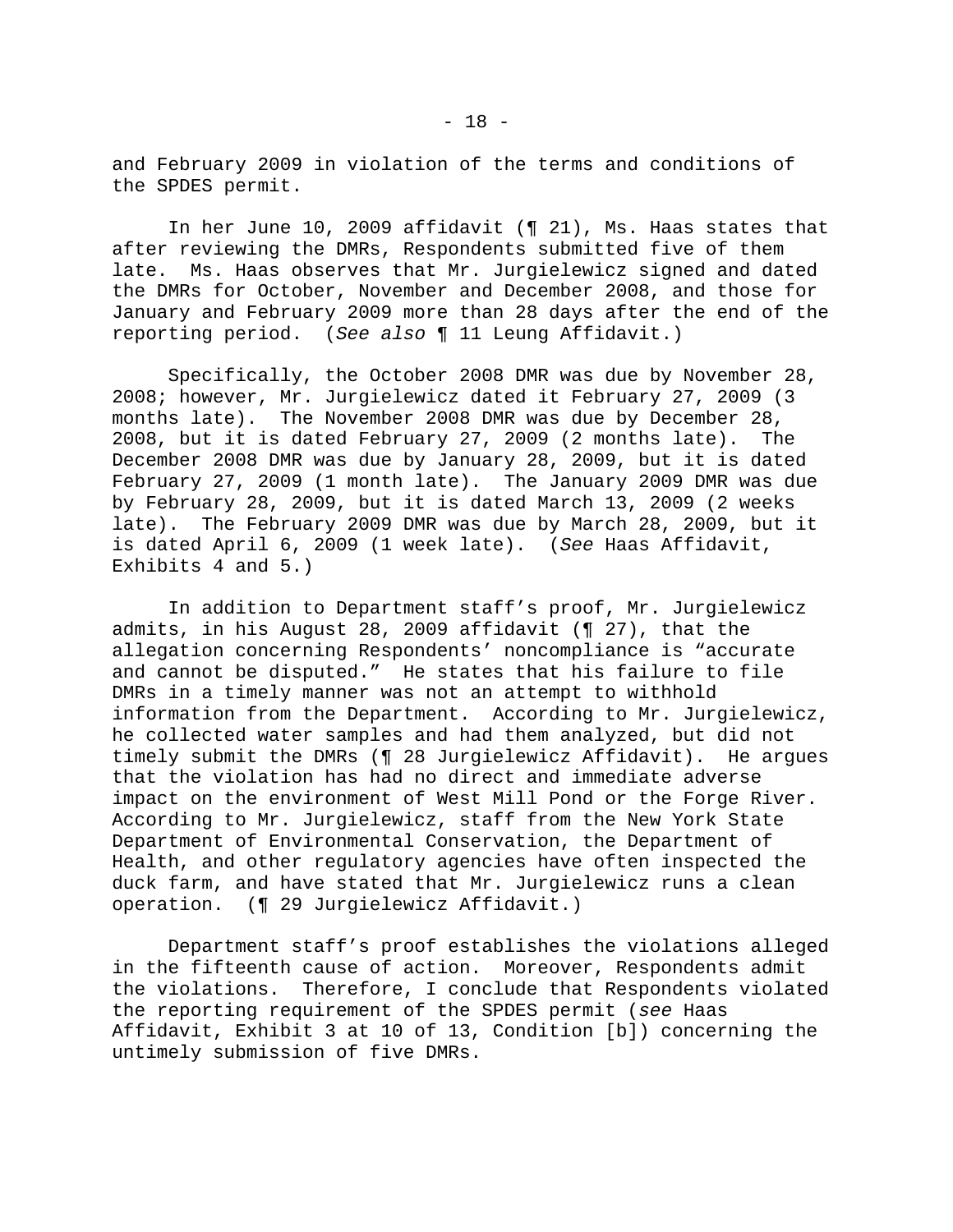#### 3. Sixteenth Cause of Action

 Pursuant to the terms of the SPDES permit in effect for 2005, 2006, and 2007, Respondents were required to file DMRs on a monthly basis no later than 45 days following the end of each reporting period. (*see* Haas Affidavit, Exhibit 2 at 4 of 4, Condition [b]). For the sixteenth cause of action (¶¶ 57-59 Wilkinson Affirmation), Department staff asserts that on 21 occasions from February 2005 through May 2007, Respondents submitted DMRs more than 45 days after the end of the reporting period.

 In her June 10, 2009 affidavit (¶ 20), Ms. Haas states that she reviewed the DMRs filed by Respondents and found 19 that Respondents submitted after the 45-day reporting period. Ms. Haas determined that Respondents failed to submit timely DMRs for the following months:

- 1. In 2005, February, March, April, May, June, July, August, October, November and December;
- 2. In 2006, January, February, March, April, May, June, and July; and
- 3. In 2007, February, March, April, and May.

i

Department staff provided copies of these DMRs, which show that Mr. Jurgielewicz signed and dated them more than 45 days after the end of the reporting period. $^2$  $^2$  (Haas Affidavit, Exhibits 4 and 5; ¶ 11 Leung Affidavit.)

 In addition to Department staff's proof, Mr. Jurgielewicz admits, in his August 28, 2009 affidavit (¶ 27), that the allegation concerning Respondents' noncompliance is "accurate and cannot be disputed." He states that his failure to file DMRs in a timely manner was not an attempt to withhold information from the Department. According to Mr. Jurgielewicz, he collected water samples and had them analyzed, but did not timely submit the DMRs (¶ 28 Jurgielewicz Affidavit). He argues that the violation has had no direct and immediate adverse impact on the environment of West Mill Pond or the Forge River.

<span id="page-18-0"></span> $^2$  According to Ms. Wilkinson's Affirmation (¶ 57), Respondents filed 21 DMRs late. However, according to Ms. Haas's Affidavit (¶ 20), Respondents filed 19 DMRs late. Staff's proof (*see* Haas Affidavit, Exhibits 4 and 5) demonstrates that Respondents filed 21 DMRs late.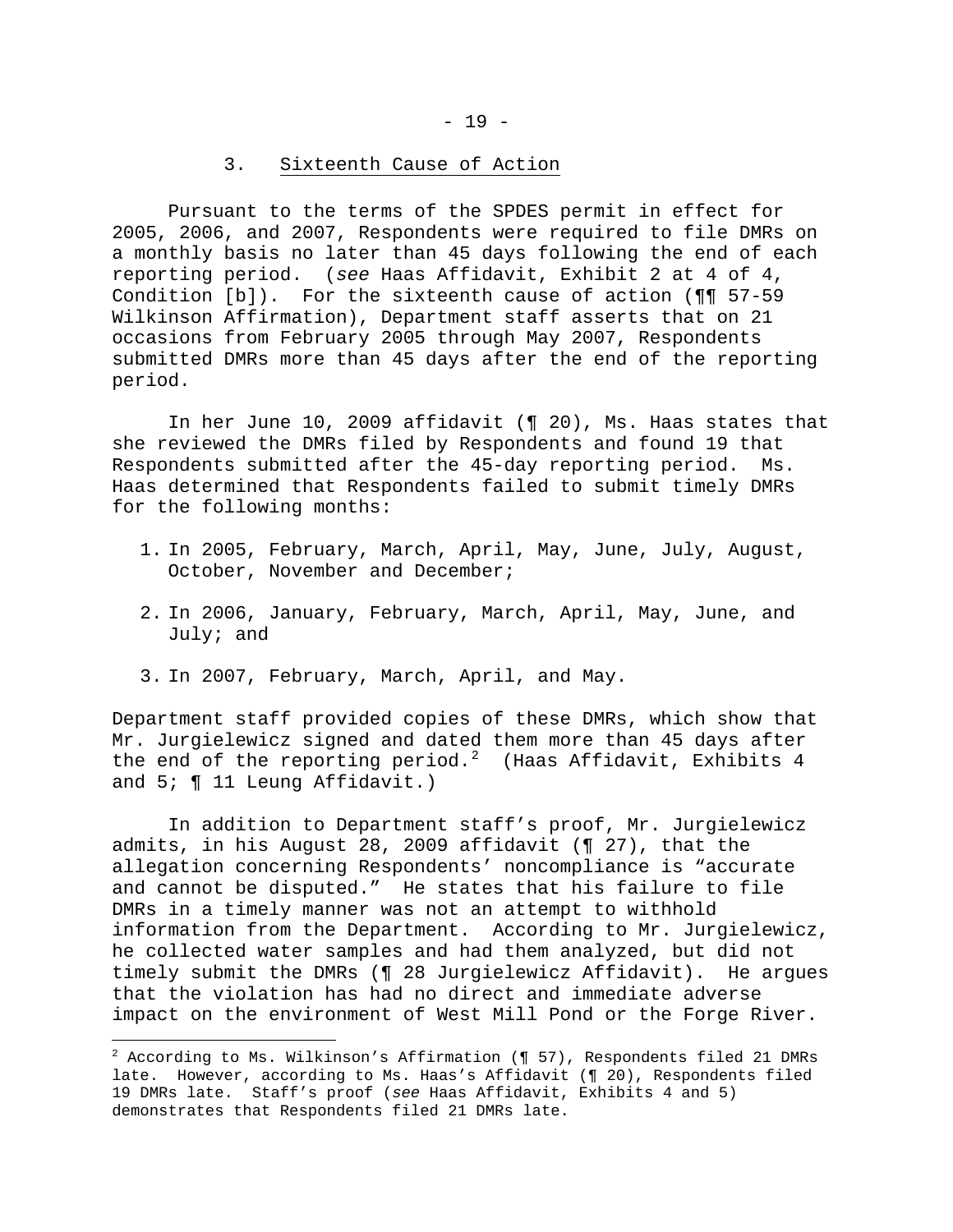According to Mr. Jurgielewicz, staff from the New York State Department of Environmental Conservation, the Department of Health, and other regulatory agencies have often inspected the duck farm, and have stated that Mr. Jurgielewicz runs a clean operation. (¶ 29 Jurgielewicz Affidavit.)

 Department staff's proof establishes the violations alleged in the sixteenth cause of action. Moreover, Respondents admit the violations. Therefore, I conclude that Respondents violated the reporting requirement outlined in the SPDES permit (*see* Haas Affidavit, Exhibit 2 at 40 of 4, Condition [b]) with respect to the untimely submission of 21 DMRs.

# C. First through Eighth Causes of Action

 The violations alleged in the first through eighth causes of action are based on information that Respondents reported on DMRs filed with the Department. Respondents' SPDES permits in effect from 2005 to the present set forth effluent limits for such parameters as ultimate oxygen demand (UOD), total suspended solids (TSS), settleable solids, oil and grease (O&G), and coliform. Effluent limits for some of these parameters include a daily average concentration and a daily maximum concentration. Pursuant to the conditions of the SPDES permits, the effluent limits for the parameters considered in the captioned enforcement action required weekly sampling. (*see* Haas Affidavit, Exhibit 2 at 2 of 4, and Exhibit 3 at 3 of 13 through 5 of 13.)

# 1. Parameters and Effluent Limits

 The terms and conditions of the SPDES permits (*see* Haas Affidavit, Exhibits 2 and 3) specify effluent limits and monitoring required for various parameters. The following discussion addresses ultimate oxygen demand (UOD), total suspended solids (TSS), oil and grease (O&G), settleable solids, and coliform. Although Mr. Jurgielewicz incorrectly reported the effluent limit concentrations for these parameters on the DMRs, Respondents contend that he did so unintentionally.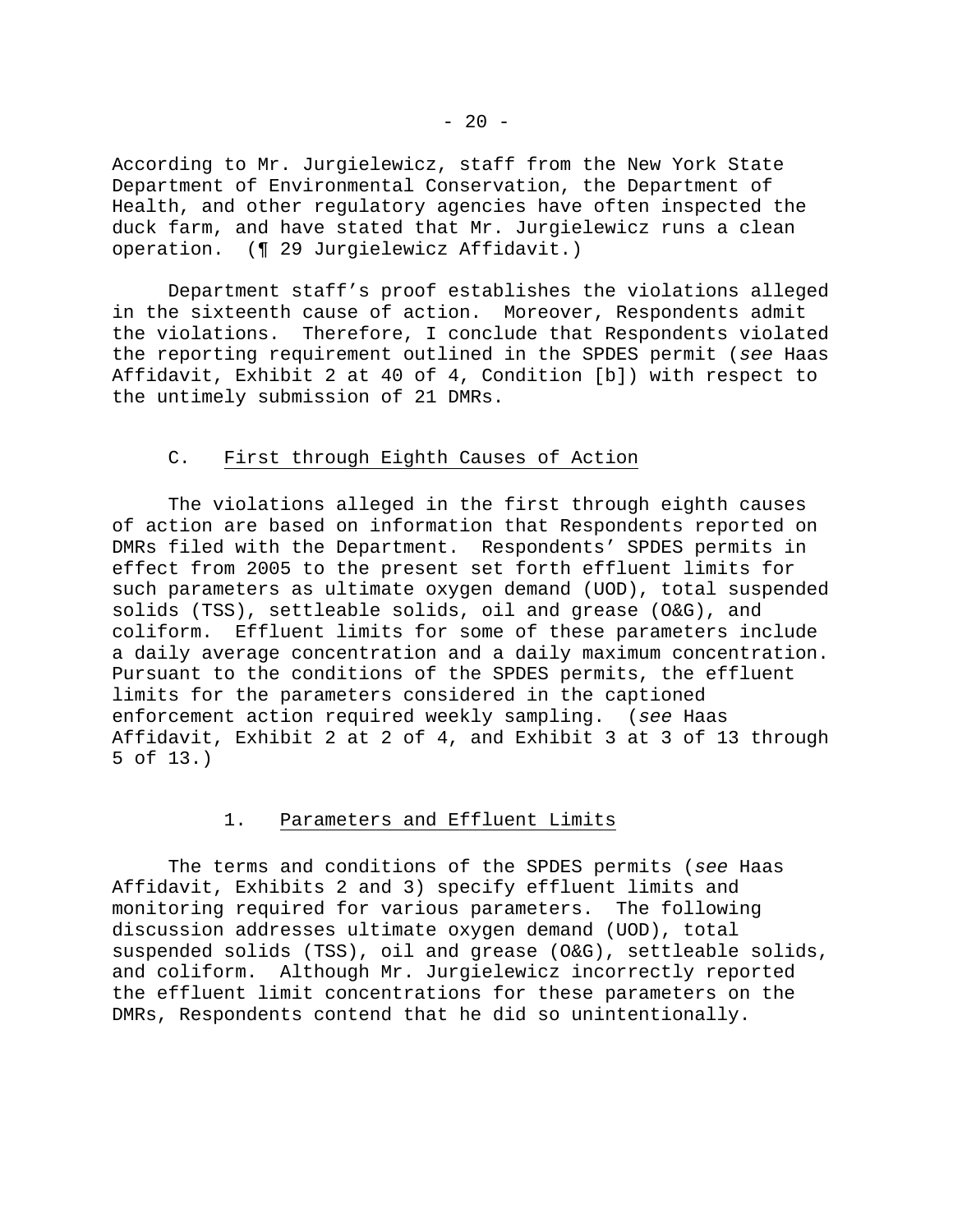# a) Ultimate Oxygen Demand

 Monitoring the biochemical oxygen demand (BOD) measures the level of organic contamination in wastewater. BOD is the quantity of oxygen needed to biochemically oxidize the organic matter over a period of time, under specified conditions. The analysis presumes that with an excessive concentration of oxygen, the aerobic biological decomposition of the organic waste will continue until all the waste is consumed. (Totzke Affidavit, Exhibit B, Attachment 1.)

 The ultimate oxygen demand (UOD) considers the amount of oxygen required for the oxidation of waste, as well as the amount of oxygen required for new cell synthesis. UOD concentrations are based on a calculation that includes BOD and total Kjeldahl nitrogen (TKN). (Totzke Affidavit, Exhibit B, Attachment 1.) The TKN value is the quantity of ammonia in a wastewater sample that is released during the acid digestion of organic nitrogen compounds.

 For the SPDES permit effective from 2001 through 2006, the daily average effluent limit for UOD varied during the year. From June 1 to October 31, the limit was 300 pounds. From November 1 through November 31, the daily average effluent limit for UOD was 330 pounds. From December 1 through February 28, the daily average effluent limit for UOD was 550 pounds. From March 1 through May 31, the daily average effluent limit for UOD was 330 pounds. (*See* Haas Affidavit, Exhibit 2 at 2 of 4.)

 With respect to the current SPDES permit effective March 28, 2008, the daily average effluent limit for UOD varies during the year. The daily average discharge limits are the same for the same periods as those prescribed in the SPDES permit effective from 2001 through 2006 (*see* Haas Affidavit, Exhibit 3 at 3 of 13 through 5 of 13).

 For the SPDES permit effective from 2001 through 2006, the daily maximum effluent limit for UOD also varied during the year. From June 1 to October 31 the limit was 600 pounds. From November 1 through November 31, the limit was 660 pounds. From December 1 through February 28, the daily maximum effluent limit for UOD was 1100 pounds. From March 1 through May 31, the limit was 660 pounds. (*See* Haas Affidavit, Exhibit 2 at 2 of 4.)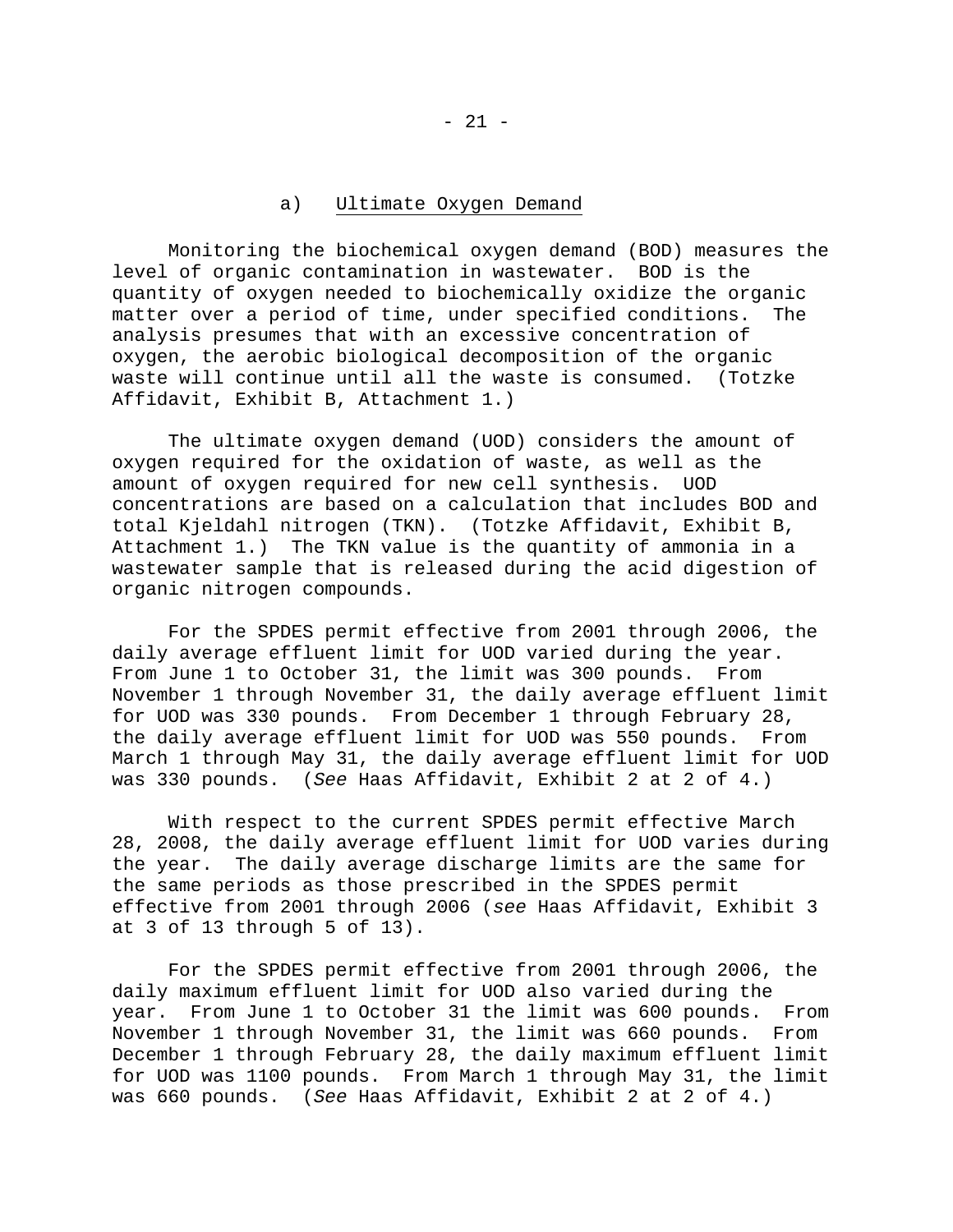With respect to the current SPDES permit effective March 28, 2008, the daily maximum effluent limit for UOD varies during the year. The daily maximum limits are the same for the same periods as those prescribed in the SPDES permit effective from 2001 through 2006 (*see* Haas Affidavit, Exhibit 3 at 3 of 13 through 5 of 13).

## b) Total Suspended Solids

 The effluent limit for TTS does not vary during the year. For the SPDES permit effective from 2001 through 2006, the daily average effluent limit for TSS was 183 pounds. With respect to the current SPDES permit effective March 28, 2008, the daily average effluent limit for TSS is 183 pounds. (*See* Haas Affidavit, Exhibit 2 at 2 of 4 and Exhibit 3 at 3 of 13 through 5 of 13.)

 For the SPDES permit effective from 2001 through 2006, the daily maximum effluent limit for TSS was 367 pounds. With respect to the current SPDES permit, the daily maximum effluent limit for TSS is also 367 pounds. (*See* Haas Affidavit, Exhibit 2 at 2 of 4 and Exhibit 3 at 3 of 13 through 5 of 13.)

#### c) Oil and Grease

 For the SPDES permit effective from 2001 through 2006, the daily average effluent limit for oil and grease (O&G) was 22 pounds. With respect to the current SPDES, the daily average effluent limit for O&G is the same. (*See* Haas Affidavit, Exhibit 2 at 2 of 4 and Exhibit 3 at 3 of 13 through 5 of 13.)

 For the SPDES permit effective from 2001 through 2006, the daily maximum effluent limit for O&G was 38 pounds. With respect to the current SPDES permit effective March 28, 2008, the daily maximum effluent limit for O&G is also 38 pounds. (*See* Haas Affidavit, Exhibit 2 at 2 of 4 and Exhibit 3 at 3 of 13 through 5 of 13.)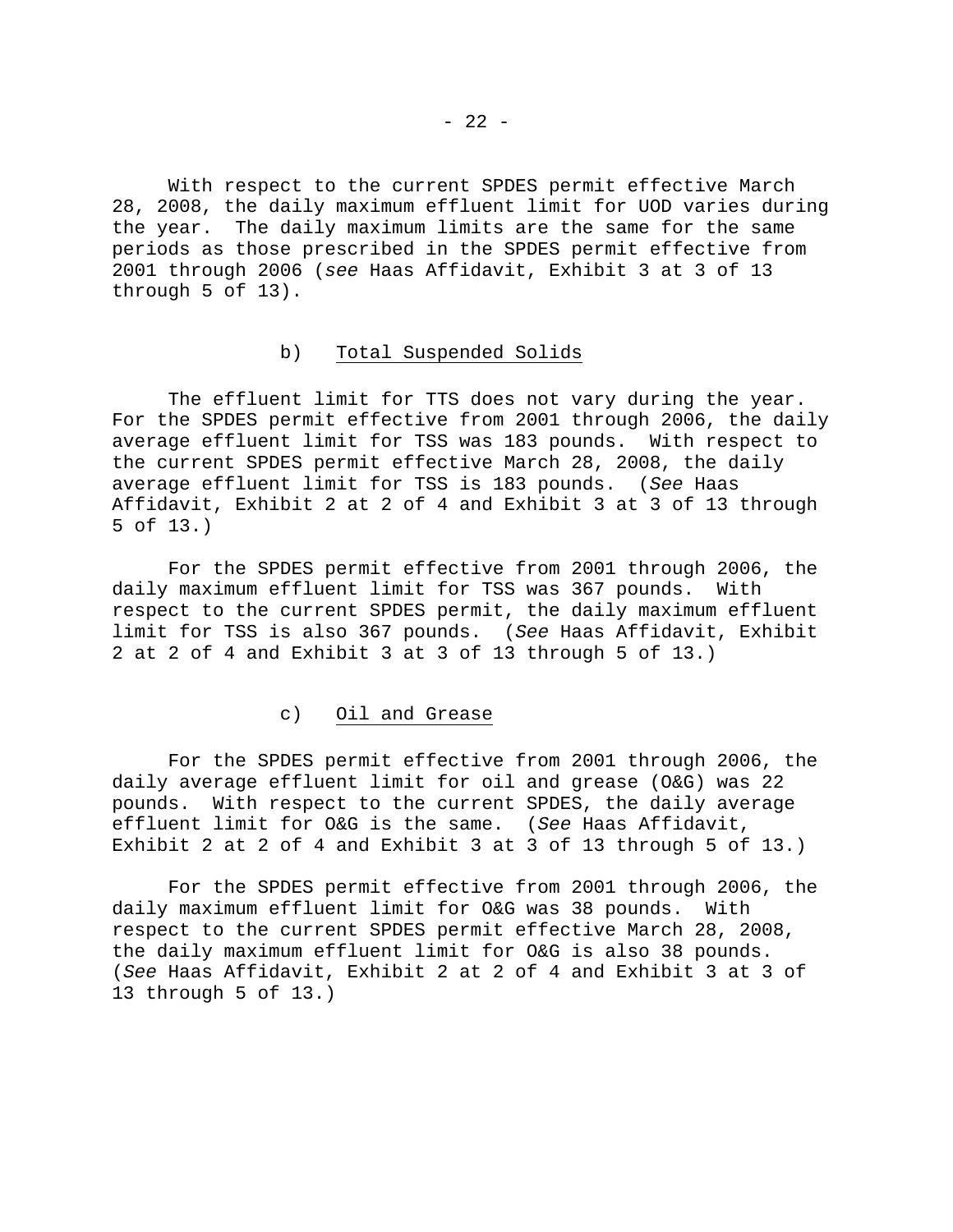## d) Settleable Solids

 For the SPDES permit effective from 2001 through 2006, Respondents were required to monitor the daily average effluent limit for settleable solids, and to report the discharge concentration in milliliters per liter on the DMRs. Similarly, the current SPDES permit does not limit the daily average effluent limit for settleable solids. (*See* Haas Affidavit, Exhibit 2 at 2 of 4 and Exhibit 3 at 3 of 13 through 5 of 13.)

 For the SPDES permit effective from 2001 through 2006, the daily maximum effluent limit for settleable solids was limited to 0.3 milliliters per liter. With respect to the current SPDES, the daily maximum effluent limit for settleable solids is 0.3 milligrams per liter.[3](#page-22-0) (*See* Haas Affidavit, Exhibit 2 at 2 of 4 and Exhibit 3 at 3 of 13 through 5 of 13.)

# e) Coliform

 For the SPDES permit effective from 2001 through 2006, the daily maximum effluent limit for coliform bacteria was limited to 400 colonies per 100 milliliters. With respect to the current SPDES permit, the daily maximum effluent limit for coliform (7-day geometric mean) is limited to 400 colonies per 100 milliliters. (*See* Haas Affidavit, Exhibit 2 at 2 of 4 and Exhibit 3 at 3 of 13 through 5 of 13.) Other effluent limits for coliform are prescribed in the SPDES permits. Respondents' compliance with these additional parameters, however, is beyond the scope of this administrative enforcement proceeding.

### 2. Discharge Monitoring Reports

i

 To demonstrate this set of alleged violations, Department staff provided copies of the DMRs that Mr. Jurgielewicz filed with the Department's Region 1 office (*see* Haas Affidavit, Exhibit 4). Printed on each DMR is the SPDES permit number (NY0008125), the name and address of the permittee (Jurgielewicz

<span id="page-22-0"></span> $^3$  With respect to settleable solids, there is a change in units of concentration from milliliters per liter to milligrams per liter. The references to the SPDES permits are provided above.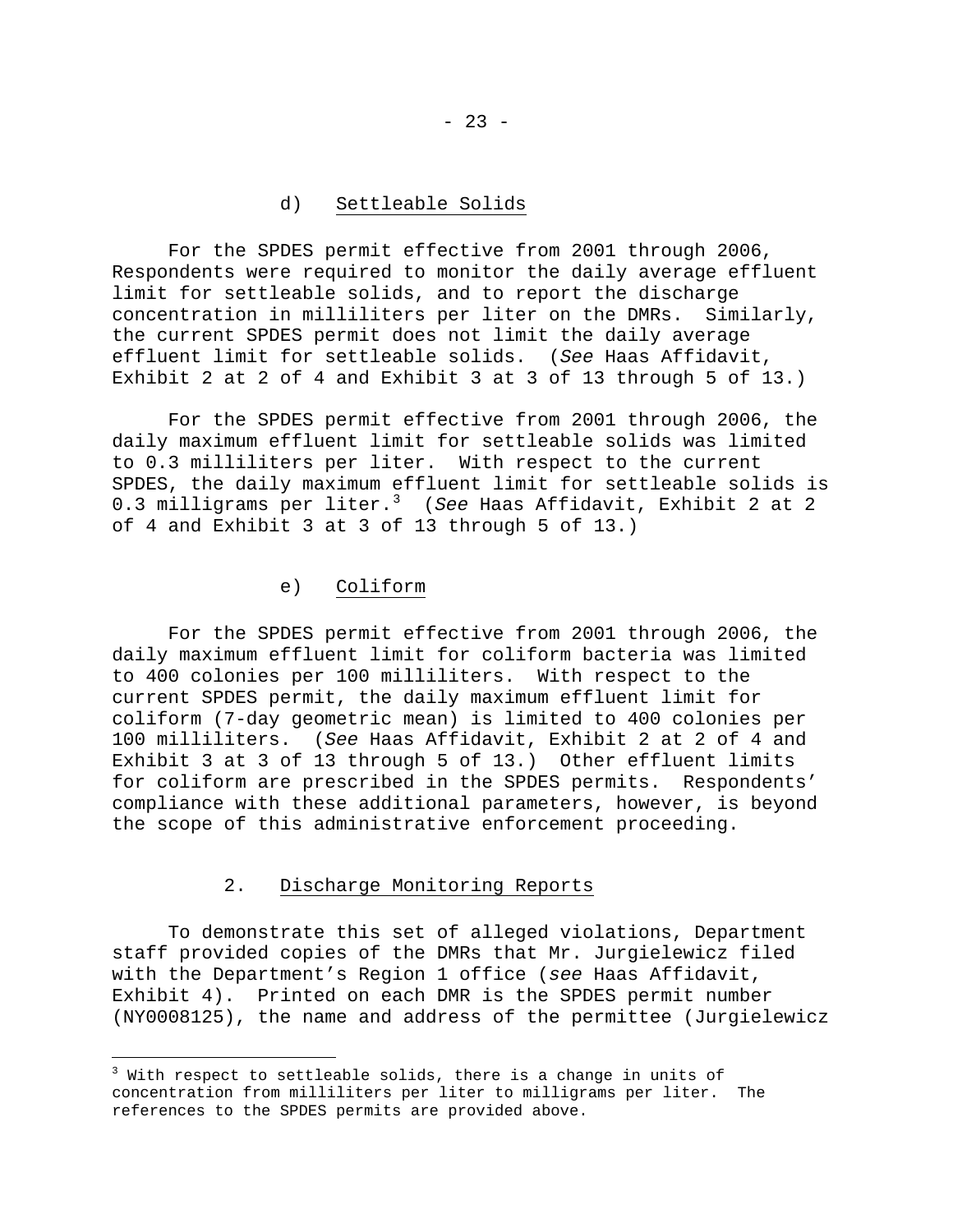Duck Farm, PO Box 68, Moriches, NY 11955), the name of the facility (Jurgielewicz Duck Farm), the contact person (Benjamin Jurgielewicz), and the monitoring period. At the bottom of each DMR page is a certification that the wastewater samples were collected and analyzed by qualified personnel, and that the information reported on the DMR is true and accurate. Each DMR offered by Department staff is dated and signed by Mr. Jurgielewicz as the principal executive officer or authorized agent.

 The effluent parameters regulated by the SPDES permit are listed on the left side of the DMRs. On each form, space is provided to enter the discharge concentration for each parameter after the wastewater sample is analyzed by the laboratory. Underneath each space, the effluent limit for each parameter, as prescribed in the SPDES permit, is preprinted on the DMR. As a result, it is very easy to compare the laboratory results with the permitted effluent limit. Space is provided to fill in the frequency of the analysis for each effluent parameter, and the sample type.

# 3. Mr. Totzke's Analysis

 To support the argument that Department staff's June 9, 2009 motion for order without hearing should be denied because there are material issues of fact that require adjudication (¶ 2 Sinnreich Affirmation), Respondents offer Mr. Totzke's affidavit, sworn to August 27, 2009, and attached exhibits. As noted above, Mr. Totzke is a professional engineer and President of Applied Technologies, Inc. (Brookfield, Wisconsin).

According to Mr. Totzke's affidavit  $(\P \ 4[c])$ , he and his staff reviewed the data concerning the wastewater samples collected in 2009, among other things. Based on this review, Mr. Totzke concludes that Mr. Jurgielewicz "made miscalculations in both computing and converting concentrations reported in the DMRs" (¶ 4[c] Totzke Affidavit). If Mr. Jurgielewicz had used the correct method to calculate the concentrations reported in the DMRs, Mr. Totzke opines that all of the effluent limit concentrations reported in the DMRs would have been lower, and that the wastewater discharged from the duck farm would have generally complied with the effluent limits prescribed in the SPDES permits (¶ 4[c] Totzke Affidavit).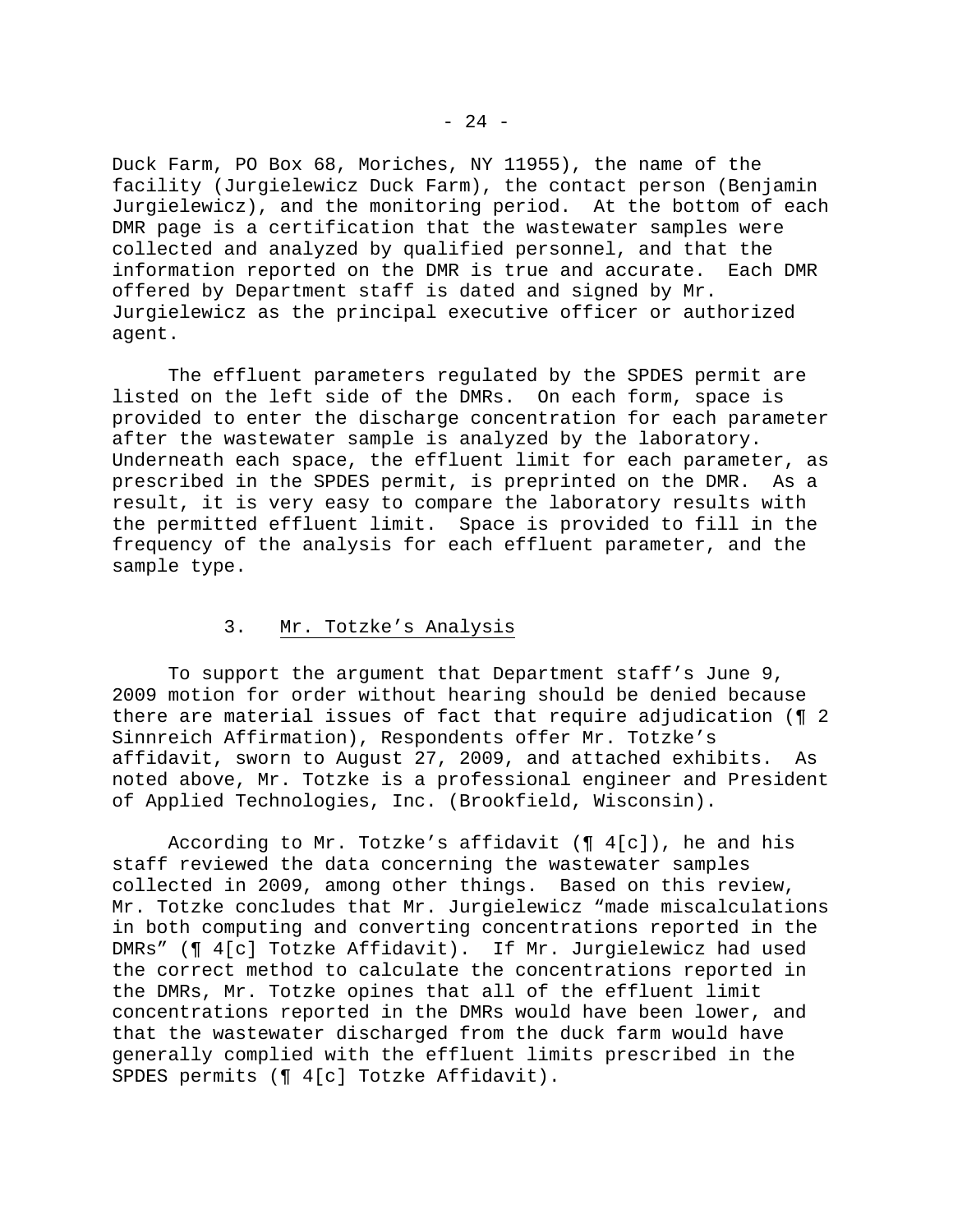Mr. Totzke's review focused on two categories of effluent parameters. The first was the daily average effluent limit for UOD (¶¶ 7, 11, 12, 14 Totzke Affidavit). The second parameter addressed by Mr. Totzke was the effluent limit concerning fat, oil and grease (FOG)<sup>[4](#page-24-0)</sup> (¶ 15 Totzke Affidavit). Mr. Totzke's affidavit is silent, however, about the concentrations for the effluent limits reported on the DMRs for total suspended solids, settleable solids, and coliform.<sup>[5](#page-24-1)</sup>

#### a) Ultimate Oxygen Demand

 Reference is made to Exhibit B attached to Mr. Totzke's affidavit. Exhibit B consists of a Client Memorandum dated August 27, 2009 prepared by Mr. Totzke and his staff with a set of Attachments numbered 1 through 9.<sup>[6](#page-24-2)</sup>

 Attachment 1 provides definitions of the terms biochemical oxygen demand (BOD<sub>5</sub> and BOD<sub>28</sub>) carbonaceous biochemical oxygen demand (CBOD<sub>5</sub>), and ultimate oxygen demand (UOD). In Table 1 of Attachment 1, Mr. Totzke notes that over time the method prescribed in the SPDES permit for determining UOD has changed. From February 1, 1991 to January 6, 2007, the effluent limit for UOD was equivalent to 28-day BOD. Mr. Totzke notes that with a 28-day period, oxidation is about 95 to 99 percent complete. However, running a BOD test for 28 days is not an approved method by Standard Methods, according to Mr. Totzke.

 Mr. Totzke states that from January 7, 2007 to April 30, 2009, the effluent limit for UOD was the sum of 1.5 times CBOD5, and 4.5 times total Kjeldahl nitrogen (TKN). In this calculation, 1.5 and 4.5 are constants. CBOD<sub>5</sub> is a measure of the oxygen demand of a wastewater sample that has been

i

<span id="page-24-0"></span><sup>4</sup> The parameter identified in the SPDES permits is "oil and grease" (Haas Affidavit, Exhibit 2 at 2 of 4 and Exhibit 3 at 3 and 4 of 13). Respondents' papers refer to "fat, oil and grease," and abbreviate the parameter as "FOG" (*see* ¶¶ 3, 15, 21 Sinnreich Affirmation; ¶ 15 and Exhibit B, Attachment 9).

<span id="page-24-1"></span><sup>&</sup>lt;sup>5</sup> Alleged violations related to total suspended solids are asserted in the third and fourth causes of action. Alleged violations related to settleable solids are asserted in the seventh cause of action. Alleged violations related to coliform are asserted in the eighth cause of action.

<span id="page-24-2"></span> $^6$  Attachment 2 describes the results of a dye tracer study. This information is not relevant to the issue of liability. As discussed further below, however, this information relates to the issue of relief.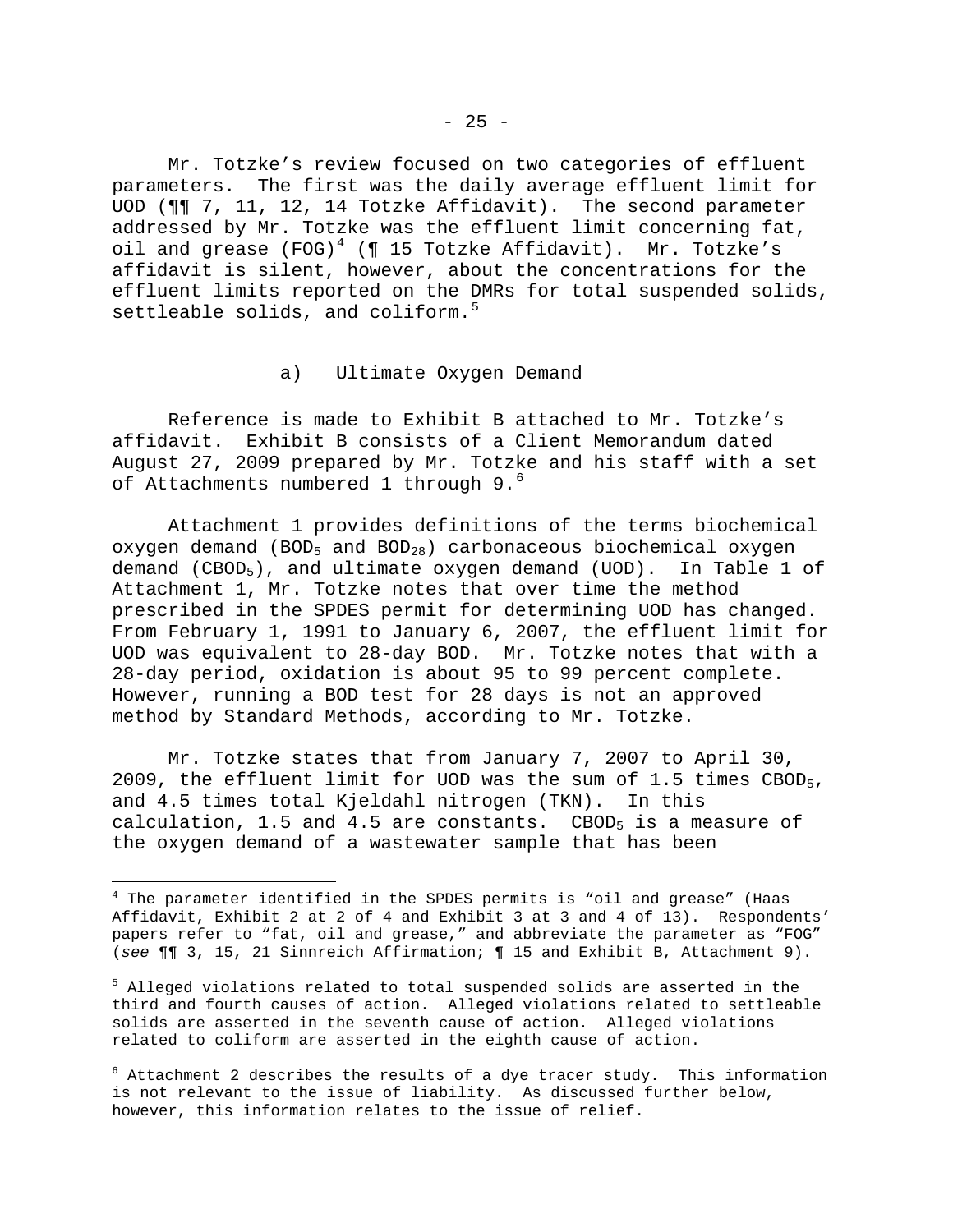chemically adjusted to exclude oxygen demand contributed by the oxidation of nitrogenous compounds. In the laboratory assay, Mr. Totzke explains that a chemical is added to suppress the nitrification reaction. Mr. Totzke does not provide a detailed definition of total Kjeldahl nitrogen in the Attachments to Exhibit B.

 Mr. Totzke states further that during the term of the current SPDES permit from May 1, 2009 to January 7, 2012, UOD is the sum of 1.5 times CBOD<sub>5</sub>, and 4.5 times TKN. Mr. Totzke notes that, unlike the prior SPDES permit, the current permit prescribes effluent limit concentrations for CBOD5 (*see* Haas Affidavit, Exhibit 3 at 4 of 13). Mr. Totzke notes further that in prior versions of the SPDES permits, the duck farm was required to monitor TKN and report it in pounds per day. With respect to the current SPDES permit, the duck farm is required to monitor TKN, but report it in milligrams per liter. (*See*  Attachment 3.)

 The tables in Attachment 4 outline the parameters that the duck farm was required to monitor during the three periods discussed above; how often the duck farm was required to monitor these parameters; and whether the duck farm complied with monitoring requirements. Table 2 shows that for the period from January 6, 2007 through April 9, 2009, Respondents did not collect a weekly grab sample to measure CBOD<sub>5</sub> as required by the SPDES permit. Mr. Totzke states that CBOD<sub>5</sub> was only monitored weekly in March and April 2009. As noted above (*see* Attachment 1, Table 1), obtaining a concentration for  $CBOD<sub>5</sub>$  is required to calculate UOD from January 6, 2007 through April 9, 2009. Though not expressly stated by Mr. Totzke in Attachment 4, Respondents' failure to analyze wastewater samples for CBOD<sub>5</sub> would imply that Respondents did not have all necessary data to calculate a UOD concentration for the DMRs (*see* Attachment 6).

 Exhibit B to Mr. Totzke's affidavit also includes Attachments 5 and 6. Attachment 5 consists of two tables that reflect a review of the laboratory data sheets for wastewater samples collected at the duck farm for 2006 and 2007, and the information reported on the corresponding DMRs. Attachment 6 is a narrative description of the information presented in the Attachment 5 tables.

 Mr. Totzke states that Respondents did not correctly calculate UOD concentrations for the 2007 DMRs because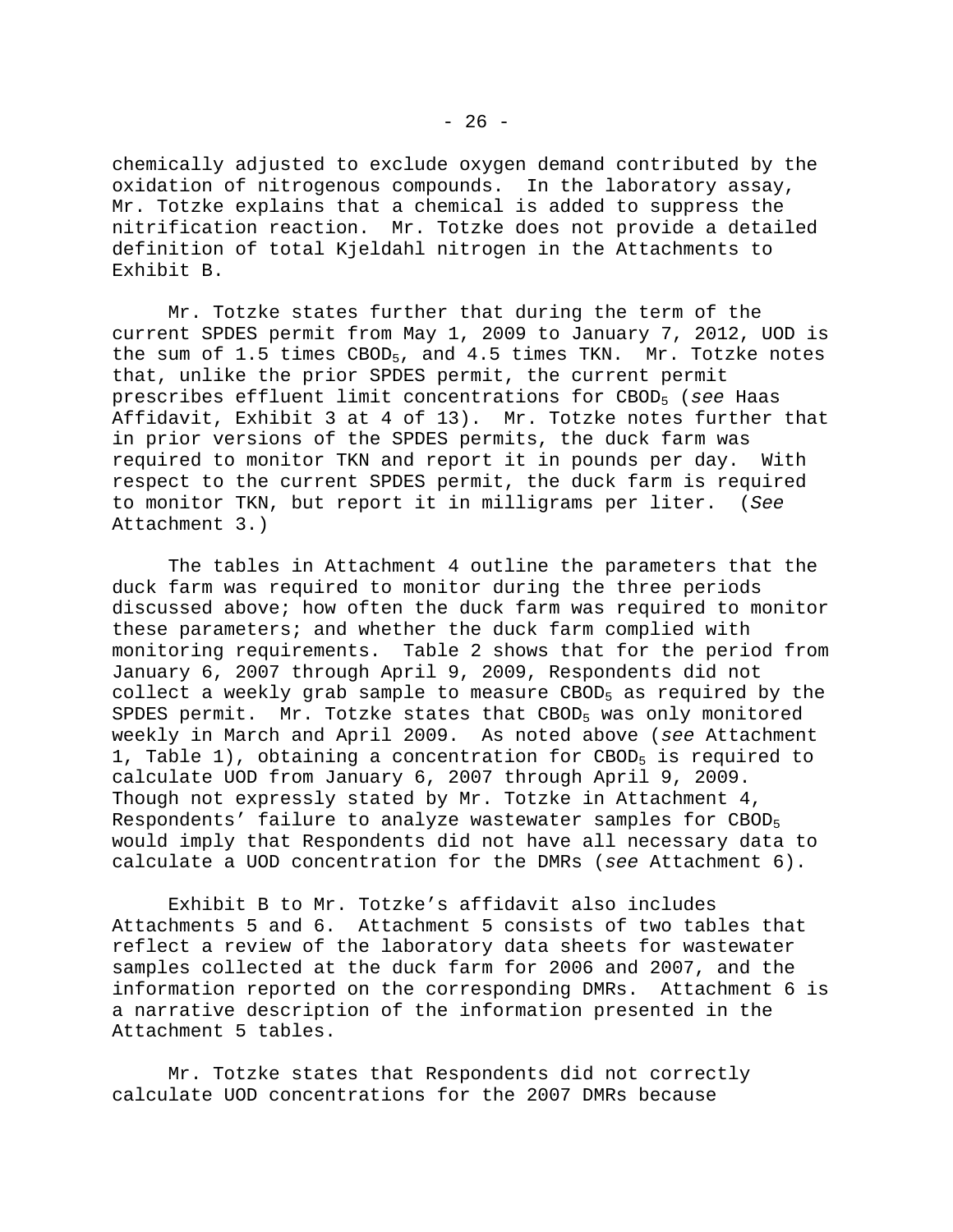wastewater samples were not tested for CBOD<sub>5</sub>. Rather, concentrations for  $BOD_{28}$  were inappropriately used to determine UOD throughout 2007. According to Mr. Totzke, the UOD concentrations reported on the DMRs in 2007 were high, and that accurate UOD concentrations cannot be determined without CBOD<sub>5</sub> data. In contrast, Mr. Totzke observes that wastewater samples were analyzed for  $CBOD_5$  in 2009, and that these concentrations were less than or equal to BOD5. (*See* Attachments 6 and 8.)

 In Attachment 6, Mr. Totzke states further that he and his staff evaluated the UOD concentrations reported on the DMRs for 2007, and reports the results in a table identified as Attachment 7. In the first two columns of Attachment 7, the UOD concentration, which was reported on the DMRs, was the same as the  $BOD_{28}$ . The concentrations reported in the third column are the BOD<sub>5</sub> concentrations determined by laboratory analysis. Reported in the fourth column are the calculated concentrations for UOD based, in part, on the BOD<sub>5</sub> concentrations reported in the third column. Mr. Totzke observes that the calculated concentrations for UOD are significantly less than the concentrations originally reported in the DMRs (*i.e.*, BOD<sub>28</sub> concentrations), and contends that the actual concentrations for UOD would be even lower if actual CBOD5 data were available because ammonia levels would not be duplicated.

### b) Oil and Grease

 Mr. Totzke's affidavit (¶ 15) also addresses the results reported on the duck farm's DMRs for oil and grease. With respect to this parameter, Mr. Totzke and his staff graphed the laboratory results for the period from June 2006 through July 2009 (*see* Totzke Affidavit, Exhibit B, Attachment 9). According to Mr. Totzke, the graph shows that O&G concentrations were "low" prior to June 2006. In late June 2006, O&G concentrations began to rise and peaked in April 2007. O&G concentrations stayed high until April 2008 when the concentrations decreased. (*see* Totzke Affidavit, Exhibit B.)

 Mr. Totzke explains (¶ 15 Totzke Affidavit, and Exhibit B) that during this period Respondents were executing the dredging plan outlined in Schedule A to the February 7, 2005 Order on Consent (*see* Wilkinson Affirmation, Exhibit A). The plan required Respondents to dredge a portion of West Mill Pond, and the aeration lagoon. The former body of water receives the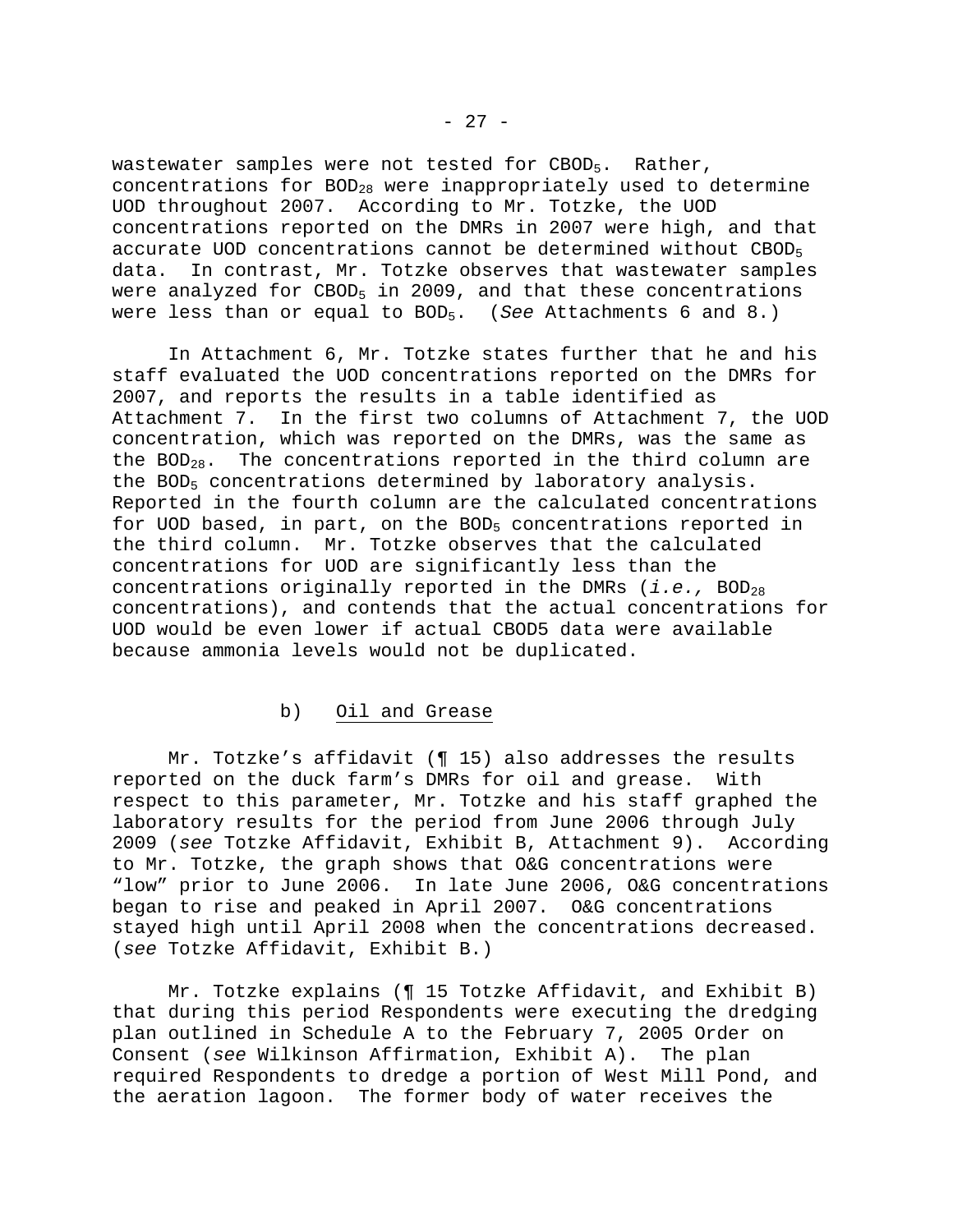wastewater discharge from the duck farm's treatment facility. The aeration lagoon is part of the duck farm's wastewater treatment facility.

 Mr. Totzke offers two potential explanations for the "dramatic rise" in the O&G effluent concentrations. First, a polymer may have been used during dredging operations that impacted the laboratory analysis for O&G, which resulted in false positives. Mr. Totzke's firm contacted Maximum Laboratories, which analyses the duck farm's wastewater samples. According to Mr. Totzke, the laboratory responded as follows:

[T]here is a slight chance that the FOG values obtained during this period were affected by the polymer, however the only way to know definitively would be to conduct a test using a sample of the polymer to determine its effect (¶ 15 Totzke Affidavit).

 Second, Mr. Totzke reports that United States Environmental Protection Agency (US EPA) implemented a change to the testing method for O&G in April 2009. To evaluate the effect that the change in the testing method may have had on O&G concentrations, it would be necessary to analyze wastewater samples for O&G using the testing method in effect prior to April 2009, and compare the results using the testing method in effect after April 2009. (¶ 15 Totzke Affidavit and Exhibit B.)

 Mr. Jurgielewicz states in his affidavit (¶ 32) that the effluent limit concentrations reported in the DMRs are incorrect and, therefore, unreliable based the information and analysis presented in Mr. Totzke's affidavit. (Also *see* ¶¶ 33-37 Jurgielewicz Affidavit.)

# 4. Department Staff's Reply

 With leave from the Chief ALJ, Department staff filed a reply in response to Respondents' motion in opposition to the June 9, 2009 motion for order without hearing. Department staff argues that Respondents' claim that they reported the concentrations on the DMRs in error are unsubstantiated and not relevant to past violations of the SPDES permits.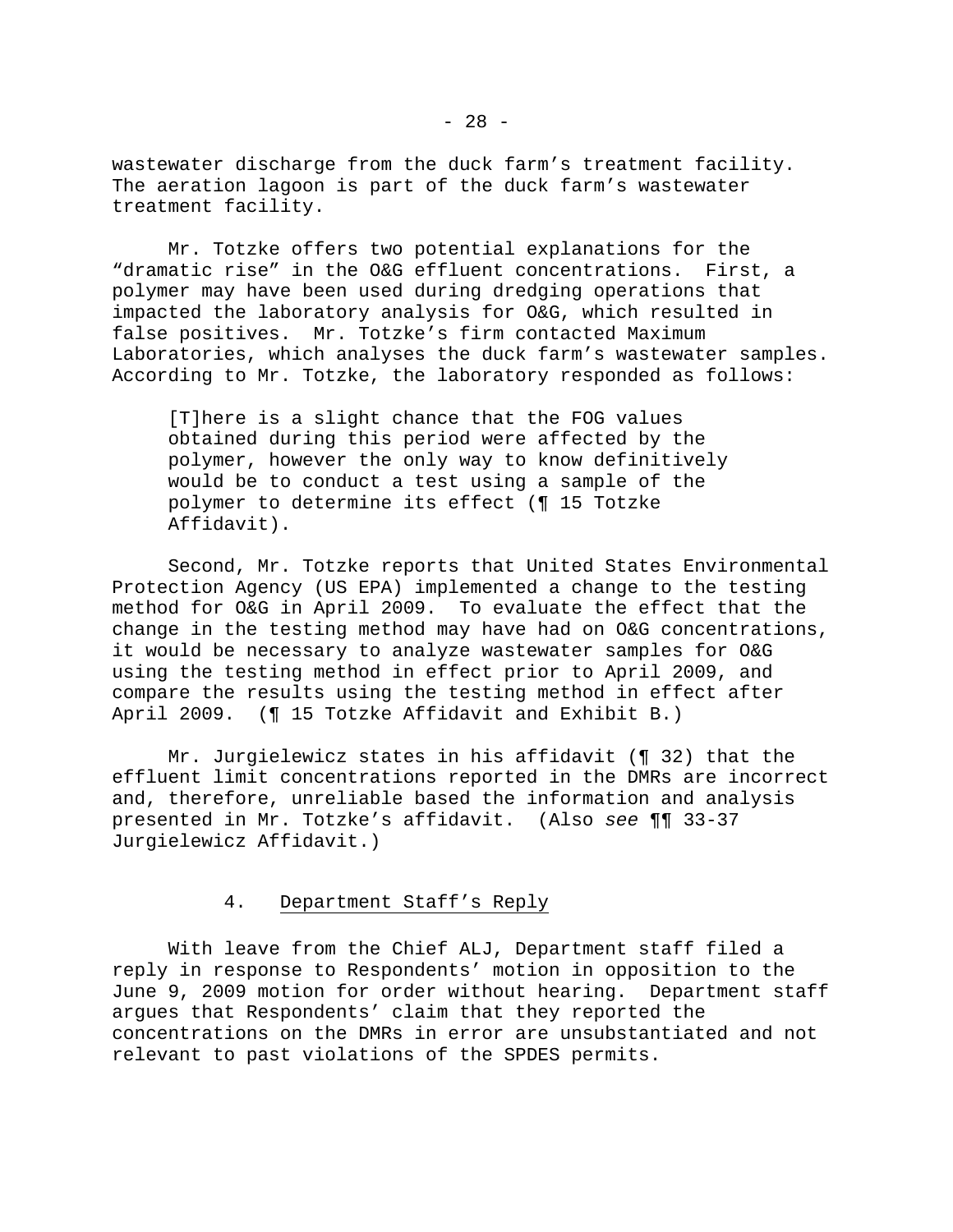Department staff also notes that Mr. Jurgielewicz signed the certification for the DMRs that he submitted, and in so doing, certified that he is directly responsible for the information submitted in the DMRs, and that the information reported was true, accurate and complete. Department staff's argument with respect to the certification is very persuasive. To effectively administer the SPDES permit program, Department staff must be able to rely on the information submitted by permittees on the DMRs.

 This is not to say that a permittee could never revise the information previously reported on a DMR. As soon as an error is discovered, a permittee should file an amended DMR with the appropriate explanation. However, the commencement of an enforcement action based on information reported on DMRs should not be considered an opportunity for a permittee to revisit the data and, as here, retain a consultant to evaluate previously submitted data. Department staff points out in its response that at no time prior to the motion for order without hearing did Respondents contact the Department to correct any errors on the duck farm's previously filed DMRs.

 Department staff offers additional comments. First, Department staff states that Respondents' proffer focuses on calculating UOD effluent limit concentrations reported in the 2006 and 2007 DMRs. According to Department staff, Respondents' assertion is incorrect that the effective date of the SPDES permit identified as Exhibit 3 to Ms. Haas's Affidavit was January 7, 2007.

 Department staff notes that from June 1, 2006 through March 28, 2008, Respondents and Department staff were discussing modifications to the SPDES permit, and that in March 2008, Respondents withdrew their objections. Department staff concludes that the effective date of the SPDES renewal permit was March 28, 2008. Department staff argues that prior to March 28, 2008, Respondents were required to calculate UOD effluent limits by using the BOD<sub>28</sub> method outlined in the prior permit, which is identified as Exhibit 2 to Ms. Haas's affidavit. Department staff concludes that prior to March 28, 2008, Respondents did not incorrectly calculate UOD effluent limits.

 Second, Department staff contends that Respondents' argument that O&G concentrations reported in DMRs may have been inaccurate due to the presence of a polymer is not relevant to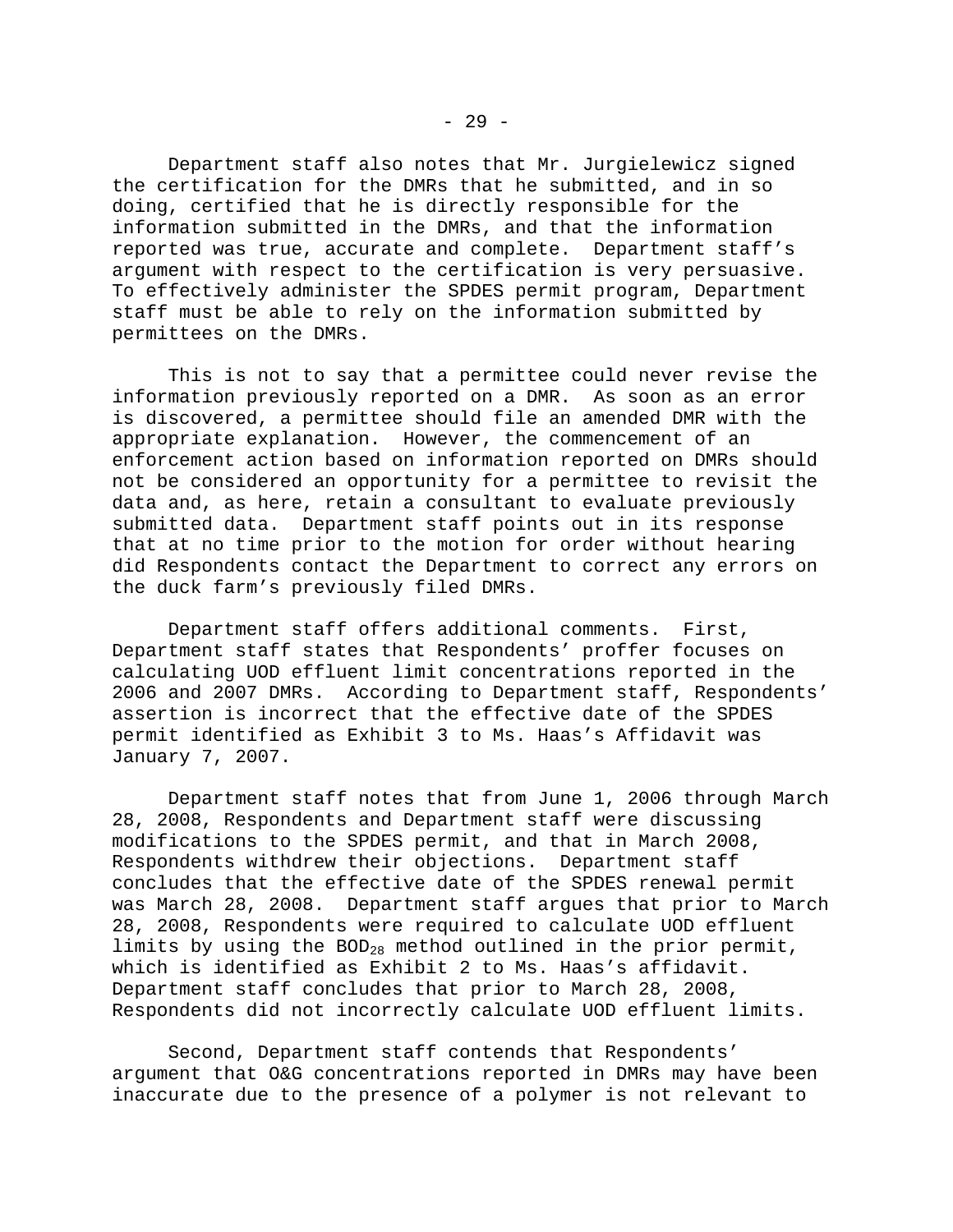the issue of liability. Department staff argues that Respondents should not be allowed to explain away past permit violations.

### 5. Third, Fourth, Seventh and Eight Causes of Action

 Respondents assert generally there are issues of fact that require adjudication concerning the first through ninth causes of action. As noted above, however, Mr. Totzke's affidavit is silent about the concentrations for the effluent limits reported on the DMRs concerning total suspended solids, settleable solids, and coliform. Alleged violations related to total suspended solids are asserted in the third and fourth causes of action. Alleged violations related to settleable solids are asserted in the seventh cause of action. Alleged violations related to coliform are asserted in the eighth cause of action.

 Although Respondents do not admit the violations alleged in the third, fourth, seventh and eighth causes of action, as they do with respect to the violations alleged in the ninth through twelfth, and fourteenth through sixteenth causes of action, Respondents offer no evidence to refute the violations alleged in the third, fourth, seventh and eighth causes of action. As noted above, a responding party must lay bare its proof (*see Matter of Locaparra*, Final Decision and Order of the Commissioner, June 16, 2003 at 4 referencing *Hanson v Ontario Milk Producers Coop., Inc.*, 58 Misc 2d 138, 141-142 [Sup Ct, Oswego County 1968]). Respondents have not done so with respect to the violations alleged in the third, fourth, seventh and eighth causes of action.

 Accordingly, I conclude there are no issues of fact with respect to the violations alleged in the third, fourth, seventh and eighth causes of action. I conclude further that Respondents are liable for the following violations:

- 1. As asserted in the third cause of action (¶¶ 24-26 Wilkinson Affirmation), Respondents exceeded the daily average total suspended solids (TSS) effluent limit prescribed in the SPDES permits on 24 occasions between January 2005 and February 2009;
- 2. As asserted in the fourth cause of action (¶¶ 27-29 Wilkinson Affirmation), Respondents exceeded the daily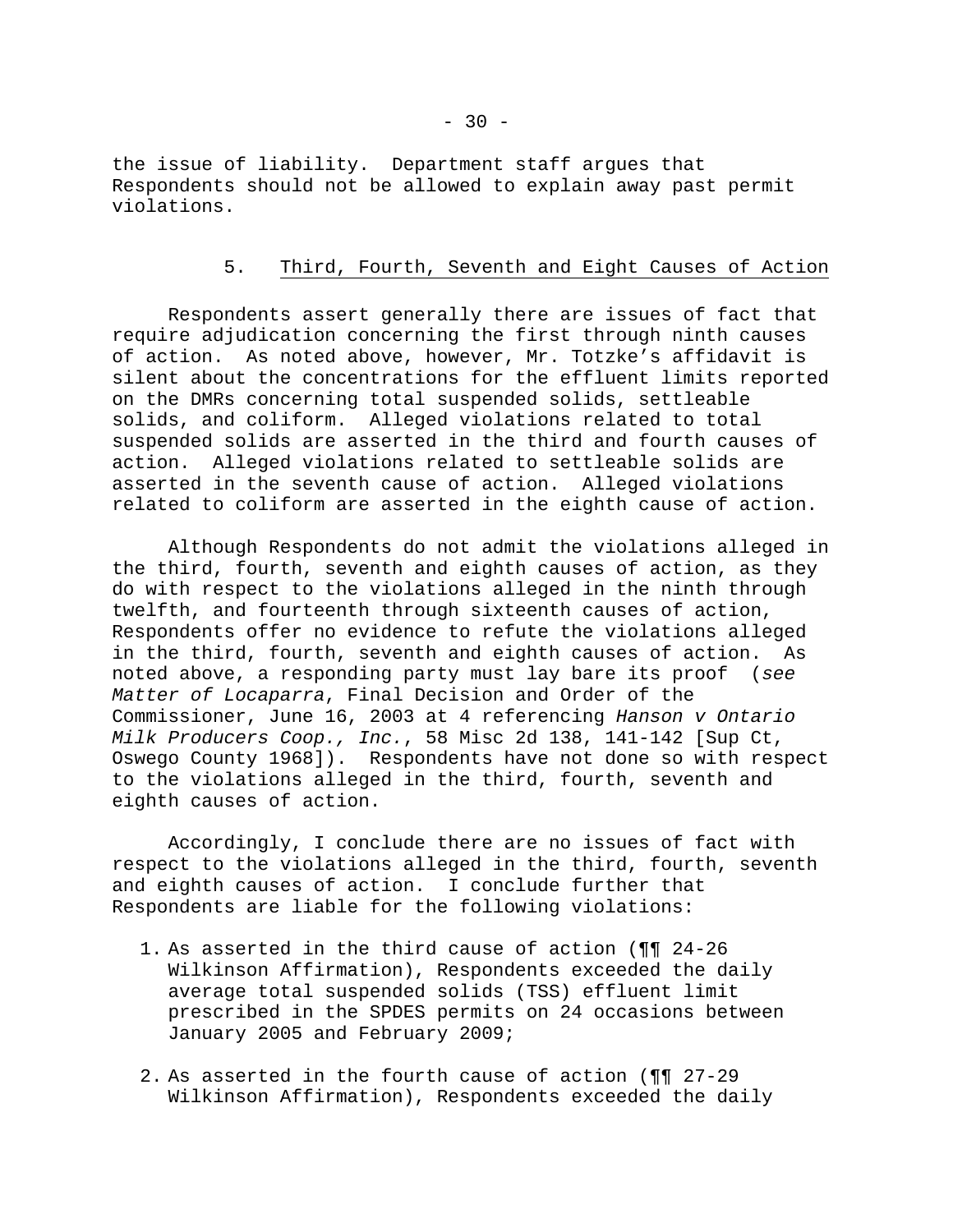maximum TSS effluent limit prescribed in the SPDES permits in June 2006; and in March, April, May, June, July and August 2007;

- 3. As asserted in the seventh cause of action (¶¶ 36-38 Wilkinson Affirmation), Respondents exceeded the daily maximum settleable solids effluent limit prescribed in the SPDES permits on 21 occasions from March 2005 through January 2009; and
- 4. As asserted in the eighth cause of action (¶¶ 39-41 Wilkinson Affirmation), Respondents exceeded the daily maximum coliform effluent limit prescribed in the SPDES permits in October and December 2005; in January, April, May, and November 2006; in February, June and July 2007; in December 2008; and in January 2009.

 Department staff demonstrated these violations by providing copies of the DMRs filed by Mr. Jurgielewicz (*see* Haas Affidavit, Exhibit 4). The relevant DMRs show that the reported concentrations for TSS, settleable solids and coliform exceeded the effluent limits prescribed in the SPDES permits for these parameters.

# 6. First Causes of Action

 The first cause of action (¶¶ 18-20 Wilkinson Affirmation) relates to the daily average UOD effluent limits prescribed in the SPDES permit. The relevant period considered in this administrative enforcement proceeding is from January 2005 to February 2009. Mr. Totzke's analysis, however, is limited to a review of the daily average UOD concentrations that Mr. Jurgielewicz reported in the DMRs for 2006 and 2007 (*see* Totzke Affidavit, Exhibit B, Attachments 5 and 6). Therefore, contrary to their arguments, Respondents offer nothing to refute Department staff's proof with respect to the reported concentrations for the daily average UOD effluent limit for 2005, 2008, and January and February 2009. As a result, there are no factual disputes associated with the daily average effluent limit concentrations for UOD that Mr. Jurgielewicz reported in the DMRs for 2005, 2008, and January and February 2009. Department staff demonstrated the violations alleged in the June 9, 2009 motion by providing copies of the DMRs that Mr. Jurgielewicz filed with the Department.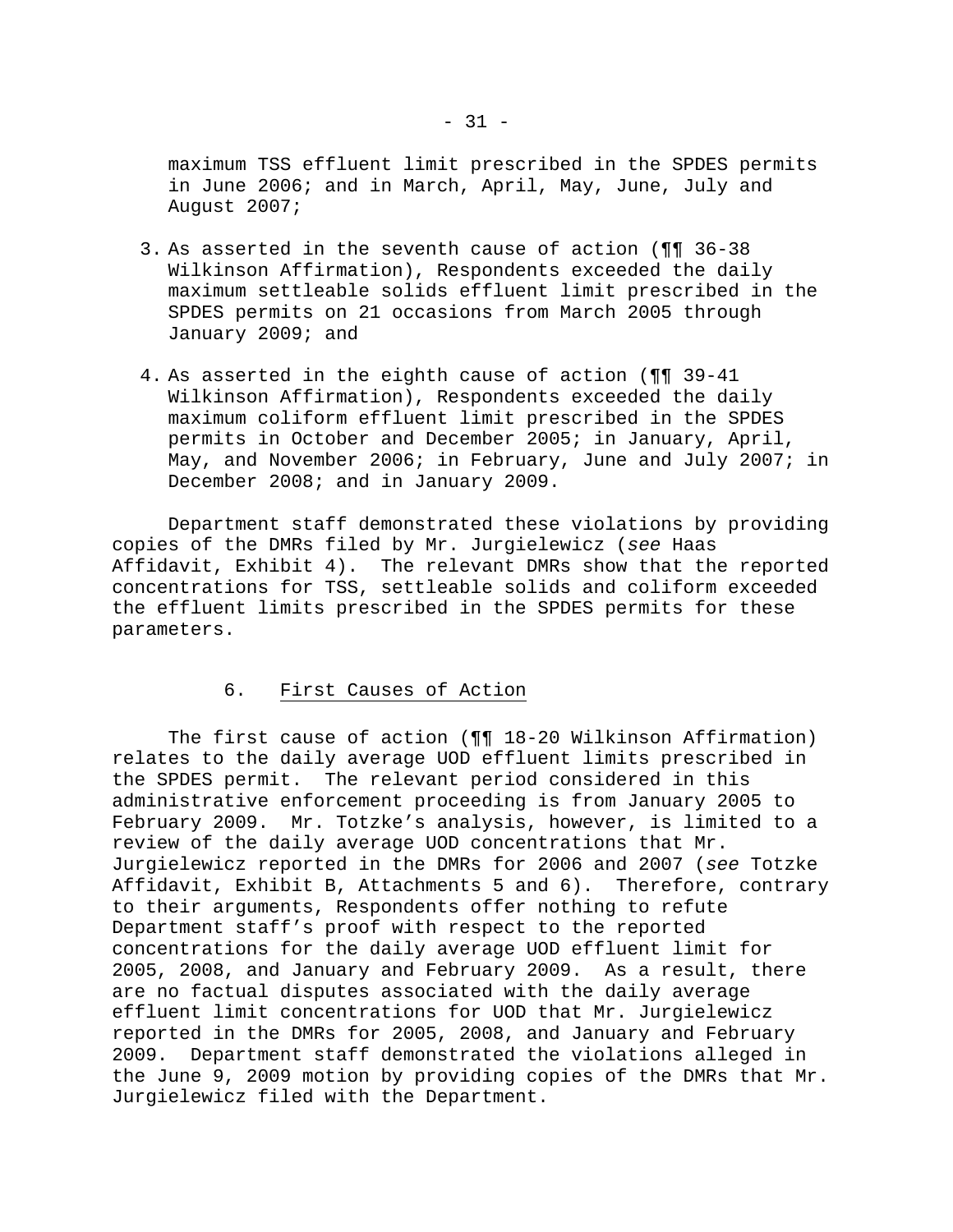For 2006, Mr. Totzke and his staff calculated the daily average UOD effluent limit concentrations from the laboratory data sheets, and recorded them on page 1 of the table identified as Attachment 5 (Totzke Affidavit, Exhibit B). Mr. Totzke explains that when the calculated concentration is the same as that reported by Mr. Jurgielewicz in the DMRs, a check  $(\checkmark)$ appears on Attachment 5 for this parameter. If the calculated concentration is different from that reported by Mr. Jurgielewicz on the DMRs, then the calculated concentration is also recorded on Attachment 5.

 According to Attachment 5 (page 1), calculated concentrations for the daily average UOD effluent limit were different from those that Mr. Jurgielewicz reported on the March (1209 lbs/day) and December (1544 lbs/day) 2006 DMRs. Mr. Totzke does not offer an opinion about whether the differences recorded in Attachment 5 are statistically significant from what Mr. Jurgielewicz initially reported on the DMRs. All other concentrations for the daily average UOD effluent limit calculated by Mr. Totzke are the same as those initially reported by Mr. Jurgielewicz.

 Moreover, all daily average UOD effluent limit concentrations reported in Attachment 5, including the revised concentrations for March and December 2006, exceed the SPDES permit effluent limits for this parameter. Consequently, the information provided by Respondents does not refute Department staff's proof, and does not raise any factual issues requiring adjudication.

 In a similar manner, Mr. Totzke and his staff calculated the daily average UOD effluent limit concentrations from the 2007 laboratory data sheets, and recorded them on page 2 of Attachment 5 (*see* Totzke Affidavit, Exhibit B). As before, when the calculated concentration is the same as that reported by Mr. Jurgielewicz on the DMRs, a check  $(\checkmark)$  appears on Attachment 5 for this parameter. If the calculated concentration is different from what Mr. Jurgielewicz reported on the DMRs, then the calculated concentration is also recorded on Attachment 5 (at 2).

 According to Attachment 5 (page 2), the calculated concentrations for the daily average UOD effluent limit were different from what Mr. Jurgielewicz reported on the 2007 DMRs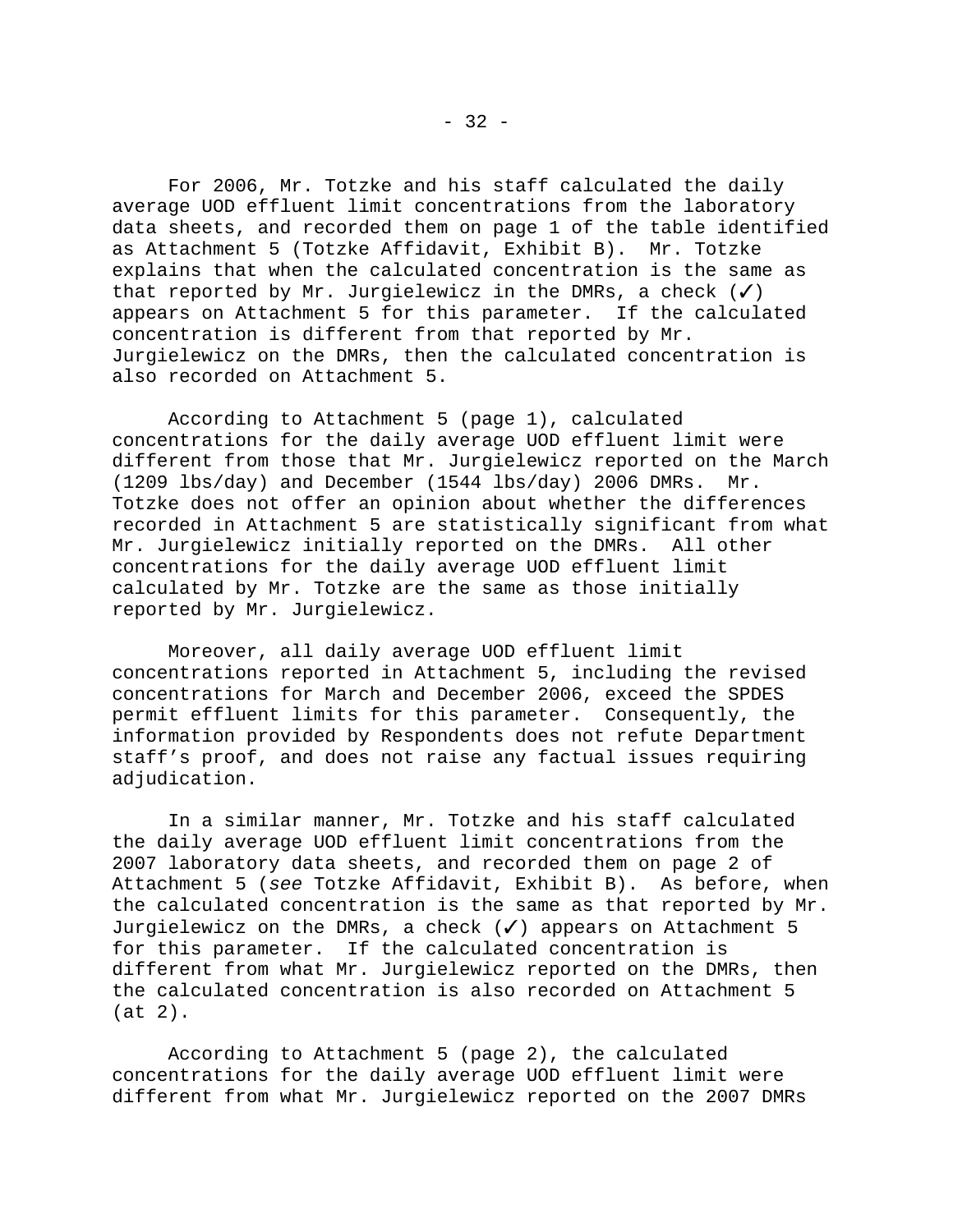for February (661 lbs/day), March (2307 lbs/day), May (4448 lbs/day), July (4005 lbs/day), August (5981 lbs/day), and September (4311 lbs/day). Mr. Totzke does not offer an opinion about whether the differences recorded in Attachment 5 are statistically significant from what Mr. Jurgielewicz initially reported in the DMRs.

 For the other months in 2007, the concentrations for the daily average UOD effluent limit are the same as those initially reported by Mr. Jurgielewicz in the DMRs. All daily average UOD effluent limit concentrations, including the revised concentrations, exceed the SPDES permit effluent limits for this parameter. $7$  The information provided by Respondents in Attachment 5, therefore, does not refute Department staff's proof, and does not raise any factual issues requiring adjudication.

 In addition to the data presented in Attachment 5, Respondents also present data related exclusively to the daily average UOD effluent limit concentrations for 2007 in a second table identified as Attachment 7 (*see* Totzke Affidavit, Exhibit B). As noted above, Mr. Totzke explains in Attachment 6 that the UOD effluent limit concentrations for 2007 presented in Attachment 7 are calculated using two methods. The first set of daily average UOD effluent limit concentrations, which are reported in the first and second columns of Attachment 7, are based on  $BOD_{28}.8$  $BOD_{28}.8$  $BOD_{28}.8$  As previously noted, these concentrations are very similar to what Mr. Jurgielewicz reported in the DMRs, and exceed the daily average UOD effluent limits prescribed in the SPDES permit. The second set of daily average UOD effluent limit concentrations, which are reported in the third and fourth columns of Attachment 7, are based on BOD<sub>5</sub> as a substitute for CBOD<sub>5</sub>.

 $\overline{\phantom{0}}$ 

<span id="page-32-0"></span> $^7$  For February 2007, the calculated daily average UOD effluent limit concentration offered by Respondents is 661 lbs/day, which exceeds the permitted effluent limit. The reported concentration, however, was 315 lbs/day, which does not exceed the permitted effluent limit of 550 lbs/day. Based on the initial concentration that Mr. Jurgielewicz reported, Department staff did not allege that Respondents exceeded the daily average UOD effluent limit for February 2007. In the absence of an alleged violation, any additional information concerning the daily average UOD effluent limit for February 2007 is beyond the scope of this proceeding.

<span id="page-32-1"></span><sup>&</sup>lt;sup>8</sup> Mr. Totzke reported these concentrations in Attachment 5.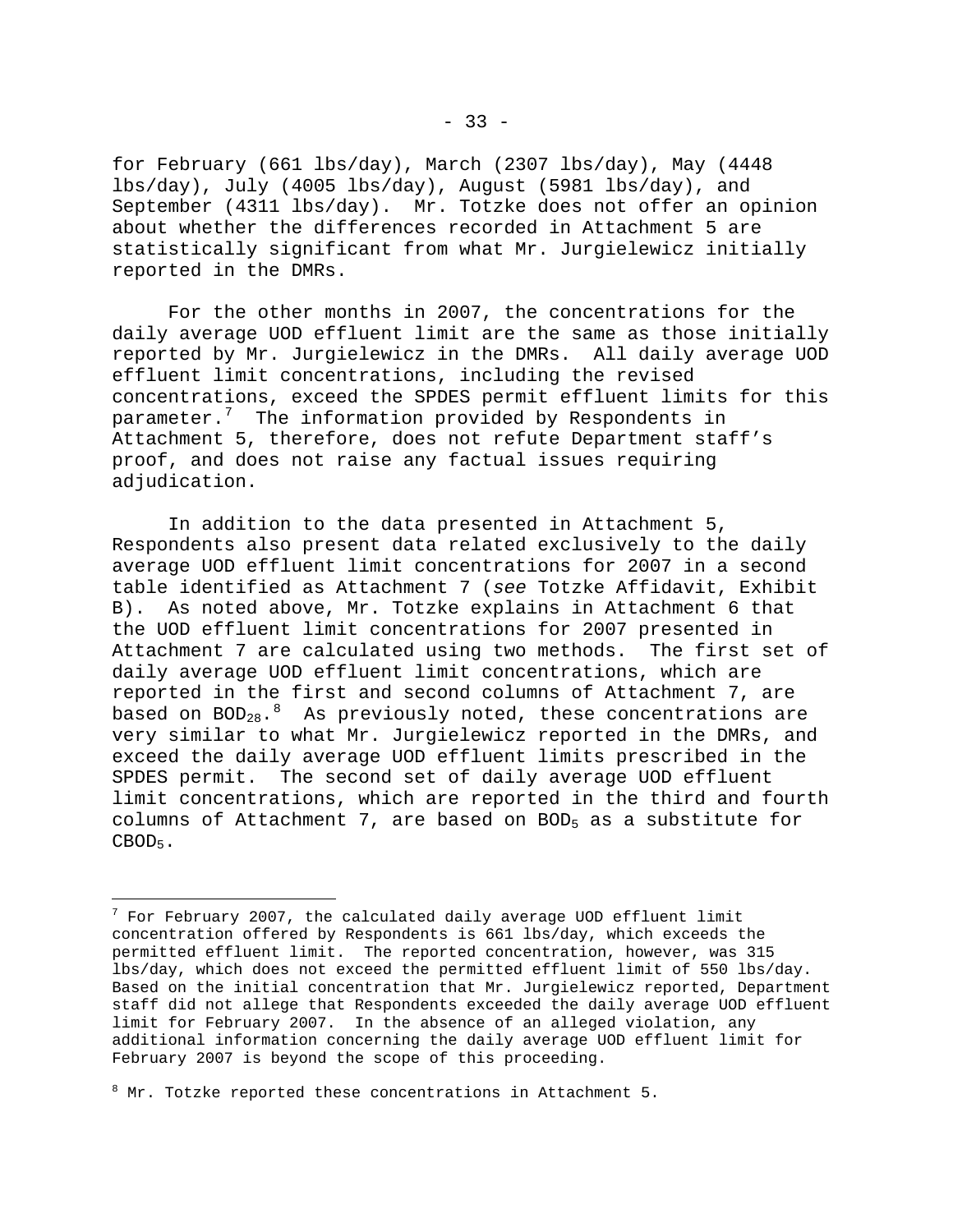For 2007, Department staff alleges that Respondents exceeded the daily average UOD effluent limits in January, March, April, May, June, July and August.<sup>[9](#page-33-0)</sup> Although the concentrations reported in Attachment 7 for the daily average UOD effluent limit that Mr. Totzke calculated using the second method are less than the concentrations originally reported by Mr. Jurgielewicz on the DMRs, all concentrations, except for January 2007, exceed the effluent limits prescribed in the SPDES permit. Mr. Totzke does not offer an opinion about whether the differences recorded in Attachment 7 are statistically significant from what Mr. Jurgielewicz initially reported on the DMRs.

 In the February 2007 DMR, Mr. Jurgielewicz reported the daily average UOD effluent limit as 315 pounds per day, which is less that the effluent limit of 550 pounds per day. Consequently, Department staff did not allege, in the June 9, 2009 motion, that Respondents exceeded the daily average UOD effluent limit in February 2007. Ironically, the second method that Mr. Totzke used to calculate the daily average UOD effluent limit for February 2007 resulted in a concentration of 637 pounds per day, which exceeds the SPDES permit effluent limit of 550 pounds per day.

 Mr. Totzke states (*see* Totzke Affidavit, Exhibit B, Attachment 6) that if Respondents had analyzed wastewater samples in 2007 for CBOD<sub>5</sub>, the concentrations for the daily average UOD effluent limit "would most likely be lower" because ammonia levels would not be duplicated. Mr. Totzke bases this conclusion on his review of the CBOD5 data for 2009, which he states is consistently less than or equal to  $BOD<sub>5</sub>$  concentrations (*see* Totzke Affidavit, Exhibit B, Attachments 6 and 9). The data presented in Attachment 9, however, are laboratory results for wastewater samples collected in March, April, May, June and July 2009. As noted above the relevant period considered in this administrative enforcement proceeding includes up to February 2009. With respect to CBOD<sub>5</sub>, Respondents offer no data from January and February 2009.

 With respect to whether Respondents exceeded the daily average UOD effluent limits prescribed in the SPDES permits, Respondents failed to offer evidence sufficient to refute Department staff's prima facie showing. Accordingly,

<span id="page-33-0"></span> 9 In 2007, Respondents did not submit DMRs for September, October, November and December.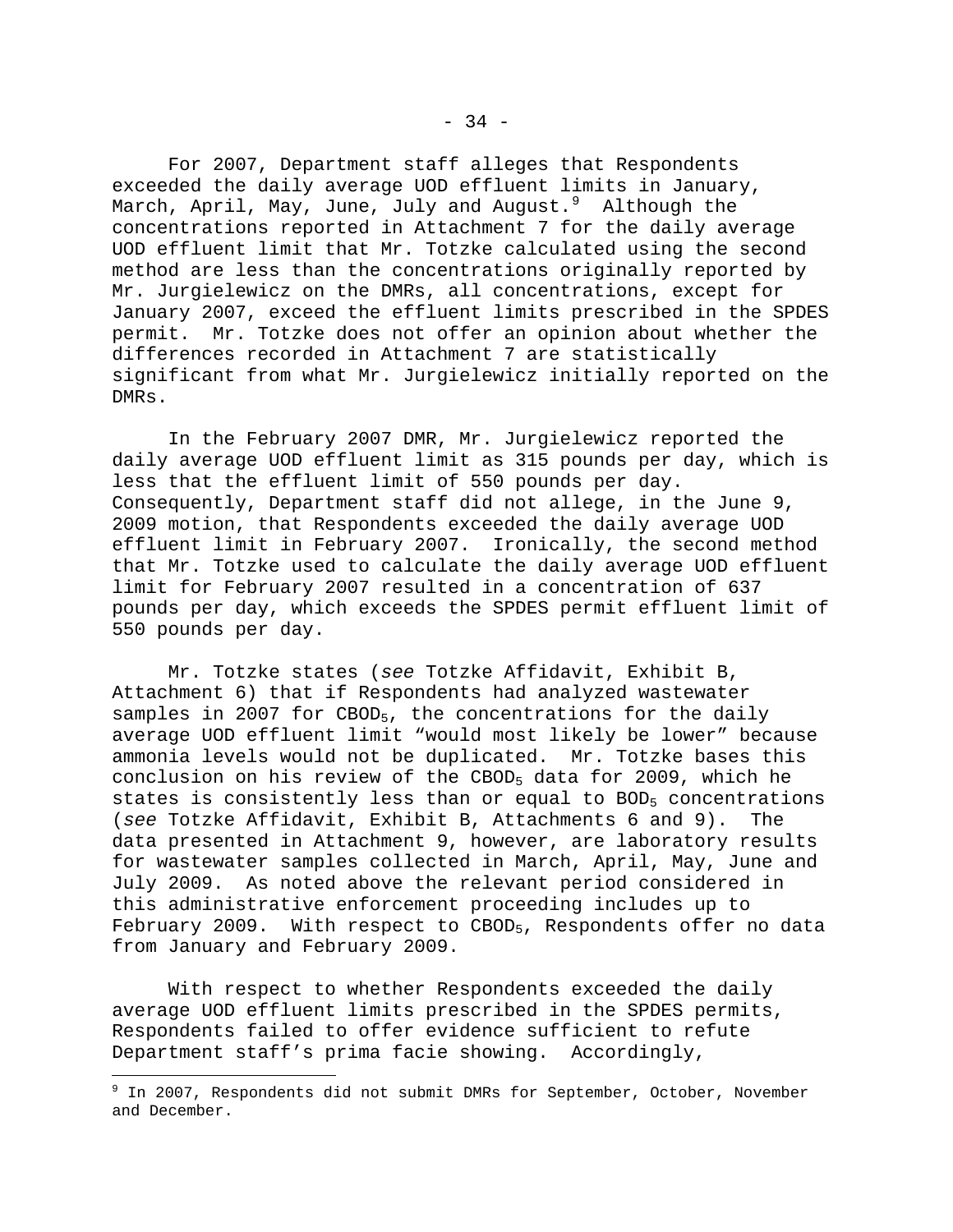Respondents have not raised any factual issues that require adjudication. Given the information reported on the DMRs filed by Mr. Jurgielewicz, Department staff, therefore, proved that Respondents exceeded the daily average UOD effluent limits prescribed in the SPDES permits on the following occasions:

- 1. In 2005, January, March, June, July, August, September, October, November and December;
- 2. In 2006, January, February, March, April, May, June, July, August, September, October, November and December;
- 3. In 2007, January, March, April, May, June, July and August;
- 4. In 2008, October, November and December; and
- 5. In 2009, January and February.

### 7. Second Cause of Action

 The second cause of action (¶¶ 21-23 Wilkinson Affirmation) concerns the daily maximum UOD effluent limit. Mr. Totzke's analysis, however, is limited to a review of the daily average UOD concentrations (*see* Totzke Affidavit, Exhibit B). Therefore, contrary to their arguments, Respondents offer nothing to refute Department staff's prima facie showing that Respondents exceeded the daily maximum UOD effluent limits prescribed in the SPDES permits.

 As a result, no factual disputes associated with this parameter exist. Department staff demonstrated the violations alleged in the June 9, 2009 motion by providing copies of the DMRs that Mr. Jurgielewicz filed with the Department. These DMRs show that Respondents exceeded the daily maximum UOD effluent limits prescribed in the SPDES permits for the following months:

- 1. In 2005, March, June, July, August, September, October, November and December;
- 2. In 2006, January, February, March, April, May, June, July, August, September, October, November and December;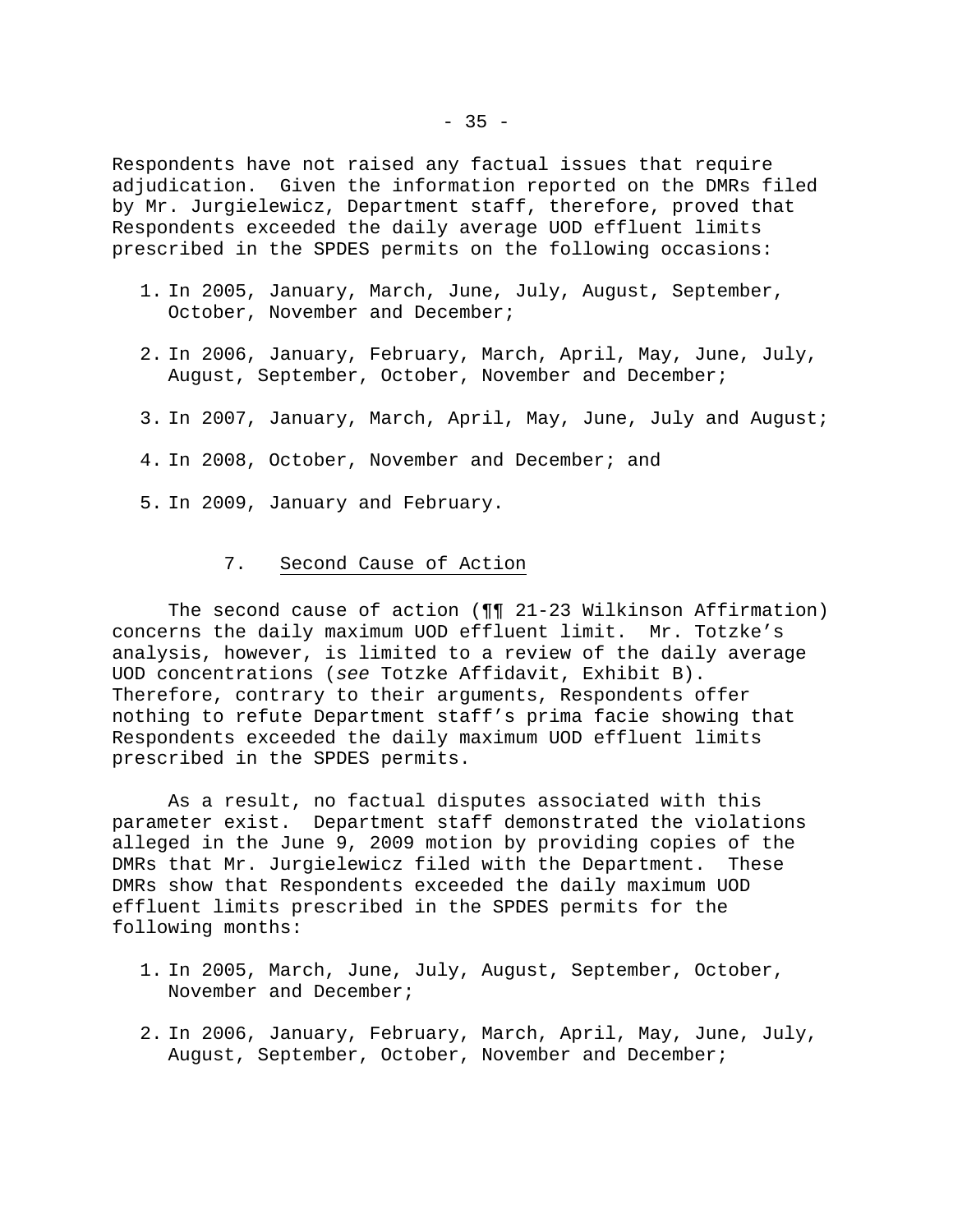- 3. In 2007, January, March, April, May, June, July and August; and
- 4. In 2008, October, November and December.

#### 8. Fifth Cause of Action

With respect to the fifth cause of action ( $\P$  $\P$  30-32 Wilkinson Affirmation), Department staff asserts that Respondents exceeded the daily average oil and grease (O&G) effluent limit prescribed in the SPDES permit on 22 occasions from March 2005 to November 2008. Mr. Totzke observes in his affidavit (¶ 15) that prior to June 2006, daily average O&G effluent limit concentrations reported on the DMRs were low, and that subsequent to June 2006, these concentrations peaked in April 2007, and remained high for about one year. Mr. Totzke observes further (¶ 15 Totzke Affidavit) that the concentrations decreased after April 2008. Mr. Totzke presents this information graphically in Attachment 9 (*see* Totzke Affidavit, Exhibit B).

 Mr. Totzke asserts that false positive results could have been caused by two factors. The first is a polymer, which may have been used during the dredging process, and that could have artificially increased the daily average O&G effluent limit concentrations. The second is a change to the testing protocol that took effect in April 2009. (¶ 15 Totzke Affidavit, and Exhibit B.)

 Schedule A to the February 7, 2005 Order on Consent (¶ 6 Wilkinson Affirmation, Exhibit A) required Mr. Jurgielewicz to provide Department staff with a plan to dredge the aeration lagoon, as well as a portion of West Mill Pond. The aeration lagoon is part of the duck farm's wastewater treatment facility, and is located upstream from the wastewater sample collection point. West Mill Pond is the receiving water for Respondents' treated wastewater discharges; it is downstream from the wastewater sample collection point.

 Following the Department staff's review and approval, the February 7, 2005 Order on Consent required Mr. Jurgielewicz to implement the approved dredging plan. The dredging plan was not offered with any of the parties' papers. It is not known whether Mr. Jurgielewicz fully implemented the approved plan.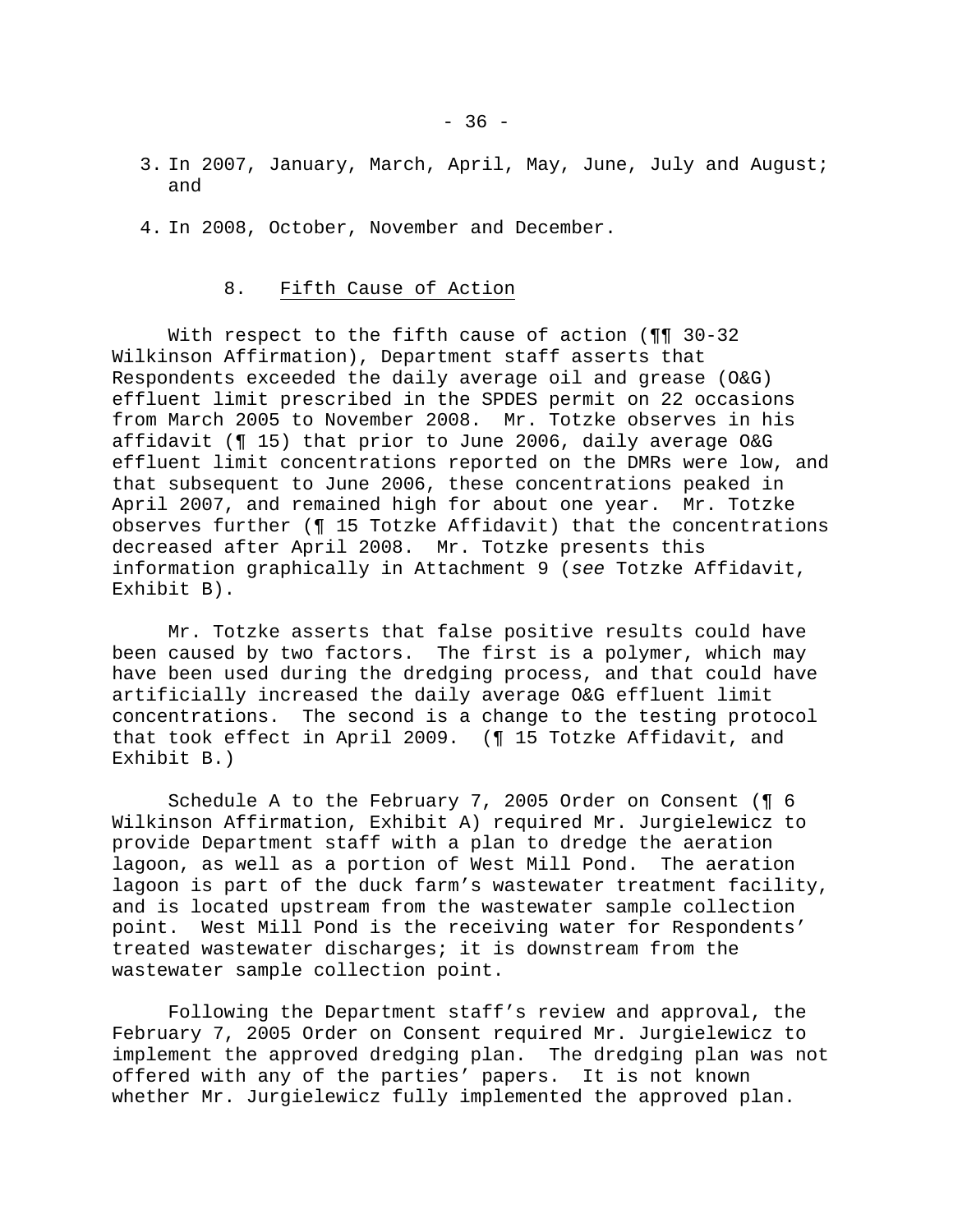Nevertheless, Respondents retained Hydro Press, LLC and paid the company \$175,841.21 (*see* Fuchs Affidavit, Exhibit D). The exact services provided by Hydro Press, LLC, however, are not known.

 As noted above, when considering a motion for order without hearing, the weight of the evidence is not considered. Rather, the issue is whether the moving party has offered sufficient evidence to support a prima facie case for summary judgment. (*Matter of Tractor Supply Co.*, Decision and Order of the Commissioner, August 8, 2008, at 3 [internal quotation marks and citations omitted].) For the reasons discussed below, Respondents do not raise a triable issue of fact concerning the daily average O&G effluent limit concentrations reported by Mr. Jurgielewicz in the DMRs.

 Upon review of their papers, I conclude that Respondents did not offer sufficient evidence to show that a polymer may have affected the daily average O&G effluent concentrations. For example, Respondents did not offer any information about the dredging operation at the duck farm such as whether, and if so when, the aeration lagoon was dredged, and whether, and if so, what type of polymer was used when the aeration lagoon was dredged. This information could have been provided in an affidavit by a representative from the firm that undertook the dredging.<sup>[10](#page-36-0)</sup> In addition, Respondents did not offer any additional information from Mr. Totzke, or any information from a representative of the laboratory, explaining how a polymer could influence the test results.

 The second factor that may have impacted the daily average O&G effluent limit concentrations is not relevant to this proceeding. Mr. Totzke reports in Exhibit B that the change in the testing protocol occurred in April 2009. However, Department staff's motion alleges violations concerning this parameter through November 2008. In addition, Department staff does not allege any violations after February 2009. Therefore, the April 2009 implementation of the new testing protocol did not impact any of the results reported on the DMRs that are the subject of this administrative enforcement proceeding.

 $\overline{\phantom{0}}$ 

<span id="page-36-0"></span> $10$  Exhibit D to Mr. Fuchs's affidavit provides a list of expenses paid by Respondents with funds obtained from the sale of the development rights. Although Hydro Press, LLC, is listed as the dredge company for environmental work on Exhibit D, it is not known whether this firm was the only one to undertake dredging activities. Considering Respondents' papers in the most favorable light, no additional inference can reasonably be made.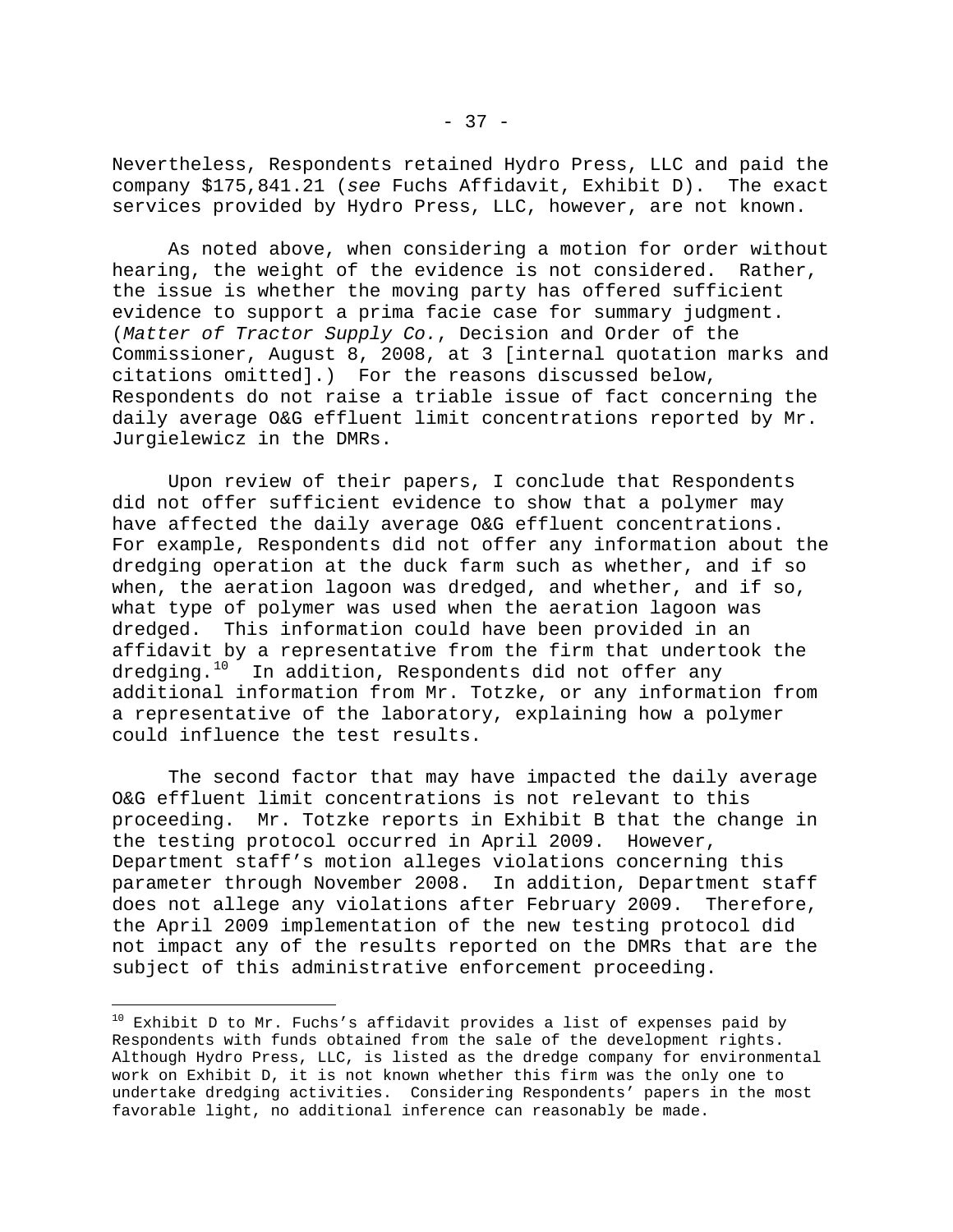Therefore, I conclude that Department staff established the violations alleged in the June 9, 2009 motion concerning this parameter by providing copies of the relevant DMRs, which show that Respondents exceeded the daily average O&G effluent limits prescribed in the SPDES permits for the following months:

- 1. In 2005, March, October, November and December;
- 2. In 2006, April, May, June, July, August, September, October, November and December;
- 3. In 2007, January, February, March, April, May, June, July and August; and
- 4. In November 2008.

# 9. Sixth Cause of Action

 In the sixth cause of action (¶¶ 33-35 Wilkinson Affirmation), Department staff asserts that Respondents exceeded the daily maximum effluent limit prescribed in the SPDES permit for O&G on 23 occasions between October 2005 and February 2009. Mr. Totzke's analysis, however, is limited to a review of the daily average O&G concentrations, and is silent about the daily maximum O&G effluent limit (*see* Totzke Affidavit, Exhibit B). Therefore, contrary to their arguments, Respondents offer nothing to refute Department staff's prima facie showing that Respondents exceeded the daily maximum O&G effluent limit prescribed in the SPDES permits.

 As a result, no factual disputes associated with this parameter exist. Department staff demonstrated the violations alleged in the June 9, 2009 motion by providing copies of the DMRs that Mr. Jurgielewicz filed with the Department. These DMRs show that Respondents exceeded the daily maximum O&G effluent limit prescribed in the SPDES permits for the following months:

- 1. In 2005, October, November and December;
- 2. In 2006, April, May, June, July, August, September, October, November and December;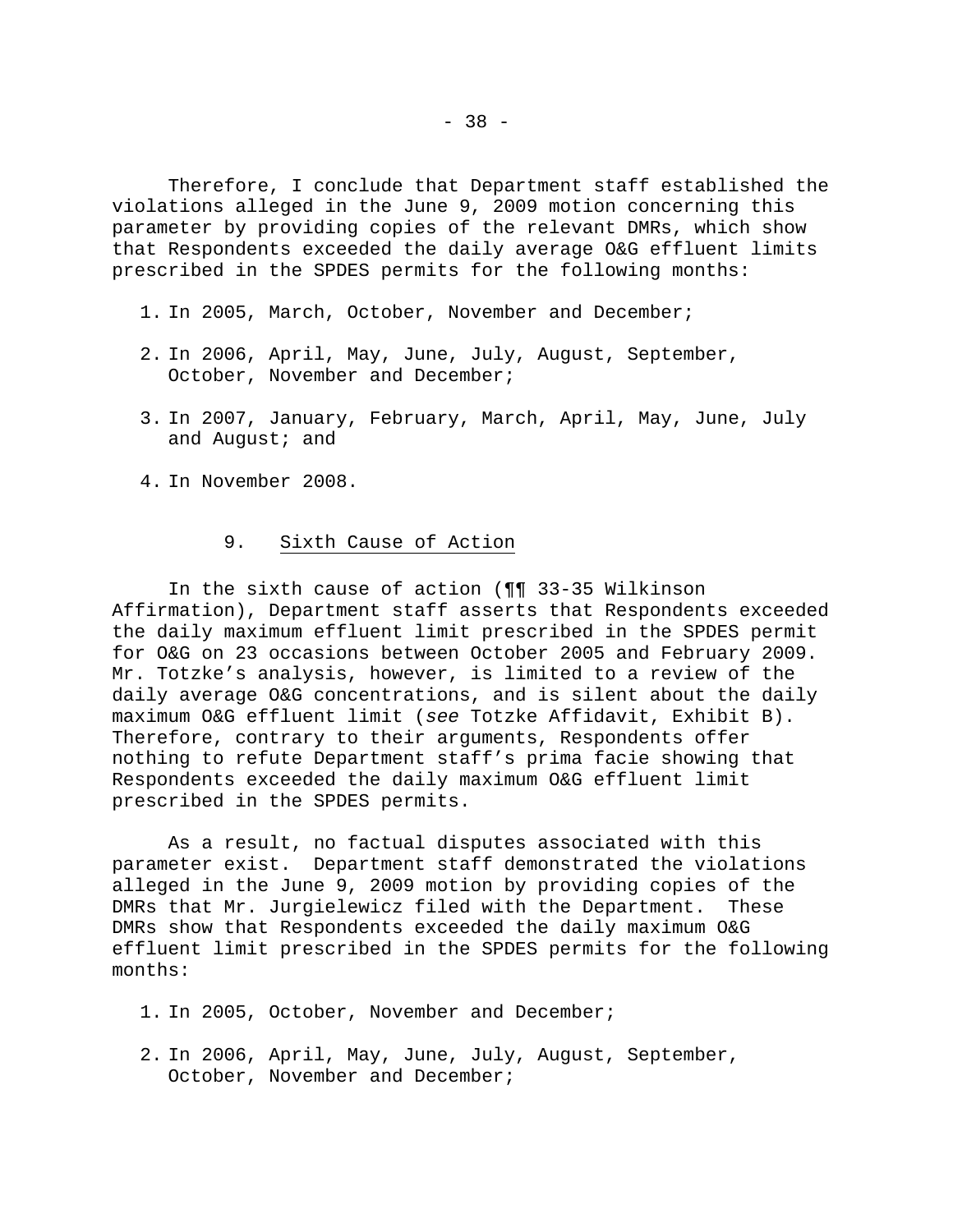- 3. In 2007, January, February, March, April, May, June, July and August;
- 4. In 2008, October and November; and
- 5. In February 2009.
	- D. Thirteenth Cause of Action

 According to the terms of the SPDES permits (*see* Haas Affidavit, Exhibit 2 at 4 of 4, Condition [d], and Exhibit 3 at 10 of 13, Condition [c] and Permit Attachment B [Incident Report]), Respondents are required to file a noncompliance report when effluent limits are exceeded. A completed copy of Permit Attachment B is required pursuant to the terms of the SPDES permit effective March 28, 2008. For the thirteenth cause of action (¶¶ 50-51 Wilkinson Affirmation), Department staff asserts that on 37 occasions, Respondents failed to submit noncompliance reports and, subsequent to March 2008, completed copies of Permit Attachment B, with each DMR when a effluent limit was exceeded.

 In her June 10, 2009 affidavit (¶ 17), Ms. Haas states that on or about June 8, 2009, she and other members of Department staff searched the Department's files. Based on that search, Ms. Haas states further that on 37 occasions Respondents did not file the required noncompliance reports and copies of the subsequently required Attachment B. (*See also* ¶ 11 Leung Affidavit.)

 The violation alleged in the thirteenth cause of action is related to those alleged in the first through eighth causes of action. Respondents contend that their arguments concerning the calculation of effluent limit concentrations and the violations alleged in the first through eighth causes of action are related to this cause of action. These arguments are not persuasive for the following reasons.

 First, I have concluded, as outlined above, there are no disputed issues of fact concerning the violations alleged in the first through eighth causes of action. Second, Respondents had an obligation, pursuant to the terms of the SPDES permit, to simultaneously file the noncompliance reports and, as later required by the SPDES permit that became effective on March 28,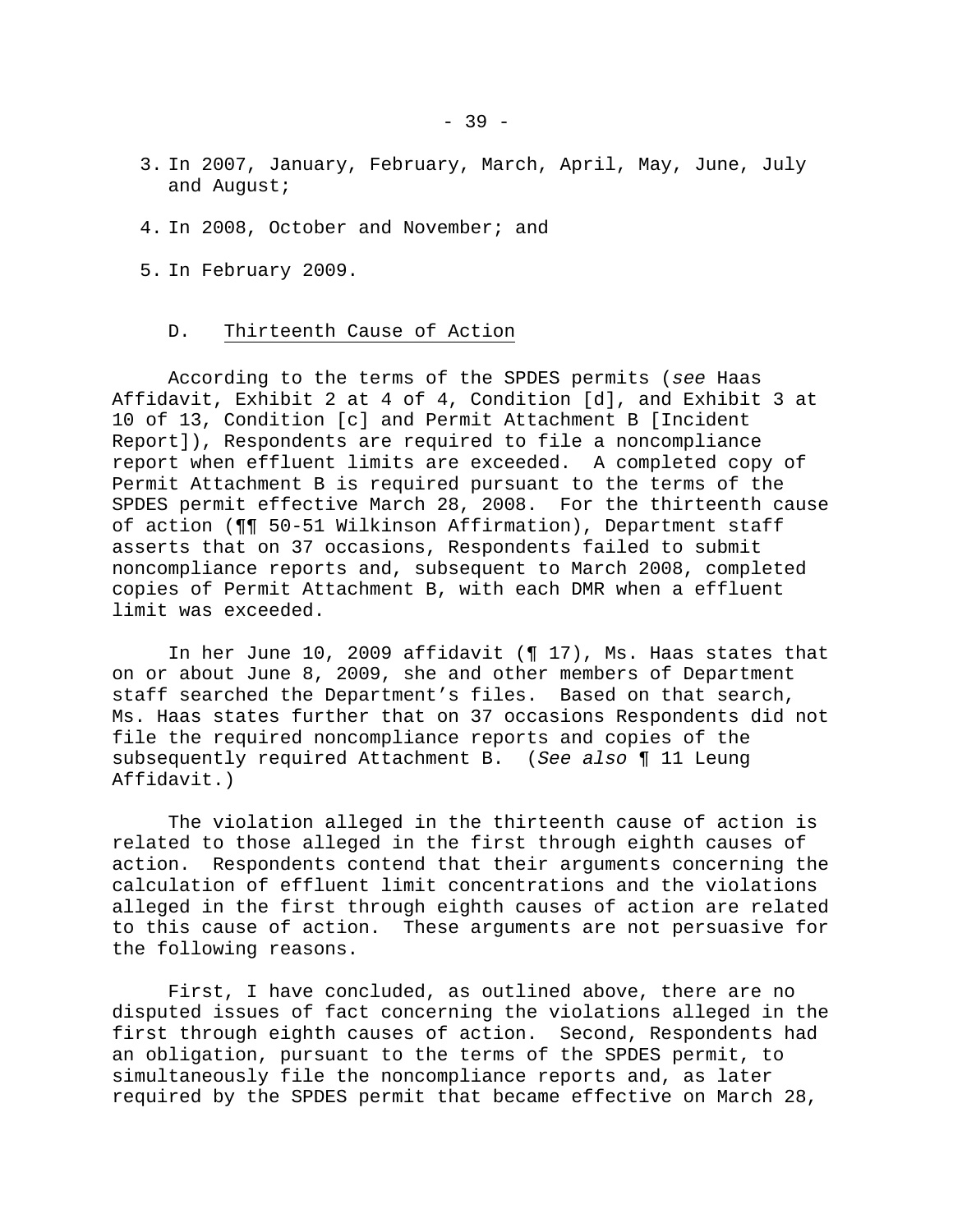2008, copies of Permit Attachment B with the DMRs when Respondents reported concentrations in excess of permit effluent limits.

 Department staff's proof establishes the violation alleged in the thirteenth cause of action. Therefore, I conclude that on 37 occasions, Respondents violated the condition in the respective SPDES permit (*see* Haas Affidavit, Exhibit 2 at 4 of 4, Condition [d], and Exhibit 3 at 10 of 13, Condition [c] and Permit Attachment B [Incident Report]), that required Respondents to file noncompliance reports and copies of Permit Attachment A. Because the concentrations reported on the DMRs for one or more parameters exceeded the effluent limits prescribed in the SPDES permits, the violations occurred during the following months:

- 1. In 2005, January, February, March, April, May, June, July, August, September, October, November and December;
- 2. In 2006, January, February, March, April, May, June, July, August, September, October, November and December;
- 3. In 2007, January, February, March, April, May, June, July and August;
- 4. In 2008, October, November and December; and
- 5. In January and February 2009.

# E. Relief

 Citing ECL 71-1929, Department staff states that the Commissioner may assess a civil penalty of \$37,500 per day for each violation, and an additional civil penalty of \$37,500 for each day that the violation continues. According to Department staff, Respondents are responsible for 171 violations, and that the total maximum civil penalty would exceed \$6 million. Department staff argues that the violations alleged in the motion have continued for several years without any resolution or remediation. Nevertheless, Department staff requests \$37,500 for each of the 16 causes of action for a total requested civil penalty of \$600,000 (16 x \$37,500 = \$600,000).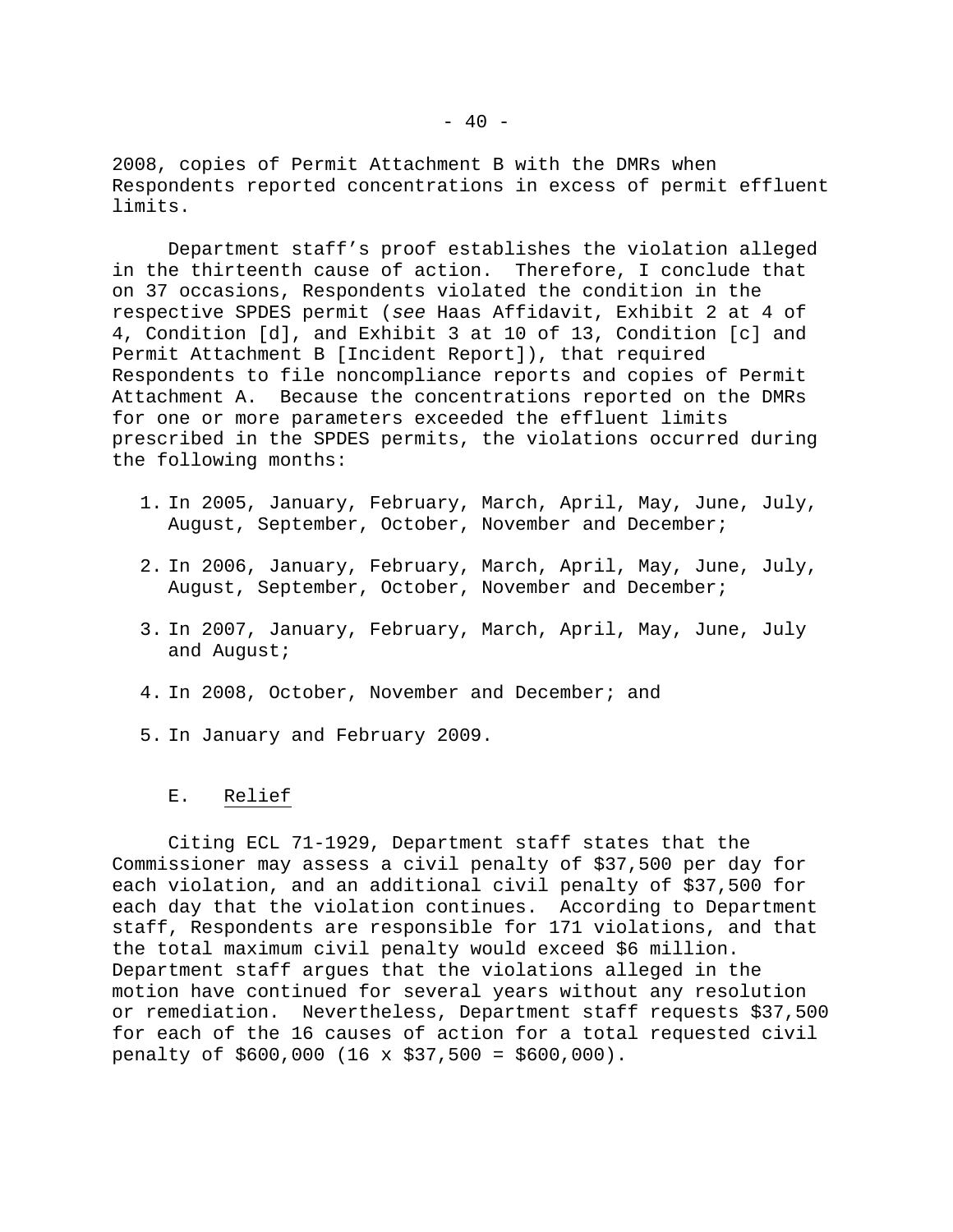In addition to the requested civil penalty, Department staff requests that the Commissioner direct Respondents to comply with the requirements outlined in Schedule A, which is attached to Ms. Wilkinson's Affirmation as Exhibit D. Schedule A would require Respondents to retain a certified wastewater treatment operator to oversee operations at the wastewater treatment plant, the wastewater collection system, and the aeration lagoon. In addition, Schedule A would require Respondents to retain a professional engineer to develop the various plans, and to design and oversee the construction of the facilities outlined in the schedule of compliance incorporated into the SPDES permit (*see* Haas Affidavit, Exhibit 3 at 11 and 12 of 13). The purpose of Schedule A is to ensure that wastewater discharges from the duck farm comply with the terms and conditions of the current SPDES permit.

# 1. Respondents' Reply

 With respect to relief, Respondents assert three issues that require an adjudicatory hearing. First, Respondents contend there are issues of fact related to the actual severity and potential harm associated with the wastewater discharges from the duck farm. According to Respondents, the Department's *Civil Penalty Policy* (*see* DEE-1, June 20, 1990, § IV[G]) requires a consideration of the gravity of the violations, and the resultant potential environmental harm. (¶ 28 Sinnreich Affirmation.)

 Respondents argue that Department staff offered no evidence to demonstrate that the alleged violations resulted in actual harm to the receiving waters. Respondents state that Mr. Leung refers to a study in his affidavit (*see* ¶ 9), undertaken by Stony Brook University, School of Marine and Atmospheric Sciences (SoMAS), which concludes that the wastewater discharge from the duck farm is the second largest source of nitrogen entering the Forge River drainage basin. Respondents note that Department staff did not include a copy of the report undertaken by SoMAS with the motion papers, and has yet to provide Respondents with a copy of it, though requested pursuant to New York State Freedom of Information Law (FOIL). In contrast, Respondents refer to Mr. Totzke's affidavit and Exhibit B, which includes Attachments 1 through 9. (¶¶ 29, 30 Sinnreich Affirmation.)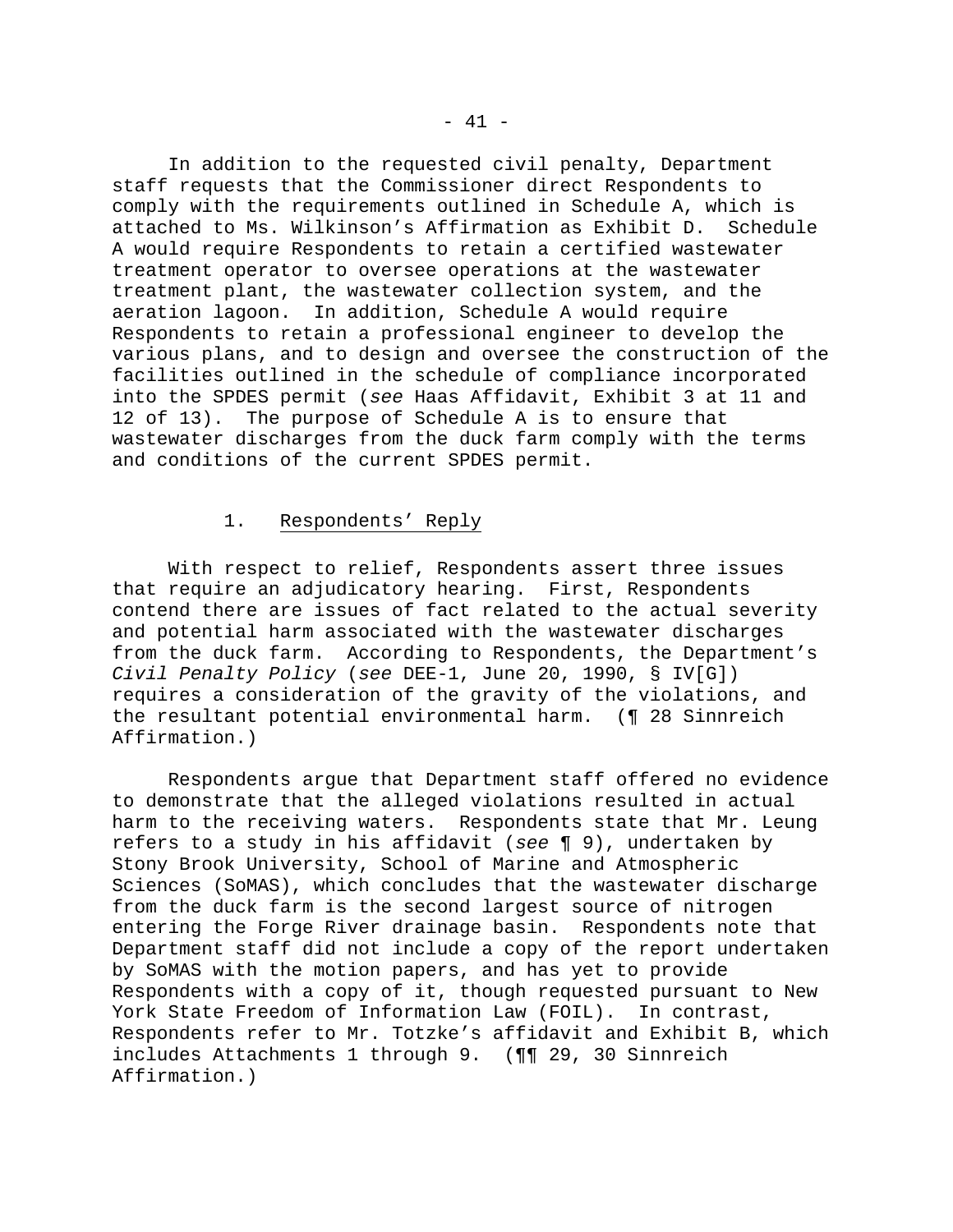In Attachment 2 (Totzke Affidavit, Exhibit B), Mr. Totzke explains that he and his staff conducted dye tracer studies of West Mill Pond and the Forge River. The studies were undertaken in March 1979, and March and April 2007. Prior to the second dye tracer study, Respondents had installed a diffuser at the discharge point. The purpose of the diffuser is to facilitate the mixing of the treated effluent discharged from the duck farm with the receiving waters in West Mill Pond.

 The purpose of the studies was to determine the travel time of the effluent discharged from the duck farm to the Forge River dam, where the Forge River discharges to the Atlantic Ocean. Based on the studies, the travel time is 3.5 hours (*i.e.,* 0.15 days). Mr. Totzke explains that over 95% of the effluent discharged from the duck farm passes the dam after 5 days. Given this short travel time, Mr. Totzke concludes that the oxygen uptake by the effluent discharged from the duck farms is minimal. (*See* Totzke Affidavit, Exhibit B, Attachment 2.)

 Second, Respondents argue (¶ 28 Sinnreich Affirmation) there is an issue about their ability to pay any civil penalty, and refer to the Department's *Civil Penalty Policy* (*see* DEE-1, June 20, 1990, § IV[I][7]), which recommends a consideration of this factor. According to Respondents, they have spent more than \$2 million to comply with requirements outlined in the 2005 Order on Consent. In light of these costs already incurred, Respondents contend that the requested civil penalty is excessive. Respondents contend further that payment of the requested civil penalty would put the duck farm out of business. (*See* ¶¶ 27, 32 Sinnreich Affirmation, ¶¶ 16-19 Jurgielewicz Affidavit.)

 To further support the contention that they are not able to pay the requested civil penalty, Respondents offer an affidavit by Jeffery Fuchs, sworn to August 28, 2009 with attached Exhibits A through D. Mr. Fuchs is a certified public account from the firm of Esposito, Fuchs, Taormina and Company (Central Islip, New York). Since 1993, Mr. Fuchs has served as Mr. Jurgielewicz's accountant, as well as the accountant for the duck farm. (¶¶ 1 and 2 Fuchs Affidavit.)

 In response to Department staff's June 9, 2009 motion for order without hearing, Mr. Fuchs reviewed Mr. Jurgielewicz's personal financial records, as well as those of the duck farm from 2004 to 2008. The purpose of the review was to assess the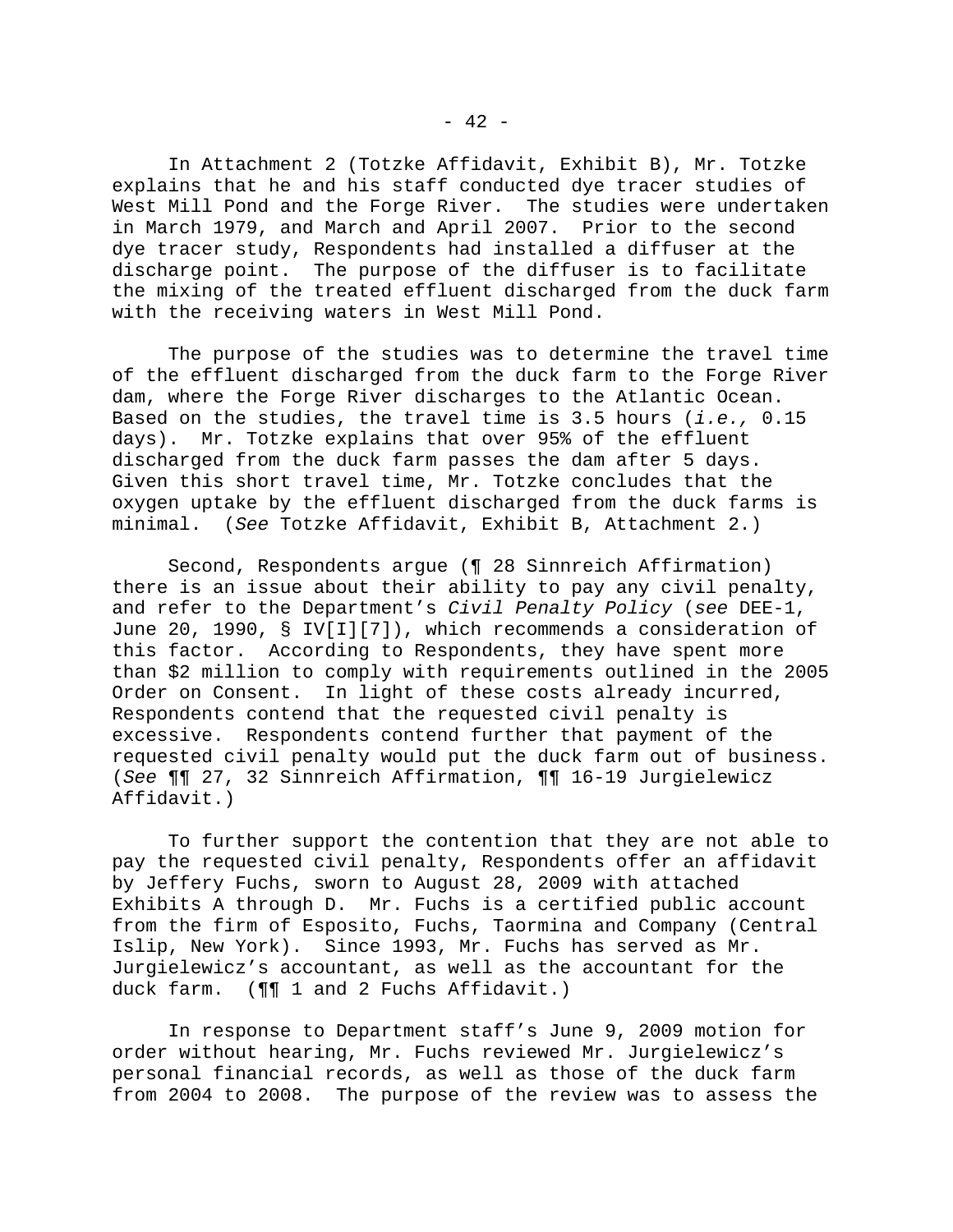financial performance and status of the duck farm, as well as Mr. Jurgielewicz's personal income derived from operations at the duck farm. (¶ 3 Fuchs Affidavit.)

 Based upon his review, Mr. Fuchs outlined the following conclusions in his affidavit and attached Exhibits. First, the duck farm has operated at a substantial net loss in four of the last five years. The net loss in 2007 was about \$2.1 million dollars. In 2007, the two largest expenditures were duck feed due to a worldwide increase in the price of grain, and environmental compliance projects. (¶ 4 Fuchs Affirmation, and Exhibit A.)

 Second, Mr. Fuchs provides a chart that outlines the duck farm's current or short-term (*i.e.,* less than one year) liabilities and its long-term liabilities. In 2008, the duck farm's total liabilities exceeded \$4 million. According to Mr. Fuchs, the debt is the result of borrowing to pay for environmental upgrades, which include the dredging of the aeration lagoon and West Mill Pond in 2006. (¶ 5 Fuchs Affirmation, and Exhibit B.)

 Third, Exhibit C to Mr. Fuchs's affidavit is a list of environmental compliance and remediation costs from 2004 to 2008. The expenditures in 2006 totaled \$1.3 million, and were associated with cleaning up the composting area and the dredging, as identified above. (¶ 6 Fuchs Affirmation, and Exhibit C.)

 Fourth, Mr. Jurgielewicz states that in May 2007, he accepted a proposal to sell the development rights to the duck farm to Suffolk County and the Town of Brookhaven for about \$5.6 million. The intent of the sale was to preserve and protect a traditional Long Island farm. (¶ 8 Jurgielewicz Affidavit.)

 Contrary to public perception, Mr. Jurgielewicz states further that the sale of the development rights was not a windfall. Rather, Mr. Jurgielewicz explains that he used the proceeds from the sale of the development rights to pay bills related to feed, utilities, environmental improvements, and back payroll taxes, among other things. In addition, Mr. Jurgielewicz purchased the neighboring Titmus Duck Farm to use as a hatchery and, thereby, improve the duck farm's future business performance. According to Mr. Jurgielewicz, he did not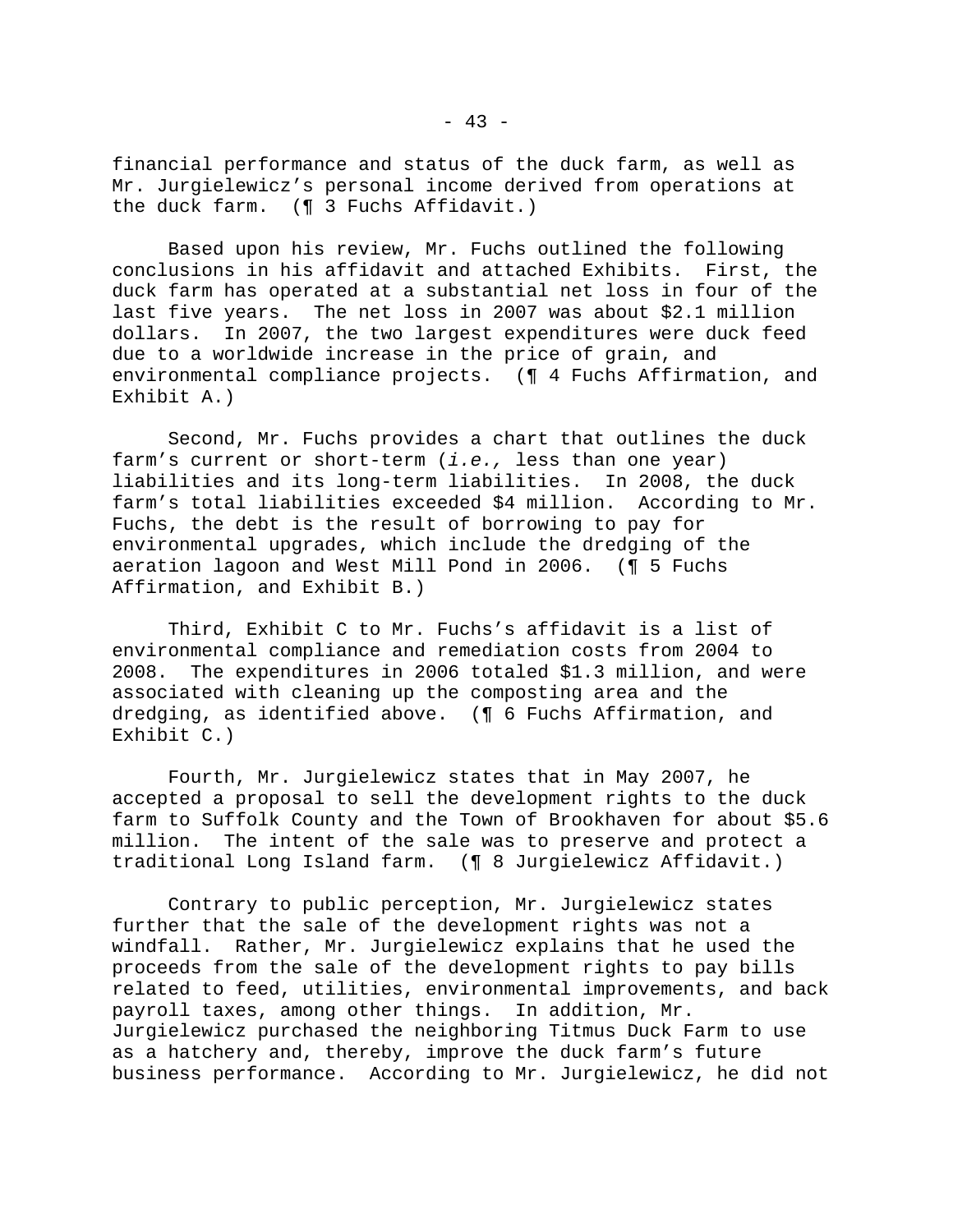personally benefit from the sale of the property rights. (¶ 9 Jurgielewicz Affidavit.)

 Mr. Fuchs provides a breakdown of how the proceeds from the sale of the development rights were distributed to three payees. The Suffolk County Treasurer received about \$83,000 for real estate taxes. Hyrdro Press, LLC received about \$176,000 for unspecified environmental work. Suffolk County Nation Bank received the balance, which was distributed among various feed companies, insurance companies, and Long Island Power Authority, among others. Mr. Fuchs notes that Mr. Jurgielewicz did not receive any of the proceeds from the sale of the property rights for his personal use. (¶ 7 Fuchs Affirmation, and Exhibit D.)

 Finally, Respondents contend there is a public policy issue concerning the continued operation of this agricultural activity. (¶¶ 4, 24-28 Sinnreich Affirmation.) Respondents argue that the intent of Section 3 of the New York State Agriculture and Markets Law, and Section 85-405 of the Code for the Town of Brookhaven is to conserve agricultural lands, and to promote agricultural businesses such as the duck farm. Respondents note that the duck farm employs at least 60 unskilled laborers, and that these jobs would be lost, if the Commissioner assessed the requested civil penalty. (¶¶ 34-37 Sinnreich Affirmation.)

# 2. Department Staff's Reply

 With respect to Respondents' proposed issue concerning environmental harm, Department staff argues in its October 9, 2009 reply that the June 9, 2009 motion does not allege that Respondents violated water quality standards. As a result, Department staff argues that water quality standards are not at issue in this administrative enforcement proceeding.

# 3. Discussion and Ruling

 Respondents correctly note that the Commissioner should consider several factors in determining the appropriate civil penalty, and that these factors are outlined in the Department's *Civil Penalty Policy* (DEE-1, June 20, 1990). Two among them are environmental harm, and a respondent's ability to pay a civil penalty. The scope of this administrative proceeding is to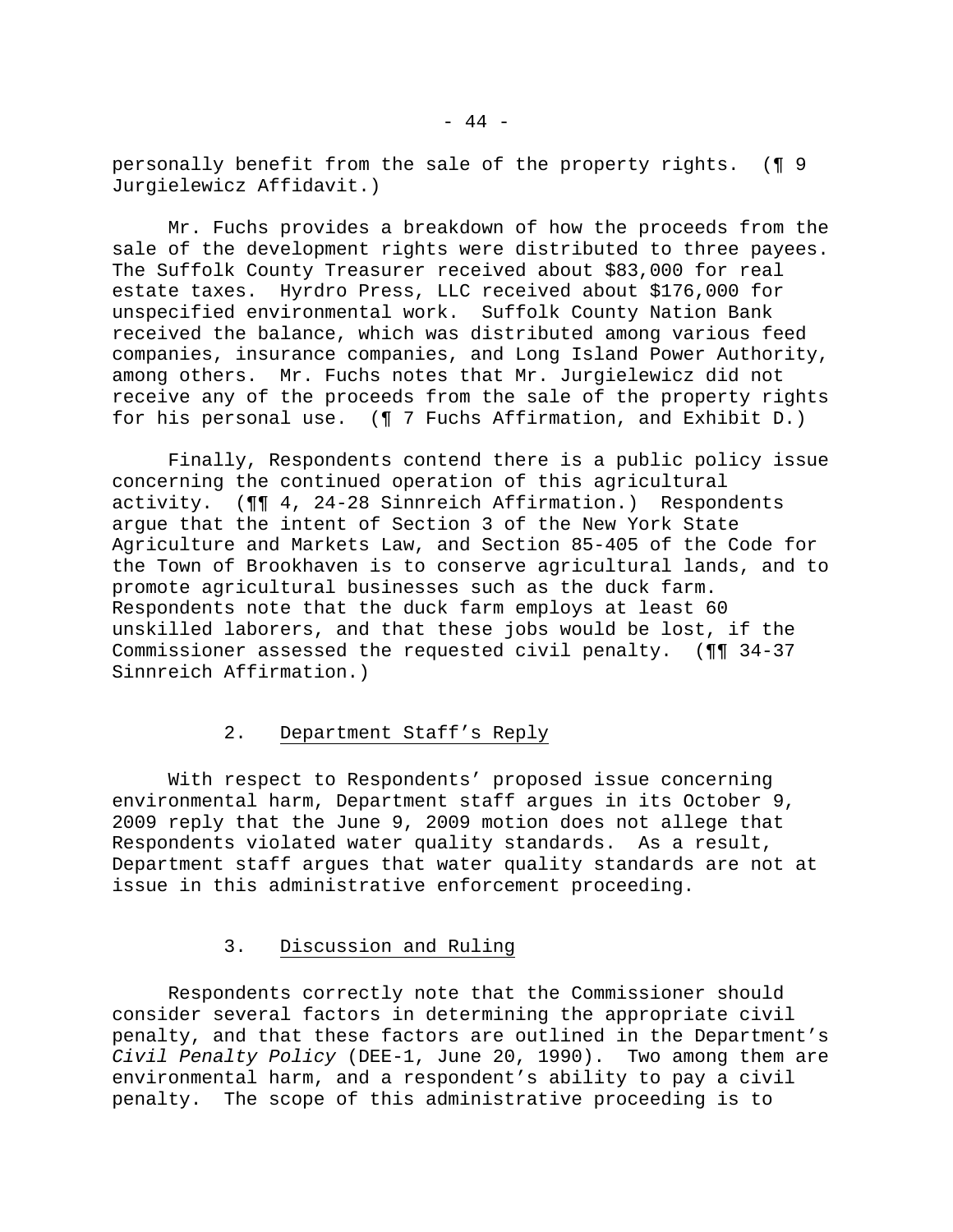determine whether Respondents complied with the terms and conditions of the relevant SPDES permit, the ECL and the implementing regulations. Considerations related to the intent of the New York State Agriculture and Markets Law and local laws, however, are beyond the scope of this proceeding.

 Department staff correctly notes that the water quality standards are not at issue in this administrative enforcement proceeding. However, Respondents' failure, over the course of several years, to comply with various effluent limits prescribed in the SPDES permits reasonably demonstrates the potential for environmental harm. The purpose of the effluent limits prescribed in the SPDES permits is to preserve the quality of the receiving waters. If discharges to the receiving waters often exceed effluent limits, which is the case here, then the quality of the receiving waters may not be preserved, and the potential for adverse environmental impacts is highly likely.

 Respondents' evidence demonstrates that they have invested significant capital in environmental compliance projects at the duck farm. Respondents' investment, however, is significantly incomplete. Some of the established violations discussed above show that Respondents have yet to comply with additional SPDES permit conditions concerning the development and implementation of a comprehensive nutrient management plan, and facilities that control residual chlorine concentrations and seasonal nitrogen limits, and maintain dissolved oxygen limits. Also, Respondents have neither developed nor implemented a best management practices plan. (*See* Haas Affidavit, Exhibit 3 at 11 and 12 of 13.)

 The cost of complying with these additional permit conditions is not known, and a record about these costs should be developed at a hearing. Additional information concerning the current fiscal status of the duck farm would assist in determining whether the requested civil penalty is appropriate. Accordingly, I deny Department staff's June 9, 2009 motion for order without hearing with respect to the issue of relief. Staff's request that the Commissioner direct Respondents to implement the requirements outlined in Schedule A is addressed in the next section of this ruling.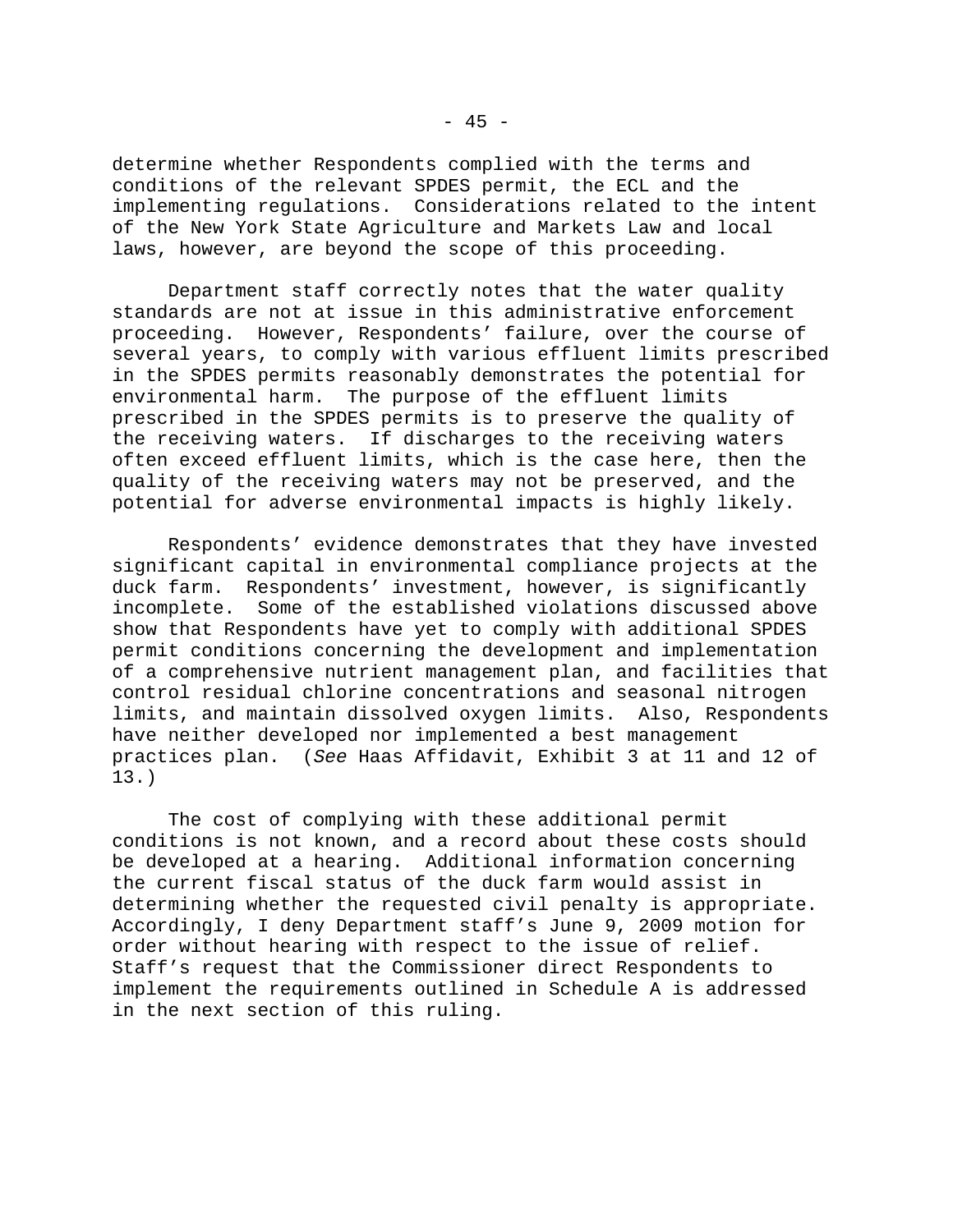# IV. Petition to Intervene

 As noted above, Save the Forge River, Inc., by its legal counsel, petitioned to intervene in the matter pursuant to 6 NYCRR 622.10(f). Respondents and Department staff oppose the petition to intervene. For the reasons discussed below, I grant Save the Forge River's petition to intervene. The hearing, however, will be limited to issues concerning relief.

 The Forge River is a tidal estuary, about four miles in length, located in the Town of Brookhaven, Suffolk County on the South Shore of Long Island. The freshwater tributaries to the Forge River are West Mill Pond, East Mill Pond, Ely Creek, Poospatuck Creek and Second Neck Creek. The Forge River flows south to Moriches Bay, and then to the Atlantic Ocean.

 Respondents' SPDES permit authorizes the discharge of treated wastewater from the duck farm to West Mill Pond. The record of this matter, as developed to date, references two studies concerning the water quality of the Forge River and its tributaries (*see* ¶ 9 Leung Affidavit; Super Affirmation, Exhibit B). These studies show excessively high concentrations of nitrogen in the Forge River, which has created an hypoxic (low oxygen) condition. As a result, shellfish, fish and other wildlife cannot use the Forge River as habitat. However, Respondents' consultants offered studies to show that the duck farm's wastewater discharges travel to the Atlantic Ocean within 3.5 hours (*see* Totzke Affidavit, Exhibit B, Attachment 2).

#### A. Save the Forge River, Inc. (SFR)

 According to its verified petition dated August 14, 2009, SFR was formed in 2005 by local residents to address the pollution in the Forge River and its associated adverse impacts. Several SFR members own property and live along the Forge River and its tributaries. SFR argues that its members have been harmed by Respondents' activities and Department staff's failure to enforce the terms and conditions of the SPDES permit. (¶¶ 59, 61 SFR Petition; Lupski and Dolezal Affidavits.)

 All individuals of the Unkechaug Indian Nation are members of SFR. According to SFR's verified petition, the Unkechaug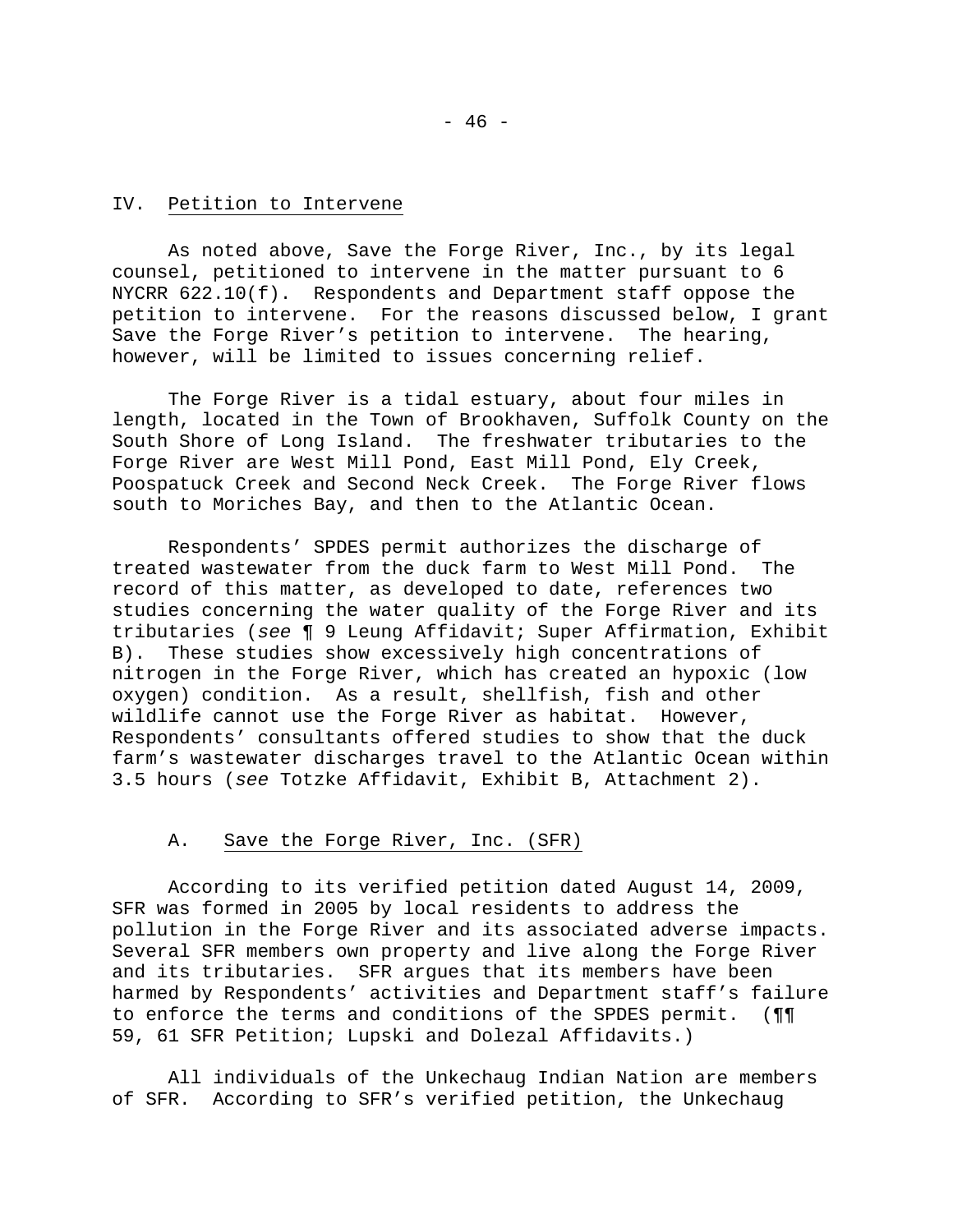Nation is a sovereign entity recognized by New York State. Members of the Unkechaug Nation reside on a 55-acre reservation located on the banks of the Forge River and the Poospatuck Creek. SFR contends that the Unkechaug Indian Nation has interests in the Forge River and its tributaries that are distinct from the general public. (¶¶ 1, 2, 4 and 10 Wallace Affidavit.) With reference to the Commissioner's Policy entitled, *Contact, Cooperation, and Consultation with Indian Nations* (CP-42, March 27, 2009), SFR argues that the Department must be sensitive to the concerns of Indian Nations, and consider these concerns when undertaking actions, such as the captioned enforcement proceeding. (¶¶ 62, 65 SFR Petition.)

# 1. SFR's Private Rights

 In its petition and supporting papers, SFR outlines its relationship to the matter involved, as well as the nature of the evidence and arguments it would present at the administrative enforcement hearing (*see* 6 NYCRR 622.10[f][2]). SFR argues that its members have private rights that would be adversely affected. These private rights include the following: (1) adverse impacts to the members' recreational use of the Forge River and its tributaries; (2) adverse health effects associated with excessive water pollution; (3) decreased property values; and (4) adverse impacts to the culture and way of life of the Unkechaug Indian Nation. (SFR Memorandum of Law at 19-20, 25.)

 Among the information filed with its petition, SFR filed three affidavits from its members. Ronald Lupski is a carpenter, who has resided at 71 Overlook Drive, Mastic, New York, with his wife, Esther, for 12 years. The backyard of Mr. Lupski's property is adjacent to Second North Creek, which is ½ mile upstream from the Forge River. Mr. Lupski has a dock that extends from his property into Second North Creek. Mr. Lupski is the President of SFR, and helped to form the group in 2005. According to Mr. Lupski, SFR is a community organization devoted to improving the environmental conditions of the Forge River, its tributaries, and Long Island's South Shore Estuary. (¶¶ 1, 2 and 5 Lupski Affidavit.)

 Mr. Lupski states that the Forge River and its tributaries are extremely polluted, and that a source of the pollution is the Jurgielewicz Duck Farm, which has a history of not complying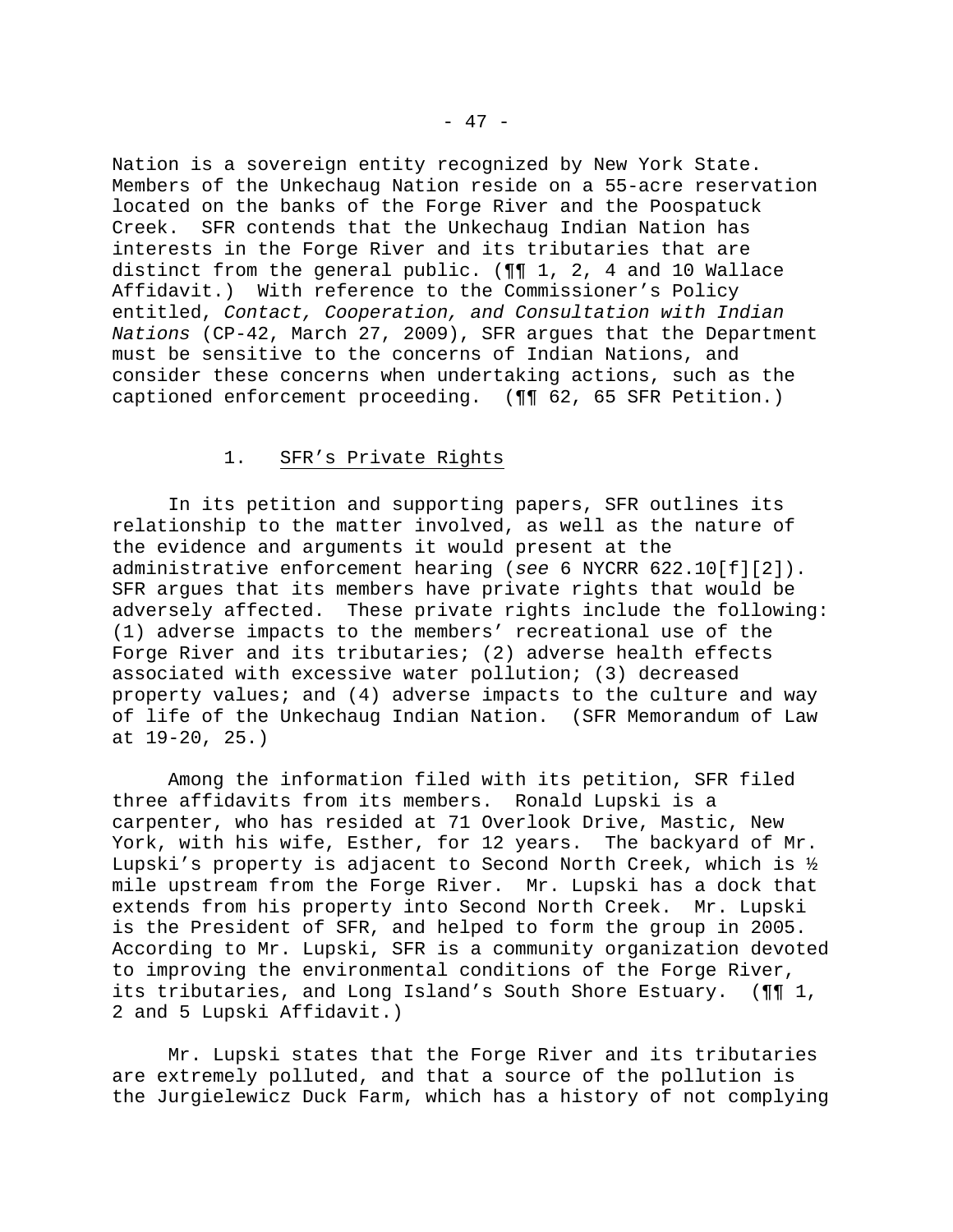with its SPDES permit. Mr. Lupski states further that the pollution is so significant that direct contact with the water, such as with the eyes or mouth, would result in serious illness. In addition, the river and its tributaries give off an offensive sulfur odor. (¶ 3 Lupski Affidavit.)

 In his youth and up until a few years ago, Mr. Lupski enjoyed the Forge River for swimming, fishing and kayaking. He states that he can no longer undertake these activities, and prohibits his children and grandchildren from engaging in these activities, given the polluted nature of the Forge River. If the water quality of the Forge River improved, Mr. Lupski would like to resume these activities, and would encourage his children and grandchildren to do the same. Mr. Lupski contends that the polluted nature of the Forge River has adversely impacted the value of his property. (¶¶ 6, 7, 8 and 9 Lupski Affidavit.)

 Finally, Mr. Lupski explains in his affidavit that his wife's health has been adversely impacted by the pollution collecting in the Forge River. On June 21, 2005, Esther Lupski visited Dr. Atul N. Shah for a chronic cough. Dr. Shah concluded that Mrs. Lupski's cough was caused by the strong sulfur order emanating from the polluted Forge River. (¶ 10 Lupski Affidavit.)

 John Dolezal is the Treasurer for SFR. He is a retired police officer, who has resided at 85 Overlook Drive, Mastic, New York for about 30 years. Mr. Dolezal's property is adjacent to Second North Creek, and it is about 30 yards upstream from the Forge River. Prior to residing at 85 Overlook Drive, Mr. Dolezal owned property at 56 Riveria Drive, which is located on the Forge River. (¶¶ 1, 2 and 5 Dolezal Affidavit.)

 Mr. Dolezal explains that he has lived near the Forge River all his life. From the 1950s, Mr. Dolezal boated, swam and fished in the Forge River until between 1965 and 1970. Subsequently, he stopped swimming and fishing due to noxious odors. Although Mr. Dolezal continues to boat on the Forge River, he avoids any direct contact with the water. According to Mr. Dolezal, the polluted nature of the Forge River is well known and, as a result, property values have declined. (¶¶ 6, 7 and 10 Dolezal Affidavit.)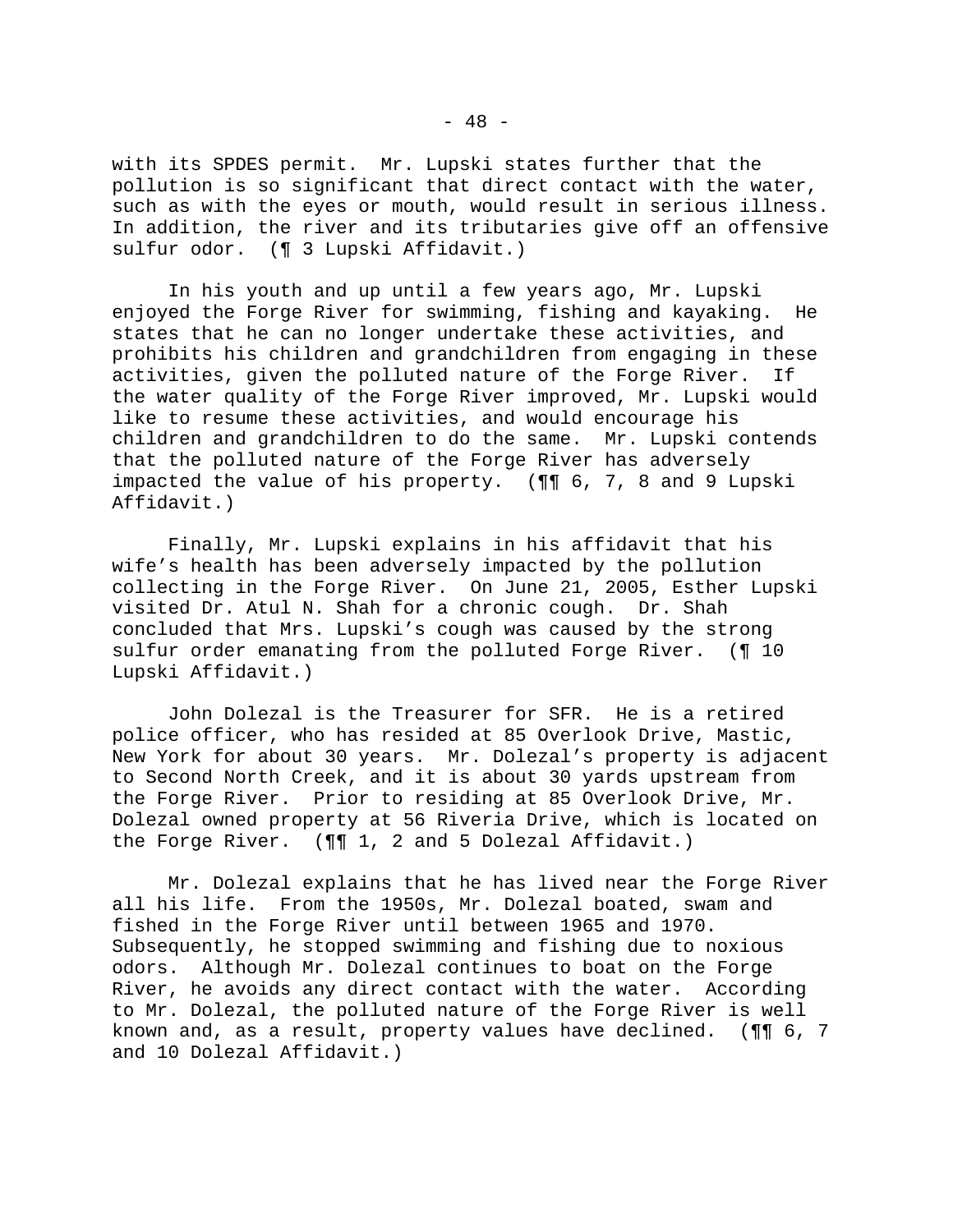Harry B. Wallace is the elected Chief of the Unkechaug Nation. Since 1991, Chief Wallace has resided at 207 Poospatuck Lane on the Poospatuck Indian Reservation in Mastic (Town of Brookhaven, Suffolk County). According to Chief Wallace, the Poospatuck Reservation abuts the Poospatuck Creek, the Forge River and the mouth of Moriches Bay. Chief Wallace states that the word "Poospatuck" means "where the waters meet." Members of the Unkechaug Nation have resided along the Poospatuck Creek for more than 4,000 years. Members of Chief Wallace's family have resided along the Poospatuck Creek for more than nine generations. (¶ 1, 2 and 3 Wallace Affidavit.)

 Chief Wallace states that the Unkechaug Nation is a sovereign entity recognized under federal common law, and New York State Law. The Unkechaug Nation has maintained political and economic relations with New York State since colonial times. The Church of the Unkechaug Nation is the oldest mission church in New York State, and was established in 1750. (¶ 3 Wallace Affidavit.)

 According to Chief Wallace, the Unkechaug Nation is a founding member of SFR, and all tribal members are members of SFR. Chief Wallace describes the Poospatuck Creek and the Forge River as the lifeblood of the Unkechaug Nation. Members of the Unkechaug Nation used to rely on these waterways for sustenance, and for cultural and economic activities. For example, members of the Unkechaug Nation used to collect shellfish (razorback and quahog clams, scallops and crabs) from the Poospatuck Creek and the Forge River. They would fish for eel and flounder. Chief Wallace states that the shellfish and fish were abundant until 1991, and that these populations dropped substantially because of the poor water quality. Chief Wallace attributes this adverse impact, at least in part, to the wastewater discharges from the duck farm. (¶¶ 4, 6 and 7 Wallace Affidavit.)

 Chief Wallace explains that members of the Unkechaug Nation used to operate a dock and marina where canoes, paddleboats and boat slips were rented. These facilities were also used to launch deep-sea fishing expeditions. When the water quality deteriorated, however, the dock and marina were shut down because the operation was not economically viable. (¶ 8 Wallace Affidavit.)

 Members of the Unkechaug Nation used to conduct sacred cultural ceremonies at the mouth of the Forge River. Chief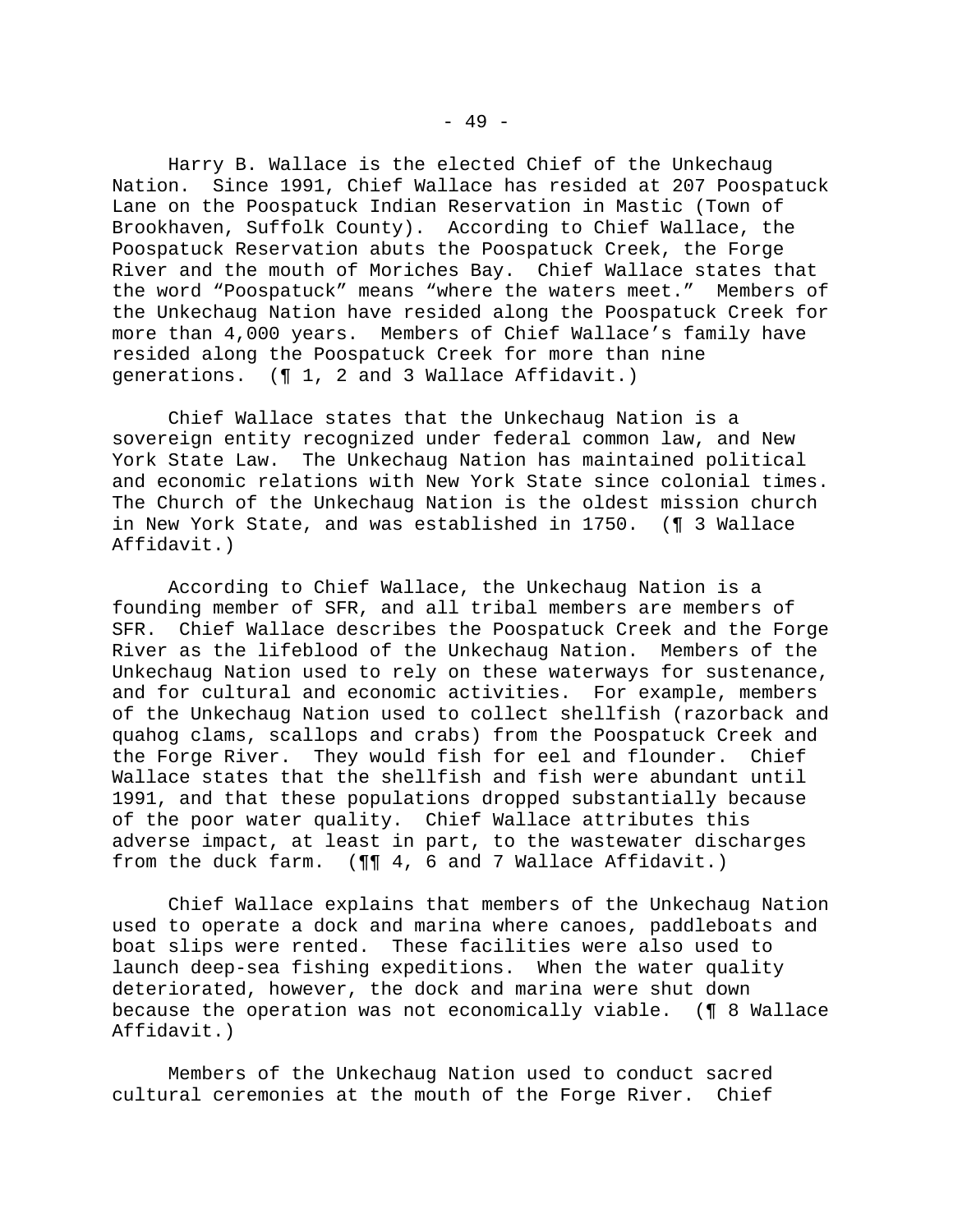Wallace explains, however, that the water quality has become so poor that these ceremonies have been substantially curtailed. Chief Wallace concludes that if the water quality of the Forge River improved, the members of the Unkechaug Nation could once again use the river and rely on its once abundant resources in the previous manner. (¶ 7, 8 and 9 Wallace Affidavit.)

 SFR argues that Department staff cannot adequately represent the private rights of its members for the following reasons. First, SFR contends that Department staff's role in this proceeding is to look after the interests of the public at large. In so doing, SFR argues that Department staff cannot be relied upon to adequately represent the interests of SFR's members. Second, SFR notes that prior enforcement actions against these Respondents have not resulted in compliance. SFR asserts that with respect to the captioned matter, Department staff's request for relief is rather limited. Based on these circumstances, SFR concludes that Department staff's request for relief would not result in compliance with the SPDES permit. SFR argues that its members would continue to be adversely impacted by Respondents' lack of compliance. (SFR Memorandum of Law at 28, 30.)

# 2. SFR's Request for Additional Relief

 SFR requests that the Commissioner should issue an order that would grant the following relief. First, SFR contends that Respondents should be required to provide a financial assurance that they can develop the plans, as well as design, construct and operate the wastewater treatment facilities at the duck farm in compliance with the terms and conditions of the SPDES permit (*see* Haas Affidavit, Exhibit 3 at 11 of 13, Condition [a]). SFR notes that Respondents' alleged failure to comply with these SPDES permit conditions are being considered in causes of action nine, ten, eleven and twelve of this administrative enforcement action. With respect to the captioned matter, SFR observes that Schedule A (*see* Wilkinson Affirmation, Exhibit D) would extend the compliance dates for these requirements into the future. Finally, SFR notes that Respondents have made no showing that they are attempting to comply with these requirements, and contends that the reason may be, in part, that Respondents cannot afford to undertake them. To support this contention, SFR notes that Respondents used a portion of the proceeds from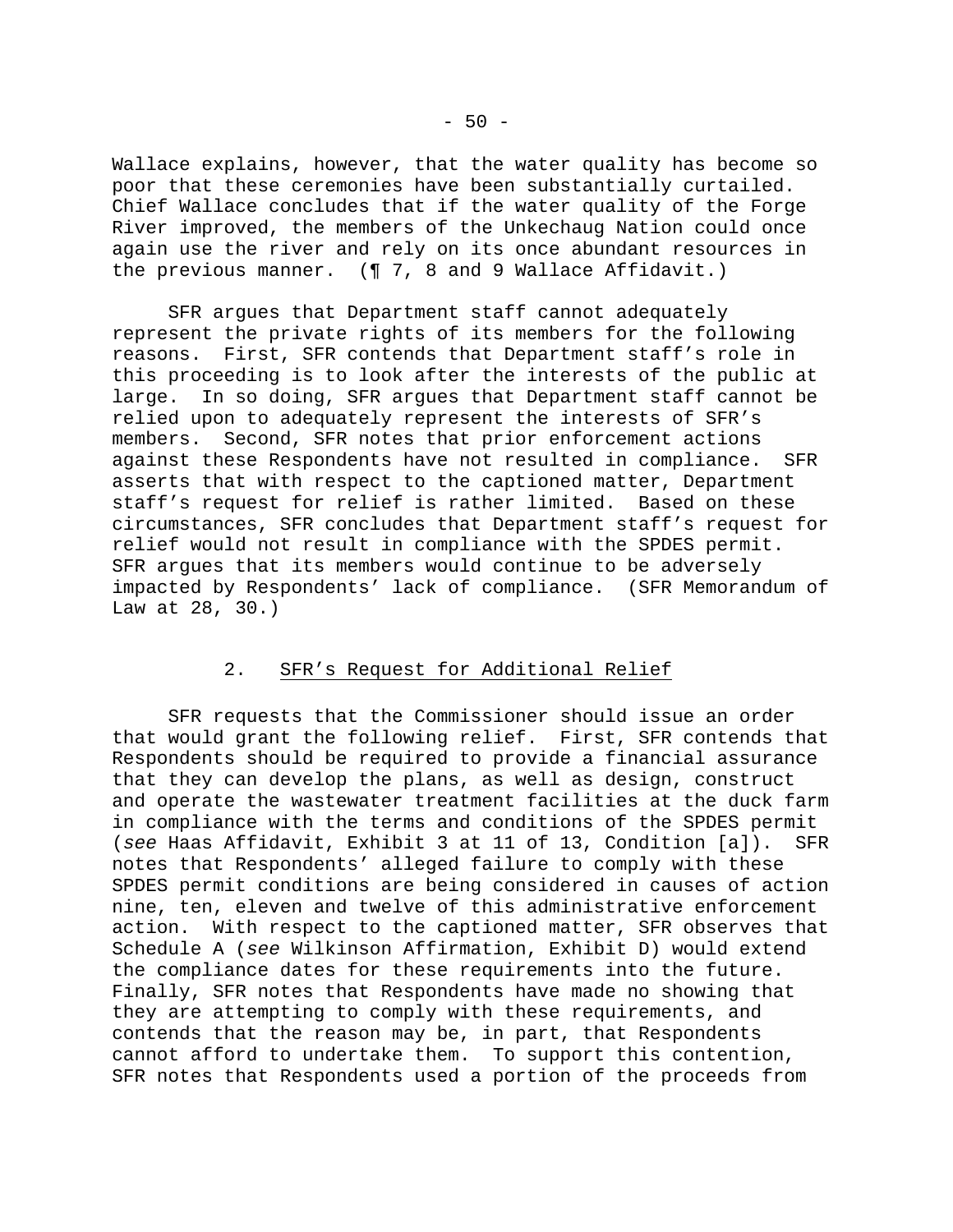the sale of the development rights to pay back-taxes. (SFR Memorandum of Law at 30, 38-40.)

 Second, SFR contends that Respondents are not operating the wastewater treatment facilities at the duck farm in compliance with the terms and conditions of the SPDES permit, and could not do so until they have implemented the requirements outlined in the compliance schedule (*see* Haas Affidavit, Exhibit 3 at 11 of 13, Condition [a]). Consequently, SFR argues that Respondents' authorization to discharge wastewater should be suspended while Respondents develop and construct the improvements required by the SPDES permit. SFR contends that Department staff has authority to revoke or suspend the permit, but has not done so despite the continued, excessive violations. To support this contention, SFR notes that various causes of action in this administrative proceeding allege that Respondents have routinely exceeded effluent limit concentrations and failed to submit DMRs in a timely manner. Therefore, to prevent future violations, SFR argues that the Commissioner should prohibit Respondents from discharging any wastewater from the duck farm unless and until Respondents demonstrate to the Department that they have changed operations at the duck farm so that discharges would comply with all effluent limitations. (SFR Memorandum of Law at 30, 42-43.)

 Third, SFR contends that the wastewater discharges have significantly contributed to the deterioration of the Forge River watershed, and that Respondents must be held accountable for any environmental harm associated with the duck farm's wastewater discharges. Therefore, SFR seeks an Order that would require SFR to restore the adversely impacted resources. Although the 2005 Order on Consent required Respondents to dredge portions of West Mill Pond, SFR notes that Department staff is not seeking any remediation in the captioned enforcement action. SFR notes further that Department staff issued a notice of violation dated December 5, 2008 concerning the placement of fill and the discharge of pollutants in a regulated freshwater wetland, and alleged a violation of ECL article 24 in the December 5, 2008 notice of hearing and complaint. However, Department staff's June 9, 2009 motion for order without hearing does not include the alleged ECL article 24 violation. SFR requests that the effluent limitations related to nitrogen concentrations should be lowered, and that Respondents should be required to install aeration devises to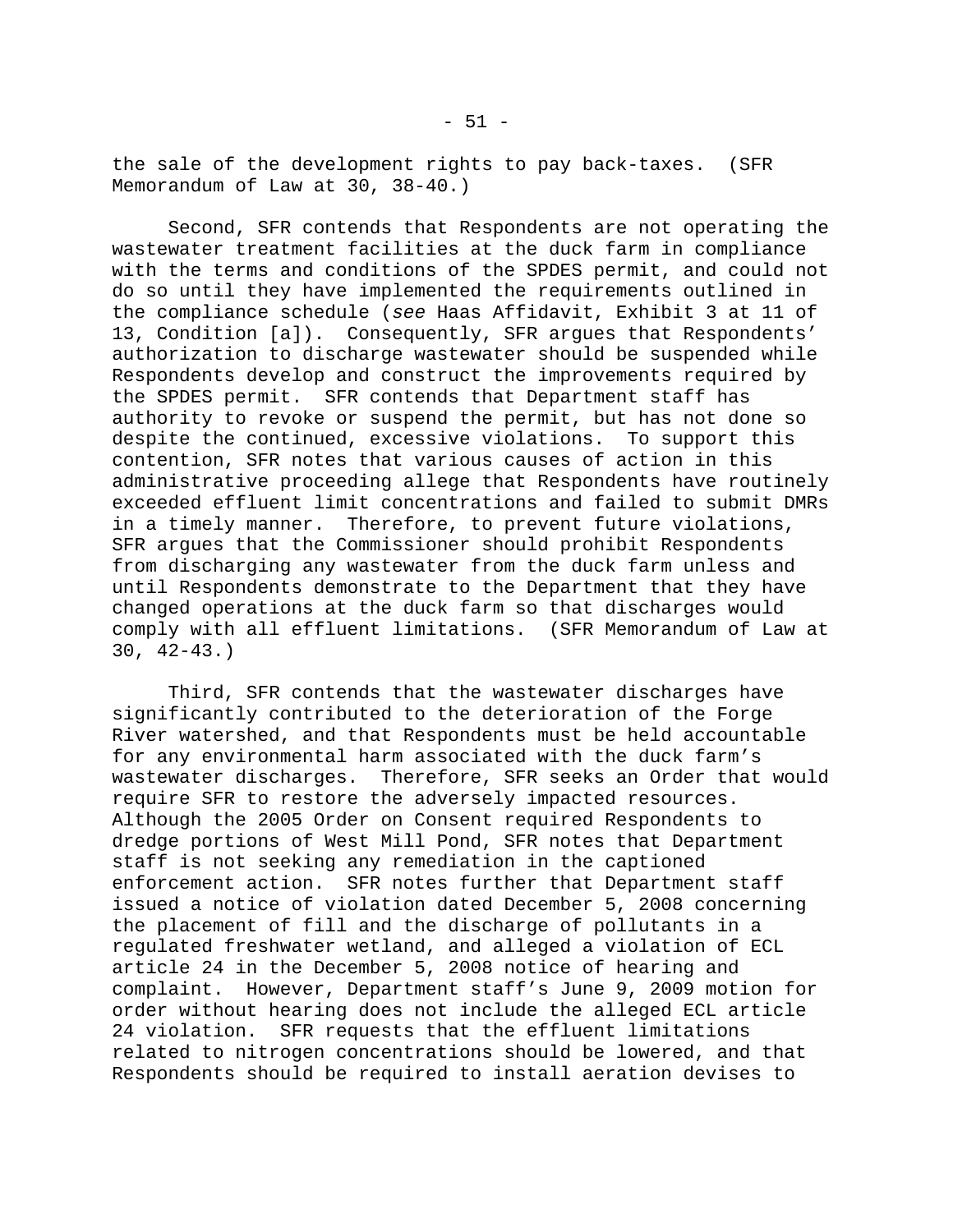increase oxygen levels in the receiving waters. (SFR Memorandum of Law at 30-31, 44-45.)

 Fourth, in order to discourage future violations, SFR requests that any assessed civil penalty should be substantially increased from what Department staff requests in the motion. SFR asserts that Department staff's civil penalty request of \$600,000 is too low given Respondents poor compliance history and the number of violations being considered in this matter. Under these circumstances, SFR argues that a \$600,000 civil penalty would not deter Respondents from future violations. Although the 2005 Order on Consent assessed a civil penalty, SFR notes further that the penalty was suspended pending compliance with the terms and conditions of the 2005 Order on Consent (*see*  Wilkinson Affirmation, Exhibit A). SFR notes further that Respondents did not fully comply with the requirements outlined in Schedule A attached to the 2005 Order on Consent, and asserts that Department staff did not attempt to collect the suspended civil penalty. SFR recommends that the suspended civil penalty assessed in the 2005 Order on Consent should be put in escrow or be used to post a bond as part of its request for a financial assurance. (SFR Memorandum of Law at 31, 46-49.)

 Finally, SFR requests that the Commissioner's order should provide a schedule that would assess additional "stipulated" civil penalties that would become payable if Respondents violate the terms and conditions of the Commissioner's Order, such as Schedule A (*see* Wilkinson Affirmation, Exhibit D). SFR contends that any suspended civil penalties should become payable, and Department staff should attempt to collect them. As an alternative to additional civil penalties, SFR recommends that the scope of any remediation could be expanded. According to SFR, the purpose of the stipulated relief is to avoid the need to commence another administrative enforcement action. (SFR Memorandum of Law at 31, 46-50.)

#### 3. Additional Violations

 SFR supports Department staff's June 9, 2009 motion for order without hearing, and argues that Department staff meets the requirements for obtaining summary judgment. SFR notes that the vast majority of the violations alleged in the June 9, 2009 motion are established by the DMRs that Respondents completed and filed with the Department. In addition, SFR argues there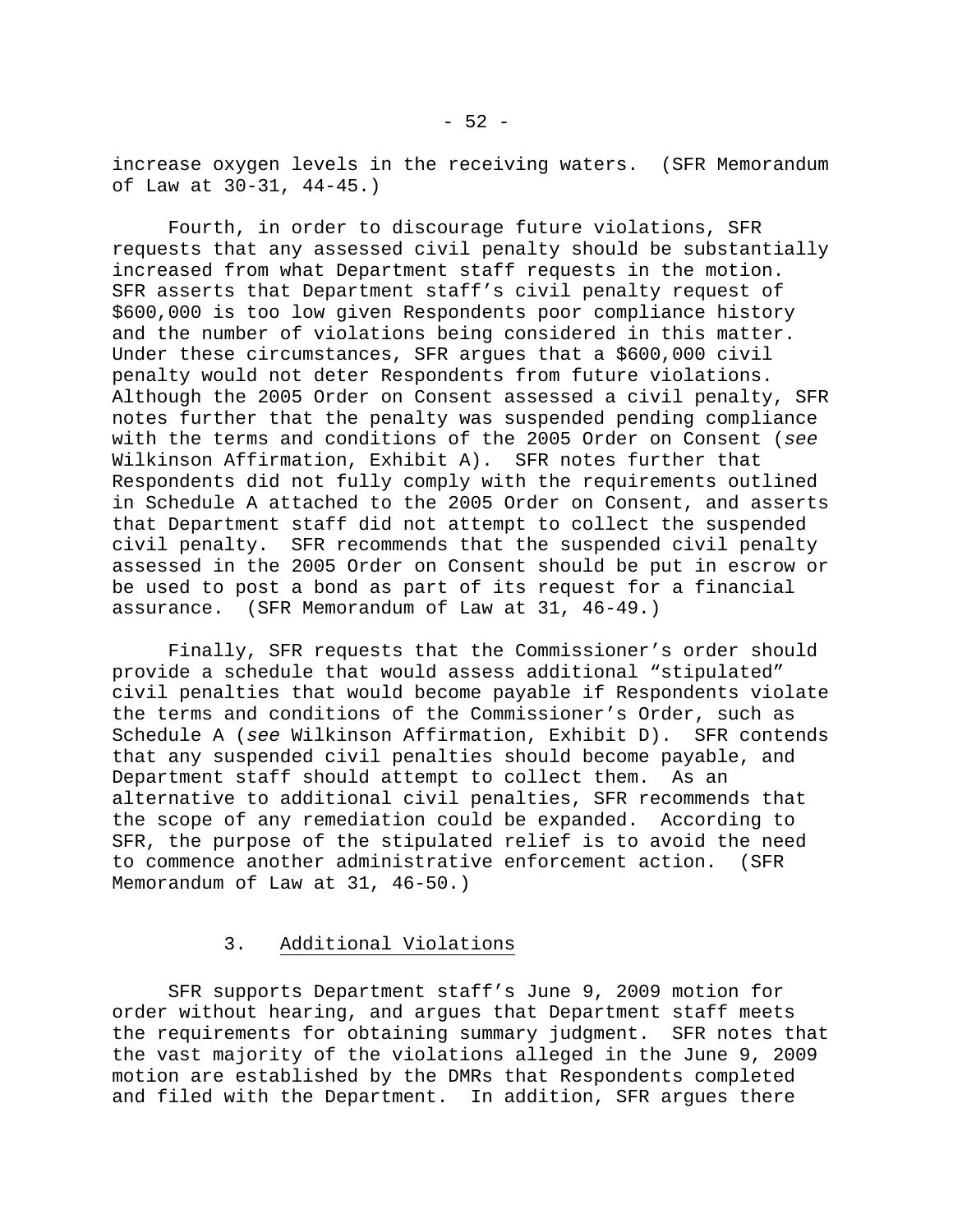can be no dispute that Respondents failed to timely file DMRs and other documents required by the SPDES permit (SFR Memorandum of Law at 32-34.)

 SFR characterizes the allegations asserted in the motion as the "tip of the iceberg," and contends there are many more, readily-established violations, which allegedly occurred since January 2004, that Department staff did not include in the June 9, 2009 motion. SFR sorts the alleged violations into thirteen categories (SFR Memorandum of Law at 34-37).

 Generally, the proposed allegations are similar to those asserted in the June 9, 2009 motion for order, and include, for example, additional dates when Respondents either failed to file DMRs, or reported effluent limit concentrations on DMRs in excess of the SPDES permit. Other proposed allegations expand upon those asserted in the motion. For example, in the tenth cause of action, Department staff alleges that Respondents did not file an engineering report and plans on June 1, 2008 as required by the SPDES permit (*see* Haas Affidavit, Exhibit 3 at 11 of 13, Condition [a][2]). Subsequent permit conditions (*see e.g.* Haas Affidavit, Exhibit 3 at 11 of 13, Conditions [a][3] and [4]) require Respondents to commence construction by August 1, 2009, and to complete construction by October 1, 2009, respectively. Because these two due dates have passed, SFR proposes that Respondents failure to comply with these conditions should also be considered in the captioned enforcement matter. (SFR Memorandum of Law at 34-37.)

 SFR contends there are three reasons to include the additional allegations it has proposed. First, the proposed allegations demonstrate that the violations asserted in Department staff's motion are a limited subset of the total number of violations associated with operations at the duck farm. Second, the proposed allegations are relevant to determining the appropriate civil penalty because they would demonstrate an extensive history of noncompliance and Respondents' lack of good faith to comply with permit conditions. Third, in the event there is a hearing to consider the causes of action asserted in the June 9, 2009 motion for order without hearing, SFR contends that the additional proposed allegations could also be considered at the hearing. (SFR Memorandum of Law at 37.)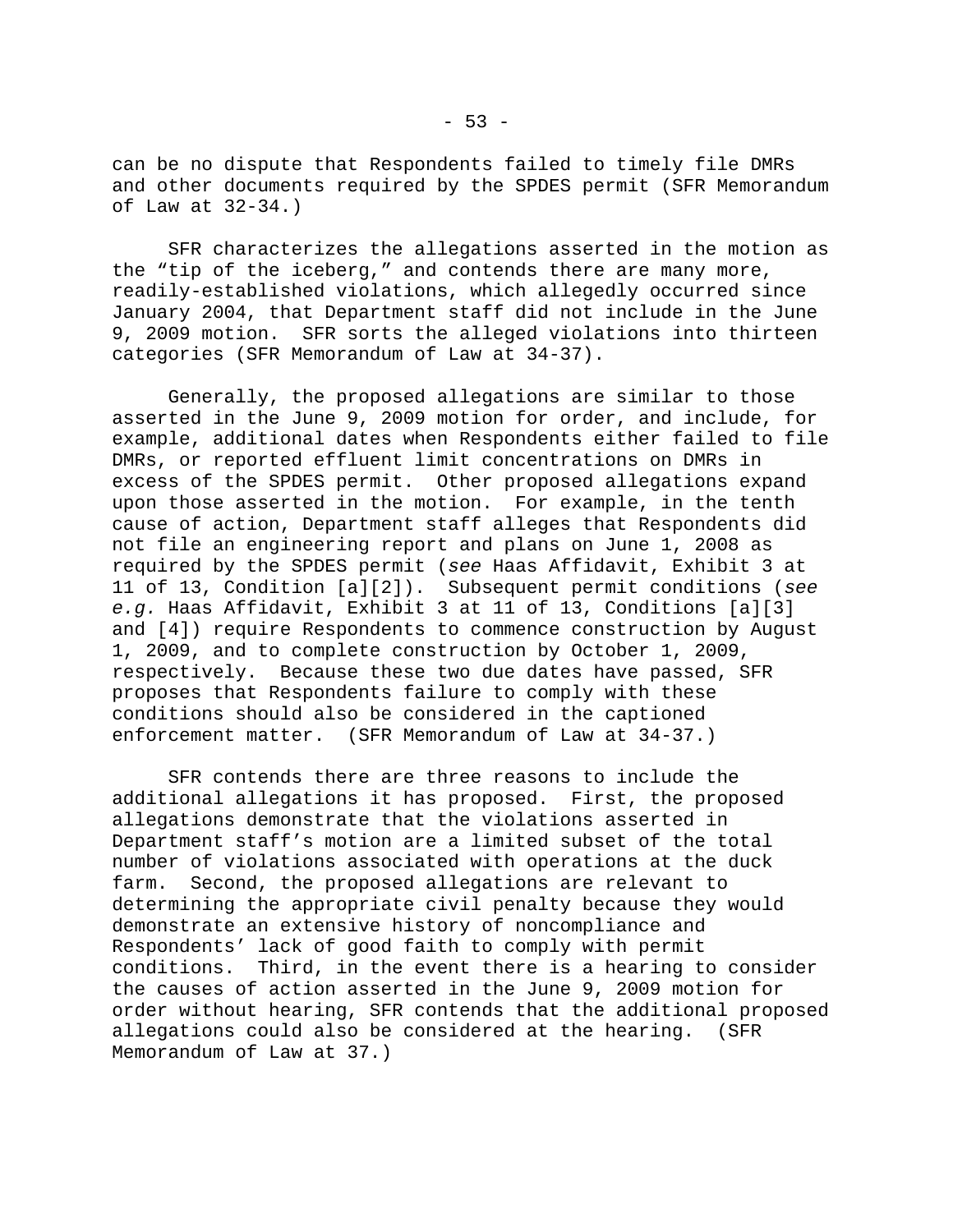#### B. Department staff's Opposition

 Department staff opposes SFR's August 14, 2009 motion to intervene. In a response dated September 28, 2009, Department staff outlines its arguments.

#### 1. SFR's Private Rights

 Department staff disputes SFR's claim that its members would suffer an environmental impact that is different from what the public at large would suffer. Department staff notes that SFR did not quantify any difference in alleged harm that its members suffer as a result of the duck farm's wastewater discharges. According to Department staff, there are numerous public access points along the Forge River and its tributaries. Department staff argues that the general public, in addition to SFR's members, use and would continue to use the Forge River for recreational purposes. Department staff concludes that the potential harm that SFR's members may suffer is substantially the same as what members of the general public may experience. (Department staff's Opposition at 2.)

 Department staff asserts that Mrs. Lupski's claim (*see* ¶ 10 Lupski Affidavit) that the negative health effects, which she has experienced, are directly associated with the pollution in the river is unsubstantiated. The basis, in part, for Department staff's assertion is that SFR did not provide any evidence to show that the wastewater discharge from the duck farm is the major source of pollution in the Forge River. (Department staff's Opposition at 2.)

 With respect to decreasing property values, Department staff contends that SFR's assertion in this regard is unsubstantiated. Department staff argues there are a number of factors that could impact property values in the vicinity of the Forge River, among them, the current global recession. Department staff argues further that the Commissioner cannot grant any relief to SFR's members if their assertion about decreasing property values is true. (Department staff's Opposition at 2-3.)

 Department staff references SFR's mission statement from its website (*see* [www.savetheforgeriver.us](http://www.savetheforgeriver.us/)), which states, in part, that its purpose is to advocate for the Forge River as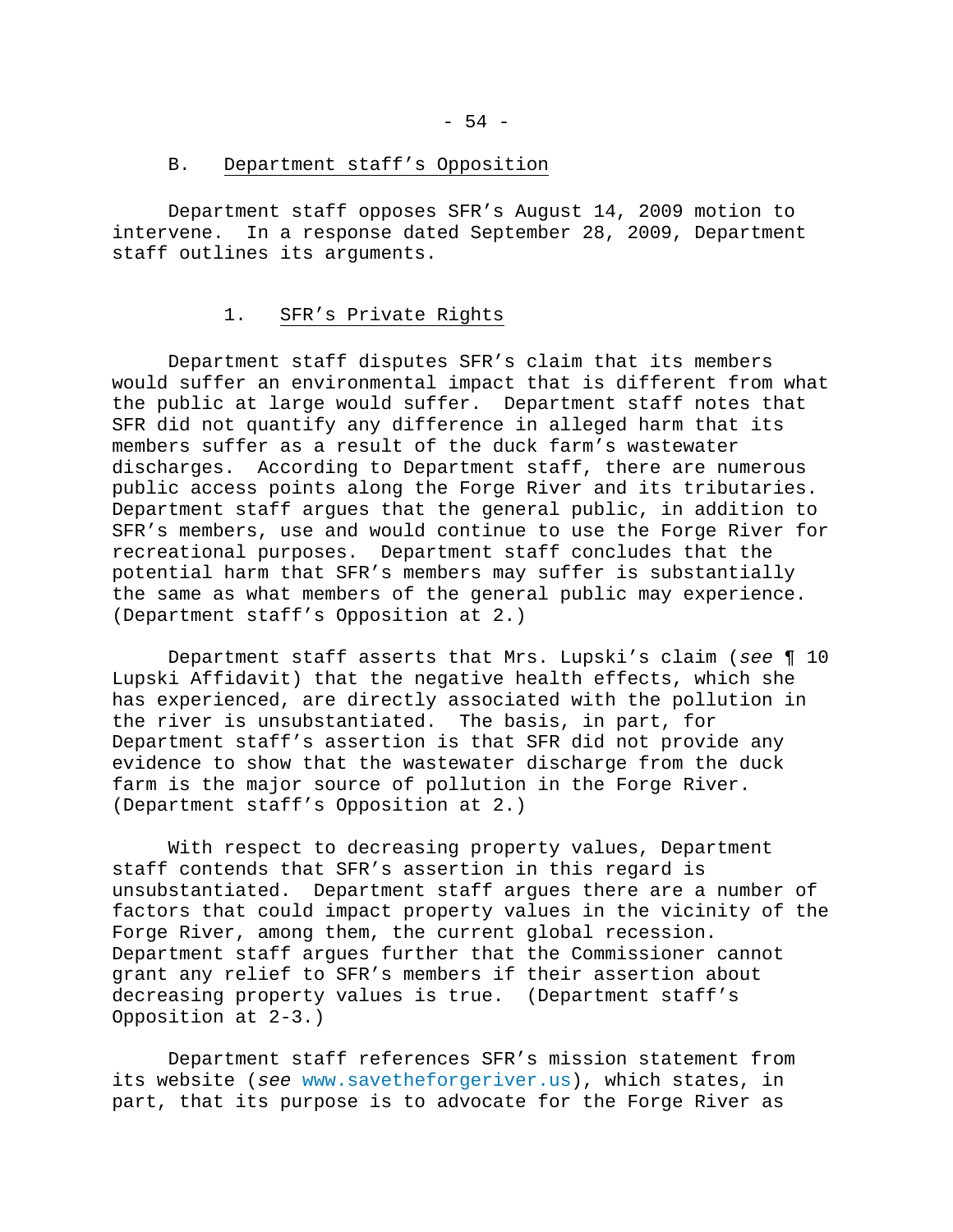well as the South Shore Estuary. Department staff argues that the public as a whole would embrace and support such a mission statement. Therefore, Department staff concludes that SFR is not unique in its perspective, but shares the public's view. (Department staff's Opposition at 3.)

# 2. Representation of SFR's Interests

 Department staff asserts that it can adequately represent SFR's members in this matter because the private rights that SFR contends are being harmed are the same rights and interests that Department staff has a duty to protect. To support this assertion, Department staff notes that it is the principal state agency charged with enforcing the Environmental Conservation Law, and cites to ECL 1-10101(1) and the *Matter of Town of Riverhead*, Commissioner's Interim Decision, November 20, 2000, in support. (Department staff's Opposition at 3-4.)

# 3. Department Staff's Request for Relief

 Department staff argues that the requested relief in this matter would not substantially adversely affect the rights of SFR's members. According to Department staff, the proposed Schedule A (*see* Wilkinson Affirmation, Exhibit D) is a comprehensive schedule of corrective action. When implemented, Department staff argues that Respondents would comply with the SPDES permit and all other applicable environmental laws. (Department staff's Opposition at 4-5.)

 With respect to remediation, Department staff argues that deference should be given to its assessment of what restoration, if any, Respondents should undertake. According to Department staff, SFR does not provide any information to support its request for additional dredging and aeration. Finally, Department staff contends that its civil penalty request of \$600,000 is within the Department's civil penalty guidelines. Contrary to SFR's claim, Department staff argues that the requested civil penalty would deter future noncompliance, and would allow Respondents to implement the requirements needed to comply with the SPDES permit. (Department staff's Opposition at 5.)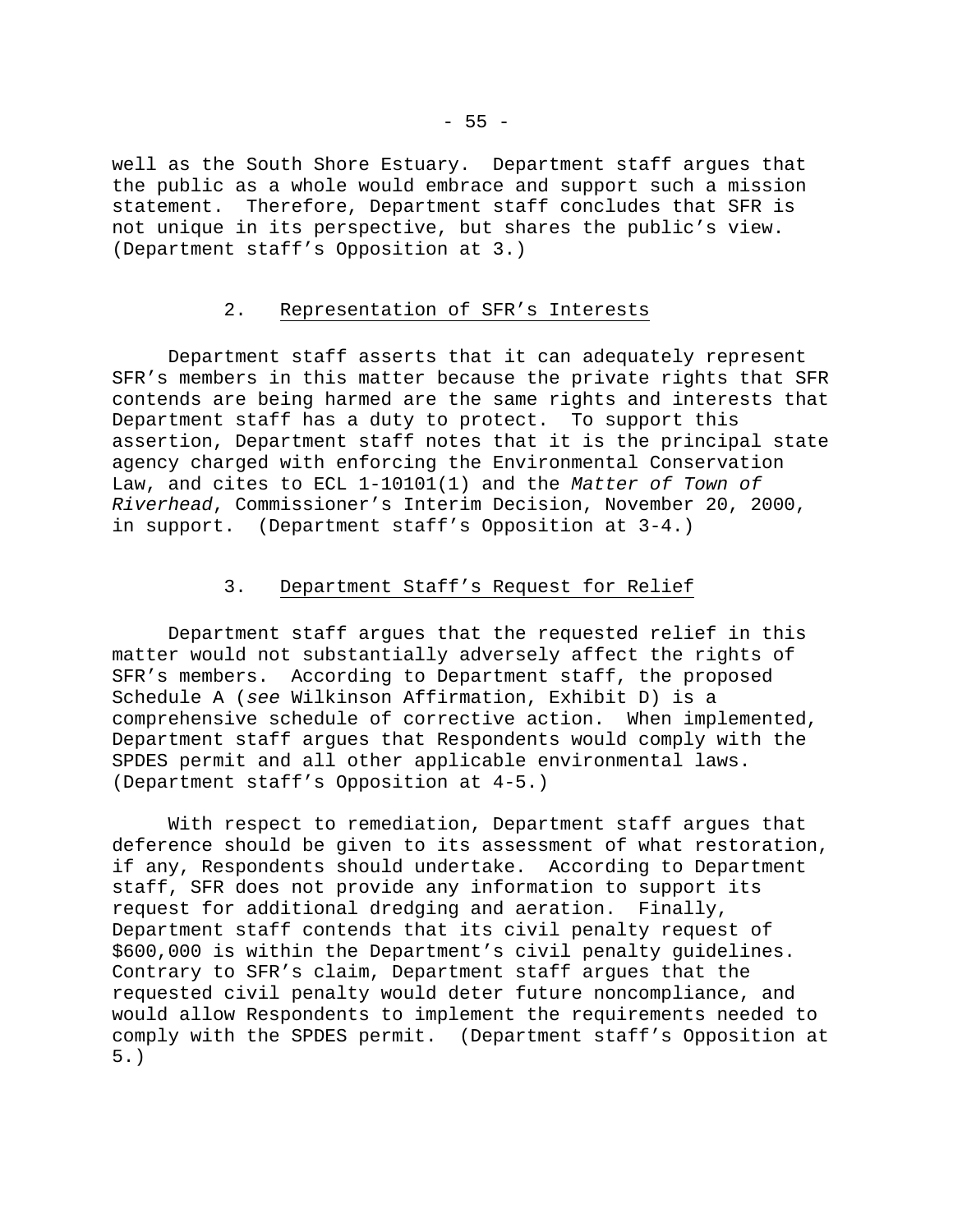# 4. Additional Allegations

 Department staff objects to including the additional allegations that SFR proposes in its petition to intervene. Department staff states that it carefully considered the merits of every potential violation and developed a case that Respondents could not contravene. Department staff explains further that the June 9, 2009 motion for order without hearing was intended to expedite the enforcement process because a lengthy administrative hearing would not have been in the best interest of the Department or the public. According to Department staff, a result of including the additional allegations proposed by SFR would be a lengthy hearing. Department staff claims that some of the additional allegations proposed by SFR (*e.g.*, Respondents' alleged failure to accurately report effluent limit concentrations) cannot be enforced in this administrative enforcement proceeding. In closing, Department staff notes that it has the discretion to commence subsequent administrative enforcement proceedings against Respondents whenever necessary. (Department staff's Opposition at 5-6.)

# C. Respondents' Opposition

 Like Department staff, Respondents also oppose SFR's August 14, 2009 motion to intervene. In an affirmation dated September 25, 2009 by Mr. Sinnreich, Respondents state that they support the arguments made by Department staff in opposing SFR's petition to intervene, and provide additional arguments.

 Respondents note that prior to filing its petition to intervene, SFR made similar arguments, and requested similar relief in a letter to Department staff dated August 11, 2009 (*see* SFR Memorandum of Law, Exhibit Y). In the August 11, 2009 letter, SFR requested that Department staff modify, suspend or revoke the duck farm's SPDES permit due to a long, persistent pattern of noncompliance. Respondents replied with a letter dated September 11, 2009 (*see* Sinnreich Affirmation [September 25, 2009], Exhibit A).

 Respondents argue that SFR's petition to intervene does not offer many details about its members. Absent more information, Respondents contend that SFR's members may be limited to Chief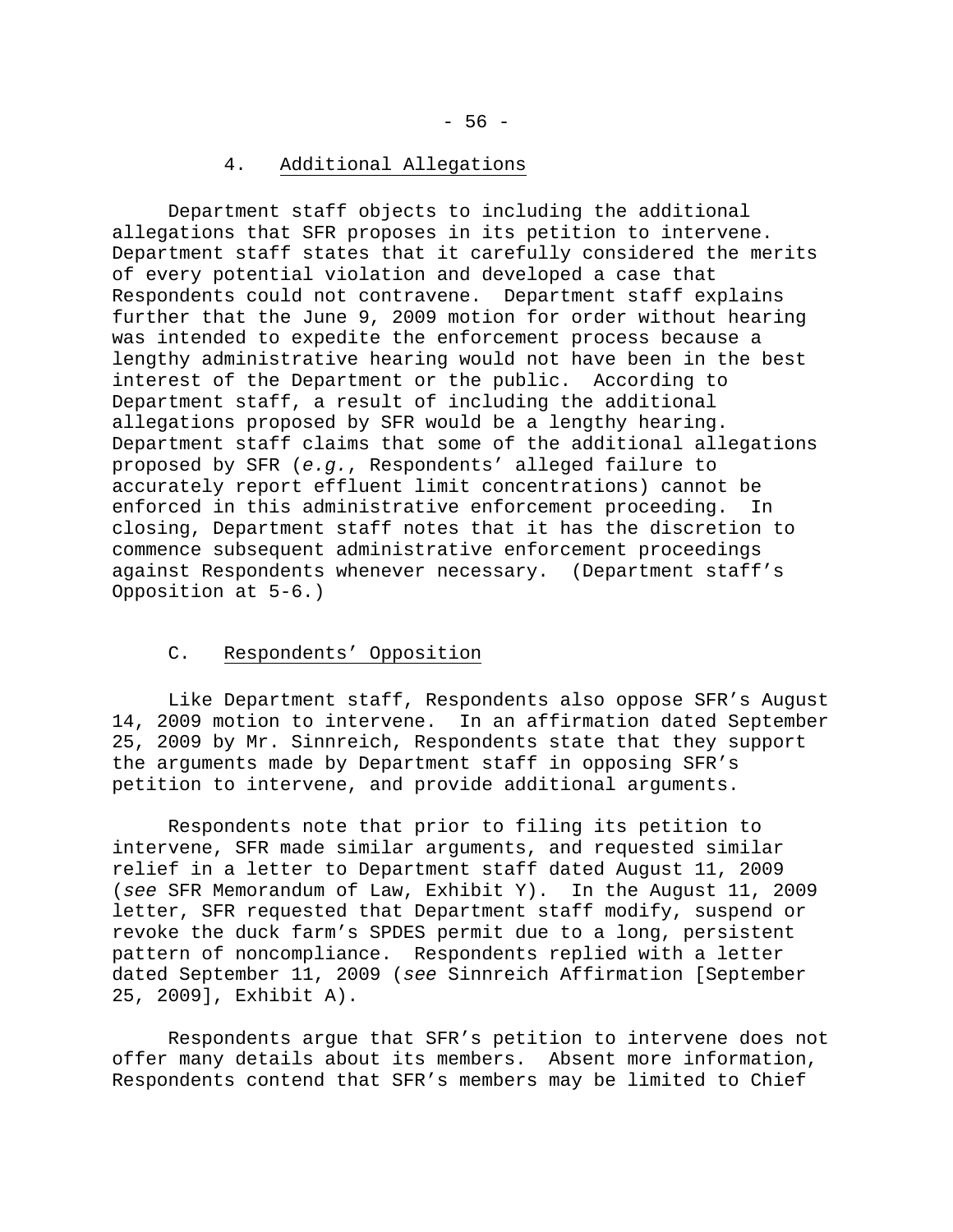Wallace and Messrs. Lupski and Dolezal. (¶ 3[i] Sinnreich Affirmation [September 25, 2009].)

 Respondents argue further that SFR's petition does not include any scientifically reliable data, to demonstrate that wastewater discharges from the duck farm significantly caused the water quality of the Forge River to deteriorate. Respondents acknowledge that the US Army Corps of Engineers has prepared a report entitled, *Forge River Watershed [March 2008]* (*see* SFR Memorandum of Law, Exhibit B), but argue that the findings of the report do not support SFR's contentions. Rather, the US Army Corps' report identifies numerous pollution sources, which include nine other duck farms as past sources, and current sources such as the use of residential fertilizers, failing septic systems, and stormwater runoff. Respondents argue that SFR's participation in any hearing concerning the June 9, 2009 motion would not significantly contribute to the development of the record. (¶ 3[ii] Sinnreich Affirmation [September 25, 2009], and Exhibit A.)

 In contrast, Respondents referred to the analyses conducted by Mr. Totzke. According to Mr. Totzke, Respondents did not properly calculate some effluent limit concentrations from laboratory data sheets. In addition, Mr. Totzke and his staff conducted dye tracer studies. The results of these studies show that the travel time for wastewater discharges from the duck farm to the Forge River dam was 3.5 hours or 0.15 days. (Sinnreich Affirmation [September 25, 2009], Exhibit A; Totzke Affidavit, Exhibit B, Attachments 2, 5 and 6.)

 Respondents oppose the additional relief requested by SFR in its petition to intervene. Respondents object to the immediate suspension or revocation of the SPDES permit. Respondents note that the Jurgielewicz Duck Farm was established in 1919, and is the only surviving duck farm on Long Island today. In addition, Respondents employ 60 labors. The suspension or revocation of its SPDES permit would put the duck farm out of business and the laborers would lose their jobs. (Sinnreich Affirmation [September 25, 2009], ¶ 1 of Exhibit A.)

# D. SFR's Request for Leave to Reply

 In a cover letter dated November 2, 2009, Mr. Super requested leave to reply to Respondents' and Department staff's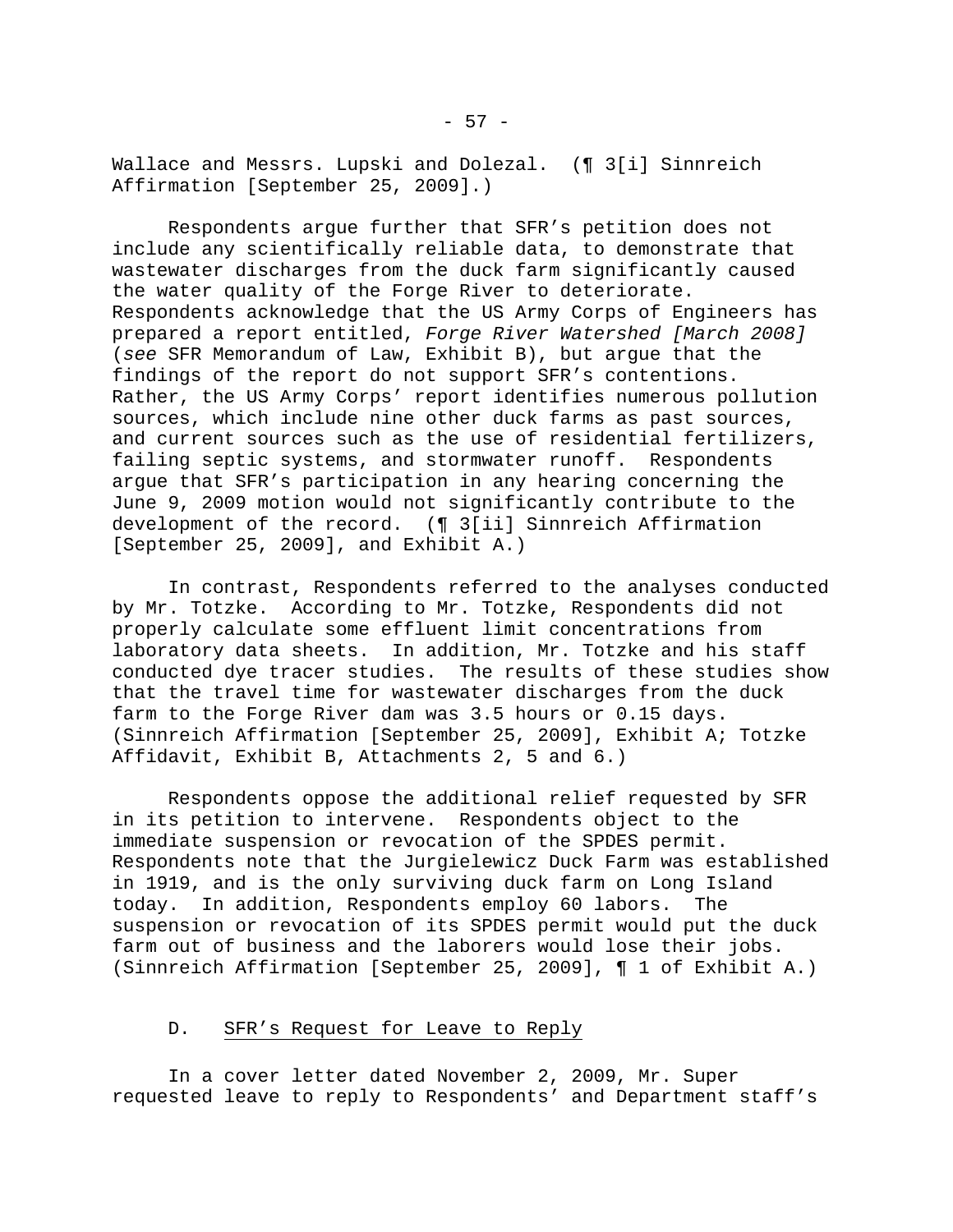respective oppositions to SFR's petition to intervene. With the November 2, 2009 cover letter, Mr. Super enclosed his reply memorandum of law.

 By letter dated November 5, 2009 from Mr. Sinnreich, Respondents objected to SFR's request for leave to file a reply, and argue that SFR's reply memorandum should not be considered. By letter dated November 9, 2009 from Ms. Wilkinson, Department staff also objected to SFR's request for leave to file a reply, and similarly argues that SFR's reply memorandum should not be considered.

 Mr. Super, on behalf of SFR, responded with a letter dated November 11, 2009. SFR contends that it enclosed the reply memorandum with its request for leave to file a reply in order to conserve resources and to avoid any unnecessary delay in deciding the pending motions.

 Respondents presented additional objections in a letter dated November 11, 2009 by Mr. Sinnreich.

#### E. Ruling and Discussion

 For the reasons outlined below, I grant, in part, and deny, in part, SFR's petition to intervene. A consideration of the reply enclosed with SFR's request for leave dated November 2, 2009 was not necessary to come to this determination.

Pursuant to 6 NYCRR  $622.10(f)(1)$ , intervention in an administrative enforcement hearing by a third part is permitted for good cause shown. Section  $622.10(f)(2)$  of 6 NYCRR outlines the information that a prospective intervener must include in its petition. The standard for intervention is provided at 6 NYCRR 622.10(f)(3). In *Riverhead*, *supra.*, the Commissioner provided additional guidance concerning the standard for intervention. Persons seeking to intervene in an enforcement proceeding must satisfy three requirements:

- 1. They have private rights;
- 2. Such rights would be substantially adversely affected by the relief requested; and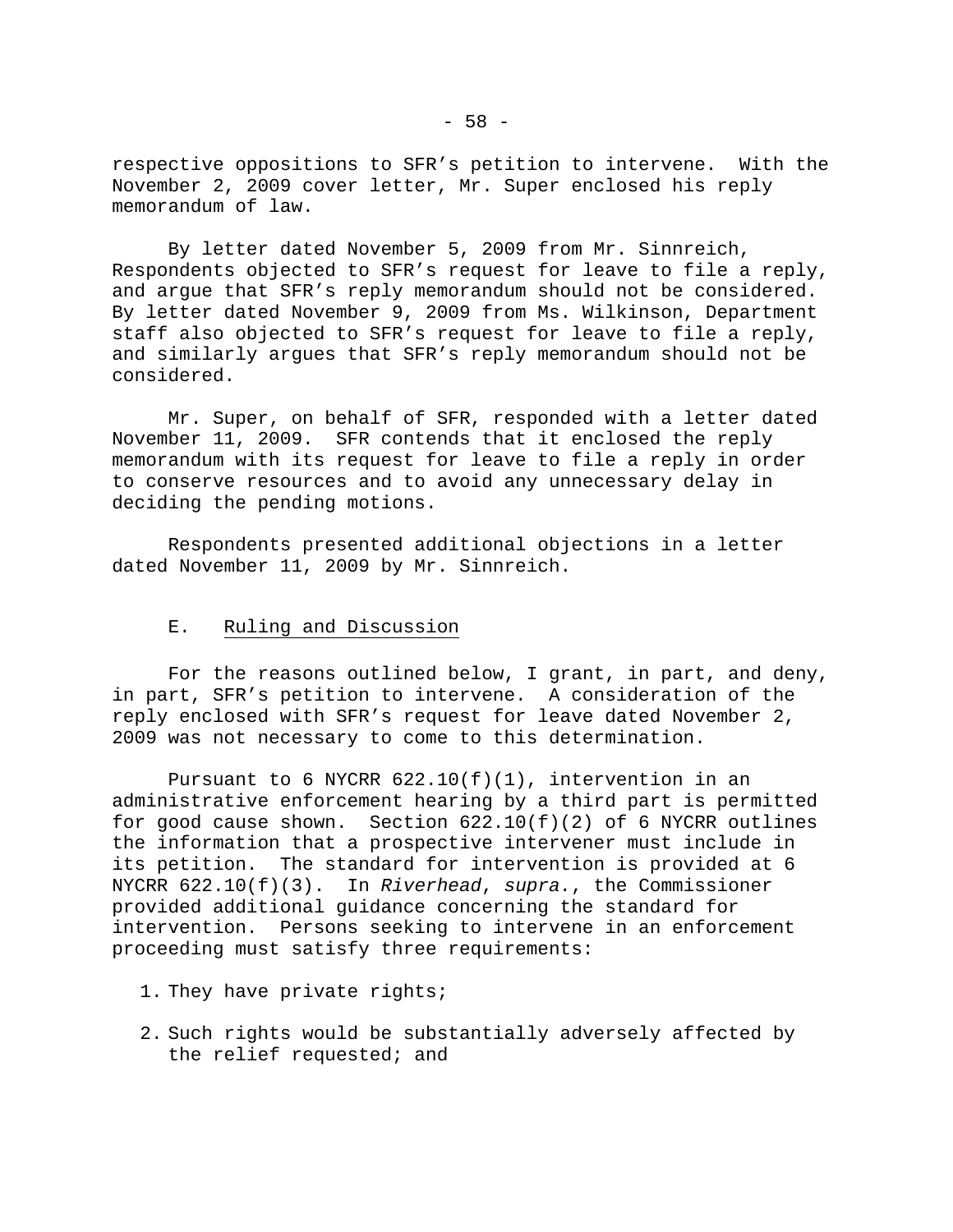3. Such rights cannot be adequately represented by the parties at this hearing.

 A petitioning party can show it has a private interest that would not be adequately represented by the parties when the proposed remediation of a site where violations allegedly occurred would affect the private property rights of adjacent landowners (*see* Feller, *DEC's New Hearing Rules*, 5 Environmental Law in New York [Matthew Bender & Co., Inc.] April 1994 at 62). Third parties have been granted intervention when owners of a residence sought to protect their private property interests in the remediation of their residence (*see Matter of Termininx Intl. Co., LP*, ALJ Ruling on Petition to Intervene, Feb. 9, 1999), and when neighbors sought to demonstrate nuisance and health impacts on their properties (*see Matter of Mosher Marbel Mfg., Ltd.*, ALJ Ruling on Motion for Intervention, Dec. 12, 1998).

 Similar circumstances exist here. Some of SFR's members reside on the Forge River and its tributaries, and the receiving water for the wastewater discharges from the duck farm is West Mill Pond, a tributary to the Forge River. Although SFR did not show, by its petition, that any of its members reside on property adjacent to the duck farm, the petition does demonstrate that some members are downstream from the duck farm (*e.g.*, Members of the Unkechaug Nation). In the affidavits included with SFR's petition, SFR members state that they can no longer use the Forge River for recreation, sustenance, and ceremonial purposes given current water quality conditions (*see*  Lupski, Dolezal and Wallace Affidavits). In addition, at least one SFR member is experiencing health problems that may be related to the water quality of the Forge River (¶ 10 Lupski Affidavit).

 As noted above, Department staff contends the potential harm that SFR's members may suffer is substantially the same as what members of the general public might experience. I disagree. Members of the public may choose whether and when to access the Forge River and its tributaries and, thereby, avoid any potential adverse impacts. SFR members, however, live adjacent to the river and its tributaries, and potential adverse impacts may be unavoidable. In their affidavits, SFR members explain that they did not move to the nuisance conditions that currently exist. Rather the water quality deteriorated over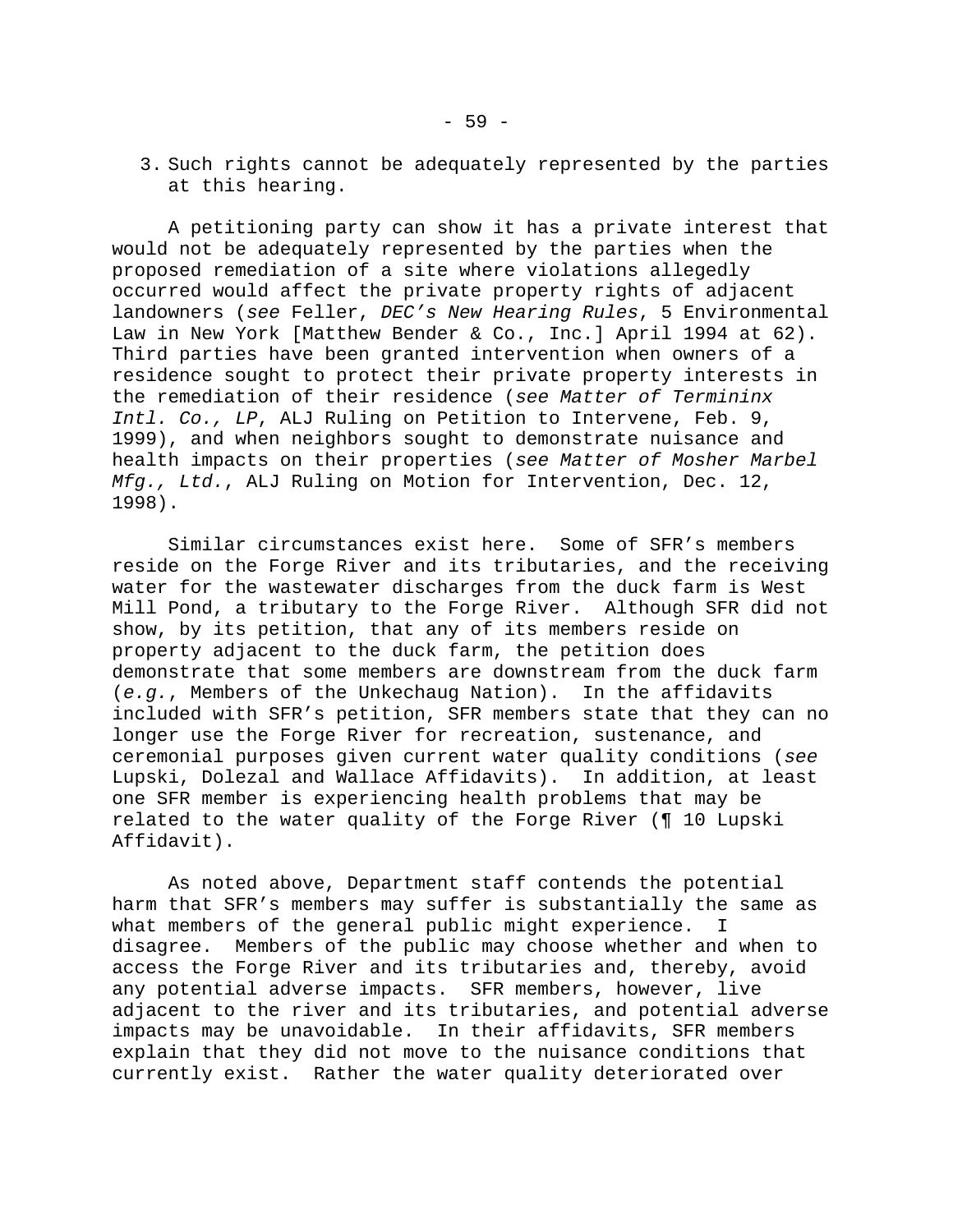time while SFR members were residing near the river and its tributaries.

 Respondents' objections that SFR's petition does not provide details about its membership, and scientific information to substantiate its claims that the wastewater discharges from the duck farm have significantly adversely impacted the water quality of the Forge River and its tributaries are without merit. A petition to intervene must show there is a reasonable likelihood that private rights would be substantially adversely affected (*see* 6 NYCRR 622.10[f]). SFR's petition meets this standard. The petition need not include all the evidence that SFR would present at the adjudicatory hearing. Rather, a showing is needed. The hearing will provide the opportunity for SFR to present a direct case that will be subject to crossexamination by Respondents and Department staff. The fully developed record, will serve as the basis for the findings of fact and the Commissioner's final determination.

 SFR's petition shows there is a reasonable likelihood that its members' private interest may be substantially adversely affected by the relief that Department staff requests. SFR requests, among other things, that the Commissioner direct Respondents to provide a financial assurance and to suspend the SPDES permit until Respondents bring the wastewater treatment facility into compliance. Although Department staff seeks an Order from the Commissioner directing Respondents to come into compliance with the terms and conditions of the SPDES permit, SFR notes that Respondents would be allowed to continue operations while they plan and construct additional details related to the wastewater treatment facility, and develop best management practices. SFR's petition shows there are factual disputes about whether the water quality of the Forge River and its tributaries would deteriorate further if Respondents are allowed to continue operating the duck farm during this interim period which, pursuant to the terms and conditions of the SPDES permit, should have been completed in 2009.

 Finally, SFR shows that Department staff and Respondents cannot adequately represent the interests of SFR's members in this proceeding. Department staff and SFR want Respondents to comply with the terms of the SPDES permit. Respondents also acknowledge that they must comply, and argue that they have undertaken efforts to do so. Given the dispute associated with relief and whether Respondents should be allowed to operate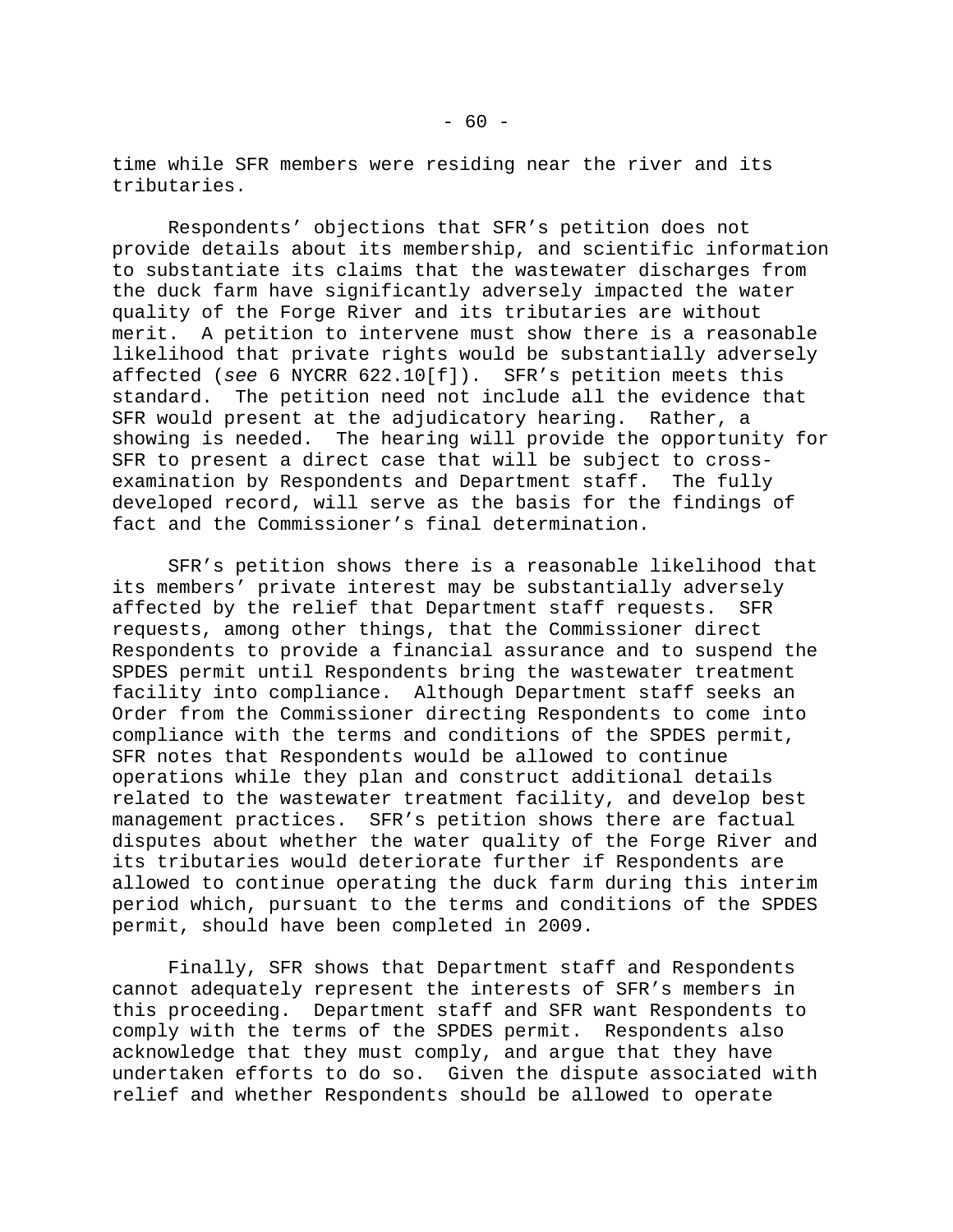while they come into full compliance with the terms of the SPDES permit, SFR will be permitted to represent itself at the hearing.

#### 1. Additional Issues related to Liability

 As noted above, SFR supports Department staff's June 9, 2009 motion for order without hearing, but characterizes the allegations asserted in the motion as the "tip of the iceberg." In its petition, SFR has identified additional potential violations, and requests leave to adjudicate them.

 Third party intervention in an administrative enforcement proceeding is not intended to undermine Department staff's role as the State's environmental prosecutor (*see Riverhead, supra*.). Therefore, where, as here, a petitioner seeks to intervene, in part, to prosecute environmental concerns and, thereby, to act as a private Attorney General, the petition must be denied to avoid encroaching upon Department staff's environmental enforcement role (*see id.*; *Matter of Environmental Waste Incineration, Inc.*, ALJ Ruling, Nov. 1, 1996). Accordingly, I deny that portion of SFR's petition insofar as it seeks to add more allegations than what are already asserted in the June 9, 2009 motion for order without hearing.

# 2. Issues Associated with Relief

 There are two components to the relief sought in this proceeding. The first component is the civil penalty, and the second is compliance and remediation. There are factual issues associated with both components that require adjudication, as outlined below.

# a) Civil Penalty

 The Department's *Civil Penalty Policy* (DEE-1, June 20, 1990) outlines, generally, three sets of circumstances that may be considered in determining the appropriate civil penalty. They are the benefit component, the gravity component, and a set of penalty adjustment factors. The benefit component focuses on the economic benefit, which may include the avoided costs that a violator may have obtained through noncompliance with the ECL,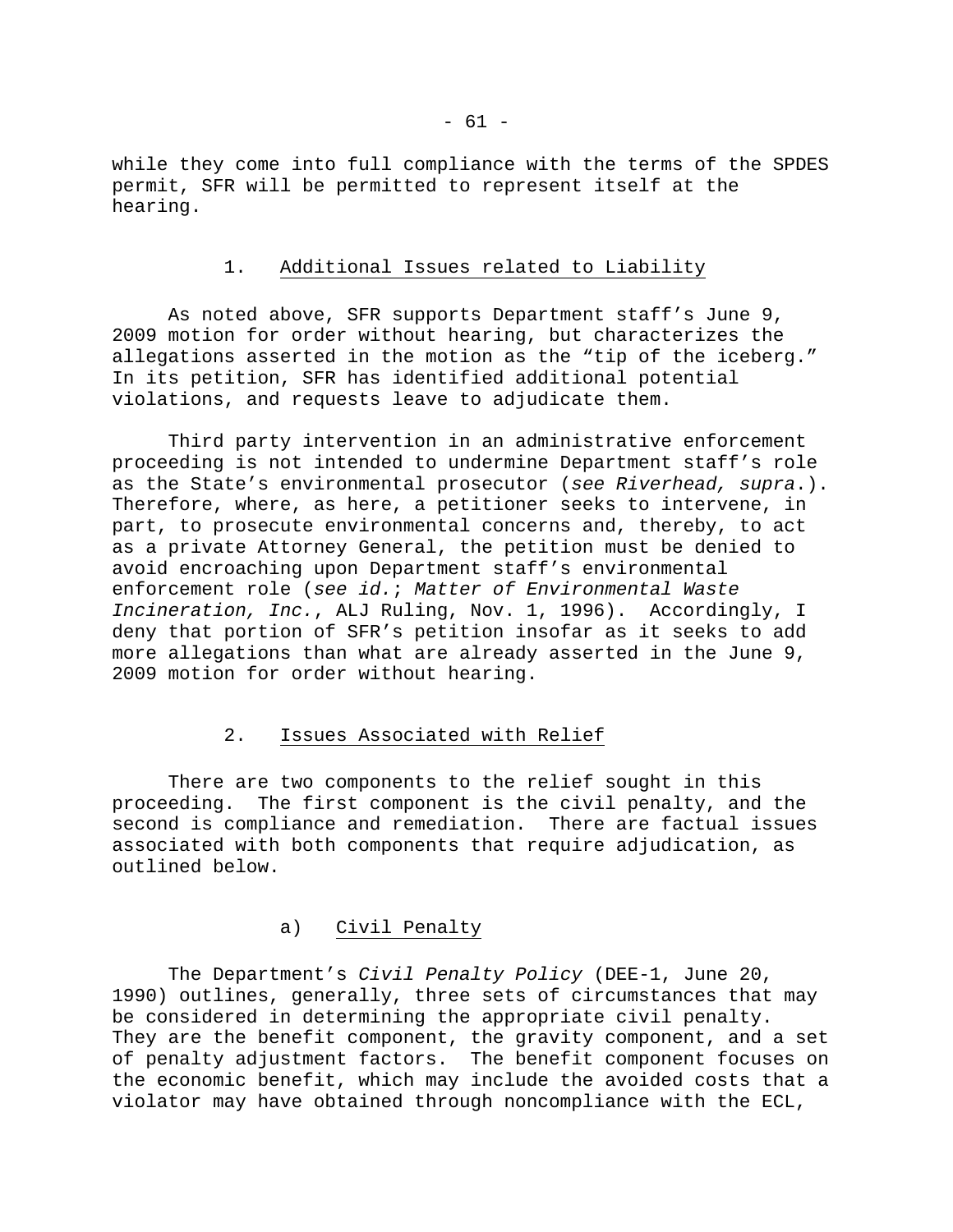regulations, or permit conditions. The gravity component considers the actual or potential environmental harm associated with the violations. Penalty adjustment factors can be characterized as either aggravating or mitigating factors, and include a respondent's culpability, a respondent's willingness to cooperate with Department staff to resolve violations, a respondent's history of noncompliance, and respondent's ability to pay a civil penalty.

 With respect to the benefit component, Respondents contend they have incurred significant costs from implementing the requirements outlined in the compliance schedule incorporated into the 2005 Order on Consent. Also, daily operating costs have been high. Respondents contend further that additional significant costs would be associated with implementing the requirements outlined in the compliance schedule that is incorporated into the SPDES permit (*see* Haas Affidavit, Exhibit 3 at 11 of 13 through 13 of 13; *also see* Schedule A [Wilkinson Affirmation, Exhibit D]). In addition to the expenditures that Respondents paid to comply with the 2005 Order on Consent, Respondents offered an affidavit from Jeffery Fuchs, a certified public accountant, to provide information about Respondents' ability to pay the civil penalty that the Commissioner may assess as part of this administrative enforcement action.

 At the hearing, Respondents will have the opportunity to present financial information about the costs related to compliance with the 2005 Order on Consent; the potential costs concerning the implementation of the compliance schedule in the SPDES permit (*see* Haas Affidavit, Exhibit 3 at 11 of 13 through 13 of 13) and Schedule A (*see* Wilkinson Affidavit, Exhibit D); as well as daily operating costs. Respondents may also present information concerning the financial impacts that would result from permit suspension or revocation.

 Department staff and SFR will have the opportunity to examine any evidence that Respondents may offer as it relates to the economic benefit associated with the demonstrated violations, and Respondents' ability to pay a civil penalty.

 Respondents assert that the gravity component should be very low because the violations alleged in the motion for order without hearing did not result in any actual or potential environmental harm. To demonstrate this assertion, Respondents offered the results of Mr. Totzke's dye tracer studies.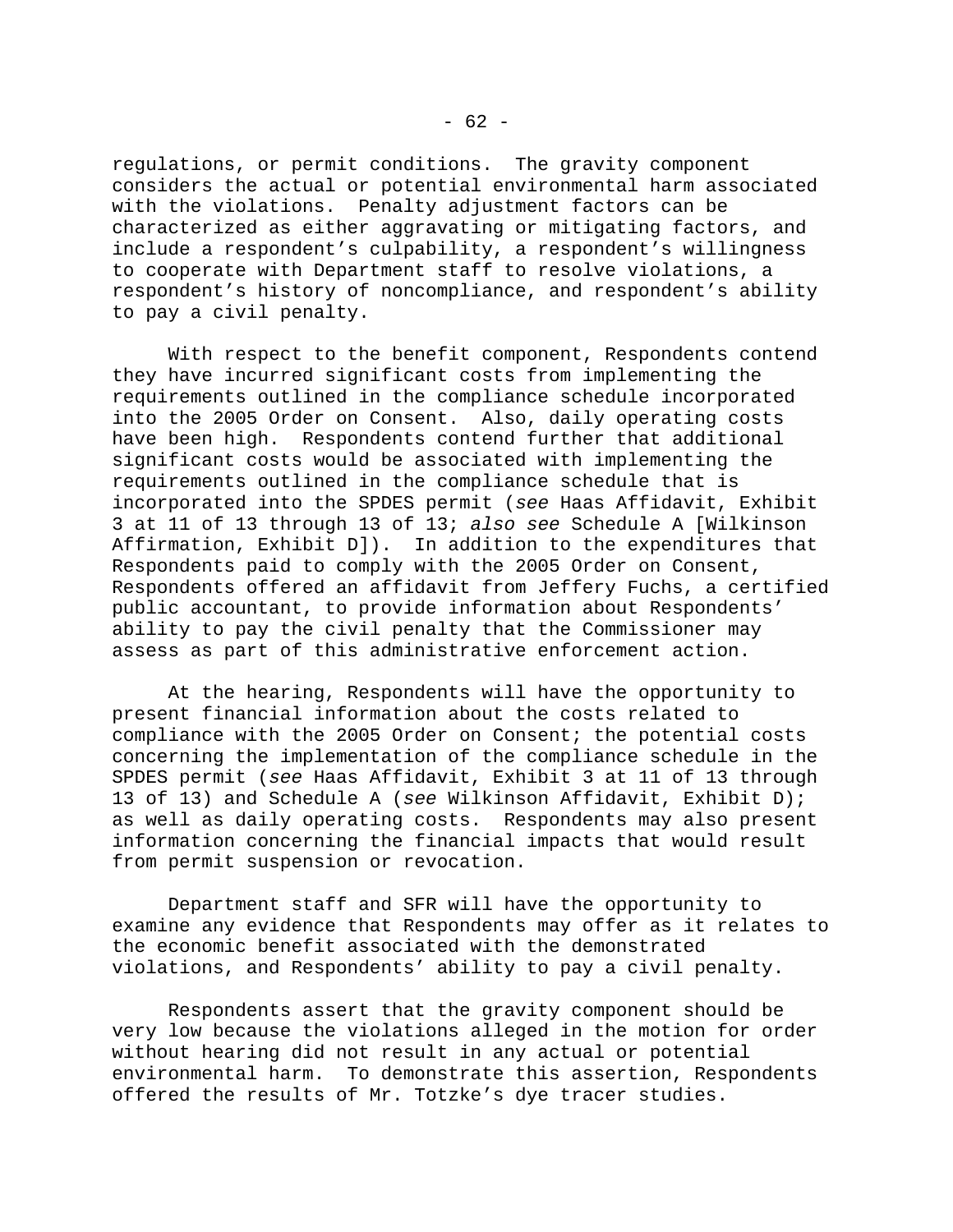According to the studies, the travel time for wastewater discharges from the duck farm to the Atlantic Ocean is 3.5 hours. (Totzke Affidavit, Exhibit B, Attachment 2.)

 In contrast, Department staff refers to a Stony Brook University study conducted by the School of Marine and Atmospheric Sciences (SoMAS), which evaluated the water quality of the Forge River. According to the SoMAS study, the duck farm may be the second largest contributor of nitrogen being discharged to the Forge River drainage basin (¶ 9 Leung Affidavit). This study served as the basis for Department staff to initiate a full review of the SPDES permit, and to propose modifications in 2005 (¶ 10, Leung Affidavit).

 SFR offered a study of the Forge River watershed by the US Army Corps of Engineers dated March 2008, to support its claim that the wastewater discharges from the duck farm adversely impact the water quality of the Forge River (Super Affirmation, Exhibit B).

 The underlying factual dispute relevant to the gravity component of the civil penalty is whether, and if so, to what extent, does the wastewater discharge from the duck farm adversely impact the water quality of the Forge River and its tributaries. At the hearing, each party will have the opportunity to present a direct case with respect to the gravity component of the civil penalty. The other parties will have the opportunity to cross-examine the evidence that is offered. The record developed about this issue will also serve as the factual basis for determining the second component of relief concerning compliance and remediation.

 The hearing will also provide the parties with the opportunity to address the penalty adjustments identified in the *Civil Penalty Policy*. On the one hand, SFR contends that Respondents are highly culpable for the violations, and that the violations demonstrate a history of noncompliance. On the other hand, Respondents argue that they have attempted to cooperate with Department staff to quickly resolve violations, and to bring the duck farm into compliance with the SPDES permit.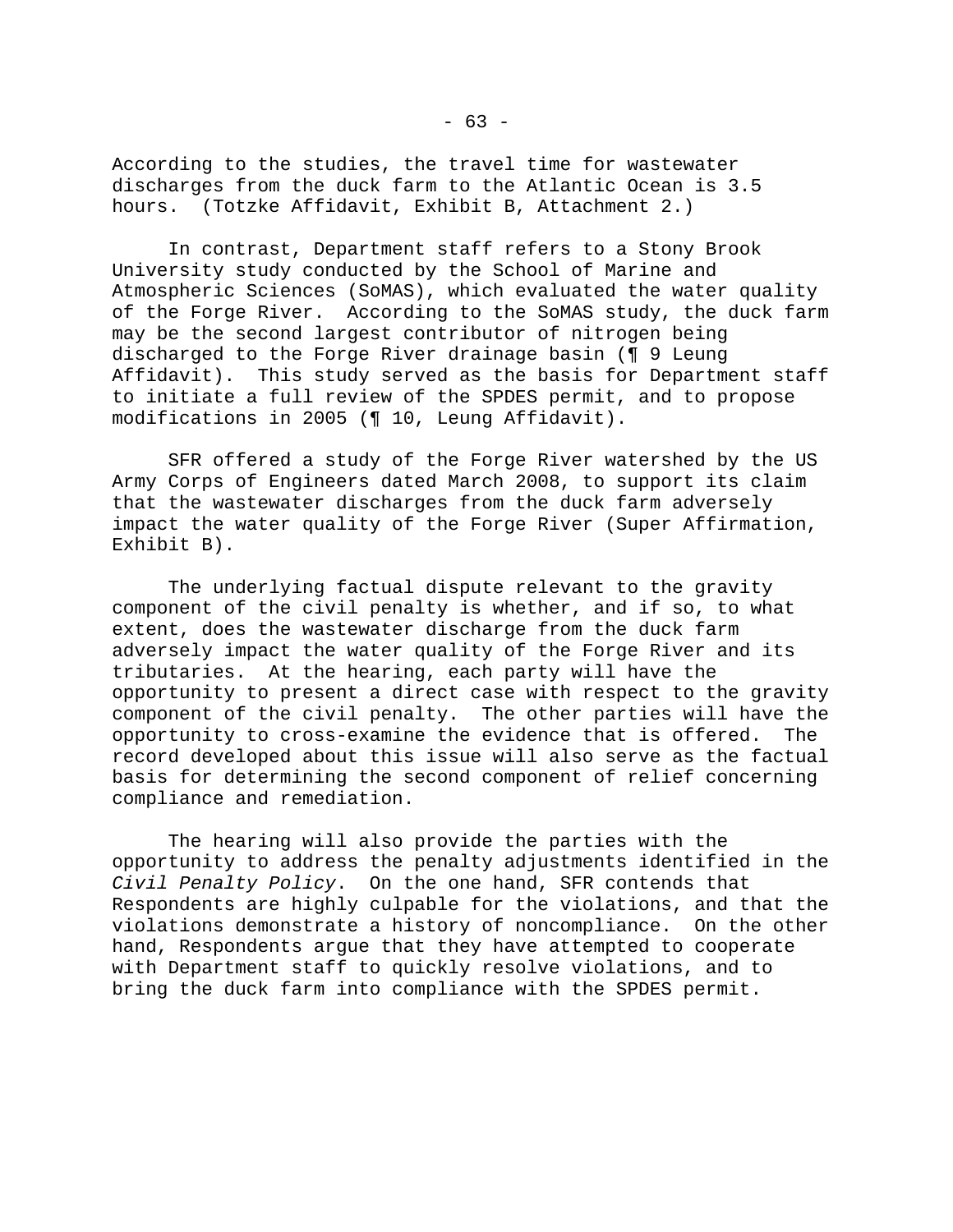### b) Compliance and Remediation

 With the June 9, 2009 motion for order without hearing, Department staff includes Schedule A (*see* Wilkinson Affirmation, Exhibit D). In general, this schedule duplicates those components of the compliance schedule from the SPDES permit (*cf* Haas Affidavit, Exhibit 3 at 11 of 13 through 13 of 13). Department staff does not seek to suspend or revoke the SPDES permit for the duck farm while Respondents implement the terms of Schedule A.

 SFR, however, requests that Respondents be required to post a financial assurance, and seeks permit suspension until Respondents are in compliance with the SPDES permit. Respondents note that permit suspension would permanently put them out of business. A determination about permit suspension relates, in part, to whether, and if so, to what extent, does the wastewater discharge from the duck farm adversely impact the water quality of the Forge River and its tributaries.

 SFR also seeks an Order from the Commissioner that would require Respondents to remediate West Mill Pond in order to restore the water quality of the Forge River and its tributaries. Whether the Commissioner should grant this request for relief relates to the adverse environmental impacts, if any, associated with the wastewater discharges from the duck farm. As noted above, the parties will have the opportunity to address this issue at the adjudicatory hearing.

#### **Findings of Fact**

 The following findings of fact are established, as a matter of law, for the purposes of this proceeding.

# I. Jurgielewicz Duck Farm

1. In 1919, Bronislaw Jurgielewicz established the Jurgielewicz Duck Farm. The duck farm is located in the Town of Brookhaven, Suffolk County (Tax Map District 200, Section 788, Block 1, Lot 1.006). The duck farm is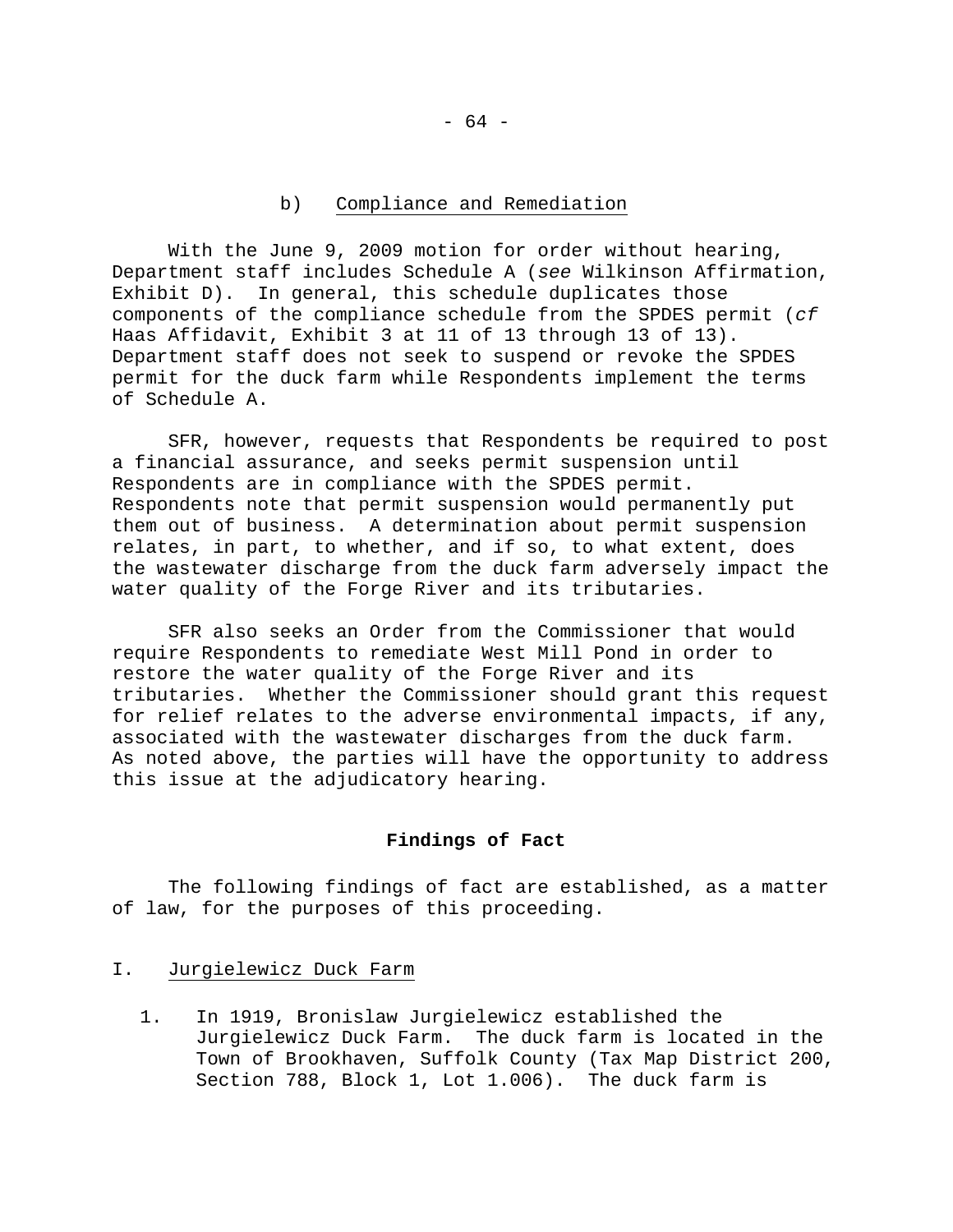adjacent to West Mill Pond, which is a tributary of the Forge River.

- 2. Benjamin Jurgielewicz is a third generation duck farmer, and has worked full-time at the duck farm since graduating from college in 1981. Mr. Jurgielewicz inherited the duck farm from his father in 1991, and has endeavored to keep the duck farm a viable business in order to preserve a part of Long Island's agricultural history.
- 3. At all times relevant to this proceeding, Benjamin Jurgielewicz has been the general partner and sole proprietor of the Jurgielewicz Duck Farm.

# II. State Pollutant Discharge Elimination System Permit

- 4. The Jurgielewicz Duck Farm (Attention: Benjamin Jurgielewicz) has held SPDES Permit No. NY-008125 since February 1975. The SPDES permit has authorized the discharge of treated wastewater from the duck farm to West Mill Pond.
- 5. Since 1975, Department staff has renewed the SPDES permit several times. The permit renewal terms, relevant to the captioned enforcement action, are from June 1, 2001 to June 1, 2006, and from March 28, 2008 to January 27, 2012.
- 6. Department staff conducted a full technical review of the duck farm's SPDES permit in 2005, and issued a draft permit in May 2005. Subsequently, modifications became effective on March 28, 2008.
- 7. During the intervening time from June 1, 2006 to March 28, 2008, Respondents operated the duck farm pursuant to the terms and conditions of the SPDES permit effective from June 1, 2001 to June 1, 2006 permit as provided for by State Administrative Procedure Act (SAPA) § 401(2).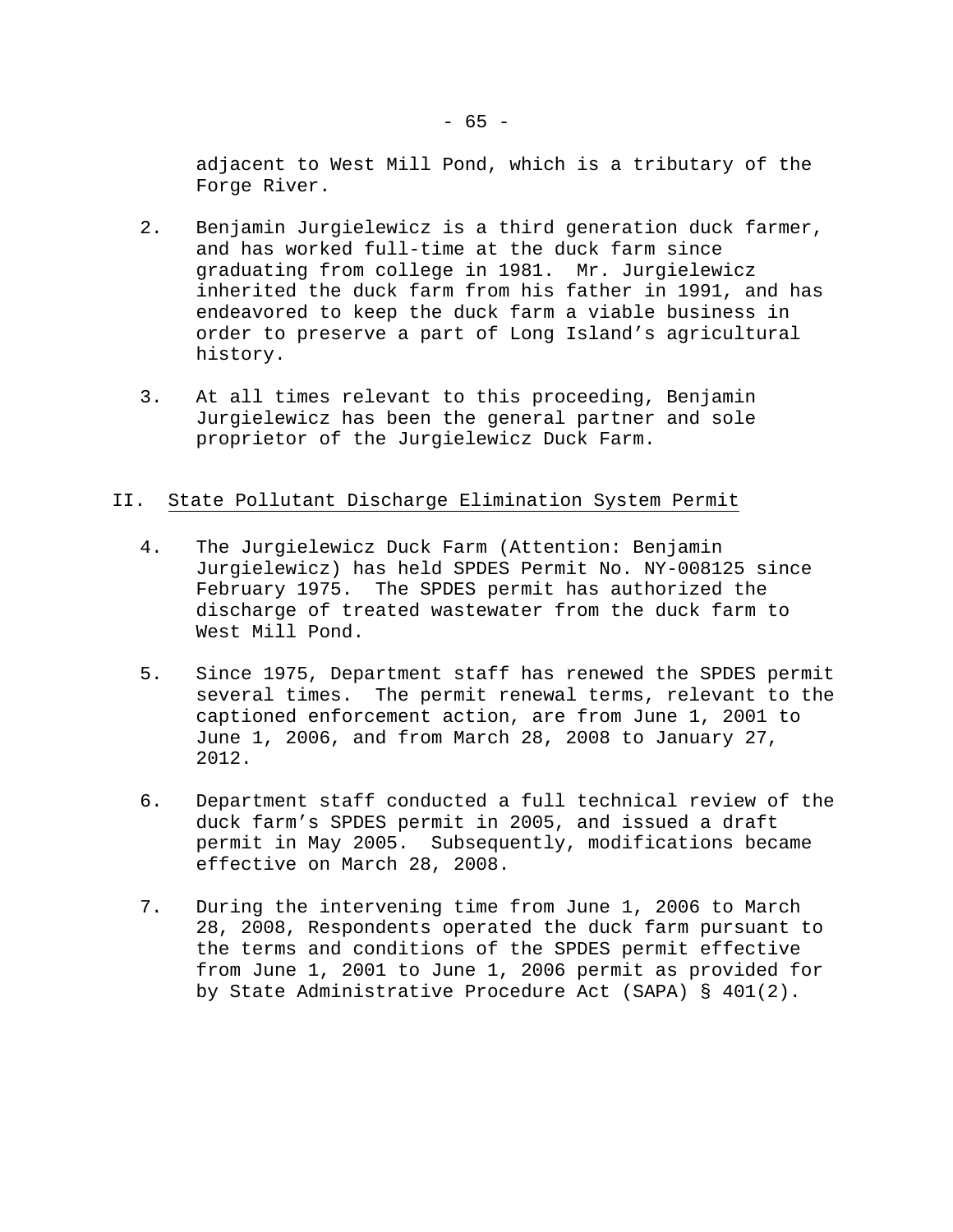# III. SPDES Permit Parameters and Effluent Limits

8. The terms and conditions of the SPDES permits specify effluent limits and monitoring requirements for various parameters, including but not limited to, flow, ultimate oxygen demand (UOD), total suspended solids (TSS), settleable solids, oil and grease, total coliform, and residual chlorine. The March 2008 modifications to the SPDES permit also included a compliance schedule to upgrade the facility to meet effluent limits and monitoring requirements by November 1, 2009.

#### IV. Ultimate Oxygen Demand (UOD)

- 9. For the SPDES permit effective from 2001 through 2006, the daily average effluent limit for ultimate oxygen demand (UOD) varied during the year. From June 1 to October 31 the daily average effluent limit for UOD was 300 pounds. From November 1 through November 31, the limit was 330 pounds. From December 1 through February 28, the limit was 550 pounds. From March 1 through May 31, the limit was 330 pounds.
- 10. With respect to the current SPDES permit effective from March 28, 2008 to June 1, 2012, the daily average effluent limit for UOD continues to vary during the year. The limits are the same as those prescribed in the SPDES permit effective from 2001 through 2006.
- 11. For the SPDES permit effective from 2001 through 2006, the daily maximum effluent limit for UOD varied during the year. From June 1 to October 31 the daily maximum effluent limit for UOD was 600 pounds. From November 1 through November 31, the limit was 660 pounds. From December 1 through February 28, the limit was 1100 pounds. From March 1 through May 31, the limit was 660 pounds.
- 12. With respect to the current SPDES permit effective from March 28, 2008 to June 1, 2012, the daily maximum effluent limits for UOD continues to vary during the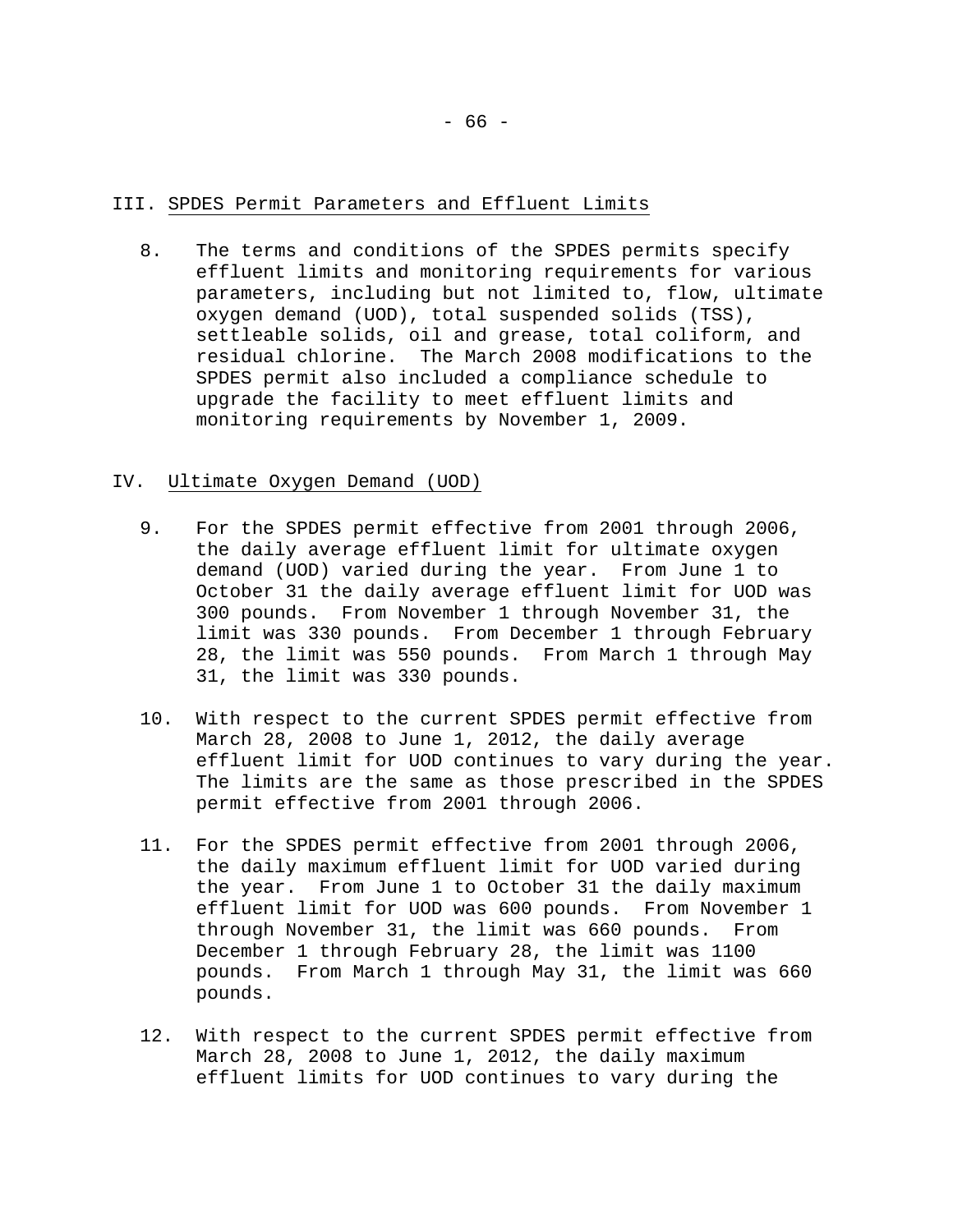year. The limits are the same as those prescribed in the SPDES permit effective from 2001 through 2006.

# V. Total Suspended Solids (TSS)

- 13. The daily average effluent limit for total suspended solids (TSS) does not vary during the year. For the SPDES permit effective from 2001 through 2006, the daily average effluent limit for TSS was 183 pounds. With respect to the current SPDES permit, the daily average effluent limit for TSS is also 183 pounds.
- 14. The daily maximum effluent limit for TSS does not vary during the year. For the SPDES permit effective from 2001 through 2006, the daily maximum effluent limit for TSS was 367 pounds. With respect to the current SPDES permit, the daily maximum effluent limit for TSS is also 367 pounds.

# VI. Oil and Grease (O&G)

- 15. For the SPDES permit effective from 2001 through 2006, the daily average effluent limit for oil and grease (O&G) was 22 pounds. With respect to the current SPDES, the daily average effluent limit for O&G is 22 pounds.
- 16. For the SPDES permit effective from 2001 through 2006, the daily maximum effluent limit for O&G was 38 pounds. With respect to the current SPDES permit effective March 28, 2008, the daily maximum effluent limit for O&G is also 38 pounds.

# VII. Settleable Solids

- 17. For the SPDES permit effective from 2001 through 2006, Respondents were required to monitor the daily average effluent limit for settleable solids, and to report the discharge concentration in milliliters per liter on the DMRs.
- 18. For the SPDES permit effective from 2001 through 2006, the daily maximum effluent limit for settleable solids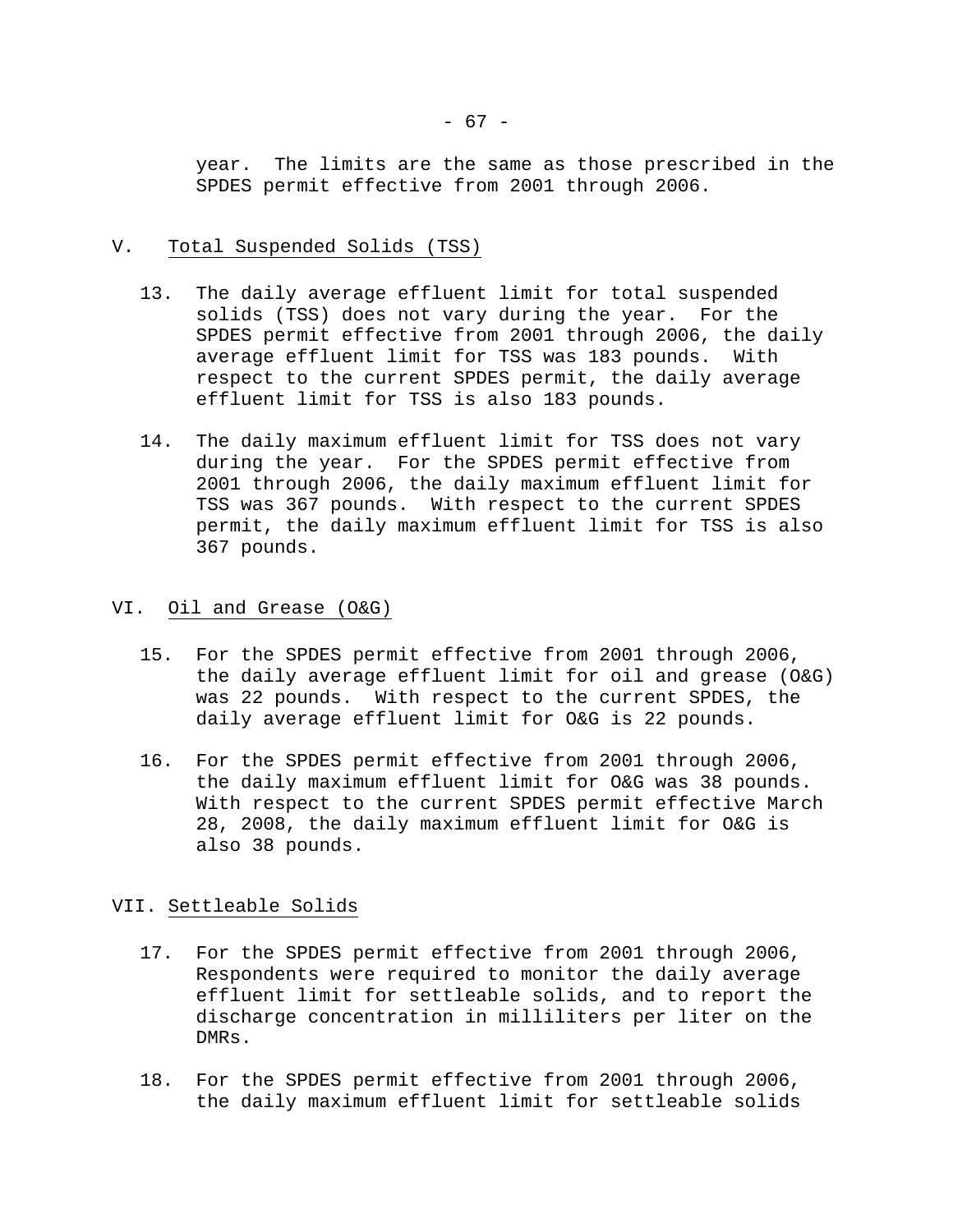was 0.3 milliliters per liter. With respect to the current SPDES, the daily maximum effluent limit for settleable solids is 0.3 milligrams per liter.

# VIII. Coliform

- 19. For the SPDES permit effective from 2001 through 2006, the daily maximum effluent limit for coliform bacteria was 400 colonies per 100 milliliters. With respect to the current SPDES permit, the daily maximum effluent limit for coliform (7-day geometric mean) is 400 colonies per 100 milliliters.
- 20. Other effluent limits for coliform are prescribed in the SPDES permits. However, Respondents' compliance with these additional parameters is beyond the scope of this administrative enforcement proceeding.

# IX. Enforcement and Order on Consent

21. In 2004, Department staff and the Suffolk County District Attorney's Office commenced a criminal enforcement action against Mr. Jurgielewicz because the wastewater discharge from the duck farm created a delta in West Mill Pond. The criminal enforcement action was resolved with the execution of an administrative Order on Consent (DEC File No. R1-20040511-232) dated February 9, 2001, which among other things, required Mr. Jurgielewicz to dredge West Mill Pond.

# X. Ninth, Tenth, Eleventh, and Twelfth Causes of Action

- 22. By April 1, 2008, the Schedule of Compliance on page 11 of 13 of the SPDES permit required Respondents to submit a comprehensive nutrient management plan to Department staff. As of the date of Department staff's June 9, 2009 motion for order without hearing, Respondents had not filed the required plan.
- 23. The Schedule of Compliance on page 11 of 13 of the SPDES permit required Respondents to submit an engineering report with plans and specifications prepared by a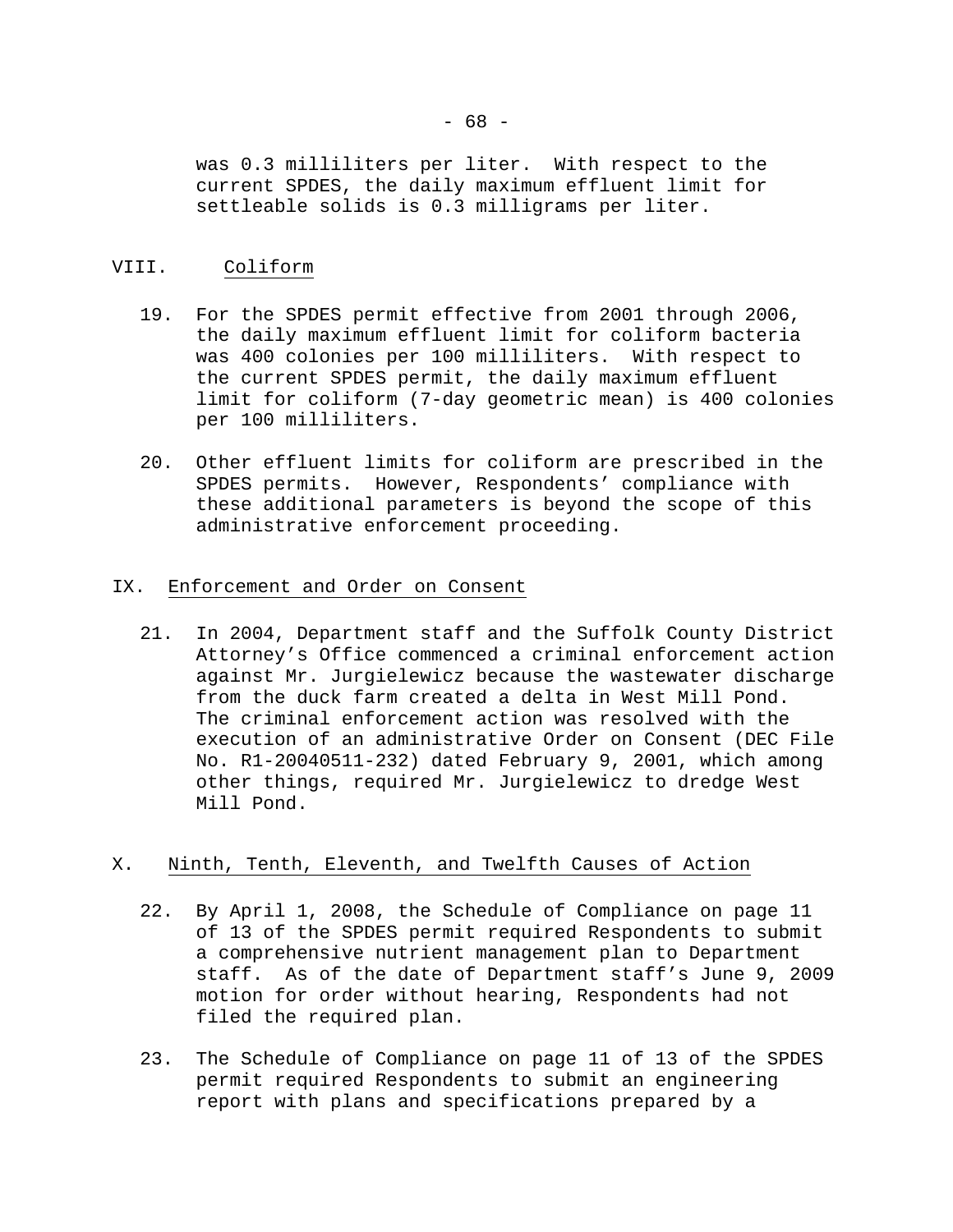professional engineer, as well as an operations and maintenance manual also prepared by a professional engineer to Department staff by June 1, 2008. As of the date of Department staff's June 9, 2009 motion for order without hearing, Respondents had not filed the required plans, specifications and manual.

- 24. Though required by the Schedule of Compliance on page 11 of 13 of the SPDES permit, Respondents, on three separate occasions, did not submit notices of compliance or noncompliance to Department staff within 14 days following the established dates.
- 25. By June 1, 2008, the Special Conditions entitled, Industry Best Management Practices on page 12 and 13 of 13 of the SPDES permit required Respondents to submit a best management practices plan to Department staff. As of the date of Department staff's June 9, 2009 motion for order without hearing, Respondents had not filed the required best management practices plan.

# XI. Fourteenth, Fifteenth, and Sixteenth Causes of Action

- 26. The SPDES permits require Respondents to file a completed and signed DMR form for each month. Respondents did not submit DMRs in 2007 for September, October, November and December, and in 2008 from January through September. During the two year period, Respondents did not file 13 DMRs.
- 27. The SPDES permit, effective March 28, 2008, requires Respondents to file DMRS on a monthly basis no later than the 28th day of the month following the end of each reporting period. Respondents failed to timely file DMRs for the following months:
	- a. The October 2008 DMR was due by November 28, 2008; however, Mr. Jurgielewicz dated it February 27, 2009 (3 months late);
	- b. The November 2008 DMR was due by December 28, 2008, but it is dated February 27, 2009 (2 months late);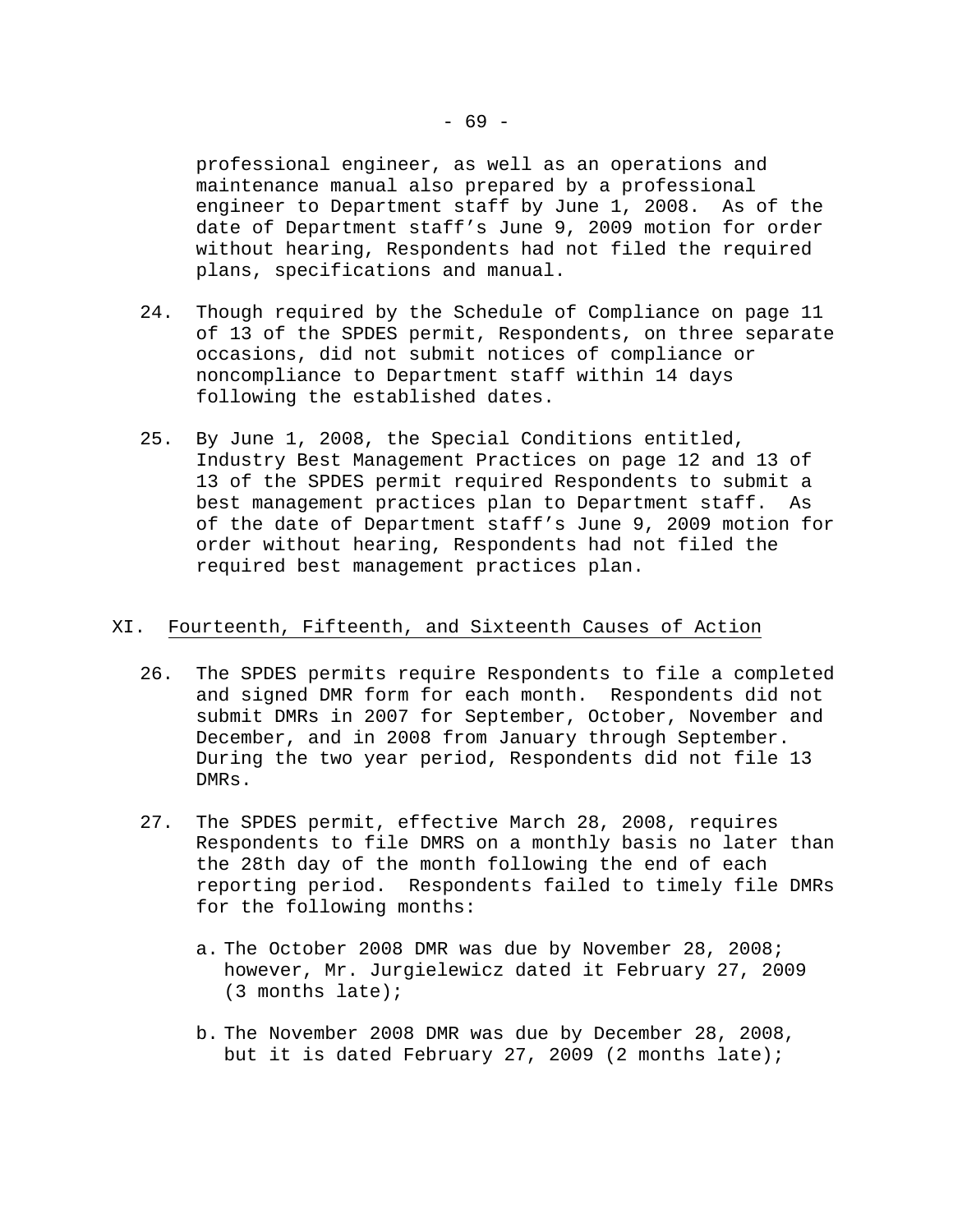- c. The December 2008 DMR was due by January 28, 2009, but it is dated February 27, 2009 (1 month late);
- d. The January 2009 DMR was due by February 28, 2009, but it is dated March 13, 2009 (2 weeks late); and
- e. The February 2009 DMR was due by March 28, 2009, but it is dated April 6, 2009 (1 week late).
- 28. Pursuant to the terms of the SPDES permit in effect for 2005, 2006, and 2007, Respondents were required to file DMRs on a monthly basis no later than 45 days following the end of each reporting period. On 21 occasions from February 2005 through May 2007, Respondents submitted DMRs more than 45 days after the end of the reporting period as follows:
	- a. In 2005, for February, March, April, May, June, July, August, October, November and December;
	- b. In 2006, for January, February, March, April, May, June, and July; and
	- c. In 2007, for February, March, April, and May.

#### XII. First through Eighth Causes of Action

- 29. Based on the information that Mr. Jurgielewicz reported on the DMRs, Respondents exceeded the daily average UOD effluent limits prescribed in the SPDES permits on 32 occasions. The daily average UOD effluent concentrations were exceeded on the following months:
	- a. In 2005, for January, March, June, July, August, September, October, November and December;
	- b. In 2006, for January, February, March, April, May, June, July, August, September, October, November and December;
	- c. In 2007, for January, March, April, May, June, July and August;
	- d. In 2008, for October, November and December; and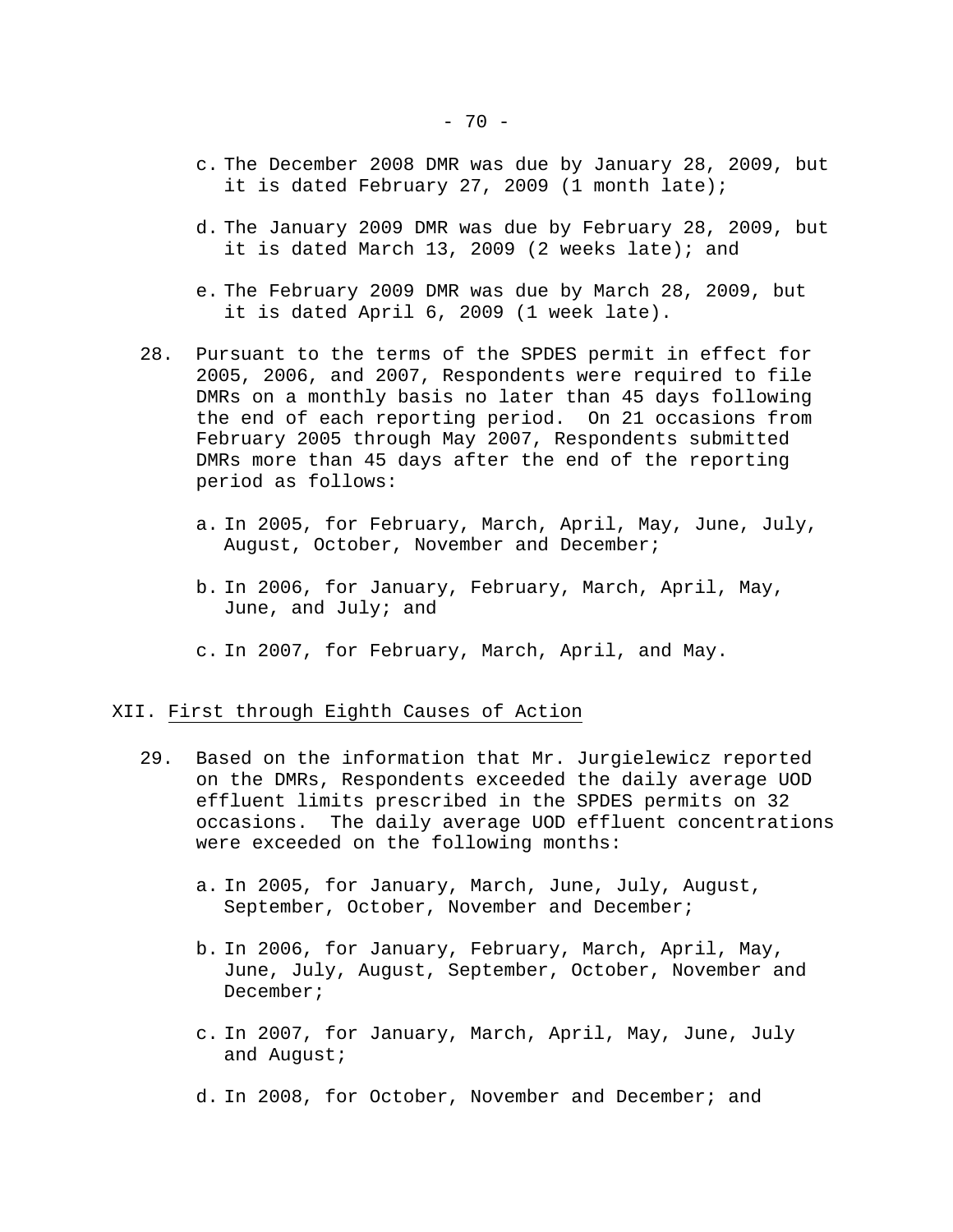e. In 2009, for January and February.

- 30. Respondents exceeded the daily maximum UOD effluent limits prescribed in the SPDES permits on 30 separate occasions. The daily maximum UOD effluent limits were exceeded on the following months:
	- a. In 2005, for March, June, July, August, September, October, November and December;
	- b. In 2006, for January, February, March, April, May, June, July, August, September, October, November and December;
	- c. In 2007, for January, March, April, May, June, July and August; and

d. In 2008, for October, November and December.

- 31. Respondents exceeded the daily average TSS effluent limit prescribed in the SPDES permits on 24 occasions between January 2005 and February 2009.
- 32. Respondents exceeded the daily maximum TSS effluent limit prescribed in the SPDES permits in June 2006; and in March, April, May, June, July and August 2007.
- 33. Respondents exceeded the daily average O&G effluent limits prescribed in the SPDES permits for the following months:
	- a. In 2005, for March, October, November and December;
	- b. In 2006, for April, May, June, July, August, September, October, November and December;
	- c. In 2007, for January, February, March, April, May, June, July and August; and
	- d. In November 2008.
- 34. Respondents exceeded the daily maximum O&G effluent limit prescribed in the SPDES permits for the following months: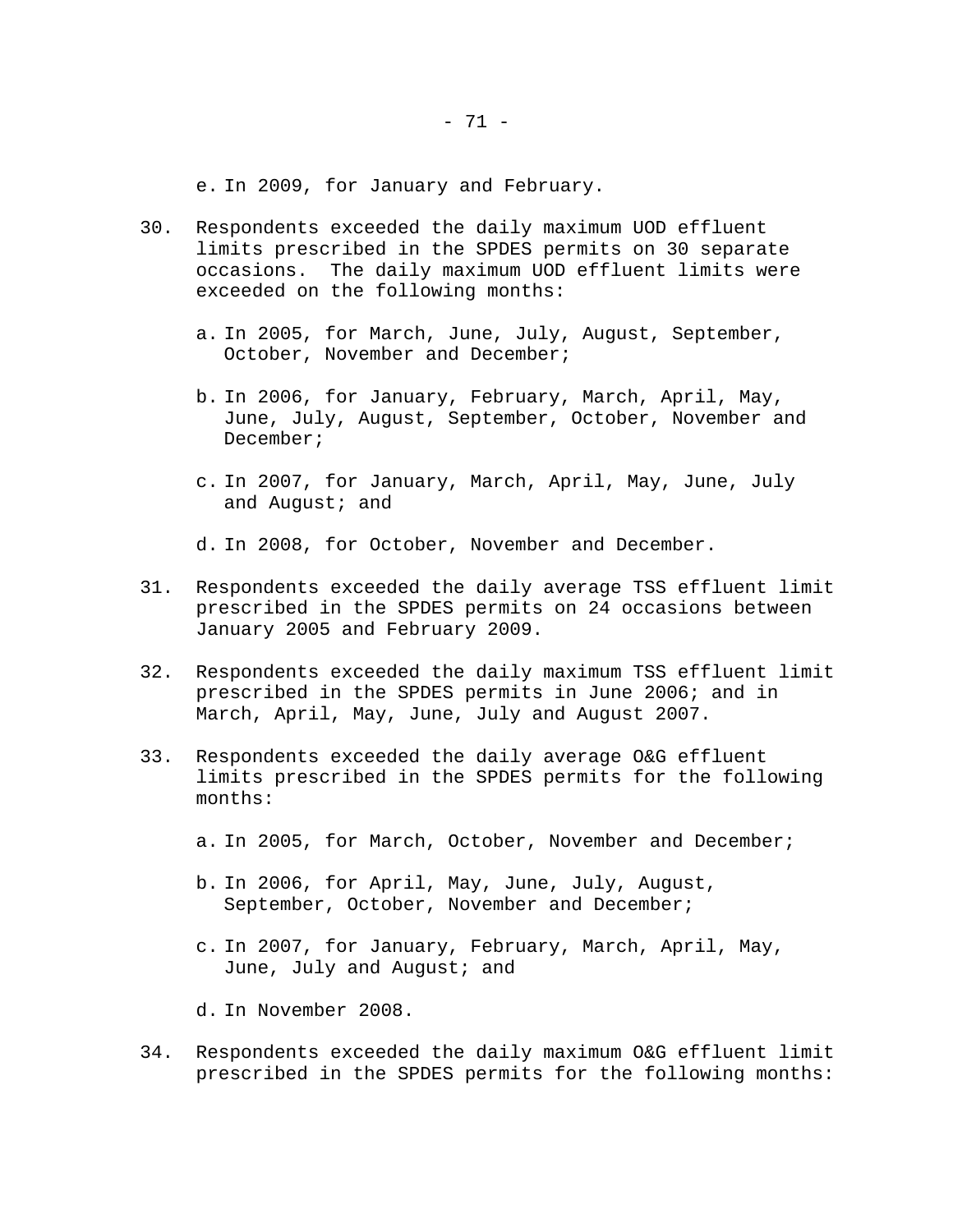- a. In 2005, for October, November and December;
- b. In 2006, for April, May, June, July, August, September, October, November and December;
- c. In 2007, for January, February, March, April, May, June, July and August;
- d. In 2008, for October and November; and
- e. In February 2009.
- 35. From March 2005 through January 2009, Respondents exceeded the daily maximum settleable solids effluent limit prescribed in the SPDES permits on 21 occasions.
- 36. Respondents exceeded the daily maximum coliform effluent limit prescribed in the SPDES permits in October and December 2005; January, April, May, and November 2006; February, June and July 2007; December 2008; and January 2009.

#### XIII. Thirteenth Cause of Action

- 37. The terms of the SPDES permits require Respondents to file a noncompliance report whenever effluent limits are exceeded. With respect to the SPDES permit effective March 28, 2008, a completed copy of Permit Attachment B is also required.
- 38. On 37 occasions, Respondents did not file the required noncompliance reports and, subsequent to March 28, 2008, copies of Permit Attachment A, on the following months:
	- a. In 2005, for January, February, March, April, May, June, July, August, September, October, November and December;
	- b. In 2006, for January, February, March, April, May, June, July, August, September, October, November and December;
	- c. In 2007, for January, February, March, April, May, June, July and August;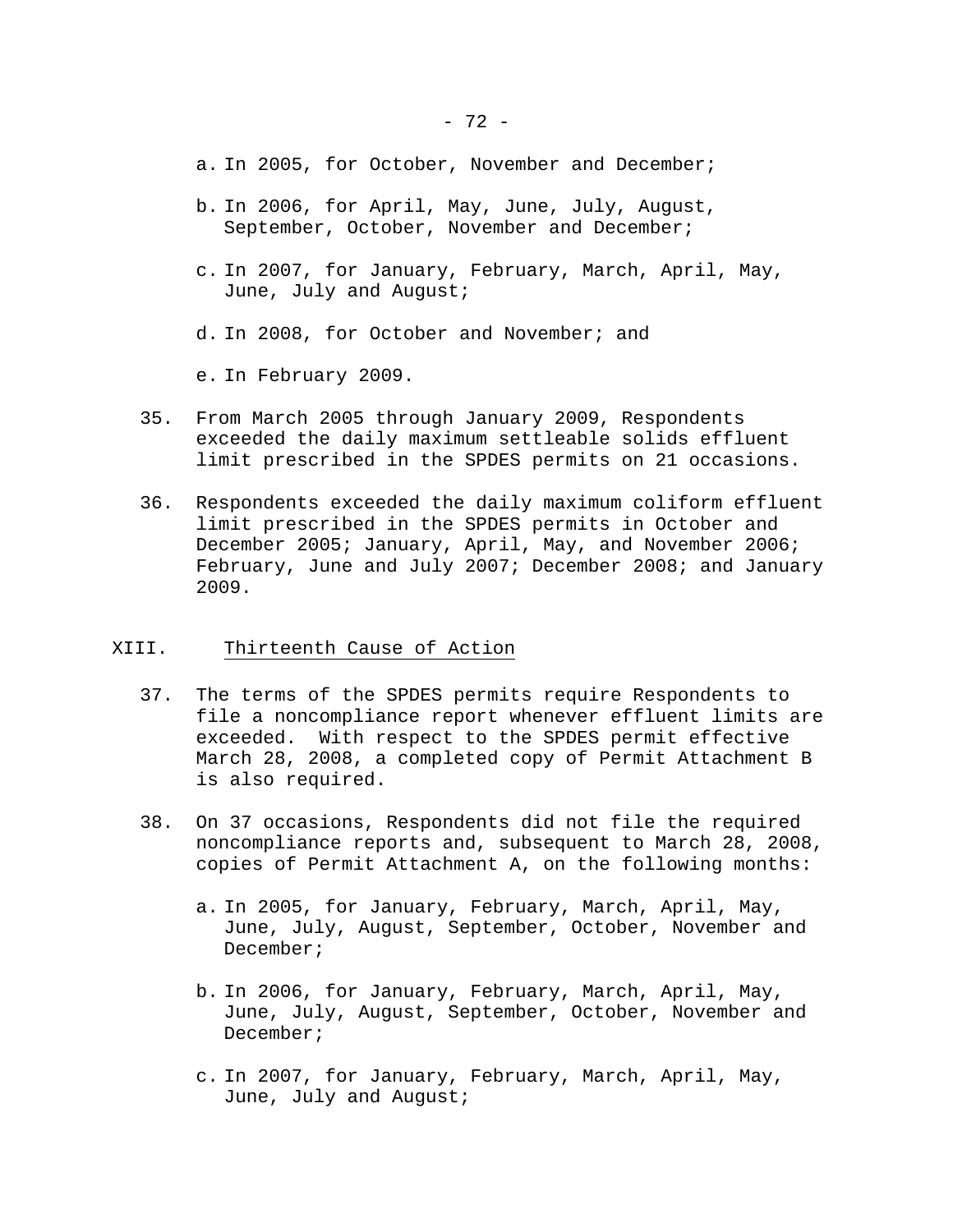d. In 2008, for October, November and December; and e. In 2009, for January and February.

#### **Conclusions**

- 1. With service of a notice of hearing, pre-hearing conference and complaint dated December 5, 2008 upon Respondents, Department staff duly commenced the captioned administrative enforcement action in a manner consistent with 6 NYCRR 622.3.
- 2. In lieu of, or in addition to, a notice of hearing and complaint, Department staff may serve a motion for order without hearing (*see* 6 NYCRR 622.3[b][1] and 622.12[a]).
- 3. Upon review of the papers and proof filed by Department staff and Respondents, I conclude that the violations alleged in Department staff's June 9, 2009 motion for order without hearing are established sufficiently to warrant granting summary judgment under CPLR 3212(b) in favor of Department staff (*see* 6 NYCRR 622.12[d]).
- 4. ECL 17-0803 prohibits the discharge of pollutants to the State's waters from any outlet or point source without a SPDES permit. When, as here, a permit has been issued, discharges must be made in the manner prescribed by the permit. The implementing regulations (*see* 6 NYCRR part 750) mirror the requirements to obtain a SPDES permit, and to comply with the prescribed permit terms and conditions (*see* 6 NYCRR 750-1.4[a]).
- 5. Therefore, as discussed in detail above, Respondents violated various terms and conditions of the SPDES permit on numerous occasions from 2005 through February 2009. These violations include the following: (1) discharges that exceeded the prescribed effluent limits; (2) failure to file DMRs, and failure to file DMRs in a timely manner; and (3) failure to meet the deadlines outlined in the compliance schedule. Accordingly, Department staff's June 9, 2009 motion is granted with respect to liability.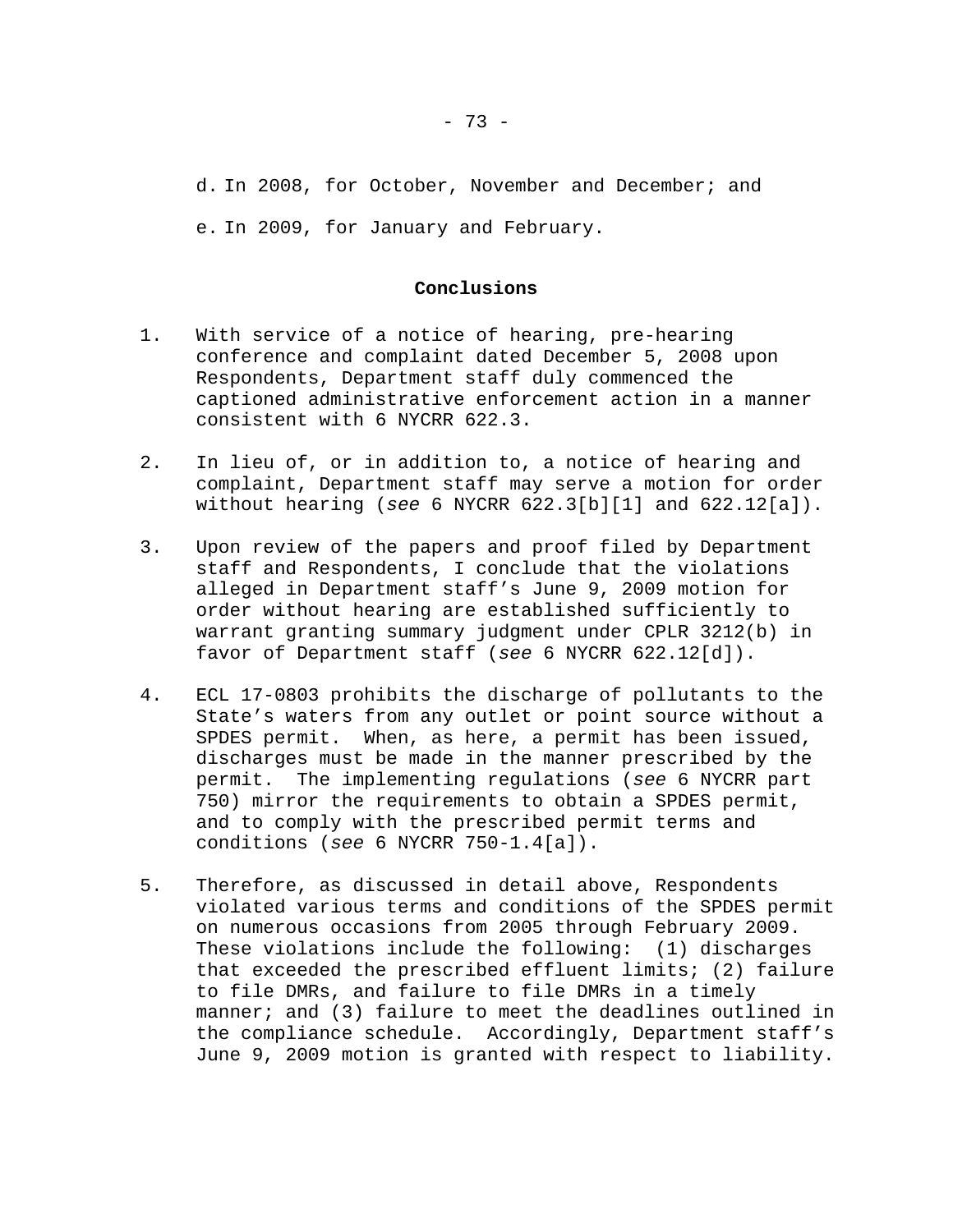- 6. However, upon review of the papers and proof filed by Department staff and Respondents, I conclude that the motion should be denied with respect to relief. Respondents have shown the existence of substantive factual disputes that require a hearing in order to determine the appropriate relief (*see* 6 NYCRR 622.12[e]).
- 7. Pursuant to 6 NYCRR 622.10(f)(1), intervention in an administrative enforcement hearing by a third party is permitted for good cause shown. Section  $622.10(f)(2)$  of 6 NYCRR outlines the information that a prospective intervener must include in its petition. The standard for intervention is provided at 6 NYCRR  $622.10(f)(3)$ . Save the Forge River, Inc.'s petition meets the requirements to intervene in this administrative enforcement matter. Because the scope of the hearing is limited to the issue of relief, SFR's participation in the hearing will be so limited.

#### **Further Proceedings**

 A hearing is necessary to resolve disputed issues related to relief. The purpose of the hearing will be to determine the appropriate civil penalty, and evaluate the various requests for compliance and remediation. For the reasons and in the manner discussed above, SFR is authorized to participate in the adjudicatory hearing.

 I would like to hold a telephone conference call with the parties at 10:00 a.m. on May 13 or 14, 2010 to discuss the schedule for the hearing. By 4:30 p.m. on May 7, 2010, the parties shall advise me about their availability on May 13 or 14, 2010 for a telephone conference call. If a party is not available on these dates, then the party shall provide alternative times and dates for the conference call by May 7, 2010.

> \_\_\_\_\_\_\_\_\_\_/s/\_\_\_\_\_\_\_\_\_\_\_\_\_ Daniel P. O'Connell Administrative Law Judge

Dated: April 29, 2010 Albany, New York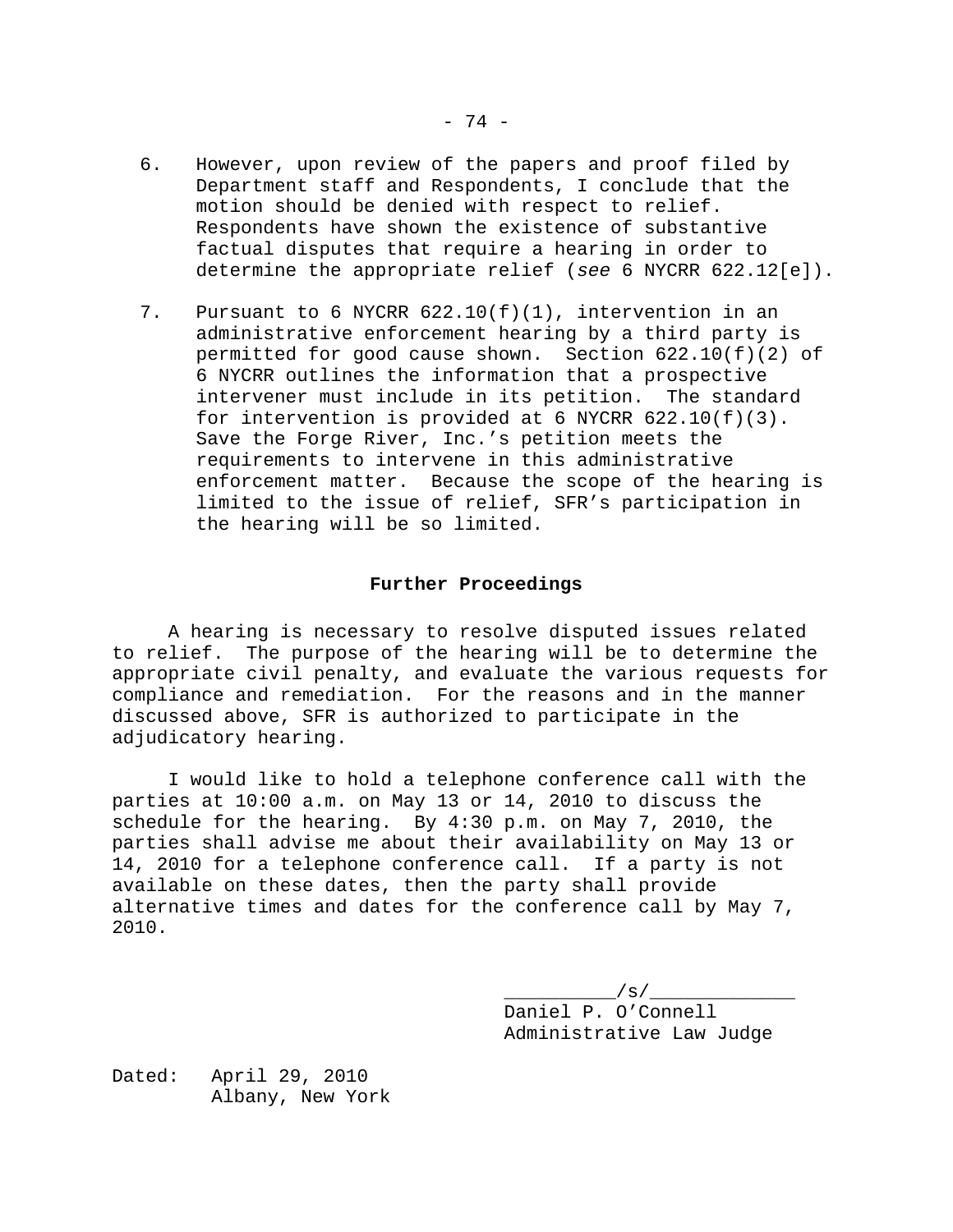|  | Attachments: Appendix A - | Department staff's June 9, 2009<br>Motion for Order without Hearing |
|--|---------------------------|---------------------------------------------------------------------|
|  |                           | Appendix B - Respondents' Reply Papers                              |
|  |                           | Appendix C - Save the Forge River, Inc.'s<br>Petition to Intervene  |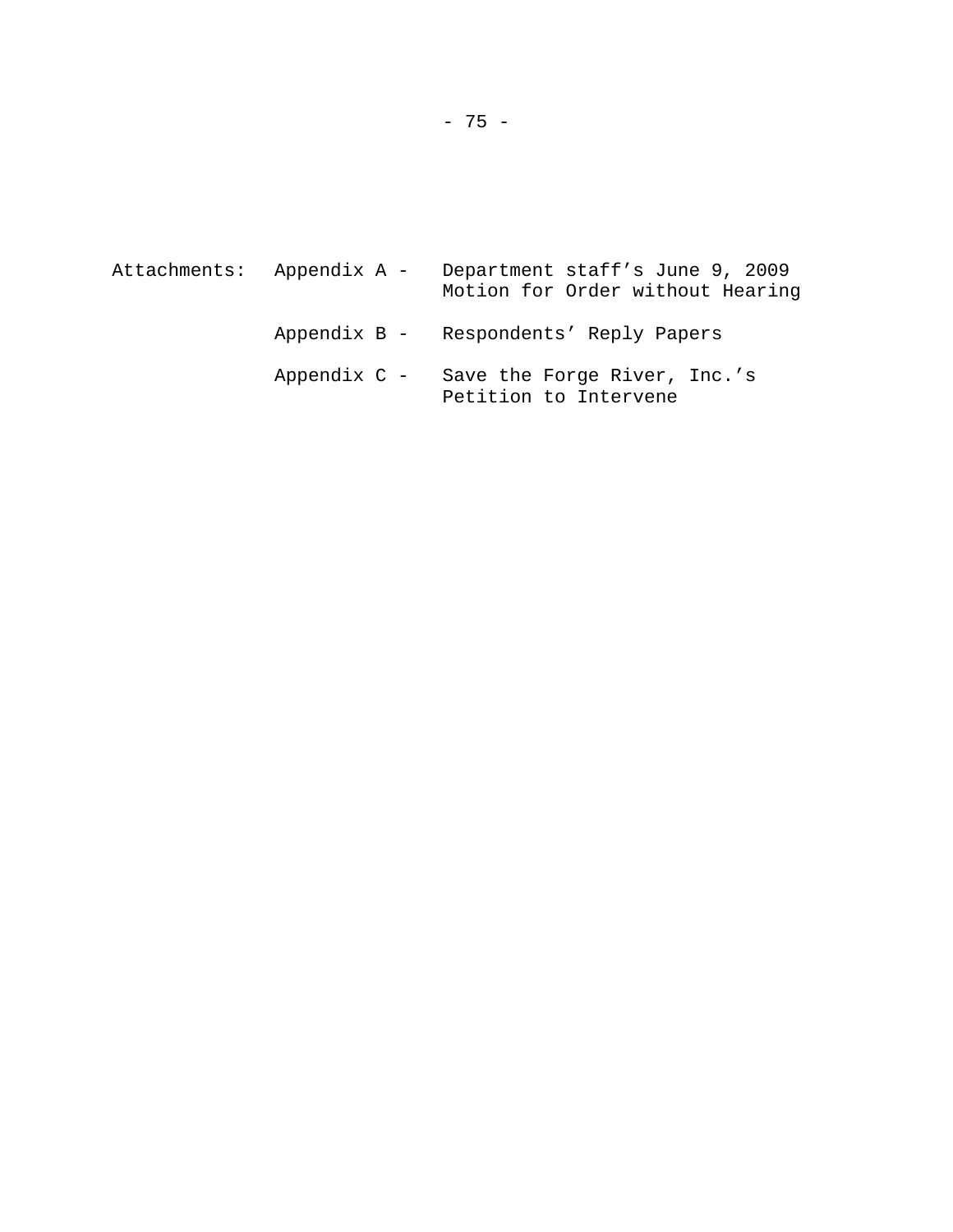# **Appendix A**

Department Staff's Motion for Order without Hearing

Matter of Benjamin Jugielewicz and Jurgielewicz Duck Farm DEC No. R1-20081103-224

- 1. Memorandum of Law in Support of Motion.
- 2. Kari E. Wilkinson, Esq., Affirmation in support of Motion for Order without Hearing, dated June 9, 2009. Attached Exhibits:
	- a. Exhibit A Order on Consent, dated February 7, 2005. File No. R1-20040511-232.
	- b. Exhibit B Notice of Hearing, Pre-hearing Conference, and Complaint, dated December 5, 2008. Index No. R1- 20081103-224.
	- c. Exhibit C Cover letter dated January 21, 2009 from Jonathon Sinnreich, Esq. Respondents' Answer dated January 21, 2009.
	- d. Exhibit D Schedule A, dated June 3, 2009.
- 3. Affidavit of Anthony Y. Leung, P.E., sworn to June 9, 2009. Attached Exhibit:

a. Exhibit 1 – Mr. Leung's Resume.

- 4. Affidavit of Cathy A. Haas, P.E., sworn to June 10, 2009. Attached Exhbits:
	- a. Exhibit 1 Ms. Haas' Resume.
	- b. Exhibit 2 State Pollutant Discharge Elimination System (SPDES) permit effective June 1, 2001 to June 1, 2006.
	- c. Exhibit 3 SPDES permit effective March 1, 2008 to January 7, 2012.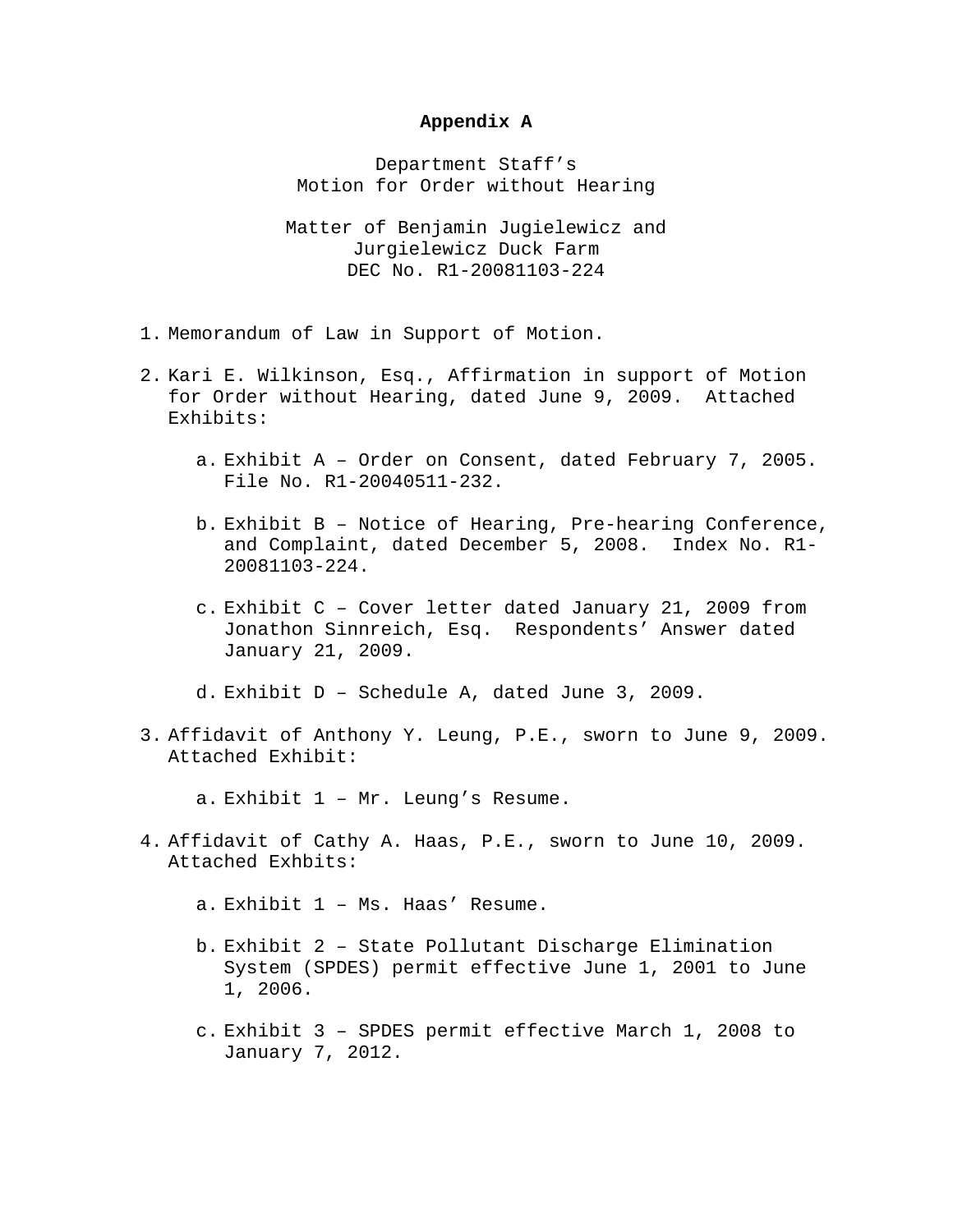- d. Exhibit 4 Discharge Monitoring Reports (DMRs) January 2005 through February 2009.
- e. Exhibit 5 Table of DMR violations 2005; Table of DMR violations 2006; Table of DMR violations 2007; Table of DMR violations 2008; and Table of DMR violations 2009.
- 5. Reply to Opposition to Motion for Order without Hearing, dated October 9, 2009

Appendix A – Department Staff's Motion for Order without Hearing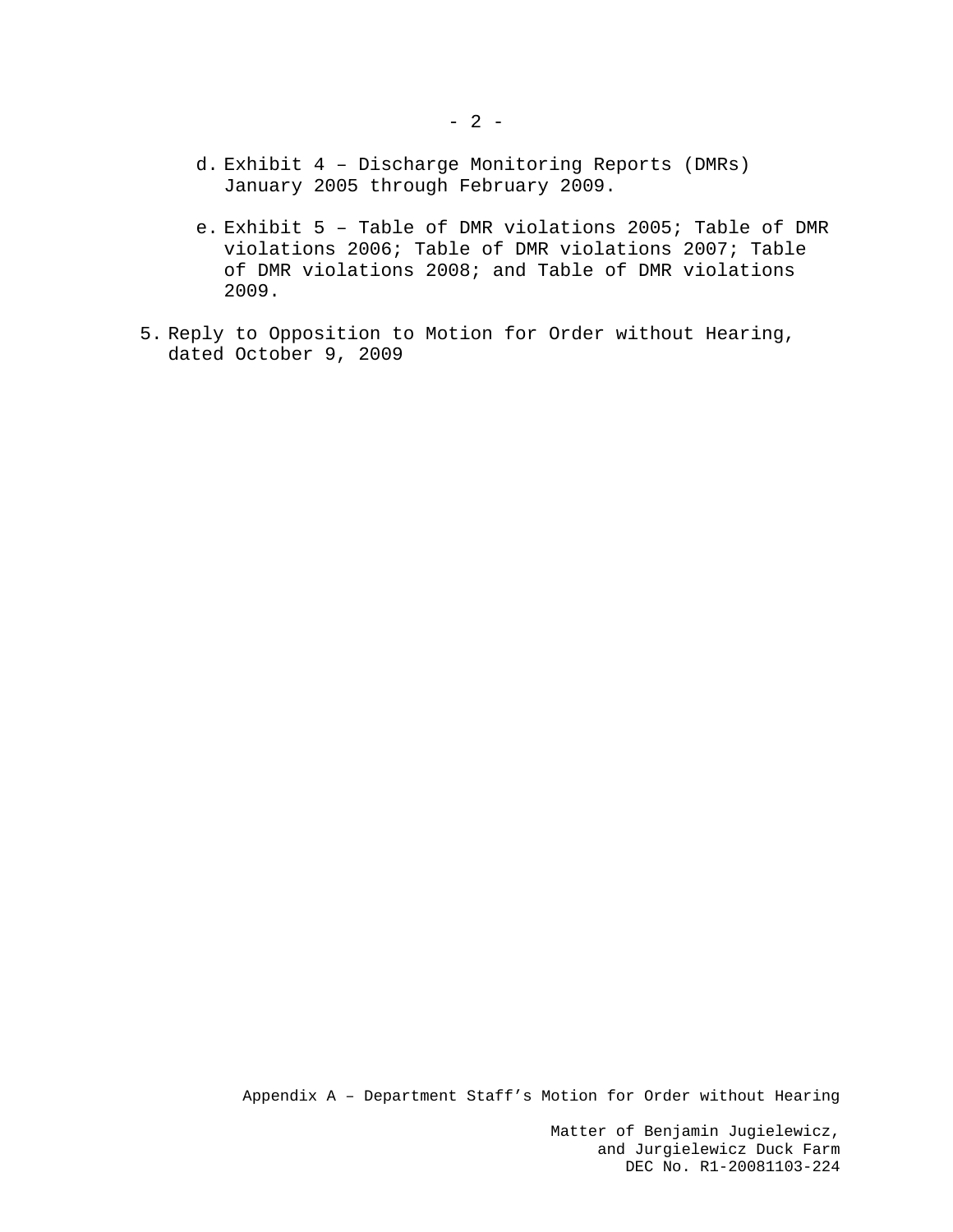# **Appendix B**

Respondents' Reply Papers

- 1. Affirmation of Jonathon Sinnreich in Opposition to Motion for Order without Hearing, dated August 28, 2009. Attached Exhibits:
	- a. Exhibit A Letters dated July 8, 2009 and August 11, 2009 from Shauna L. Segelke, Sinnreich, Kosakoff & Messina, LLP, to DEC Records Access Officer
	- b. Affidavit of Service by Shauna S. Segelke, sworn to August 28, 2009.
- 2. Affidavit of Benjamin Jurgielewicz in Opposition to the Motion for Order without Hearing, sworn to August 28, 2009. Attached Exhibits:
	- a. Exhibit A Press Release dated May 9, 2007 entitled, *Town, County Preserve Family Duck Farm*.
	- b. Exhibit B Jurgielewicz Duck Farm, Environmental Timeline.
- 3. Affirmation of Dennis E. Totzke, P.E., in Opposition to the Motion for Order without Hearing, sworn to August 27, 2009. Attached Exhibits:
	- a. Exhibit A Mr. Totzke's Resume.
	- b. Exhibit B Client Memorandum dated August 27, 2009, Project # 4489 with Attachments:
		- i. Attachment 1 Biochemical oxygen demand definitions.
		- ii. Attachment 2 Background information regarding dye tracer studies.
		- iii. Attachment 3 Permit reporting requirements.
		- iv. Attachment 4 Monitoring measuring frequency.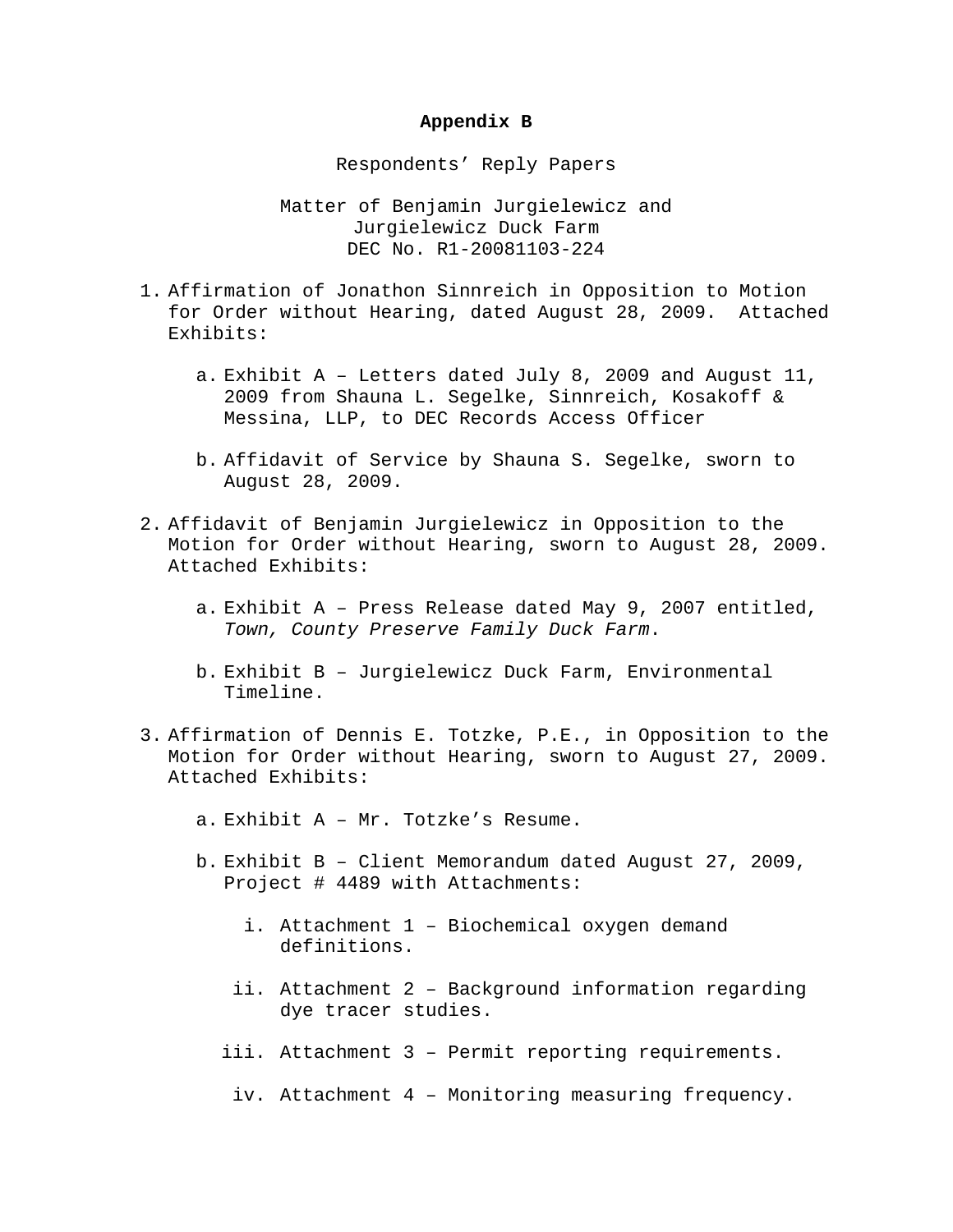- v. Attachment 5 Jurgielewicz Data vs DMRs (Tables 2006 and 2007).
- vi. Attachment 6 Description of Attachment 5 Tables.
- vii. Attachment 7 UOD Calculation Method Table.
- viii. Attachment  $8$  Jurgielewicz BOD<sub>5</sub> vs CBOD<sub>5</sub>.
	- ix. Attachment 9 FOG-Jurgielewicz Duck Farm.
- 4. Affidavit of Jeffrey S. Fuchs, CPA, in Opposition to the Motion for Order without Hearing. Attached Exhibits:
	- a. Exhibit A Jurgielewicz Duck Farm Financial History, Financials for Farm Operations (2004-2008).
	- b. Exhibit B Jurgielewicz Duck Farm Financial History, Farm Indebtedness/Liabilities (2004-2008).
	- c. Exhibit C Jurgielewicz Duck Farm Financial History, Environmental Compliance and Remediation Costs (2004- 2008).
	- d. Exhibit D Jurgielewicz Duck Farm Financial History, Development Rights Payment, Itemization for Payout Monies.
- 5. Affirmation of Jonathon Sinnreich in Opposition to Petition to Intervene, dated September 25, 2009. Attached Exhibits:
	- a. Exhibit A Letter dated September 11, 2009 from Mr. Sinnreich to Roger Evans, Regional Permit Administrator, NYSDEC – Region 1.
	- b. Affidavit of Service by Mary-Lou Mooney, sworn to September 25, 2009.

Appendix B – Respondents' Reply Papers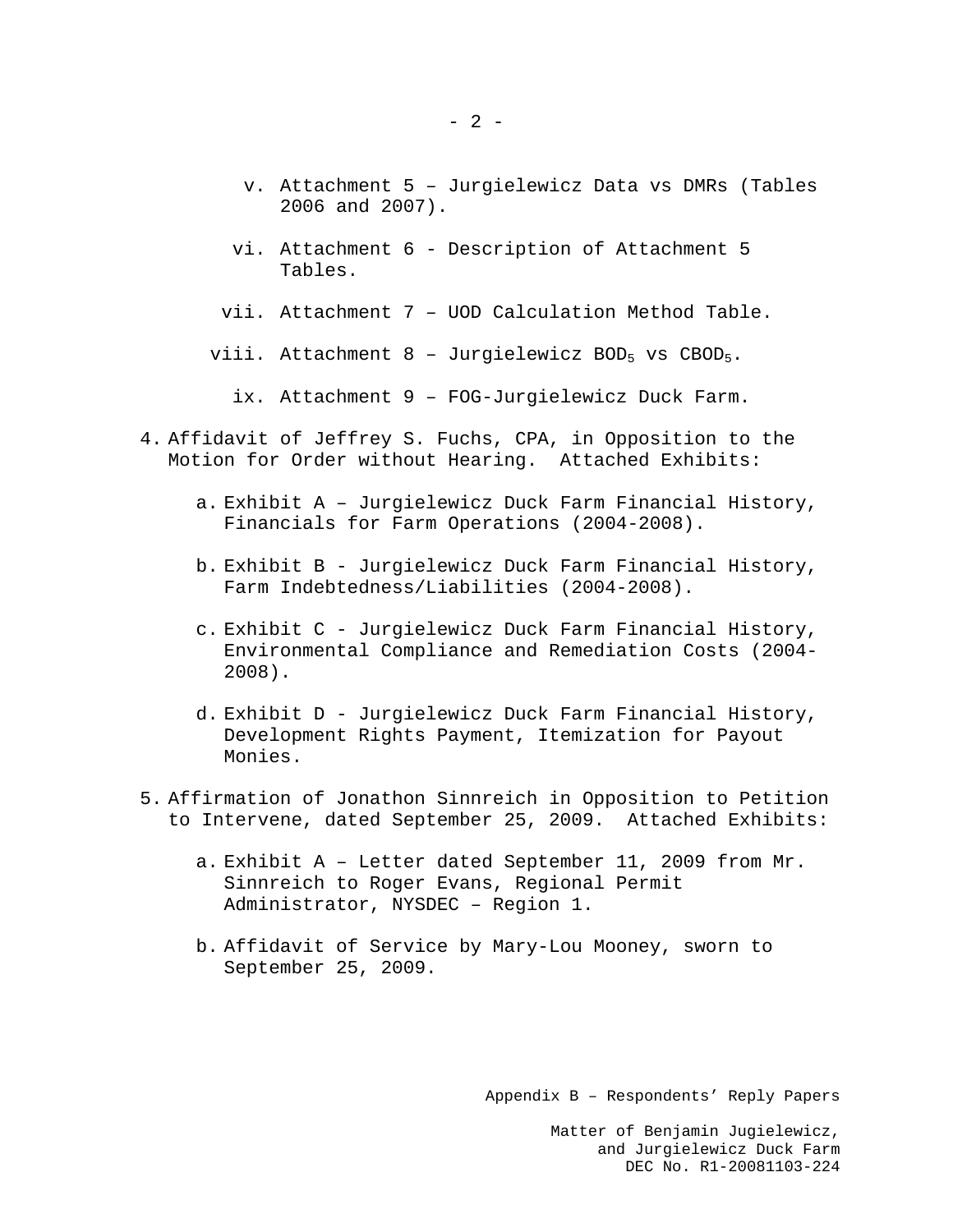### **Appendix C**

Verified Petition to Intervene By Save the Forge River, Inc.

- 1. Verified Petition to Intervene by Reed W. Super, Esq., and Susan J. Kraham, Esq., dated August 14, 2009.
- 2. Verification by Ronald Lupski, sworn to August 9, 2009.
- 3. Save the Forge River Inc.'s Memorandum of Law in Support of: (1) Verified Petition to Intervene, and (2) DEC's Motion for Order without Hearing, dated August 14, 2009.
- 4. Affirmation of Reed W. Super in Support of: (1) Save the Forge River's verified Petition to Intervene, and (2) DEC's Motion for Order without Hearing, dated August 14, 2009. Attached Exhibits:
	- a. Exhibit A Letter dated February 4, 2009 from Reed W. Super to Benjamin Jurgielewicz. Notice of Violations and Intent to File Suit pursuant to  $\S$  505(a)(1) of the Federal Clean Water Act (33 USC 1365[a][1]). Attachments A through C.
	- b. Exhibit B US Army Corps of Engineers, New York District. Forge River Watershed (Section 905[b] Reconnaissance Study), Long Island, New York, Ecosystem Restoration, March 2008.
	- c. Exhibit C Letter dated August 9, 1989 from D.C. Gobbi, Senior Public Health Sanitarian, County of Suffolk, New York to Mr. Jurgielewicz.
	- d. Exhibit D Annual Discharge Reports for 1995, 1996, and 1997.
	- e. Exhibit E Cover letter dated May 15, 2001 from Barbara B. Rinaldi, Deputy Chief Permit Administrator, NYSDEC – Region 1, and enclosed renewal SPDES permit for the Jurgielewicz Duck Farm.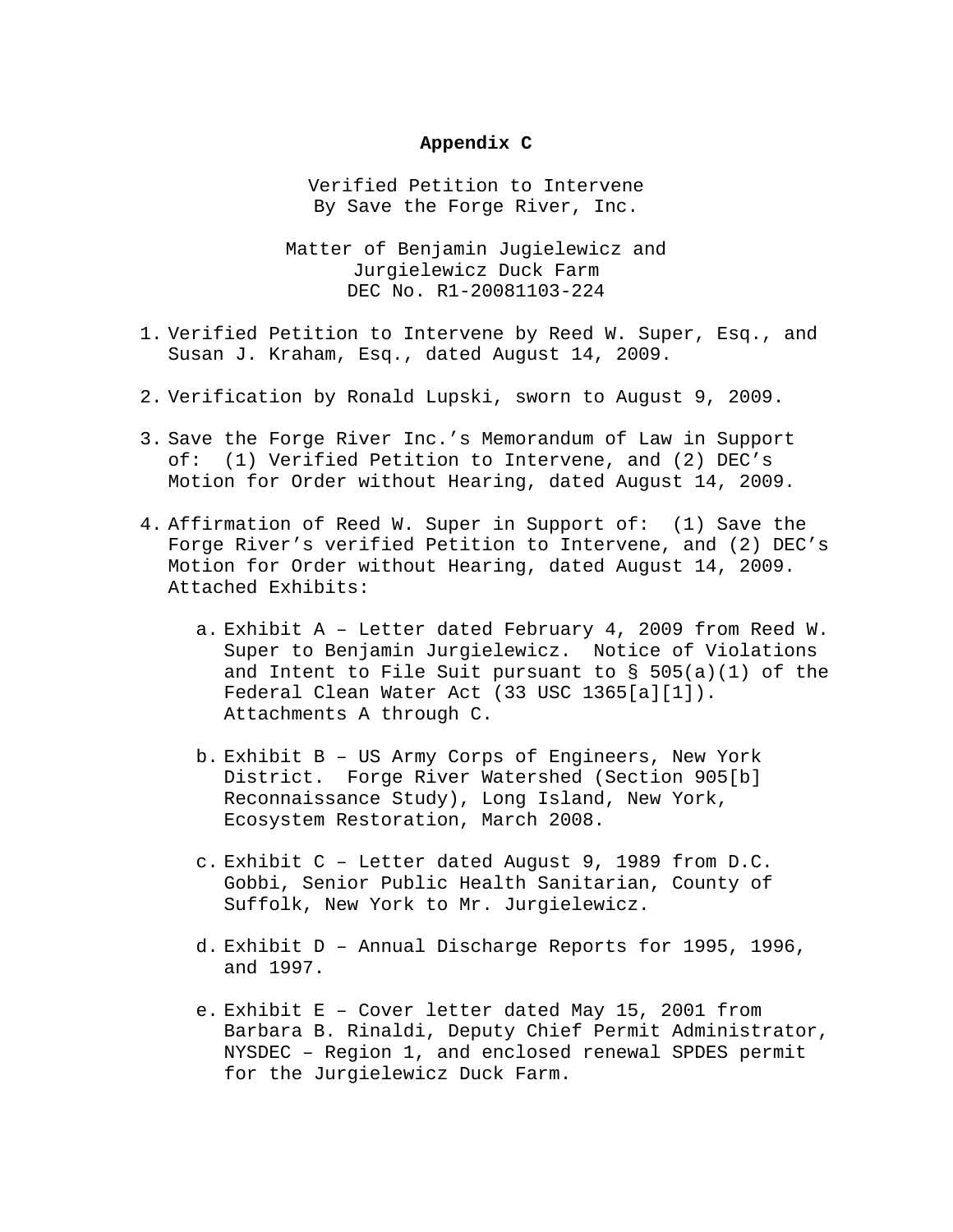- f. Exhibit F Order on Consent dated September 12, 2001 (Index No. CO1-20010711-2557.
- g. Exhibit G Felony Complaint (02-991523), First District, Suffolk County. People v. Benjamin Jurgielewicz.
- h. Exhibit H SIS Parameter Analysis Report for Ultimate Oxygen Demand, March 31, 1998 to June 30, 2002. Jurgielewicz Duck Farm (SPDES Permit No. NY0008125).
- i. Exhibit I SIS Parameter Analysis Report for Total Suspended Solids, March 31, 1998 to June 30, 2002. Jurgielewicz Duck Farm (SPDES Permit No. NY0008125).
- j. Exhibit J SIS Parameter Analysis Report for Settleable Solids, March 31, 1998 to June 30, 2002. Jurgielewicz Duck Farm (SPDES Permit No. NY0008125).
- k. Exhibit K Order on Consent dated February 7, 2005 (File No. R1-20040511-232).
- l. Exhibit L Notice of Intent to Modify Permit dated May 27, 2005 from Roger Evans, Deputy Regional Permit Administrator, NYSDEC – Region 1 with enclosed draft SPDES permit.
- m. Exhibit M SIS Parameter Analysis Report for Ultimate Oxygen Demand, July 31, 2002 to February 28, 2005. Jurgielewicz Duck Farm (SPDES Permit No. NY0008125).
- n. Exhibit N SIS Parameter Analysis Report for Total Suspended Solids, July 31, 2002 to February 28, 2005. Jurgielewicz Duck Farm (SPDES Permit No. NY0008125).
- o. Exhibit O SIS Parameter Analysis Report for Settleable Solids, July 31, 2002 to February 28, 2005. Jurgielewicz Duck Farm (SPDES Permit No. NY0008125).
- p. Exhibit P Letter dated March 7, 2006 from Tony Leung, P.E., Environmental Engineer 3, NYSDEC – Region

Appendix C – Verified Petition to Intervene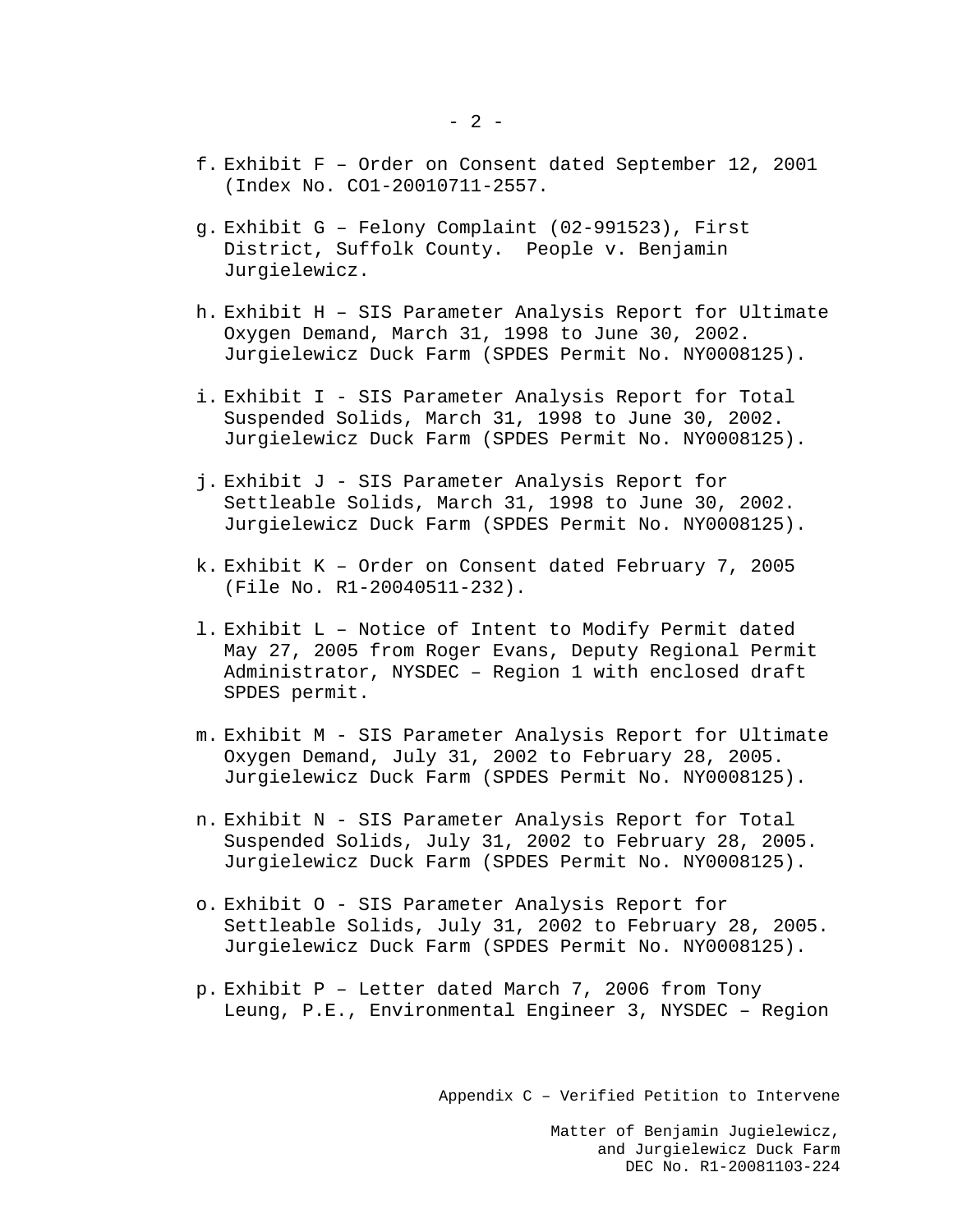1 to Mr. Jurgielewicz regarding proposed modifications to the SPDES permit for the Jurgielewicz Duck Farm.

- q. Exhibit Q SIS Parameter Analysis Report for Ultimate Oxygen Demand, February 28, 2005 to November 30, 2005. Jurgielewicz Duck Farm (SPDES Permit No. NY0008125).
- r. Exhibit R SIS Parameter Analysis Report for Total Suspended Solids, February 28, 2005 to November 30, 2005. Jurgielewicz Duck Farm (SPDES Permit No. NY0008125).
- s. Exhibit S Letter dated May 31, 2006 from Cathy A. Haas, P.E., Environmental Engineer 1, NYSDEC – Region 1 to Mr. Jurgielewicz regarding Form NY-2C Supplement A.
- t. Exhibit T SPDES Permit NY0008125 effective January 7, 2007 to January 7, 2012, modified March 1, 2008.
- u. Exhibit U Letter dated January 25, 2008 from Roger Evans, Regional Permit Administrator, NYSDEC – Region 1 to Mr. Jurgielewicz responding to comments received during the notice of public comment period with enclosed modified SPDES permit.
- v. Exhibit V Notices of Failure to Submit a DMR for the Jurgielewicz Duck Farm. Notices are dated April to December 2004; January to October and December 2005; January, March, April, May, June, July, August, October, December 2006; February, March, April, June, July, September, October, November, December 2007; and January to September 2008.
- w. Exhibit W Notice of Violation dated December 5, 2008 concerning alleged violations of ECL Article 24.
- x. Exhibit X Press Release dated May 9, 2007 from Suffolk County Supervisor, Town of Brookhaven entitled, *Town, County Preserve Family Duck Farm: Celebration of Local Farms, Vineyards, Restaurants*.

Appendix C – Verified Petition to Intervene